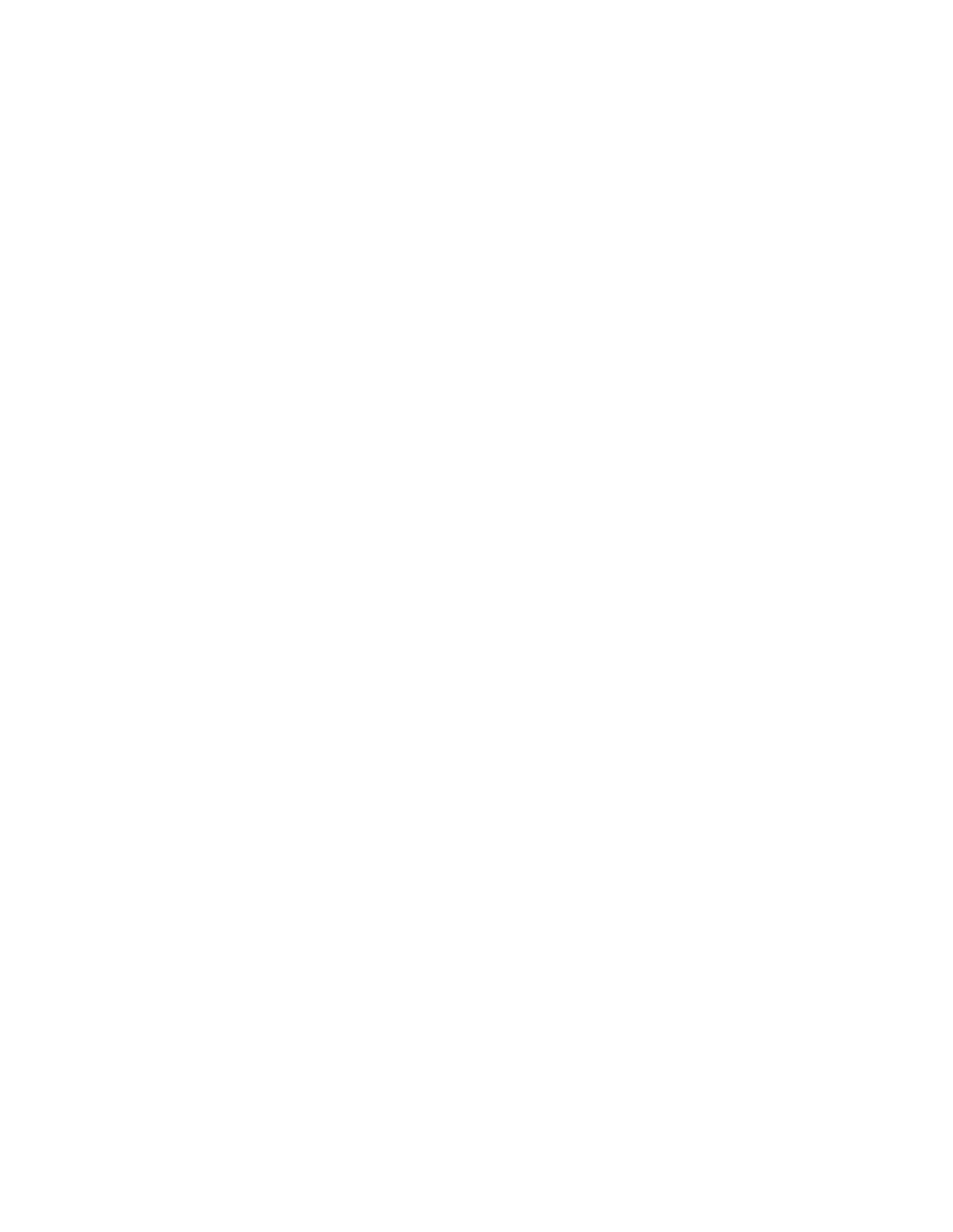# **U S WEST Communications, Inc. Technical Publication**

# **Analog Channels for Non-Access Service**

**Copyright 1991 77311 Printed in U.S.A. Issue C All Rights Reserved March 1991**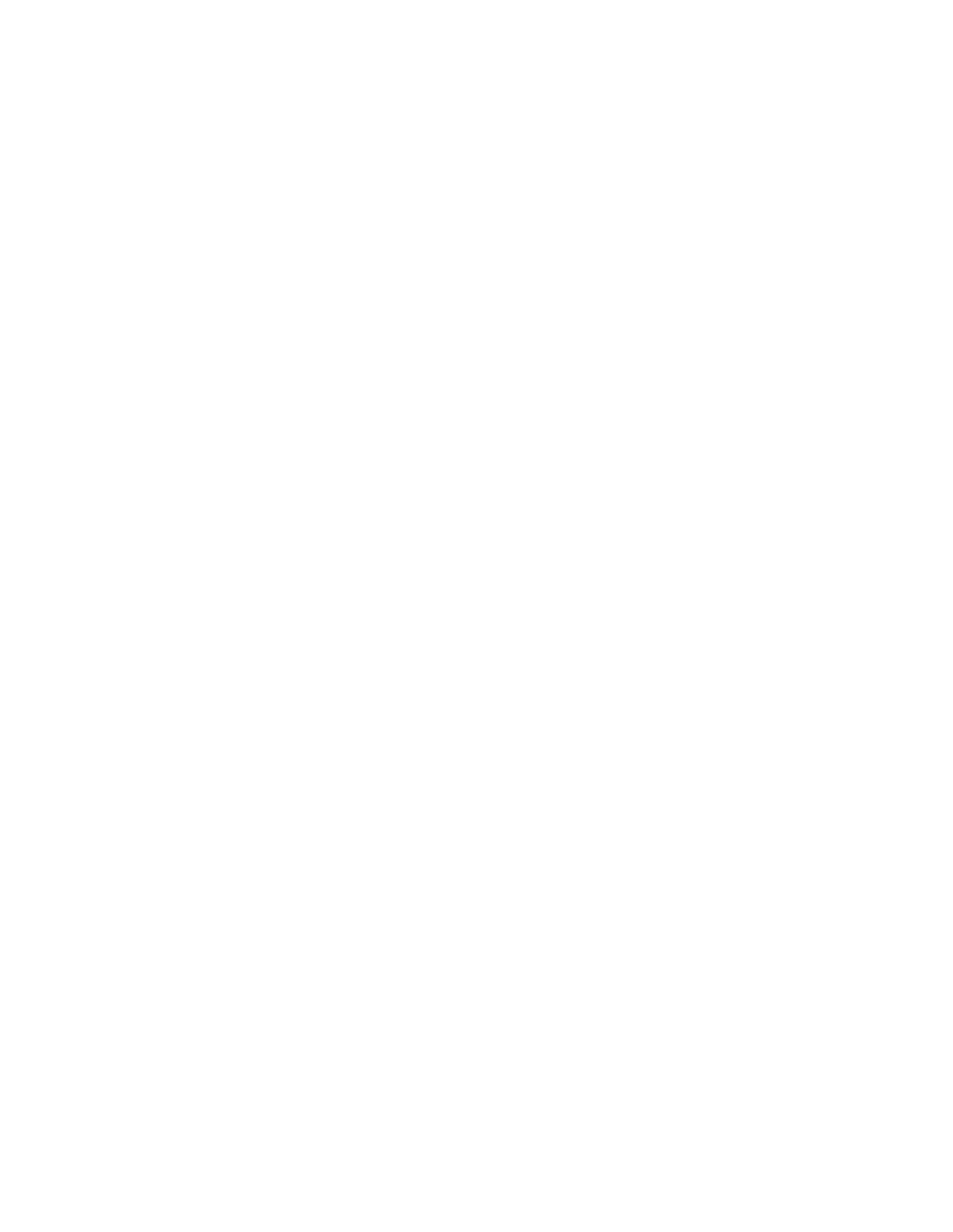#### NOTICE

U S WEST Communications, Inc. reserves the right to revise this document for any reason, including but not limited to, conformity with standards promulgated by various governmental or regulatory agencies; utilization of advances in the state of the technical arts; or to reflect changes in the design of equipment, techniques, or procedures described or referred to herein.

Liability to anyone arising out of use or reliance upon any information set forth herein is expressly disclaimed, and no representation or warranties, expressed or implied, are made with respect to the accuracy or utility of any information set forth herein.

This document is not to be construed as a suggestion to any manufacturer to modify or change any of its products, nor does this publication represent any commitment by U S WEST Communications, Inc. to purchase any specific products. Further, conformance to this publication does not constitute a guarantee of a given supplier's equipment and/or its associated documentation.

Future issues of Technical Publication 77311 will be announced to the industry at least 45 days prior to the issuance date. This notice, which will come through our standard customer notification channels, will allow the customer time to comment on the proposed revisions.

Ordering information for U S WEST Technical Publications can be obtained from the Reference Section of this document.

If further information is required, please contact:

U S WEST Business Resources, Inc. Manager - Information Release 1801 California, Rm. 1320 Denver, CO 80202 (303) 297-7640

Throughout this publication, the term U S WEST signifies U S WEST Communications, Inc.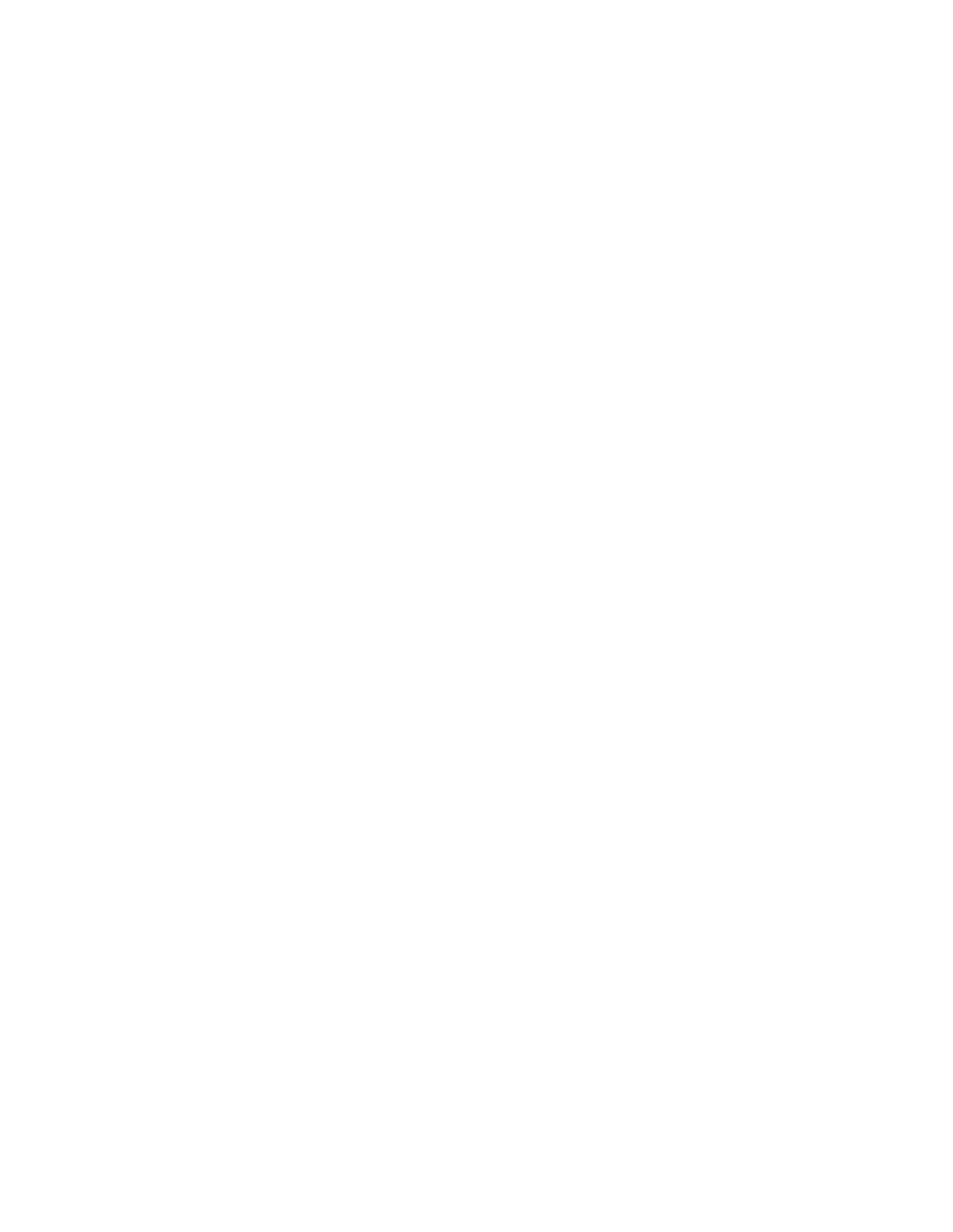#### **COMMENTS**

#### PLEASE TEAR OUT AND SEND YOUR COMMENTS/SUGGESTIONS TO:

### U S WEST BUSINESS RESOURCES, INC. Manager - Writing Services 1801 California, Room 1320 Denver, Colorado 80202 (303) 297-7640

Information from you helps us to improve our Publications. Please take a few moments to answer the following questions and return to the above address.

| Was this Publication valuable to you in determining<br>our requirements?                                                                                | YES        | NO.       |
|---------------------------------------------------------------------------------------------------------------------------------------------------------|------------|-----------|
| Was the information accurate and up-to-date?                                                                                                            | <b>YES</b> | NO        |
| Was the information easily understood?                                                                                                                  | YES        | NO        |
| Were the contents logically sequenced?                                                                                                                  | YES        | NO        |
| Were the printed pages legible?                                                                                                                         | YES        | <b>NO</b> |
| Do you feel the description in the Catalog of Technical<br>Information and/or Digest of Technical Information<br>adequately described this Publication? | YES        | <b>NO</b> |

If you answered NO to any of the questions and/or if you have any other comments or suggestions, please explain:

| (Attach additional sheet, if necessary)                                                                                                                                                                                        |  |
|--------------------------------------------------------------------------------------------------------------------------------------------------------------------------------------------------------------------------------|--|
|                                                                                                                                                                                                                                |  |
|                                                                                                                                                                                                                                |  |
|                                                                                                                                                                                                                                |  |
|                                                                                                                                                                                                                                |  |
| Telephone Number and the contract of the contract of the contract of the contract of the contract of the contract of the contract of the contract of the contract of the contract of the contract of the contract of the contr |  |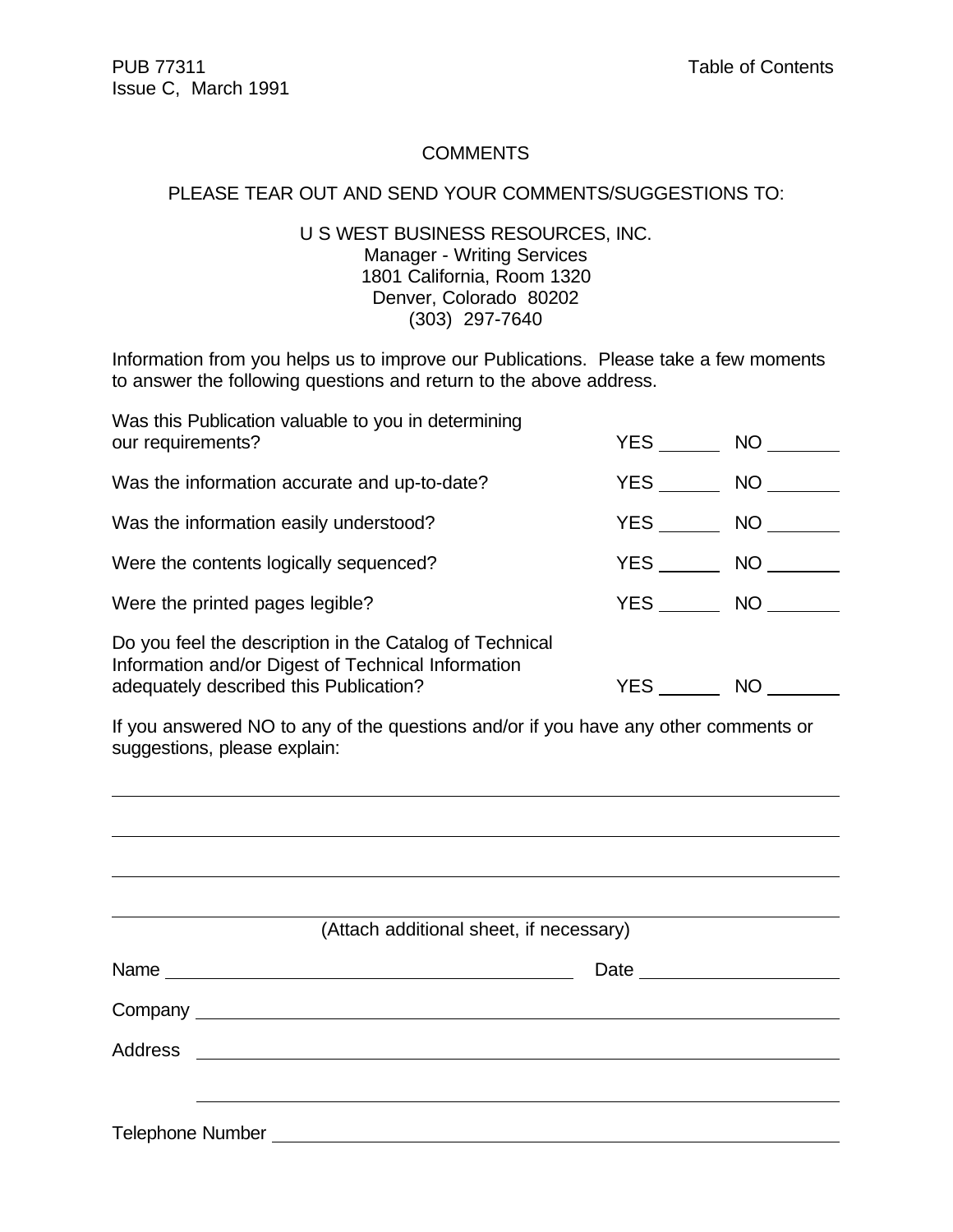# **CONTENTS**

|    | <b>Chapter and Section</b> |  |  |  |
|----|----------------------------|--|--|--|
| 1. |                            |  |  |  |
|    | 1.1                        |  |  |  |
| 2. |                            |  |  |  |
|    | 2.1                        |  |  |  |
|    | 2.2                        |  |  |  |
|    | 2.3                        |  |  |  |
|    | 2.4                        |  |  |  |
|    | 2.5                        |  |  |  |
|    | 2.6                        |  |  |  |
|    | 2.7                        |  |  |  |
| 3. |                            |  |  |  |
|    | 3.1                        |  |  |  |
|    | 3.2                        |  |  |  |
|    | 3.3                        |  |  |  |
|    | 3.4                        |  |  |  |
|    | 3.5                        |  |  |  |
| 4. |                            |  |  |  |
|    | 4.1                        |  |  |  |
|    | 4.2                        |  |  |  |
|    | 4.3                        |  |  |  |
|    | 4.4                        |  |  |  |
|    | 4.5                        |  |  |  |
|    | 4.6                        |  |  |  |
|    | 4.7                        |  |  |  |
| 5. |                            |  |  |  |
|    |                            |  |  |  |
|    | 5.2                        |  |  |  |
|    | 5.3                        |  |  |  |
| 6. |                            |  |  |  |
|    | 6.1                        |  |  |  |
|    | 6.2                        |  |  |  |
|    | 6.3                        |  |  |  |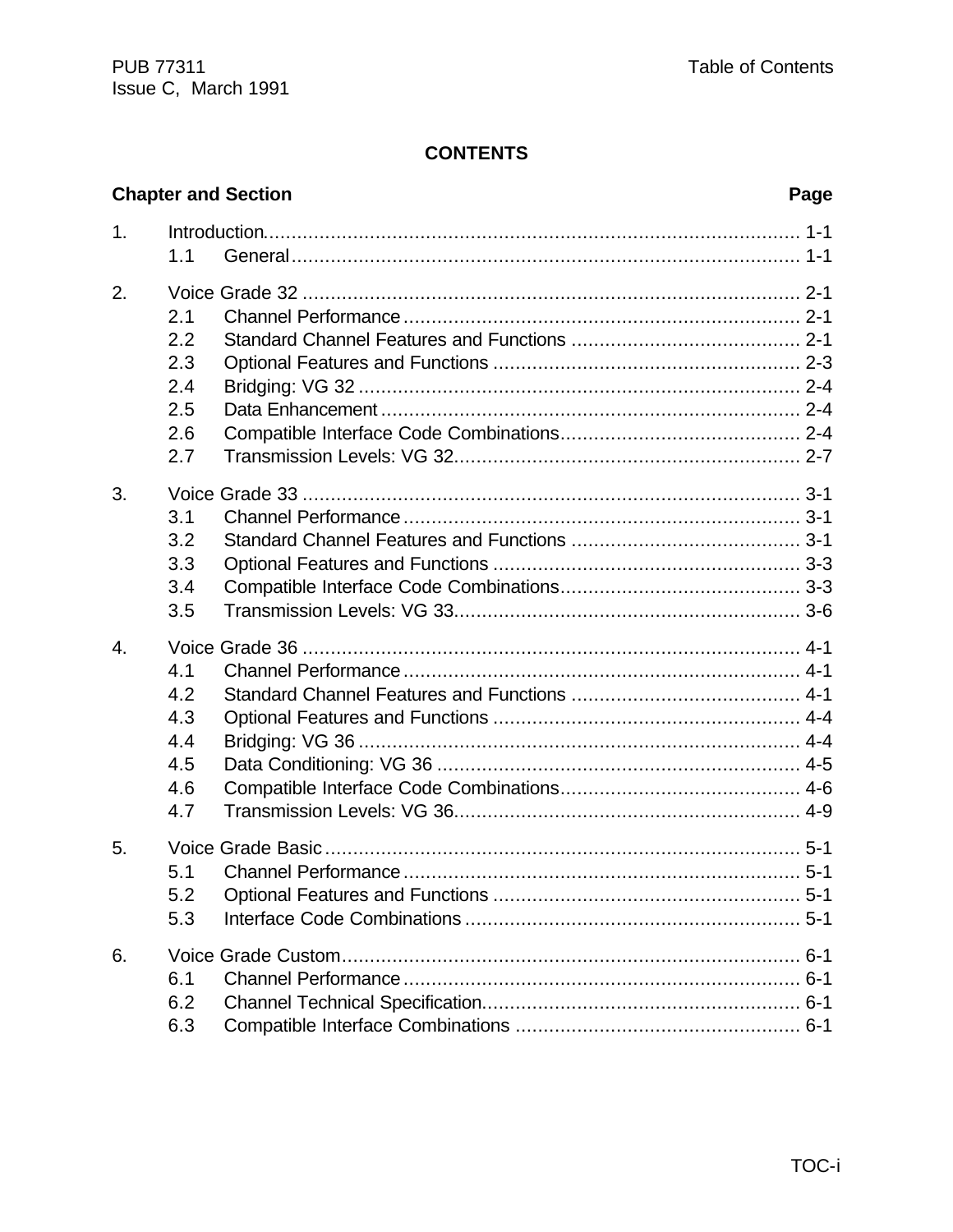# **CONTENTS (Continued)**

| 7. |      |  |
|----|------|--|
|    | 7.1  |  |
|    | 7.2  |  |
|    | 7.3  |  |
|    | 7.4  |  |
|    | 7.5  |  |
|    | 7.6  |  |
|    | 7.7  |  |
|    | 7.8  |  |
|    | 7.9  |  |
| 8. |      |  |
|    | 8.1  |  |
|    | 8.2  |  |
|    |      |  |
|    | 8.3  |  |
| 9. |      |  |
|    | 9.1  |  |
|    | 9.2  |  |
|    | 9.3  |  |
|    | 9.4  |  |
|    | 9.5  |  |
|    | 9.6  |  |
|    | 9.7  |  |
|    | 9.8  |  |
|    | 9.9  |  |
|    | 9.10 |  |
|    | 9.11 |  |
|    | 9.12 |  |
|    | 9.13 |  |
|    | 9.14 |  |
|    | 9.15 |  |
|    | 9.16 |  |
|    | 9.17 |  |
|    | 9.18 |  |
|    | 9.19 |  |
|    | 9.20 |  |
|    | 9.21 |  |
|    | 9.22 |  |
|    | 9.23 |  |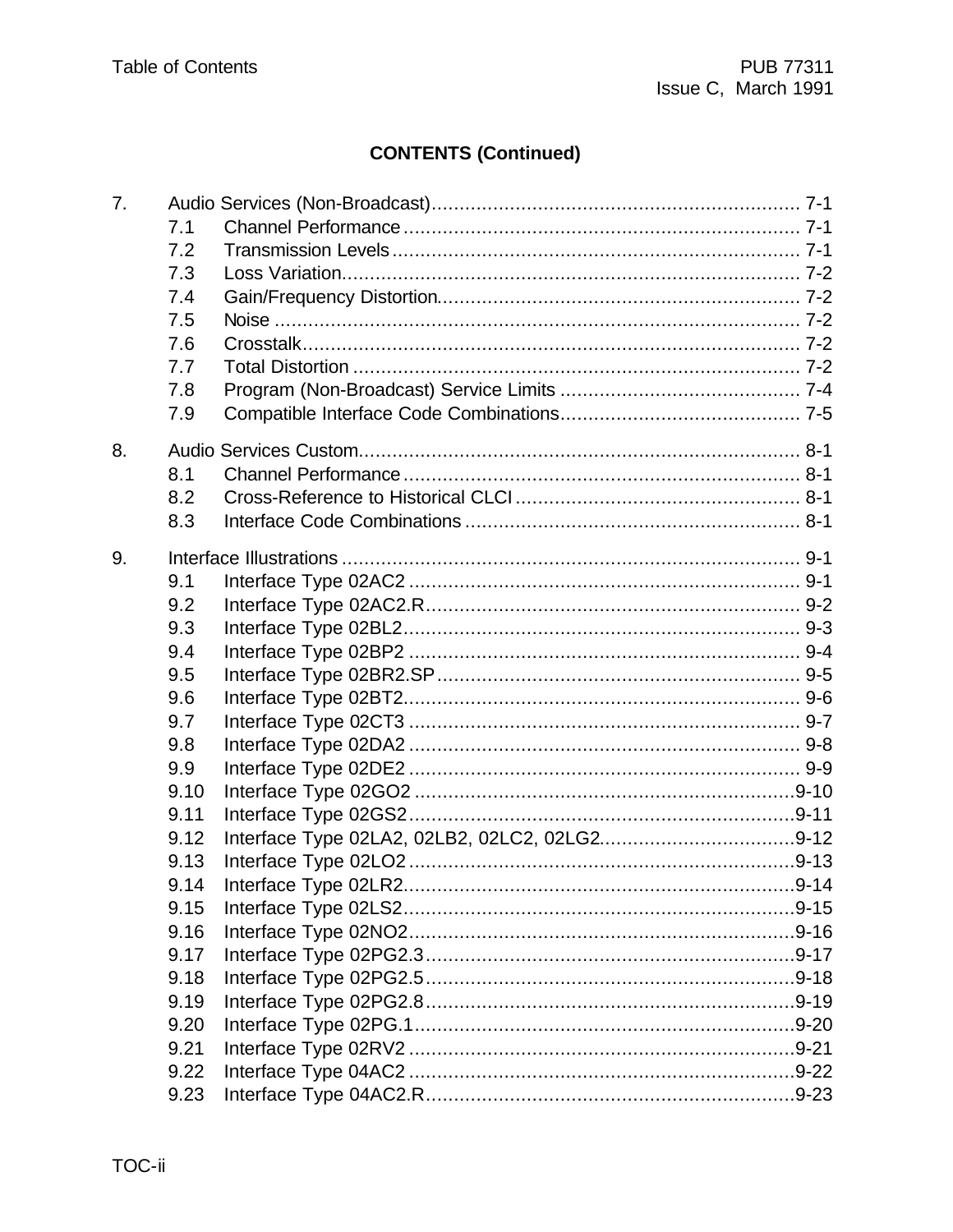# **CONTENTS (Continued)**

|     | 9.24 |                                                               |  |
|-----|------|---------------------------------------------------------------|--|
|     | 9.25 |                                                               |  |
|     | 9.26 |                                                               |  |
|     | 9.27 |                                                               |  |
|     | 9.28 |                                                               |  |
|     | 9.29 |                                                               |  |
|     | 9.30 |                                                               |  |
|     | 9.31 |                                                               |  |
|     | 9.32 |                                                               |  |
|     | 9.33 |                                                               |  |
|     | 9.34 |                                                               |  |
|     | 9.35 |                                                               |  |
|     | 9.36 |                                                               |  |
|     | 9.37 |                                                               |  |
|     | 9.38 |                                                               |  |
|     | 9.39 |                                                               |  |
|     | 9.40 |                                                               |  |
| 10. |      |                                                               |  |
|     | 10.1 |                                                               |  |
| 11. |      |                                                               |  |
|     | 11.1 | American National Standards Institute Documents 11-1          |  |
|     | 11.2 |                                                               |  |
|     | 11.3 | Institute of Electrical and Electronics Engineers (IEEE) 11-1 |  |
|     | 11.4 |                                                               |  |
|     | 11.5 |                                                               |  |
|     | 11.6 |                                                               |  |

# **Appendix**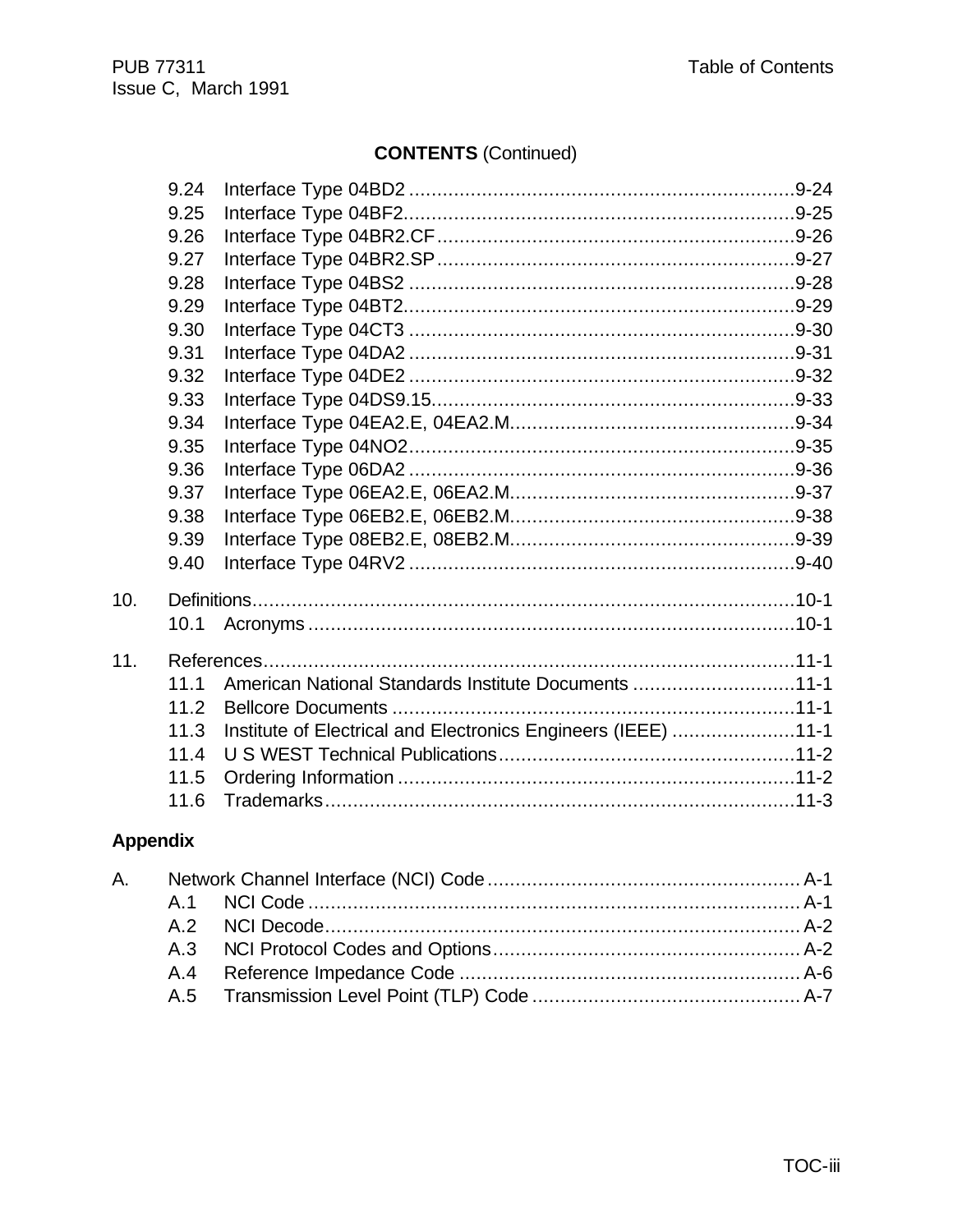# **1. Introduction**

This publication describes Analog Intrastate, IntraLATA service. The term IntraLATA is used to denote a service interconnecting two or more locations wholly within one Local Access and Transport Area (LATA). The description covers channel performance, optional features and functions, and valid interface combinations.

Related Technical References are listed in Chapter 11.

# **1.1 General**

Non-Access Analog Service is split into two major categories. The first is Voice Grade (VG) and the second is non-broadcast Audio Services (AP).

Non-Access Voice Gradeservices have been further divided into five Voice Grade subcategories. In addition to the five VG services described, two subcategories of Audio Services are also described.

**Analog Services**

| VG         | 32 | Voice Line                            | (UC) |
|------------|----|---------------------------------------|------|
| VG         | 33 | <b>Voice Trunk</b>                    | (UD) |
| VG         | 36 | Analog Data                           | (UG) |
| <b>VGB</b> |    | <b>Basic Voice</b>                    | (UZ) |
| <b>VGC</b> |    | <b>Voice Grade Custom</b>             | (UQ) |
| AP         |    | Audio Services (Non-Broadcast)        | (UE) |
| <b>APC</b> |    | Audio Services Custom (Non-Broadcast) | (UP) |

Voice Grade service provides channels for voice frequency transmission in the nominal frequency range of 304 to 3004Hz. Audio Service channels provide wider bandwidth and enhanced quality for closed circuit (non-broadcast) systems. Both the Voice Grade and Audio Service channels may be provided between customer designated premises, or between a customer designated premises and a U S WEST Central Office (CO) termination.

Most Analog service channels have optional features which can be added to the standard channel to modify the channel for enhanced services. The following chart shows which features are available with each Voice Grade and Audio Services channel.

Not all services or options are available in each state covered by U S WEST . Check state tariffs in U S WEST for specific offerings.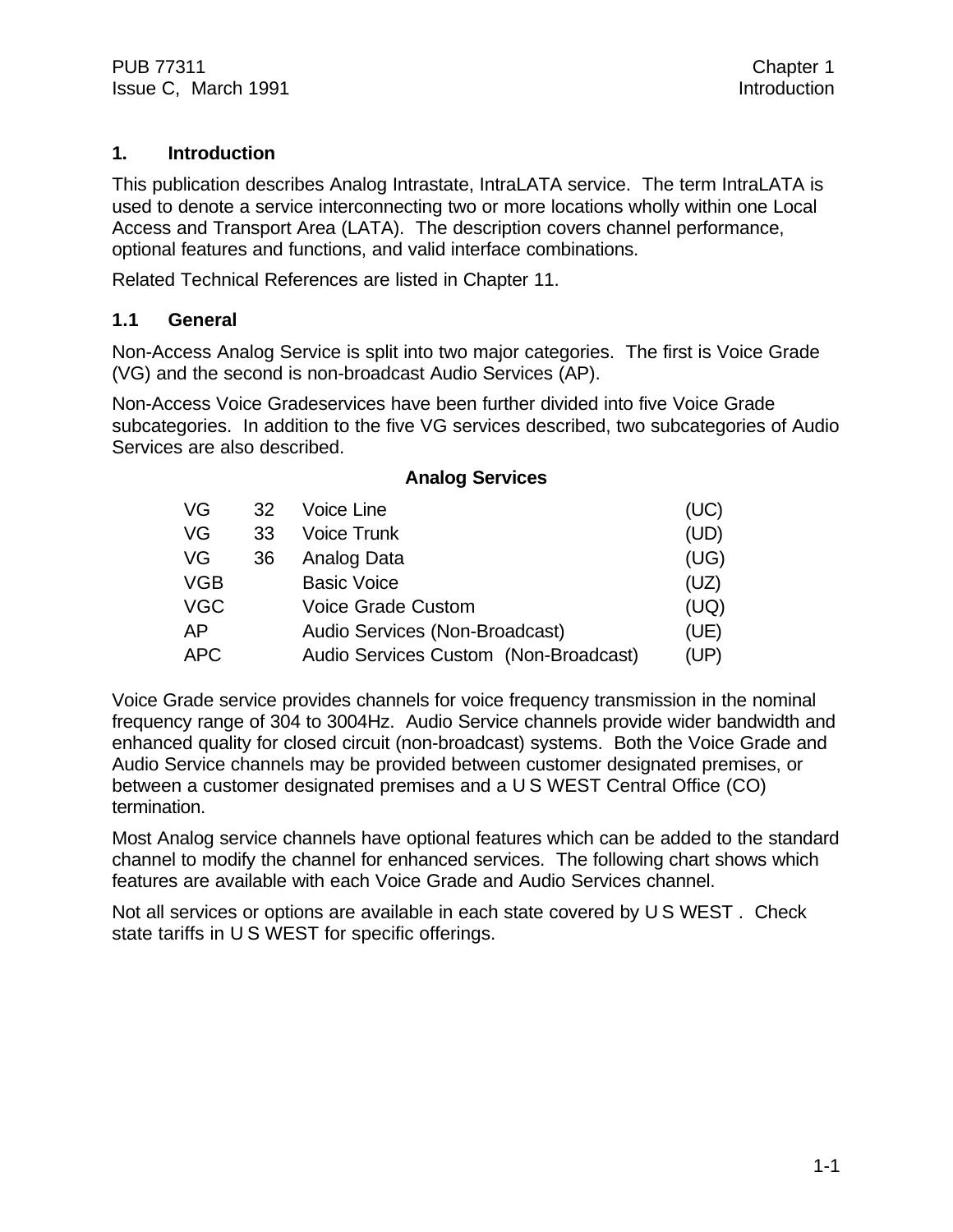|                                                                                                                                    |                        | AINALUU JEKVIUE |                                       |   |                                                               |           |            |
|------------------------------------------------------------------------------------------------------------------------------------|------------------------|-----------------|---------------------------------------|---|---------------------------------------------------------------|-----------|------------|
|                                                                                                                                    | <b>Voice Grade</b>     |                 |                                       |   | <b>Audio Services</b>                                         |           |            |
|                                                                                                                                    | 32                     | 33              | 36                                    | B | C                                                             | <b>AP</b> | <b>APC</b> |
| <b>Bridging</b>                                                                                                                    |                        |                 |                                       |   |                                                               |           |            |
| - Voice<br>- Transfer Arrangement<br>- Bridge Lifter<br>- Data<br>- Data Select-A-Station<br>- Split Frequency<br>- Audio Services | X<br>X<br>$\mathsf{X}$ | X               | X<br>X<br>X<br>X                      |   | X<br>X<br>$\sf X$<br>$\mathsf X$<br>$\pmb{\times}$<br>$\sf X$ | X         | X          |
| Conditioning<br>- Type C1<br>- Type C2<br>- Type C4<br>- Type D1                                                                   |                        |                 | X<br>$\mathsf X$<br>$\mathsf{X}$<br>X |   | X<br>$\mathsf X$<br>$\overline{\mathsf{X}}$<br>$\sf X$        |           |            |
| Combine any C Conditioning<br>With D1 Conditioning                                                                                 |                        |                 | X                                     |   | X                                                             |           |            |
| Data Enhancement<br>Data Channel Terminating<br>Equipment                                                                          | $\sf X$                | X               |                                       |   | $\sf X$<br>X                                                  |           |            |

# Summary Table for Optional Features and Functions Available with Technical Specifications Package ANALOG SERVICE

(X) Means Feature or Function is available with category.

A complete Analog Service channel is described by three codes. The first is the Network Channel (NC) Code and the other two codes describe the two ends of the channel. These last two codes are called the Network Channel Interface (NCI) codes.

A typical example of a VG 32 channel follows:

 $NC = UC -$ 

| <b>NCI</b><br>02LA2            |  | <b>Central Office</b> | <b>NCI</b><br>02LS2 |                       |  |
|--------------------------------|--|-----------------------|---------------------|-----------------------|--|
|                                |  |                       |                     |                       |  |
| Customer (2-Wire)<br>Equipment |  |                       | $(2-Wire)$          | Customer<br>Equipment |  |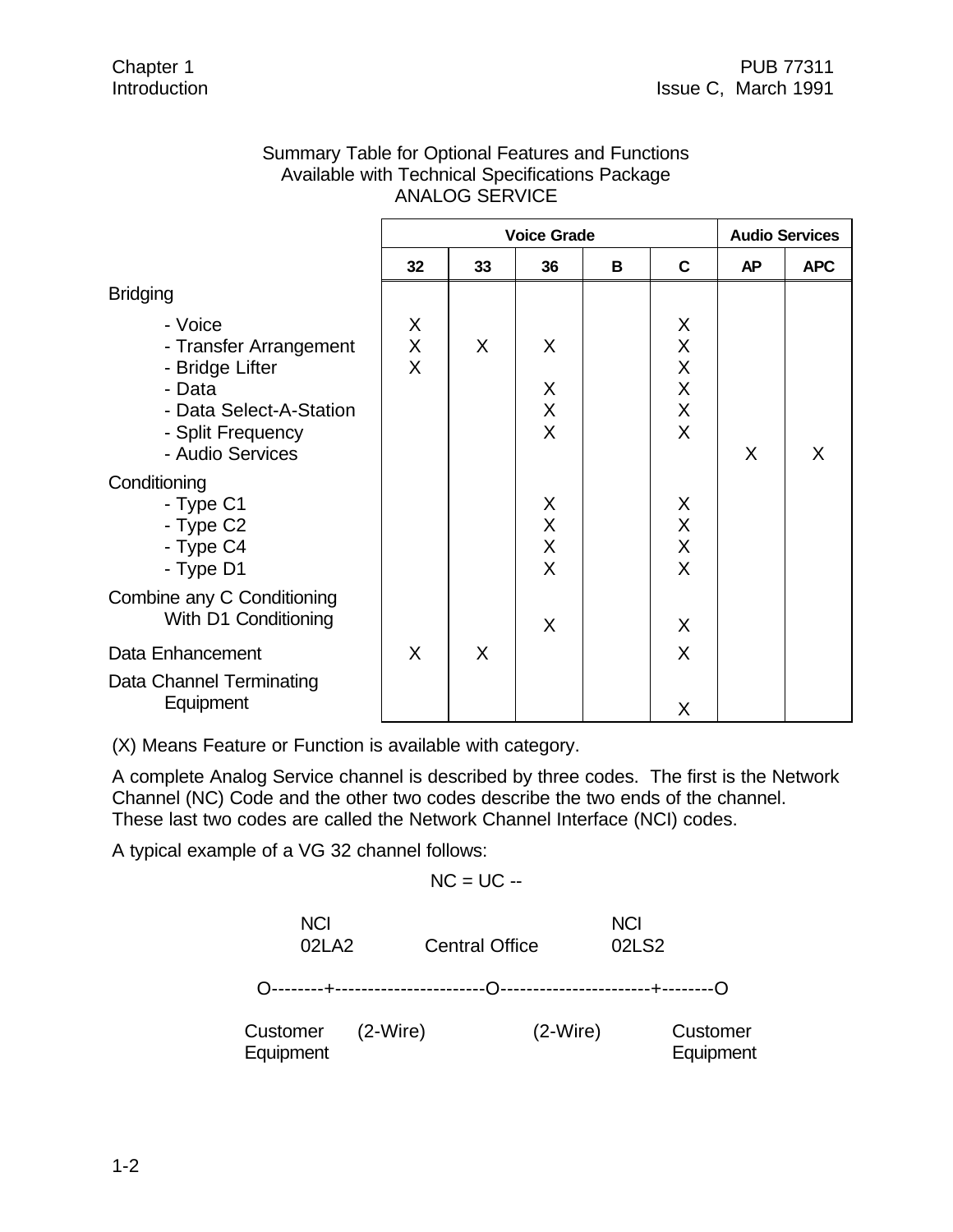The Network Channel (NC) Code is an encoded representation used to identify both switched and non-switched channel services. Included in this code set are customer options associated with individual channel services, or feature groups and other switched services.

The Network Channel Interface (NCI) Code is an encoded representation used to identify five (5) interface elements located at a Point Of Termination (POT) at a central office or customer location. The Interface elements are: Total Conductors, Protocol, Impedance, Protocol Options, and Transmission Level Points (TLP).

The Protocol Code (character positions 3 and 4 of the NCI Code) is a two-character alpha code that defines requirements for the interface regarding signaling and transmission.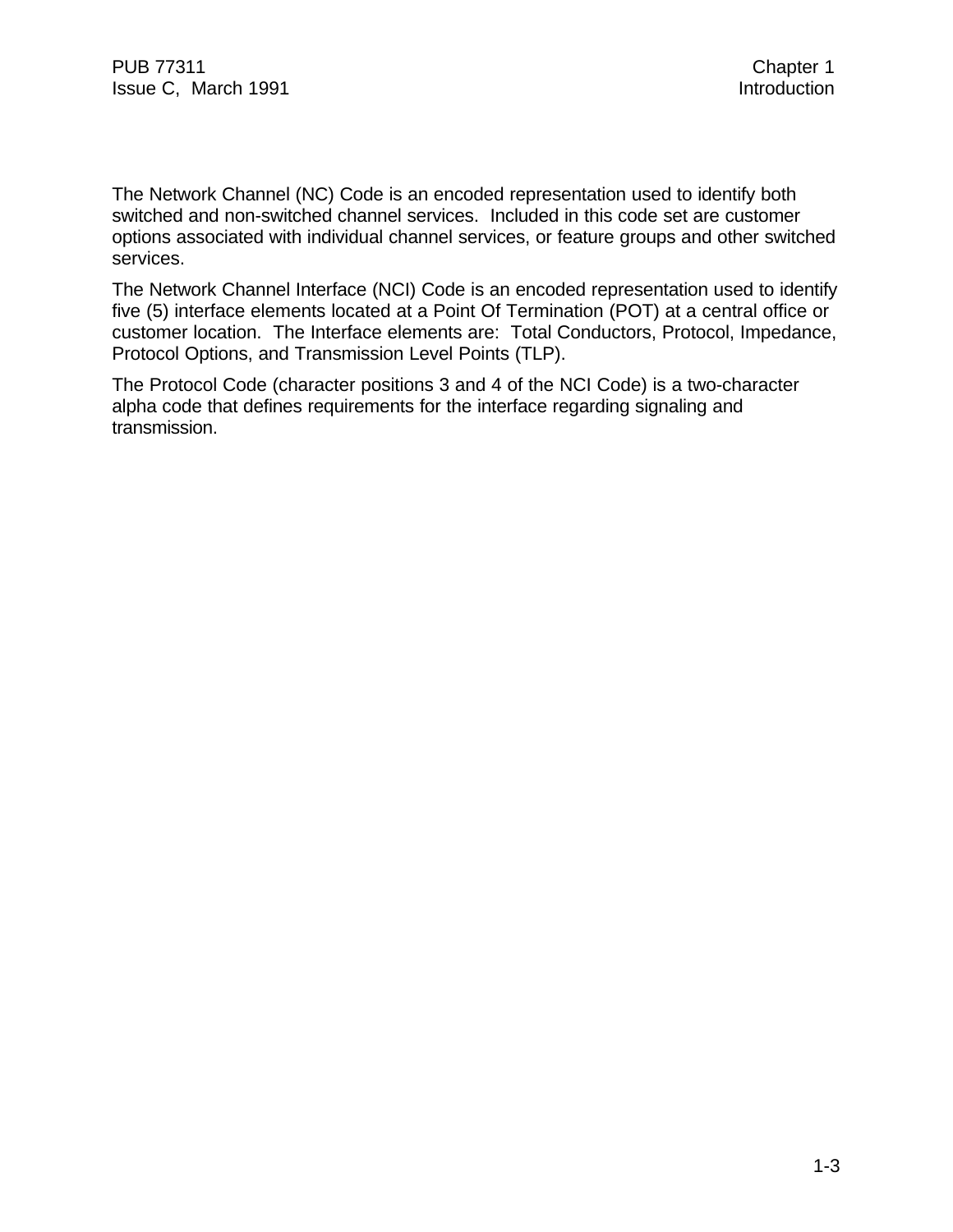# **2. Voice Grade 32**

#### **2.1 Channel Performance**

Voice Grade 32 (VG 32) channels are designed to provide a grade of service equal to the historical "Line" type. Transmission parameters are the same as traditionally found on end-to-end line services.

The Service Code for VG 32 is "UC". The full NC Code is shown in the following table. Based on the type of NCI selected, some limits to VG 32 channels may apply. The Network Channel Interfaces for VG 32 services, are discussed in Para. 2.6.

Network Channel Code: VG 32

| <b>Network Channel</b> |                      |                                                                                                   |  |  |
|------------------------|----------------------|---------------------------------------------------------------------------------------------------|--|--|
| <b>Service</b><br>Code | <b>Options</b>       | <b>Remarks</b>                                                                                    |  |  |
| $1 - 2$                | $3 - 4$              |                                                                                                   |  |  |
| UC                     | -A<br>-B<br>D-<br>DΒ | Standard<br>Effective 4-Wire [1]<br>CO Bridging<br>Data Enhancement<br>Data Enhancement + CO Brdg |  |  |

#### **Note:**

1. Effective 4-Wire is a tariffed offering in Iowa, Minnesota and Nebraska.

#### **2.2 Standard Channel Features and Functions**

VG 32 can be viewed as a building block service. Such features as Data Enhancement and Multipoint services can be added to VG 32 service. The following information describes VG 32 basic channel parameters, transmission limits, and interface specifications. Enhanced features are listed by category as well.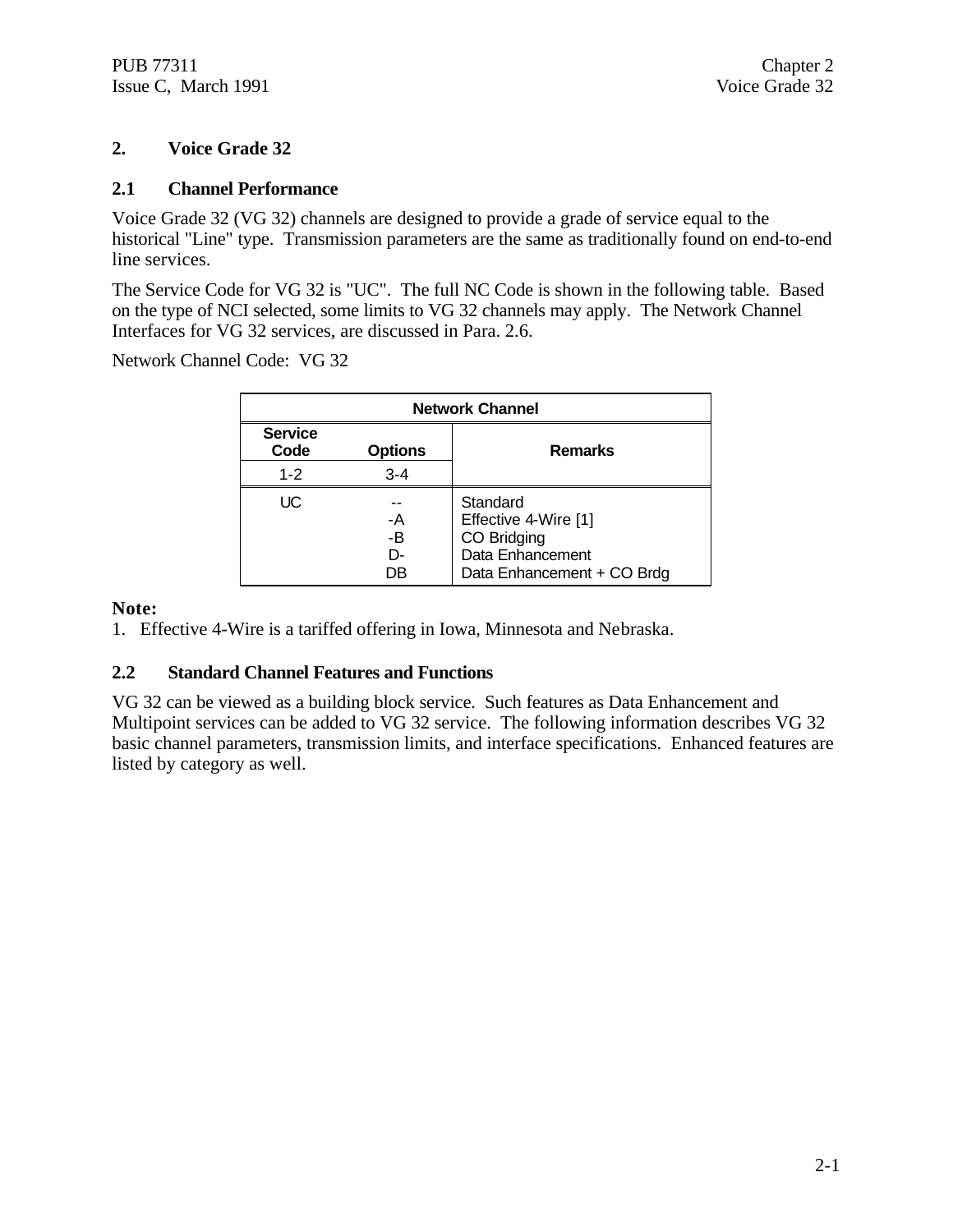| <b>Features and Options: VG 32</b>                                                                    |                                                                   |                                                                                              |  |  |  |
|-------------------------------------------------------------------------------------------------------|-------------------------------------------------------------------|----------------------------------------------------------------------------------------------|--|--|--|
| Category                                                                                              | <b>Standard</b><br><b>Channel</b>                                 | <b>Options</b>                                                                               |  |  |  |
| Configuration                                                                                         | 2 Point                                                           | Multipoint<br><b>Bridge Lifter</b><br><b>Resistive Bridge</b><br><b>Transfer Arrangement</b> |  |  |  |
| Channel                                                                                               | 2-Wire/4-Wire                                                     |                                                                                              |  |  |  |
| Interface                                                                                             | 2-Wire/4-Wire                                                     |                                                                                              |  |  |  |
| Signaling                                                                                             | No Signaling                                                      | Loop Start<br>Auto Ringdown<br>Code Select Ring<br>Manual Ringdown                           |  |  |  |
| <b>Attenuation Distortion</b><br>404-2804 Hz<br>304-3004 Hz                                           | $-2$ to $+11.5dB$<br>$-3$ to $+12dB$<br>$[1]$                     | $-1$ to $+$ 6dB<br>$-3$ to $+12dB$<br>[1, 3]                                                 |  |  |  |
| Impedance Balance                                                                                     | 2-Wire<br>$ERL = 5dB$<br>$SRL = 2.5dB$                            |                                                                                              |  |  |  |
| Noise Measurement                                                                                     | $[2]$                                                             | $[2]$                                                                                        |  |  |  |
| Impulse Noise<br>(=15 Counts in 15 Min.)                                                              | <b>Threshold Setting</b><br>71dBrnc0                              | <b>Threshold Setting</b><br>71dBrnc0                                                         |  |  |  |
| <b>Interface Levels</b>                                                                               | TLVR 0 dB<br>(From Customer)<br>TLVT 0 to -16 dB<br>(To Customer) | See Table in<br>Para. 2.7                                                                    |  |  |  |
| <b>Expected Loss</b>                                                                                  | $=10dB$ at 1004Hz<br>See Table in Para. 2.7                       | See Table in<br>Para. 2.7                                                                    |  |  |  |
| <b>Actual Variation</b>                                                                               | ±4.0dB at 1004Hz                                                  | Same                                                                                         |  |  |  |
| <b>Envelope Delay</b><br>Distortion<br>$[3]$                                                          | None                                                              | 804 to 2604Hz<br>1250 uSEC.                                                                  |  |  |  |
| <b>Phase Jitter Limits</b><br>[3]                                                                     | None                                                              | 4 to 304Hz<br>$=12$ Degrees                                                                  |  |  |  |
| Intermodulation<br>Distortion (Also Known<br>as Non-Linear<br>Distortion) Ratio to<br>Fundamental [3] | <b>None</b>                                                       | Second Order = 28dB<br>Third Order = $35$ dB                                                 |  |  |  |

Notes continued on next page.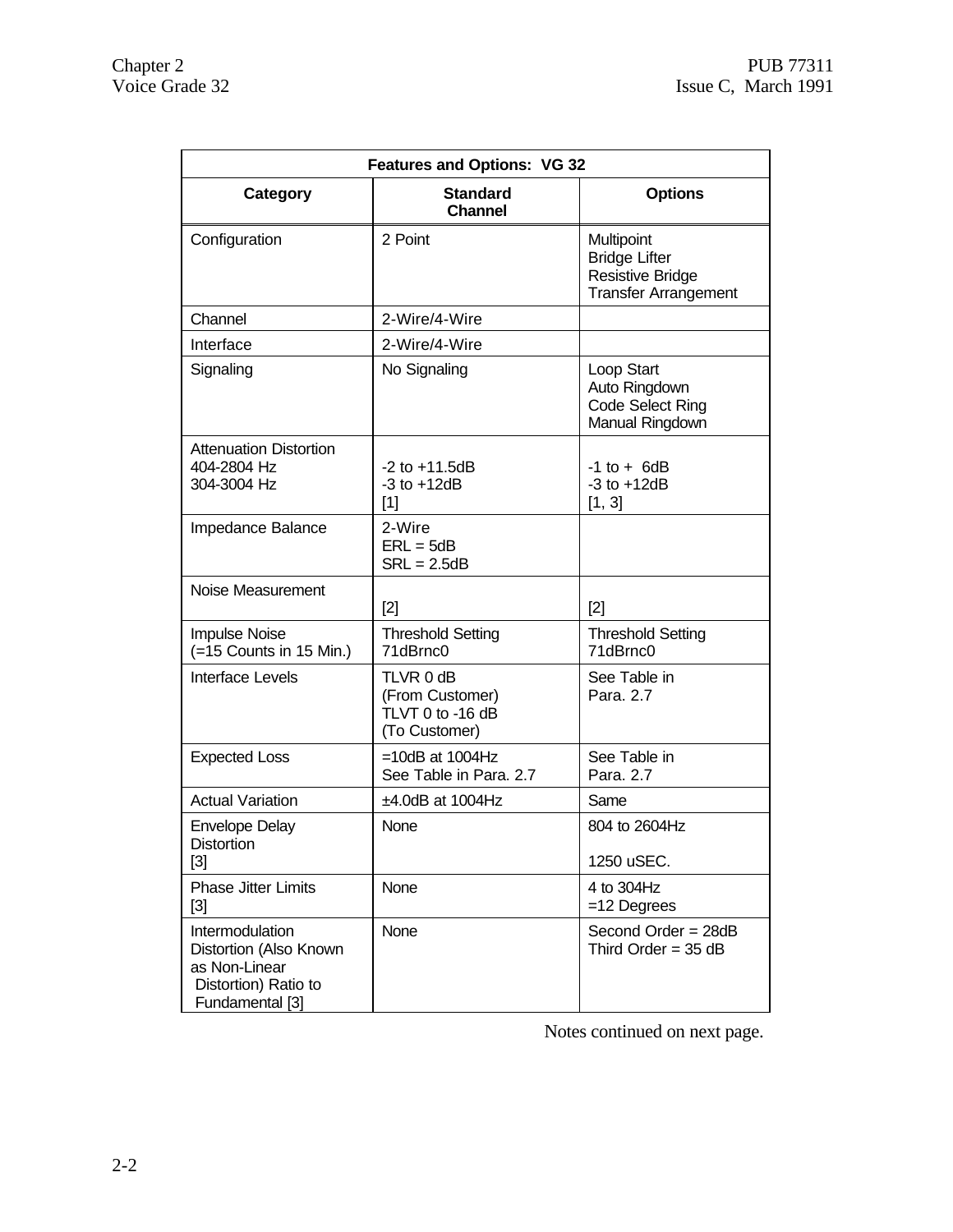1. "+" means more loss and "-" means less loss compared to actual loss at 1004Hz.

2. C - Message Noise: Local Loop 36 dBrnC Digital Cxr. 40 dBrnC0 C - Notched Noise with -13 dBm0 Holding Tone: Noise 45 dBrnC0 S/N Ratio 32 dB

3. The "Data Enhancement" option provides improved attenuation distortion requirements and establishes limits for envelope delay distortion, phase jitter and intermodulation distortion.

# **2.3 Optional Features and Functions**

Optional Feature Available by Signaling Type. The following table shows the relationship between the various features available with each signaling type:

|                  | Loop<br><b>Start</b> | Auto<br><b>Ring</b> | Man.<br><b>Ring</b> | Code<br>Sel. | <b>No</b><br>Sig. |
|------------------|----------------------|---------------------|---------------------|--------------|-------------------|
| 2-Wire           | X                    | X                   | X                   | X            | X                 |
| 4-Wire           |                      |                     | X                   | X            | X                 |
| 2 Point          | X                    | X                   |                     |              | X                 |
| Multipoint       | X                    | X                   | X                   | X            | X                 |
| Bridge Type:     |                      |                     |                     |              |                   |
| Resistive        |                      |                     | X                   | X            | X                 |
| Transfer         | X                    | X                   | X                   | X            | X                 |
| Bridge Lifter    | X                    |                     |                     |              |                   |
| Data Enhancement | X                    |                     |                     |              |                   |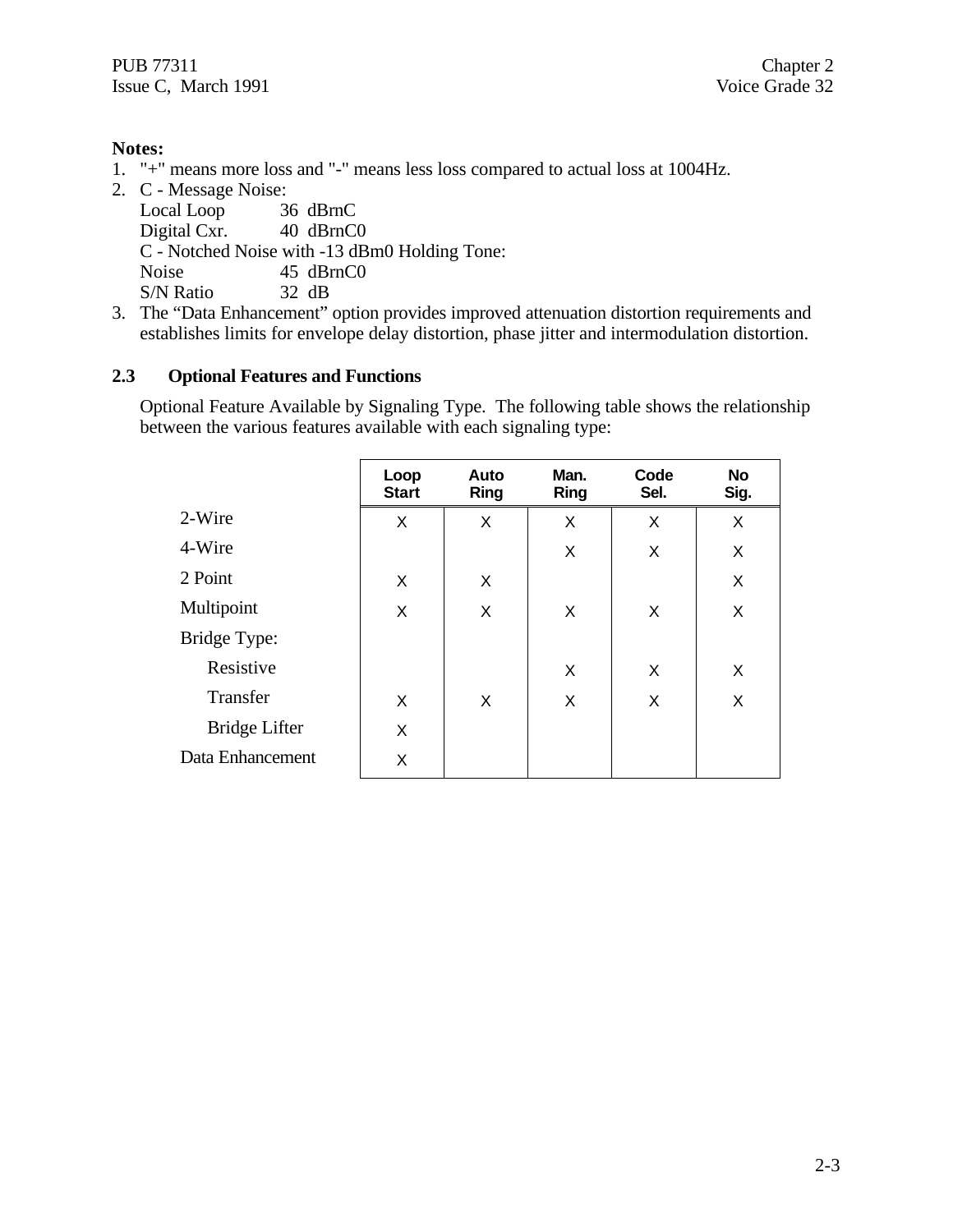# **2.4 Bridging: VG 32**

Three types of CO bridging are used on Multipoint circuits.

- Resistive Bridges (BR) are used to tie 3 or more locations together continuously. A signal originated on one leg will be sent to the other legs simultaneously.
- Transfer Bridges (BT) are used to rearrange circuits in a central office via customer control. Night transfer and alternate circuits are examples of the transfer arrangement. Note: Control of transfer bridge is provided by a separate Low-Speed Data channel.
- Bridge Lifters (BL) are used to provide Multipoint loop start services such as PBX offpremises stations.
	- BR Voice Resistive Bridge (BR) required when circuit extends to 3 or more customer locations on a non-transfer basis. Does not apply to Dial Services.
	- BT Transfer Bridge (BT) required when circuit is periodically rearranged in Central Office under customer control.
	- BL Bridged Lifters (BL) required when Dial Service is connected to 2 or more customer premises.

#### **2.5 Data Enhancement**

VG 32 Loop start services may be conditioned to transport data signals as well as voice. When the "Data Enhancement" option is ordered, the channel will be aligned to data performance specifications.

# **2.6 Compatible Interface Code Combinations**

The following table summarizes VG 32 optional features by signaling type. Both 2 Point and Multipoint services are addressed, where appropriate. Note that two NCI codes are listed together; these are the only valid compatible interface codes for VG 32. Other combinations may be requested under VG Custom described in Chapter 6.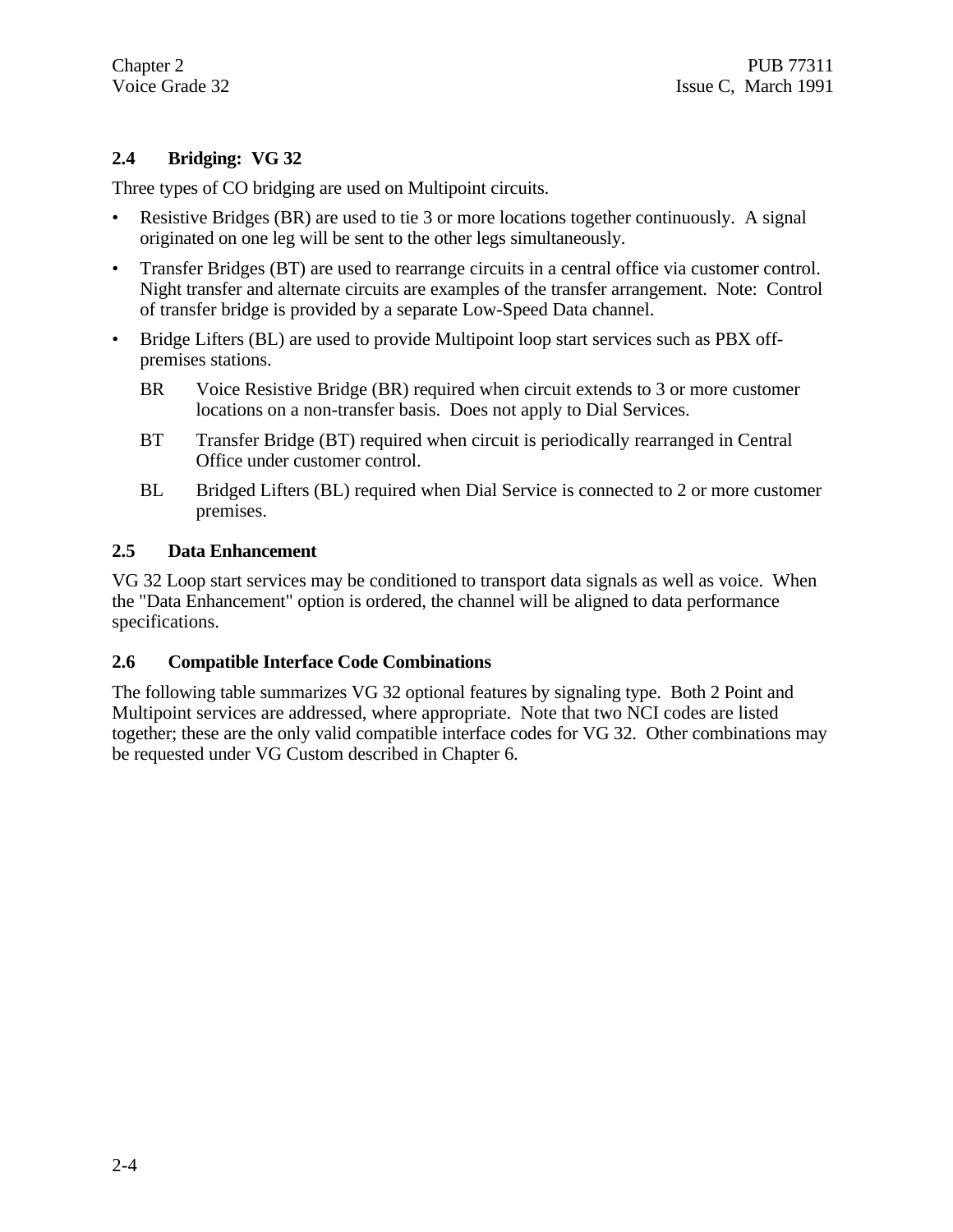| <b>Interface Code Combinations: VG 32</b>                                   |                                                                                                                                                              |                                                                                                                                                                     |                                                                                                                                                                                                                                                                                                         |
|-----------------------------------------------------------------------------|--------------------------------------------------------------------------------------------------------------------------------------------------------------|---------------------------------------------------------------------------------------------------------------------------------------------------------------------|---------------------------------------------------------------------------------------------------------------------------------------------------------------------------------------------------------------------------------------------------------------------------------------------------------|
| <b>Optional</b>                                                             |                                                                                                                                                              | <b>NCI Code</b>                                                                                                                                                     |                                                                                                                                                                                                                                                                                                         |
| <b>Features</b>                                                             | EU-A                                                                                                                                                         | EU-Z                                                                                                                                                                | <b>Data Enhancement</b>                                                                                                                                                                                                                                                                                 |
| 2 Point                                                                     |                                                                                                                                                              |                                                                                                                                                                     |                                                                                                                                                                                                                                                                                                         |
| No Signaling                                                                | 02NO <sub>2</sub><br>04DS9.15 [2]<br>04DS9.15 [2]<br>04NO2<br>04NO <sub>2</sub><br>O4DS9.NO [2]                                                              | 02NO <sub>2</sub><br>02NO <sub>2</sub><br>04NO <sub>2</sub><br>02NO <sub>2</sub><br>04NO <sub>2</sub><br>04DS9.NO                                                   |                                                                                                                                                                                                                                                                                                         |
| Loop-Start Signaling                                                        | 04DS9.15 [2]<br>04DS9.LO<br>02LA2<br>02LA2<br>02LB2<br>02LB2<br>02LC2<br>02LC2<br>02LG2<br>02LG2<br>02LO <sub>2</sub><br>02LO <sub>2</sub><br>02LO3<br>02LO3 | 02LS2<br>04DS9.LS<br>04DS9.15 [2]<br>02LS2<br>04DS9.15 [2]<br>02LS2<br>04DS9.15 [2]<br>02LS2<br>02LS2<br>04DS9.15 [2]<br>04DS9.15 [2]<br>02LS2<br>04DS9.15<br>02LS2 | 04DS9.15 - 02LS2.DB<br>02LA2.DB - 04DS9.15<br>02LA2.DB - 02LS2.DB<br>02LB2.DB - 04DS9.15<br>02LB2.DB - 02LS2.DB<br>02LC2.DB - 04DS9.15<br>02LC2.DB - 02LS2.DB<br>02LG2.DB - 02LS2.DB<br>02LG2.DB - 04DS9.15<br>02LO2.DB - 04DS9.15<br>02LO2.DB - 02LS2.DB<br>02LO3.DB - 04DS9.15<br>02LO3.DB - 02LS2.DB |
| Auto Ringdown                                                               | 04DS9.15<br>02LR2                                                                                                                                            | 02LR2<br>02LR2                                                                                                                                                      |                                                                                                                                                                                                                                                                                                         |
| Multipoint<br>CO Bridging<br><b>Resistive Bridge</b><br>Manual Ringdown [1] | 04BR2.CF                                                                                                                                                     | 02AC2                                                                                                                                                               |                                                                                                                                                                                                                                                                                                         |
|                                                                             | 04BR2.CF                                                                                                                                                     | 04AC2                                                                                                                                                               |                                                                                                                                                                                                                                                                                                         |
| Code-Select Ringdown<br>[1]                                                 | 04BR2.CF<br>04BR2.CF                                                                                                                                         | 02AC2.R<br>04AC2.R                                                                                                                                                  |                                                                                                                                                                                                                                                                                                         |
| No Signaling                                                                | 04BR2.CF<br>04BR2.CF                                                                                                                                         | 02NO <sub>2</sub><br>04NO <sub>2</sub>                                                                                                                              |                                                                                                                                                                                                                                                                                                         |
| Bridge-To-Bridge                                                            | 04BR2.CF                                                                                                                                                     | 04BR2.CF                                                                                                                                                            |                                                                                                                                                                                                                                                                                                         |
| Bridge-To-Transfer                                                          | 04BR2.CF                                                                                                                                                     | 04BT2                                                                                                                                                               |                                                                                                                                                                                                                                                                                                         |
| Bridge-To-DS1                                                               | 04BR2.CF                                                                                                                                                     | 04DS9.15 [2]                                                                                                                                                        | - -                                                                                                                                                                                                                                                                                                     |

Continued on next page.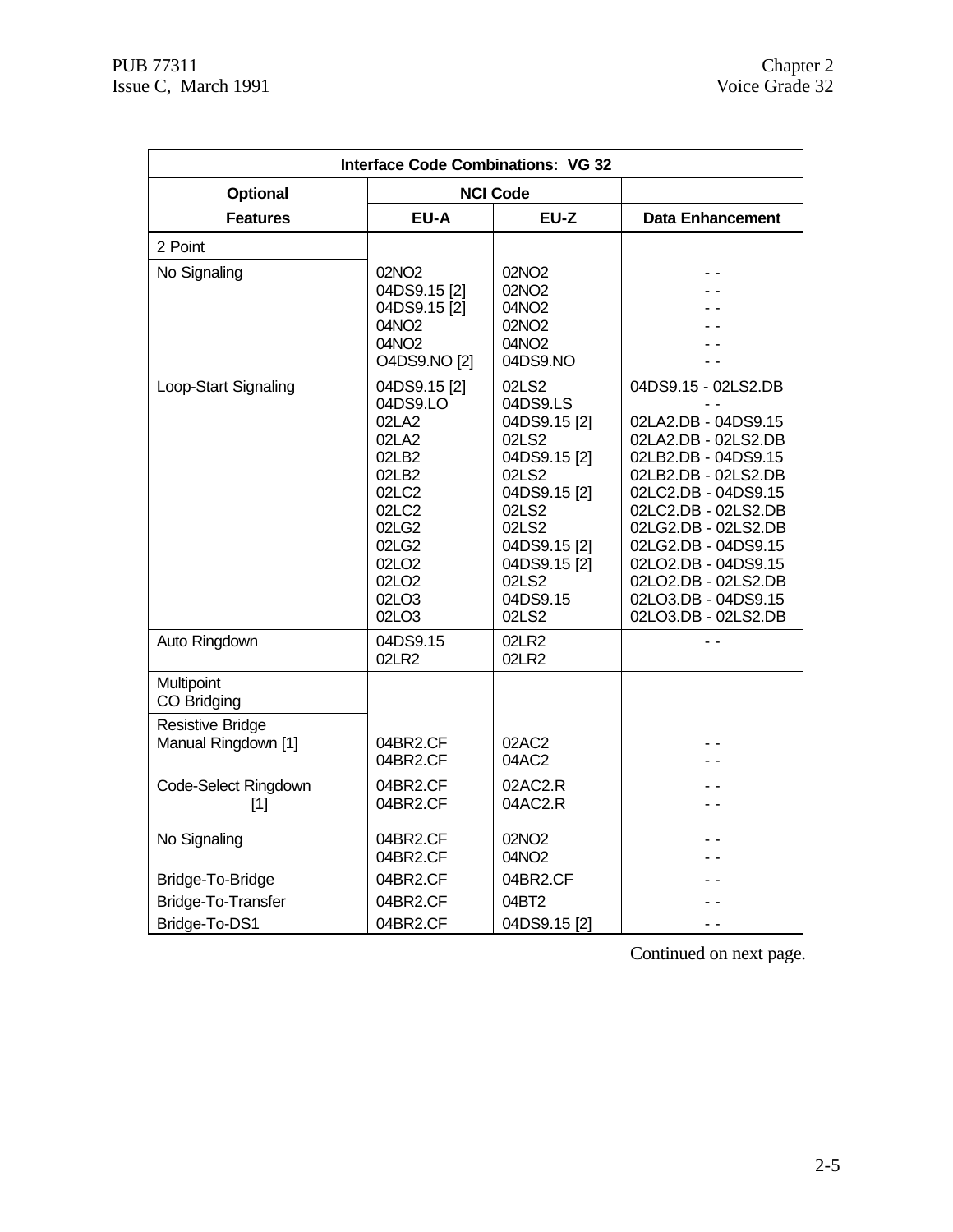| <b>Interface Code Combinations: VG 32</b>          |                                                                         |                                                                         |                                                                                                                                          |  |
|----------------------------------------------------|-------------------------------------------------------------------------|-------------------------------------------------------------------------|------------------------------------------------------------------------------------------------------------------------------------------|--|
| <b>Optional</b>                                    |                                                                         | <b>NCI Code</b>                                                         |                                                                                                                                          |  |
| <b>Features</b>                                    | EU-A                                                                    | EU-Z                                                                    | <b>Data Enhancement</b>                                                                                                                  |  |
| <b>Transfer Arrangement</b><br>Manual Ringdown [1] | 04BT2<br>04BT2                                                          | 02AC2<br>04AC2                                                          |                                                                                                                                          |  |
| Code-Select Ringdown<br>[1]                        | 04BT2<br>04BT2                                                          | 02AC2.R<br>04AC2.R                                                      |                                                                                                                                          |  |
| Loop-Start Signaling                               | 02LA2<br>02LB2<br>02LC2<br>02LG2<br>02LO <sub>2</sub><br>02LO3<br>02LS2 | 02BT2<br>02BT2<br>02BT2<br>02BT2<br>02BT2<br>02BT2<br>02BT2             | 02LA2.DB - 02BT2<br>02LB2.DB - 02BT2<br>02LC2.DB - 02BT2<br>02LG2.DB - 02BT2<br>02LO2.DB - 02BT2<br>02LO3.DB - 02BT2<br>02LS2.DB - 02BT2 |  |
| Auto Ringdown                                      | 02BT2                                                                   | 02LR2                                                                   |                                                                                                                                          |  |
| No Signaling                                       | 02BT2<br>04BT2<br>04BT2                                                 | 02NO <sub>2</sub><br>02NO <sub>2</sub><br>04NO <sub>2</sub>             |                                                                                                                                          |  |
| Transfer-To-Transfer                               | 02BT2<br>04BT2                                                          | 02BT2<br>04BT2                                                          |                                                                                                                                          |  |
| Transfer-To-DS1                                    | 02BT2<br>04BT2                                                          | 04DS9.15<br>04DS9.15                                                    |                                                                                                                                          |  |
| <b>Bridge Lifter</b><br>Loop-Start Signaling       | 02BL2<br>02BL2<br>02BL2<br>02BL2<br>02BL2<br>02BL2<br>02BL2             | 02LA2<br>02LB2<br>02LC2<br>02LG2<br>02LO <sub>2</sub><br>02LO3<br>02LS2 |                                                                                                                                          |  |
| <b>Bridge Lifter-To-DS1</b>                        | 02BL2                                                                   | 04DS9.15                                                                |                                                                                                                                          |  |

1. Ringing generator and talk battery provided by customer at each location.

2. Substitute 04CS9.15 for Command A Link service, but not with Data Enhancement.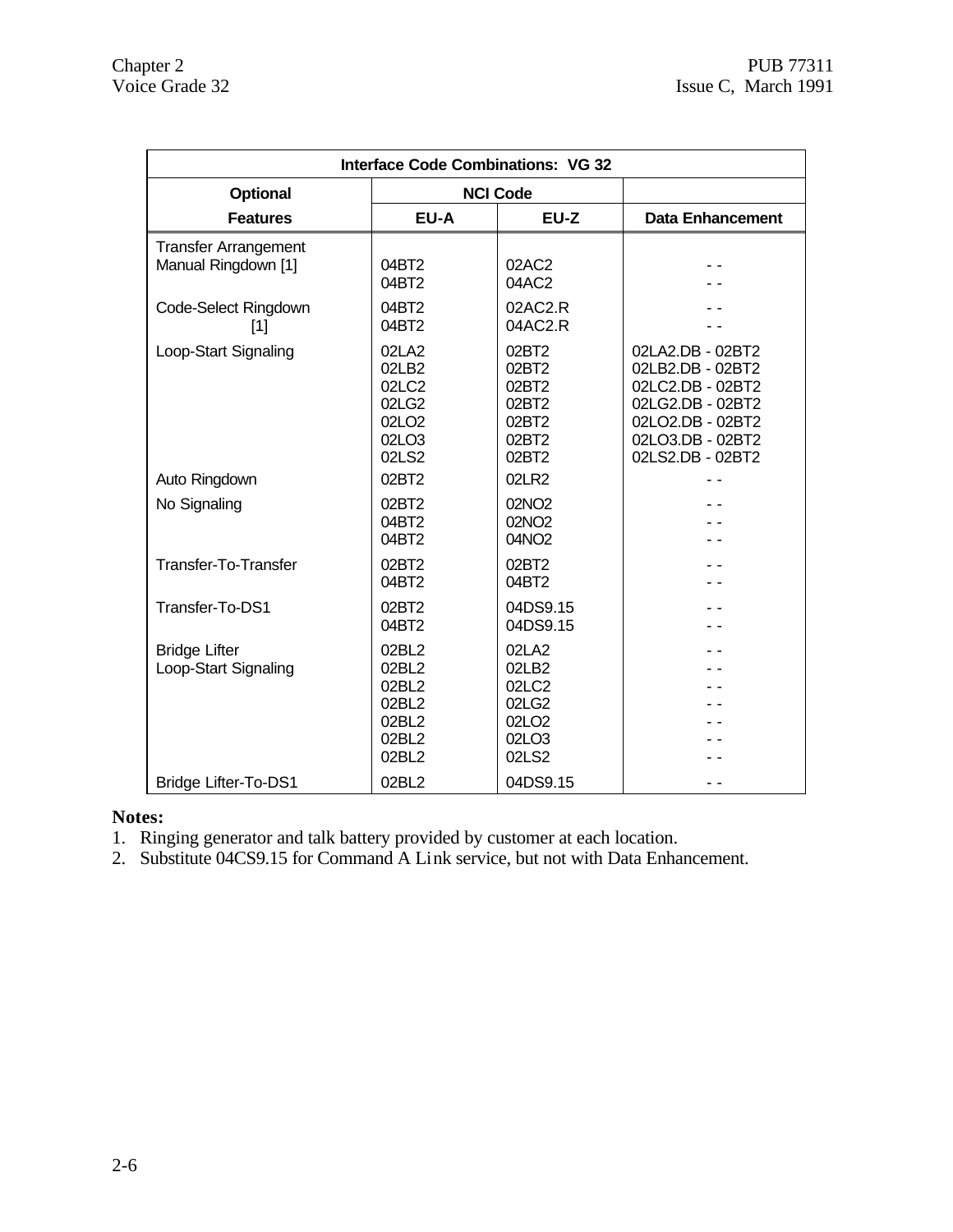#### **2.7 Transmission Levels: VG 32**

The NCI code describes the number of wires, protocol code, options, and levels at the Network Interface to the EU. See Appendix A for a complete description of the NCI code. In VG 32 some Transmission Level Value Transmit (TLVT) levels can be specified by the customer within a limited range. This table relates the NCI code with the default level and ranges for TLVT (Transmit) and TLVR (Receive).

| <b>Permissible Customer Specified TLP Values</b><br>at the Network Interface: VG 32<br>[1] |                                                              |                                                         |  |
|--------------------------------------------------------------------------------------------|--------------------------------------------------------------|---------------------------------------------------------|--|
| <b>NCI Code</b>                                                                            | <b>Transmit Level</b><br>Out from the CO (dB)<br><b>TLVT</b> | <b>Receive Level</b><br>Into the CO (dB)<br><b>TLVR</b> |  |
| 02AC2<br>02AC2.R                                                                           | $-10.0$ ( $-10.0$ to $-4.0$ )                                | 0.0                                                     |  |
| 04AC2<br>04AC2.R                                                                           | $-10.0$ ( $-10.0$ to $-4.0$ )                                | 0.0                                                     |  |
| 02BL2 [2, 3]                                                                               |                                                              |                                                         |  |
| 04BR2 [2, 3]                                                                               |                                                              |                                                         |  |
| 02BT2 [2, 3]<br>04BT2 [2, 3]                                                               |                                                              |                                                         |  |
| 04CS9 [4]                                                                                  |                                                              |                                                         |  |
| 04DS9 [4]                                                                                  |                                                              |                                                         |  |
| 02LA2<br>02LB2<br>02LC2<br>02LG2                                                           | $-5.0$ ( $-5.0$ to $-4.0$ )                                  | 0.0                                                     |  |
| 02LO <sub>2</sub><br>02LO3                                                                 | $-5.0$ ( $-7.0$ to $-4.0$ )                                  | 0.0                                                     |  |
| 02LS2                                                                                      | $-5.0$ ( $-7.0$ to $-3.0$ )                                  | 0.0                                                     |  |
| 02LR2                                                                                      | -10.0 (-10.0 to -3.0)                                        | 0.0                                                     |  |
| 02NO <sub>2</sub>                                                                          | $-10.0$ ( $-10.0$ to 0.0)                                    | 0.0                                                     |  |
| 04NO2                                                                                      | $-16.0$ ( $-16.0$ to $-10.0$ )<br>0.0                        |                                                         |  |

#### **Notes:**

- 1. The levels shown are the permissible values for each interface. The default value is given followed by optional range (in parenthesis) when available, in one dB steps.
- 2. This interface is a termination in a U S WEST CO.
- 3. Levels that are dashed out (-); default to U S WEST equipment levels.
- 4. Digital interface (DS1); levels are dashed out (-).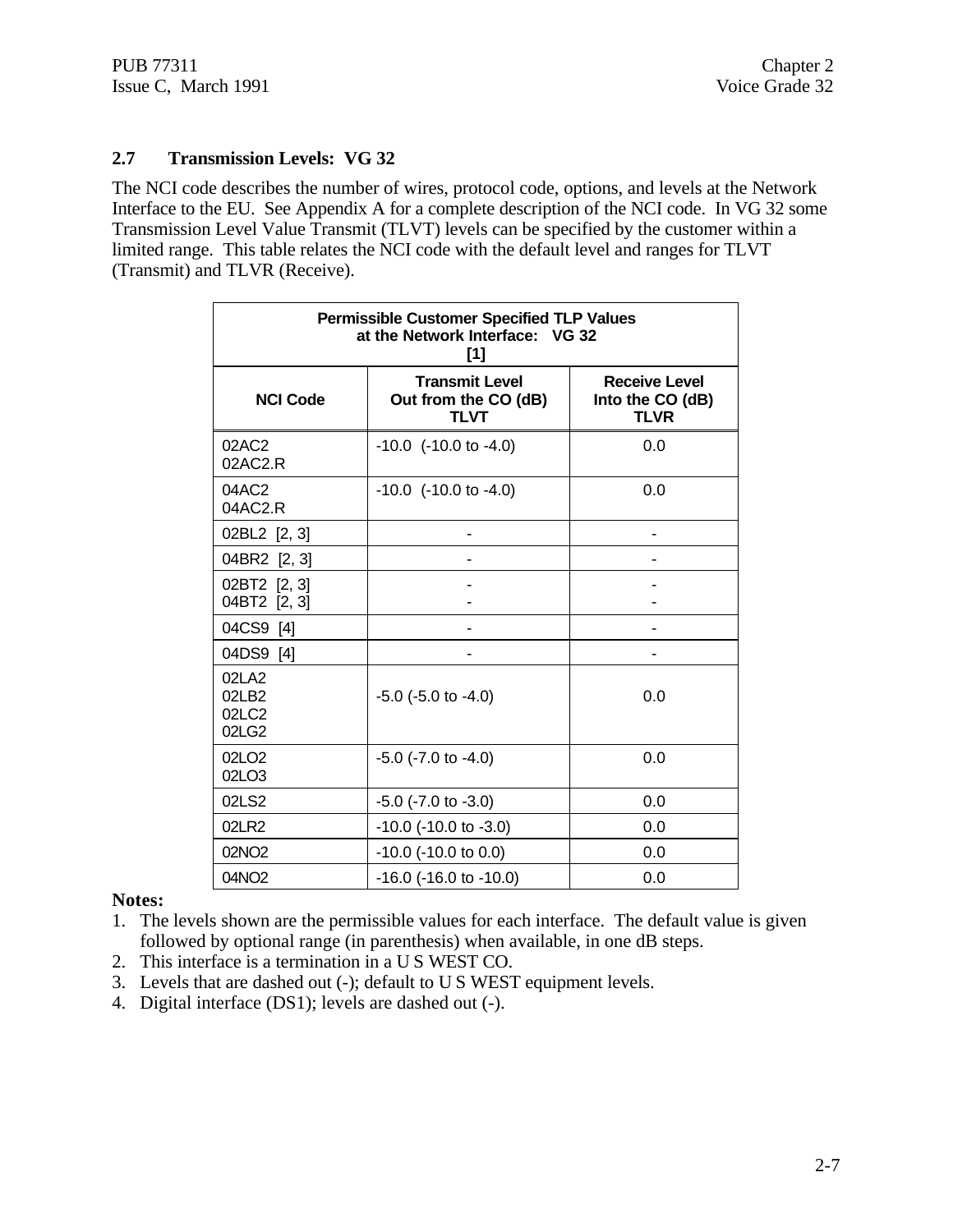# **3. Voice Grade 33**

# **3.1 Channel Performance**

Voice Grade 33 (VG 33) channels are designed to provide a grade of service equal to the historical "trunk" type. Transmission parameters are the same as traditionally found on end-to-end trunk services and PBX tie lines.

The Service Code for VG 33 is "UD". The full NC Code is shown in the following table. Based on the type of NCI selected, some limits to VG 33 channels may apply. The NCI's for VG 33 services are discussed in Para. 3.4.

Network Channel Code : VG 33

| <b>Network Channel</b> |                |                                                                      |  |
|------------------------|----------------|----------------------------------------------------------------------|--|
| <b>Service</b><br>Code | <b>Options</b> | <b>Remarks</b>                                                       |  |
| $1 - 2$                | $3 - 4$        |                                                                      |  |
| UD                     | -B<br>D-<br>nв | Standard<br>CO Bridging<br>Data Enhancement<br>Data Enchmt + CO Brdg |  |

# **3.2 Standard Channel Features and Functions**

VG 33 can be viewed as a building block service. Such features as Data Enhancement and Multipoint services can be added to VG 33 service. The following information describes VG 33 standard channel parameters, transmission limits, and interface specifications. Enhanced features are listed by category as well.

| <b>Features and Options: VG 33</b>                        |                                                  |                                                     |  |
|-----------------------------------------------------------|--------------------------------------------------|-----------------------------------------------------|--|
| Category                                                  | <b>Standard</b><br><b>Channel</b>                | <b>Options</b>                                      |  |
| Configuration                                             | 2 Point                                          | Multipoint                                          |  |
| Channel                                                   | 2-Wire/4-Wire                                    | <b>Transfer Arrangement</b>                         |  |
| Interface                                                 | 2-Wire/4-Wire                                    |                                                     |  |
| Signaling                                                 | No Signaling                                     | Ground Start<br><b>E&amp;M Signaling</b>            |  |
| <b>Attenuation Distortion</b><br>404-2804Hz<br>304-3004Hz | IAL<br>$-2$ to $+6$ dB<br>$-3$ to $+12dB$<br>[1] | ML<br>$-1.5$ to $+5dB$<br>$-3$ to $+12dB$<br>[1, 3] |  |

Continued on next page.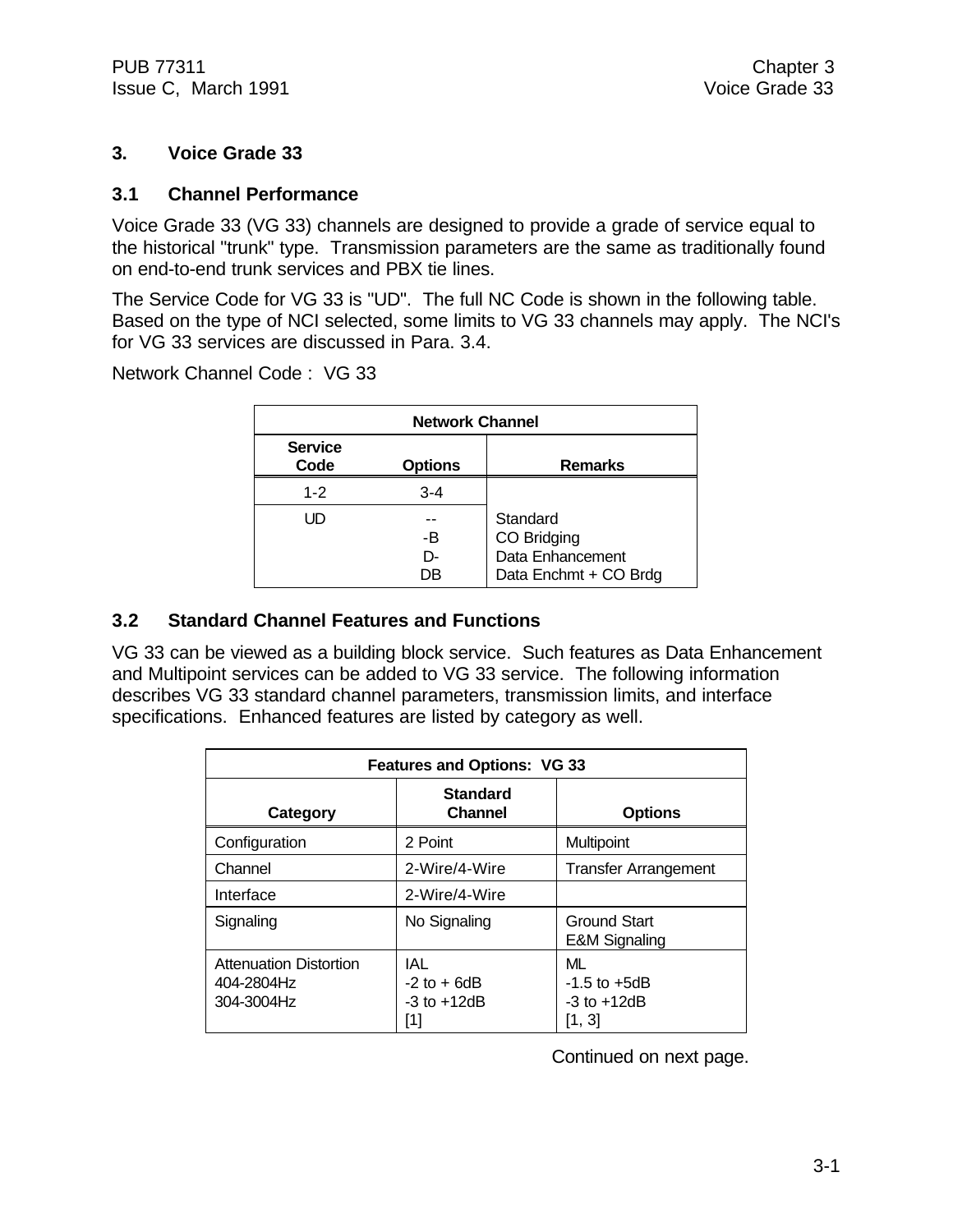| <b>Features and Options: VG 33</b>                                                                                |                                                                        |                                             |  |
|-------------------------------------------------------------------------------------------------------------------|------------------------------------------------------------------------|---------------------------------------------|--|
| Category                                                                                                          | <b>Standard</b><br><b>Channel</b>                                      | <b>Options</b>                              |  |
| Impedance Balance                                                                                                 | 4-Wire<br>$ERL = 18dB$<br>$SRL = 12dB$                                 | 2-Wire<br>$ERL = 5dB$<br>$ERL = 2.5dB$      |  |
| Noise Measurement                                                                                                 | [2]                                                                    | [2]                                         |  |
| <b>Impulse Noise</b><br>(=15 Counts in 15 Min.)                                                                   | <b>Threshold Setting</b><br>71dBrnc0                                   | <b>Threshold Setting</b><br>71dBrnc0        |  |
| Interface Levels                                                                                                  | TLVR 0 to -6.0dB<br>(From Customer)<br>TLVT 0 to -5dB<br>(To Customer) | See Table in<br>Para, 3.5                   |  |
| <b>Expected Loss</b>                                                                                              | See Table in<br>Para, 3.5                                              | See Table in<br>Para, 3.5                   |  |
| <b>Actual Variation</b>                                                                                           | $±4.0$ dB at 1004Hz                                                    | Same                                        |  |
| <b>Envelope Delay</b><br>$[3]$                                                                                    | <b>None</b>                                                            | 1250 uSEC                                   |  |
| <b>Phase Jitter Limits</b><br>[3]                                                                                 | None                                                                   | 4 to 304Hz<br>$= 12$ Degrees                |  |
| Intermodulation<br><b>Distortion</b><br>(Also known as<br>Non-Linear Distortion)<br>Ratio to Fundamental<br>$[3]$ | <b>None</b>                                                            | Second Order = 48dB<br>Third Order = $50dB$ |  |

- 1. "+" means more loss and "-" means less loss compared to actual loss at 1004Hz.
- 2. C Message Noise: Immediate Action Limit (IAL)

Local Loop 36 dBrnC<br>Digital Cxr. 40 dBrnC0

Digital Cxr. C - Notched Noise with -13 dBm0 Holding Tone: (IAL) Noise 45 dBrnC0

S/N Ratio 32 dB

3. The "Data Enhancement" option provides improved attenuation distortion requirements and establishes limits for envelope delay distortion, phase jitter and intermodulation distortion.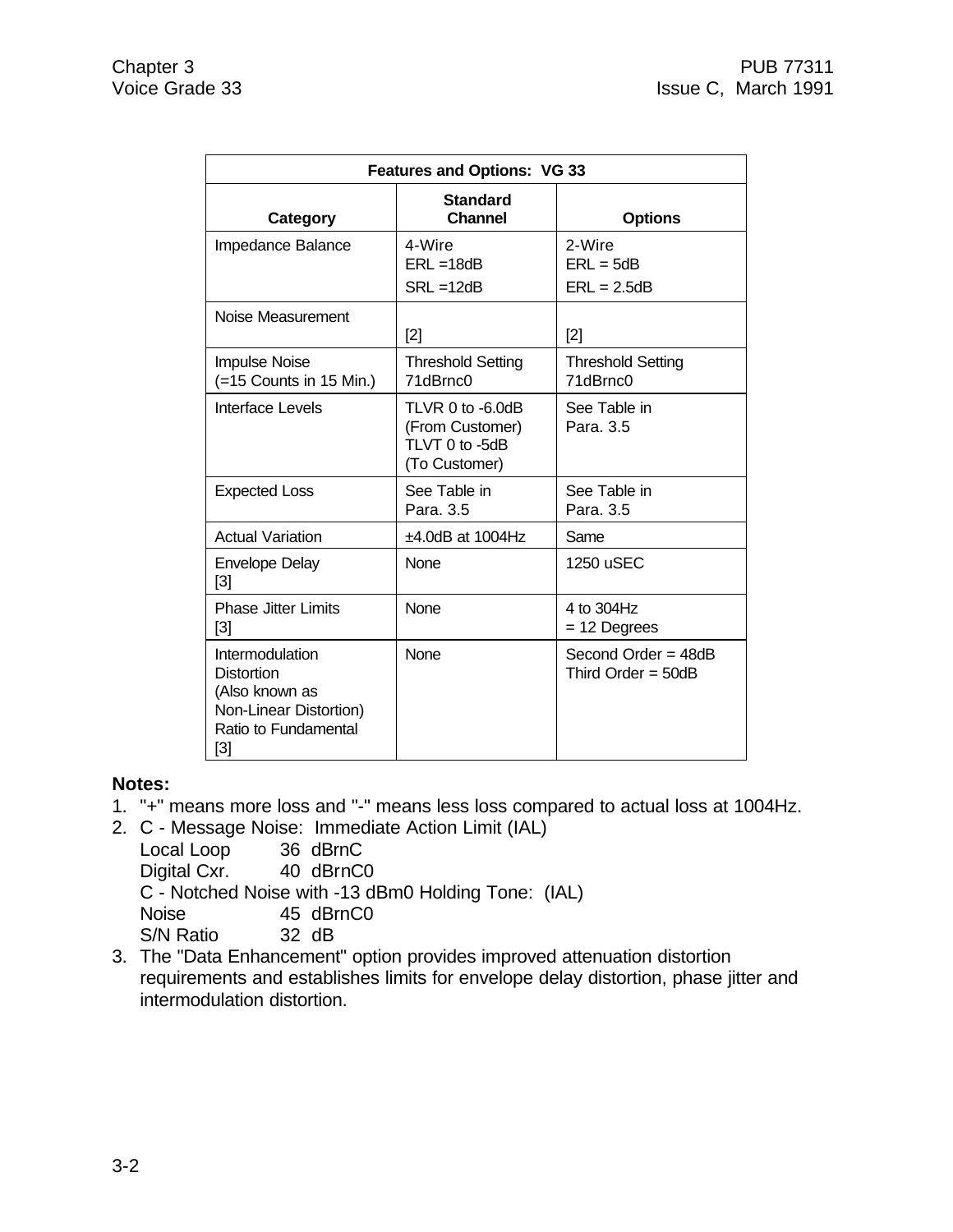# **3.3 Optional Features and Functions**

• Optional Feature Available by Signaling Type

The following table shows the relationship between the various features available with each signaling type:

|                             | Ground<br><b>Start</b> | E&M<br><b>Signaling</b> | <b>No</b><br>Sig. |
|-----------------------------|------------------------|-------------------------|-------------------|
|                             |                        |                         |                   |
| 2-Wire                      | X                      | X                       | X                 |
| 4-Wire                      |                        | X                       | Std.              |
| 2 Point                     | X                      | X                       | X                 |
| Multipoint                  | X                      | X                       | X                 |
| <b>Transfer Arrangement</b> | X                      | X                       | X                 |
| Data Enhancement            | X                      | X                       |                   |
|                             |                        |                         |                   |

• Bridging: VG 33

Transfer Bridges (BT) are used to rearrange circuits in a central office via customer control. Night transfer and alternate circuits are typical examples of the transfer arrangement.

- BT Transfer relay (BT) required when circuit periodically rearranged in CO under customer control.
- Data Enhancement : VG 33

Ground start and E&M Signaling services may be conditioned to transport data signals as well as voice. When the "Data Enhancement" option is ordered, the channel will be aligned to data performance specifications.

# **3.4 Compatible Interface Code Combinations**

The following table summarizes VG 33 optional features by signaling type. Both 2 Point and Multipoint services are addressed, where appropriate. Note that two NCI codes are listed together; these are the only valid compatible interface codes for VG 33. Other combinations may be requested under VG Custom described in Chapter 6.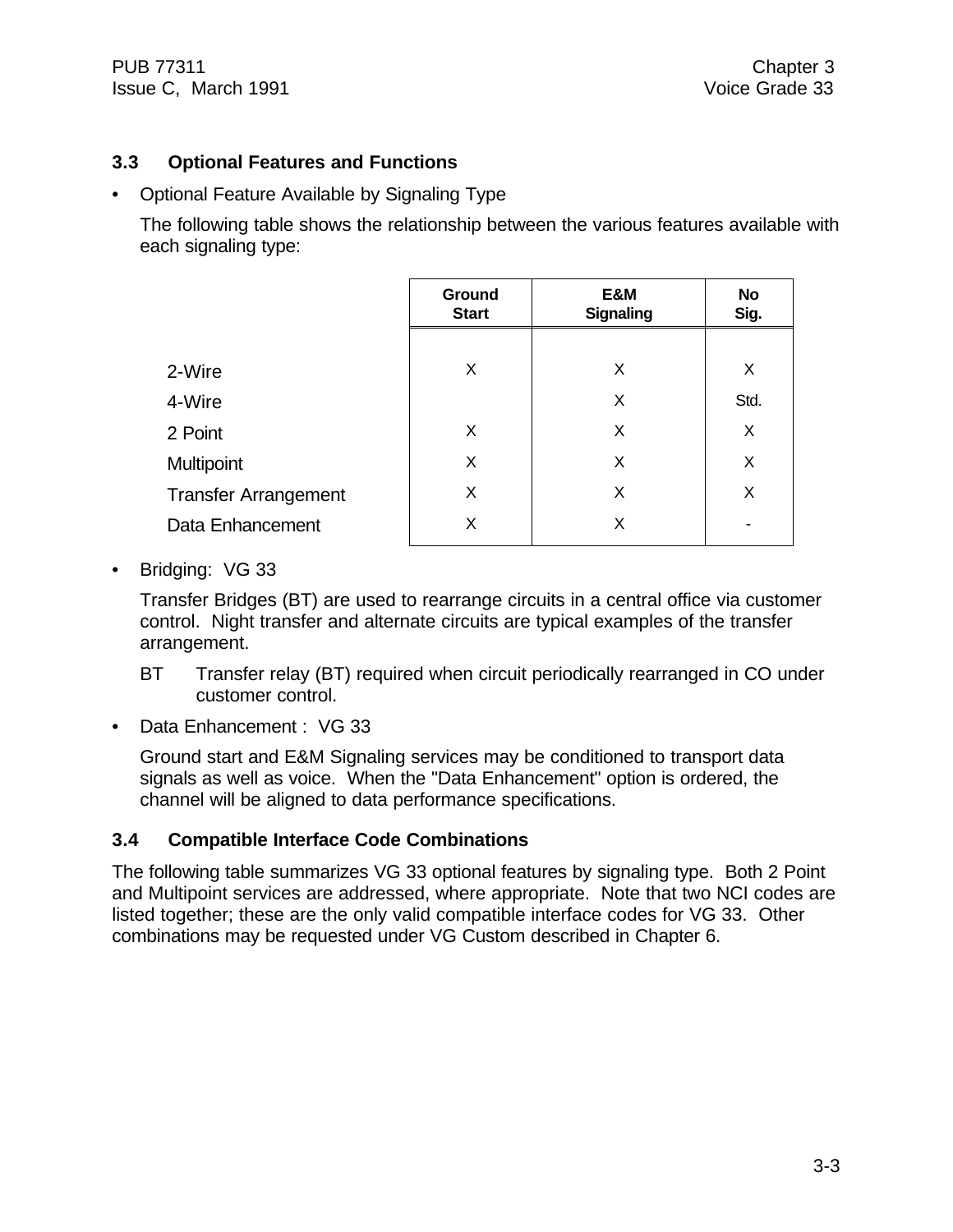| <b>Interface Code Combinations: VG 33</b> |                                                                                                                                                                                                                                                                                                                                                   |                                                                                                                                                                                                                                                                                                              |                                                                                                                                                                                                                                                                                                                                    |                                                                                                                                                                                                                                                                                                                                                                                                                                        |                                                                                                                                                                                                                                                                                                                                            |
|-------------------------------------------|---------------------------------------------------------------------------------------------------------------------------------------------------------------------------------------------------------------------------------------------------------------------------------------------------------------------------------------------------|--------------------------------------------------------------------------------------------------------------------------------------------------------------------------------------------------------------------------------------------------------------------------------------------------------------|------------------------------------------------------------------------------------------------------------------------------------------------------------------------------------------------------------------------------------------------------------------------------------------------------------------------------------|----------------------------------------------------------------------------------------------------------------------------------------------------------------------------------------------------------------------------------------------------------------------------------------------------------------------------------------------------------------------------------------------------------------------------------------|--------------------------------------------------------------------------------------------------------------------------------------------------------------------------------------------------------------------------------------------------------------------------------------------------------------------------------------------|
| <b>Optional</b>                           | <b>NCI Code</b>                                                                                                                                                                                                                                                                                                                                   |                                                                                                                                                                                                                                                                                                              | Data                                                                                                                                                                                                                                                                                                                               |                                                                                                                                                                                                                                                                                                                                                                                                                                        |                                                                                                                                                                                                                                                                                                                                            |
| <b>Features</b>                           | EU-A                                                                                                                                                                                                                                                                                                                                              | EU-Z                                                                                                                                                                                                                                                                                                         |                                                                                                                                                                                                                                                                                                                                    |                                                                                                                                                                                                                                                                                                                                                                                                                                        | <b>Enhancement</b>                                                                                                                                                                                                                                                                                                                         |
| 2 Point                                   |                                                                                                                                                                                                                                                                                                                                                   |                                                                                                                                                                                                                                                                                                              |                                                                                                                                                                                                                                                                                                                                    |                                                                                                                                                                                                                                                                                                                                                                                                                                        |                                                                                                                                                                                                                                                                                                                                            |
| <b>E&amp;M Signaling</b><br>$[2]$         | 02CT3[1]<br>02CT3 [1]<br>02CT3 [1]<br>02CT3 [1]<br>02CT3 [1]<br>02CT3 [1]<br>04CT2.[1]<br>04CT2.[1]<br>04CT2.[1]<br>04CT2.[1]<br>04CT2.[1]<br>04CT2.[1]<br>04DS9.15 [3]<br>04DS9.15 [3]<br>04DS9.15 [3]<br>04DS9.15 [3]<br>04EA2.*<br>04EA2.*<br>04EA2.*<br>04EA2.*<br>06EA2.*<br>06EA2.*<br>06EA2.*<br>06EB2.*<br>06EB2.*<br>08EB2.*<br>04DS9.EA | 02CT3 [1]<br>04DS9.15<br>04EA2.*<br>06EA2.*<br>06EB2.*<br>08EB2.*<br>04CT2 [1]<br>04DS9.15<br>04EA2.*<br>06EA2.*<br>06EB2.*<br>08EB2.*<br>04EA2.*<br>06EA2.*<br>06EB2.*<br>08EB2.*<br>04EA2.*<br>06EA2.*<br>06EB2.*<br>08EB2.*<br>06EA2.*<br>06EB2.*<br>08EB2.*<br>06EB2.*<br>08EB2.*<br>08EB2.*<br>04DS9.EA | 02CT3.DD -<br>02CT3.DD<br>02CT3.DD<br>02CT3.DD<br>02CT3.DD -<br>02CT3.DD<br>04CT2.DD<br>04CT2.DD<br>04CT2.DD<br>04CT2.DD<br>04CT2.DD<br>04CT2.DD<br>04DS9.15<br>04DS9.15<br>04DS9.15<br>04DS9.15<br>04EA2.*DD<br>04EA2.*DD<br>04EA2.*DD<br>04EA2.*DD<br>06EA2.*DD<br>06EA2.*DD<br>06EA2.*DD<br>06EB2.*DD<br>06EB2.*DD<br>08EB2.*DD | $\sim$<br>$\sim 100$<br>$\sim 100$<br>$\omega_{\rm{max}}$<br>$\mathcal{L}^{\text{max}}$<br>$\sim 10$<br>$\sim 10$<br>$\blacksquare$<br>$\blacksquare$<br>$\blacksquare$<br>$\sim 10$<br>$\blacksquare$<br>$\blacksquare$<br>$\blacksquare$<br>$\sim 10$<br>$\mathbf{r}$<br>$\overline{\phantom{0}}$<br>$\blacksquare$<br>$\sim 10$<br>$\blacksquare$<br>$\blacksquare$<br>$\blacksquare$<br>$\sim$<br>$\blacksquare$<br>$\blacksquare$ | 02CT3.DD<br>04DS9.15<br>04EA2.*DD<br>06EA2.*DD<br>06EB2.*DD<br>08EB2.*DD<br>04CT2.DD<br>04DS9.15<br>04EA2.***<br>06EA2.***<br>06EB2.***<br>08EB2.***<br>04EA2.*DD<br>06EA2.*DD<br>06EB2.*DD<br>08EB2.*DD<br>04EA2.*DD<br>06EA2.*DD<br>06EB2.*DD<br>08EB2.*DD<br>06EA2.*DD<br>06EB2.*DD<br>08EB2.*DD<br>06EB2.*DD<br>08EB2.*DD<br>08EB2.*DD |

Continued on next page.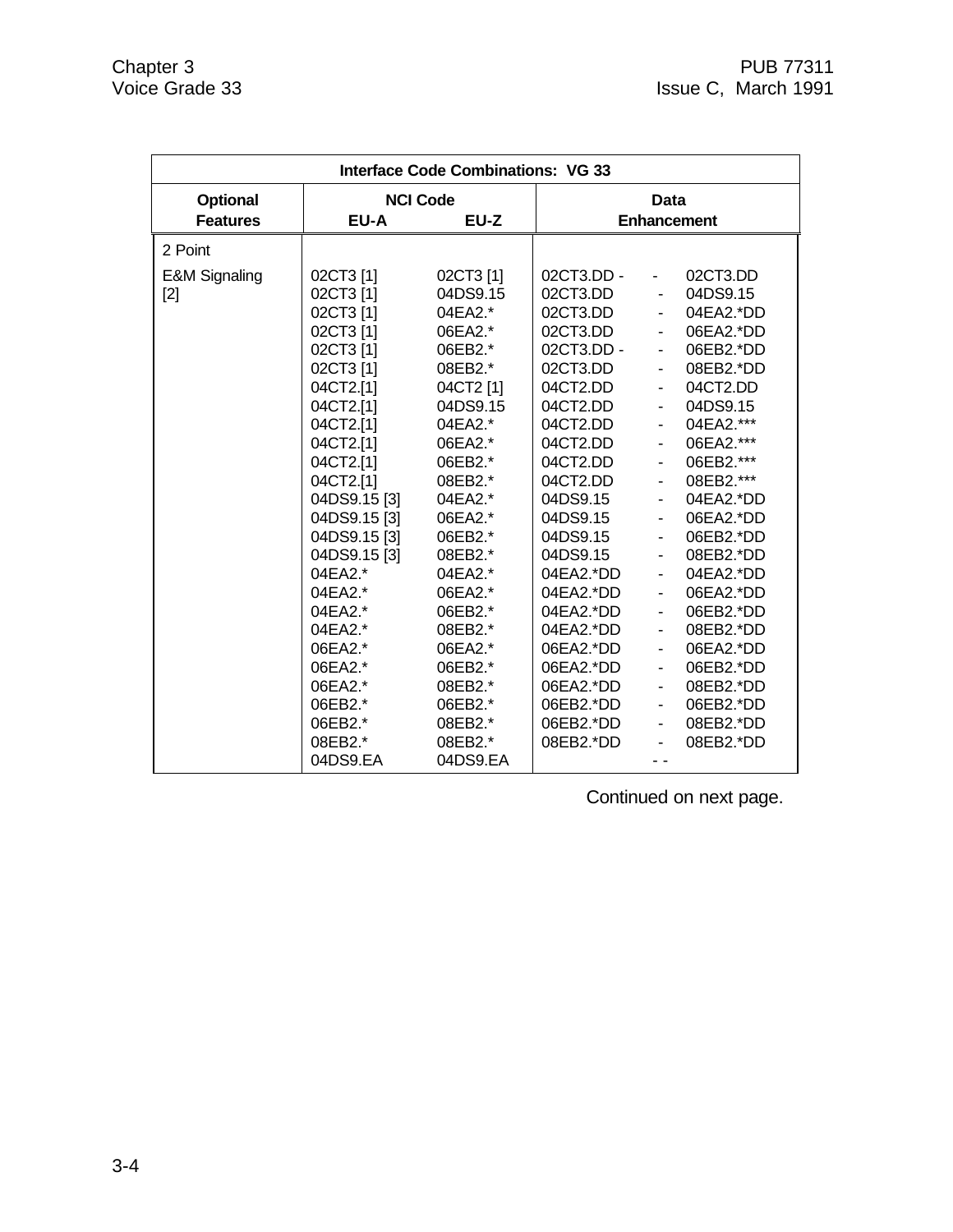| <b>Interface Code Combinations: VG 33</b> |                                                                                         |                                                                                                   |                                                                            |                                                                                                                                                                          |
|-------------------------------------------|-----------------------------------------------------------------------------------------|---------------------------------------------------------------------------------------------------|----------------------------------------------------------------------------|--------------------------------------------------------------------------------------------------------------------------------------------------------------------------|
| <b>Optional</b>                           |                                                                                         | <b>NCI Code</b>                                                                                   |                                                                            | <b>Data</b>                                                                                                                                                              |
| <b>Features</b>                           | EU-A                                                                                    | EU-Z                                                                                              |                                                                            | <b>Enhancement</b>                                                                                                                                                       |
| 2 Point                                   |                                                                                         |                                                                                                   |                                                                            |                                                                                                                                                                          |
| Ground-Start                              | 02GO <sub>2</sub><br>02GO2<br>02GO3<br>02GO3[1]<br>02GO3[1]<br>04DS9.15 [3]<br>04DS9.EA | 02GS2<br>04DS9.15 [3]<br>02CT3 [1]<br>02GS2<br>04DS9.15<br>02GS2<br>04DS9.GO                      | 02GO2.DD<br>02GO2.DD<br>02GO3.DD<br>02GO3.DD<br>02GO3.DD<br>04DS9.15       | 02GS2.DD<br>$\sim$<br>04DS9.15<br>$\blacksquare$<br>02CT3.DD<br>$\blacksquare$<br>02GS2.DD<br>$\blacksquare$<br>04DS9.15<br>$\blacksquare$<br>02GS2.DD<br>$\blacksquare$ |
| No Signaling                              | 04NO2<br>04DS9.15 [3]<br>04DS9.NO [3]                                                   | 04NO2<br>04NO <sub>2</sub><br>04DS9.NO                                                            |                                                                            |                                                                                                                                                                          |
| <b>Reverse Battery</b>                    | 02RV3.0<br>02RV3.0<br>04DS9.15<br>04DS9.EA                                              | 02RV2.T<br>04DS9.15<br>04RV2.T<br>04DS9.EA                                                        |                                                                            |                                                                                                                                                                          |
| Multipoint                                |                                                                                         |                                                                                                   |                                                                            |                                                                                                                                                                          |
| <b>Transfer Arrangement</b>               | 02BT2<br>02BT2<br>04BT2<br>04BT2<br>04BT2<br>04BT2<br>04BT2<br>02CT3 [1]<br>04CT2 [1]   | 02GO2<br>02GS2<br>04EA2.*<br>06EA2.*<br>06EB2.*<br>08EB2.*<br>04NO <sub>2</sub><br>04BT2<br>04BT2 | 02BT2<br>02BT2<br>04BT2<br>04BT2<br>04BT2<br>04BT2<br>02CT3.DD<br>04CT2.DD | 02GO2.DD<br>02GS2.DD<br>$\blacksquare$<br>04EA2.*DD<br>$\overline{\phantom{a}}$<br>06EA2.*DD<br>06EB2.*DD<br>08EB2.*DD<br>04BT2<br>04BT2                                 |
|                                           | 02GO3 [1]                                                                               | 04BT2                                                                                             | 02GO2.DD                                                                   | 02BT2                                                                                                                                                                    |
| Transfer-To-DS1                           | 02BT2<br>04BT2                                                                          | 04DS9.15<br>04DS9.15                                                                              |                                                                            |                                                                                                                                                                          |
| <b>Bridge Lifter</b>                      | 02BL2<br>02BL2                                                                          | 02GS2<br>04DS9.15                                                                                 |                                                                            |                                                                                                                                                                          |

- 1. This interface is a termination in U S WEST CO.
- 2. The "\*" can be replaced with E or M lead originate.
- 3. Substitute 04CS9.15 for Command A Link Service, but not with Data Enhancement.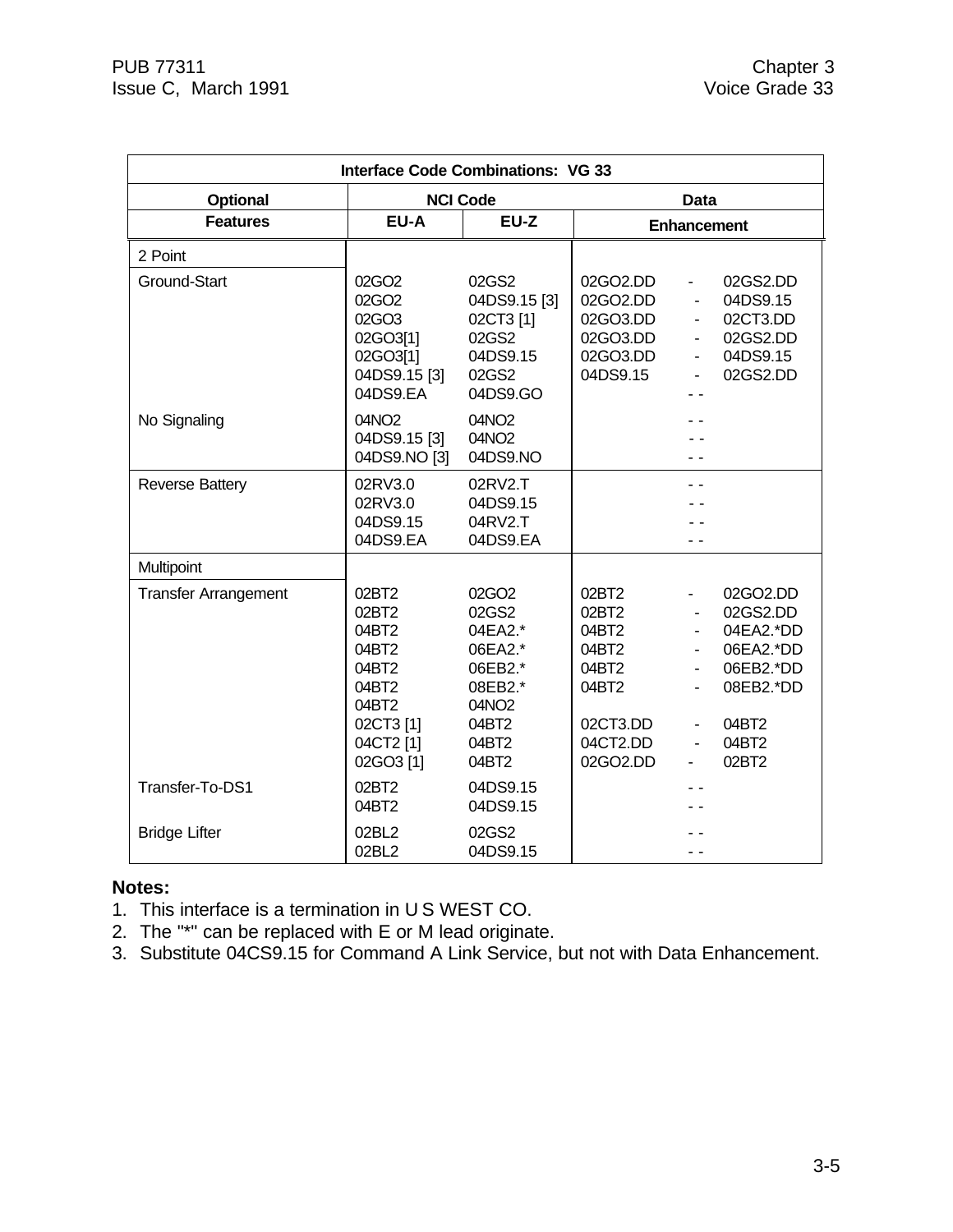# **3.5 Transmission Levels: VG 33**

The NCI code describes the number of wires, protocol code, options, and levels at the network interface to the end user. See Appendix A for a complete description of the NCI code. In VG 33 some Transmission Level Value Transmit (TLVT) levels can be specified by the customer within a limited range. This table relates the NCI code with the default level and ranges for TLVT (Transmit) and TLVR (Receive).

| <b>Permissible Customer Specified TLP Values</b><br>at the Network Interface: VG 33<br>[1] |                                                              |                                                         |                           |
|--------------------------------------------------------------------------------------------|--------------------------------------------------------------|---------------------------------------------------------|---------------------------|
| <b>NCI Code</b>                                                                            | <b>Transmit Level</b><br>Out from the CO (dB)<br><b>TLVT</b> | <b>Receive Level</b><br>Into the CO (dB)<br><b>TLVR</b> | <b>Remarks</b>            |
| 02BT2 [2, 3]<br>04BT2 [2, 3]                                                               |                                                              |                                                         | CO<br><b>Bridges</b>      |
| 02CT3 [2]                                                                                  | $-5.0$ ( $-5.0$ to $-2.0$ )                                  | 0.0                                                     | CO Switch<br>(Trunk Ckt.) |
| 04CT <sub>2</sub>                                                                          | $-5.0$ ( $-5.0$ to $-3.0$ )                                  | 0.0                                                     | CO Switch<br>(Trunk Ckt.) |
| 04CS9 [4]                                                                                  |                                                              |                                                         |                           |
| 04DS9 [4]                                                                                  |                                                              |                                                         |                           |
| 04EA2.E<br>04EA2.M                                                                         | $-3.0$ ( $-5.0$ to $-2.0$ )                                  | $-2.0$                                                  | TL11M/E,11TTMB            |
|                                                                                            | $+7.0$                                                       | $-16.0$                                                 | VCA(CDQ2X)                |
| 06EA2.E<br>06EA2.M                                                                         | $-3.0$ ( $-5.0$ to 2.0)                                      | $-2.0$                                                  | TL31M/E,31TLMB            |
|                                                                                            | $+2.0$ (-1.0 to $+2.0$ )                                     | $-6.0$                                                  | TC31M/E                   |
|                                                                                            | $+7.0$                                                       | $-16.0$                                                 | VCA (CDQ4X)               |
| 06EB2.E<br>06EB2.M                                                                         | $-3.0$ ( $-5.0$ to $-2.0$ )                                  | $-2.0$                                                  | TL12M/E,12TTMB            |
|                                                                                            | $+7.0$                                                       | $-16.0$                                                 | VCA (CDQ2W)               |

Continued on next page.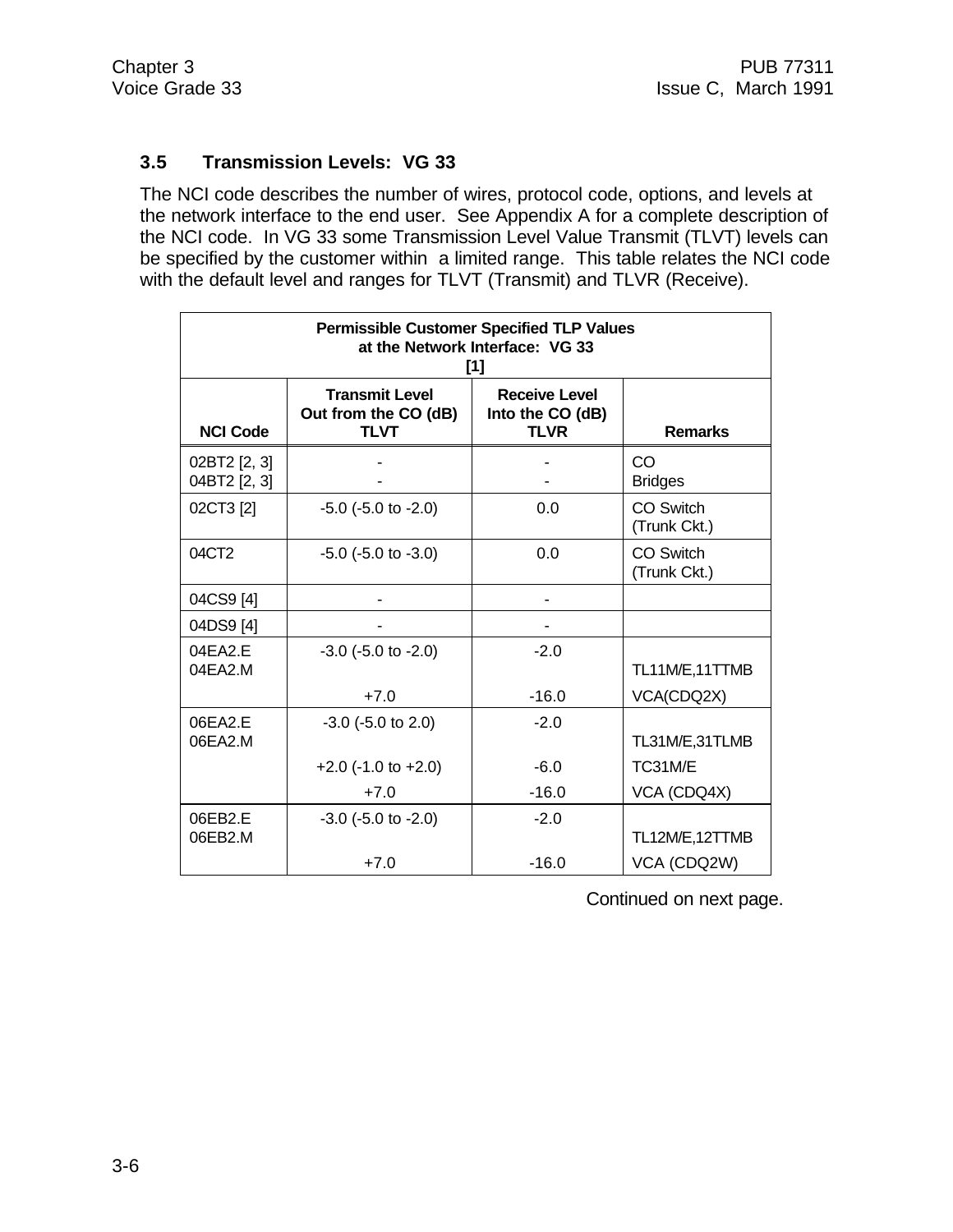| <b>Permissible Customer Specified TLP Values</b><br>At The Network Interface: VG 33<br>[1] |                                                              |                                                         |                              |
|--------------------------------------------------------------------------------------------|--------------------------------------------------------------|---------------------------------------------------------|------------------------------|
| <b>NCI Code</b>                                                                            | <b>Transmit Level</b><br>Out from the CO (dB)<br><b>TLVT</b> | <b>Receive Level</b><br>Into the CO (dB)<br><b>TLVT</b> | <b>Remarks</b>               |
| 08EB2.E<br>08EB2.M                                                                         | $-3.0$ ( $-5.0$ to $-2.0$ )                                  | $-2.0$                                                  | TL32M,32TTMB<br>TL32E,32TTEG |
|                                                                                            | $+2.0$ (-1.0 to $+2.0$ )                                     | $-6.0$                                                  | TC32M/E                      |
|                                                                                            | $+7.0$                                                       | $-16.0$                                                 | 32TTMB<br>VCA (CDQ4W)        |
| 02GO <sub>2</sub><br>02GO3<br>02GS2                                                        | $-5.0$ ( $-5.0$ to $-3.0$ )<br>[5]                           | 0.0                                                     |                              |
| 02RV2<br>02RV3                                                                             | $-5.0$ ( $-5.0$ to $-3.0$ )                                  | 0.0                                                     | [6]                          |
| 04NO <sub>2</sub>                                                                          | $-5.0$ ( $-16.0$ to $-5.0$ )                                 | 0.0                                                     |                              |

- 1. The levels shown are the permissible values for each interface. The default value is given followed by optional range (in parenthesis) when available, in one dB steps.
- 2. This interface is a termination in a U S WEST CO.
- 3. Levels that are dashed out (-); default to U S WEST equipment levels.
- 4. Digital interface (DS1); levels are dashed out (-).
- 5. U S WEST may provide higher TLVT depending upon facility type and loss.
- 6. Reverse Battery option is available to Foreign Exchange DIDs and Radio Common Carriers (RCC) tariffed for DID trunks.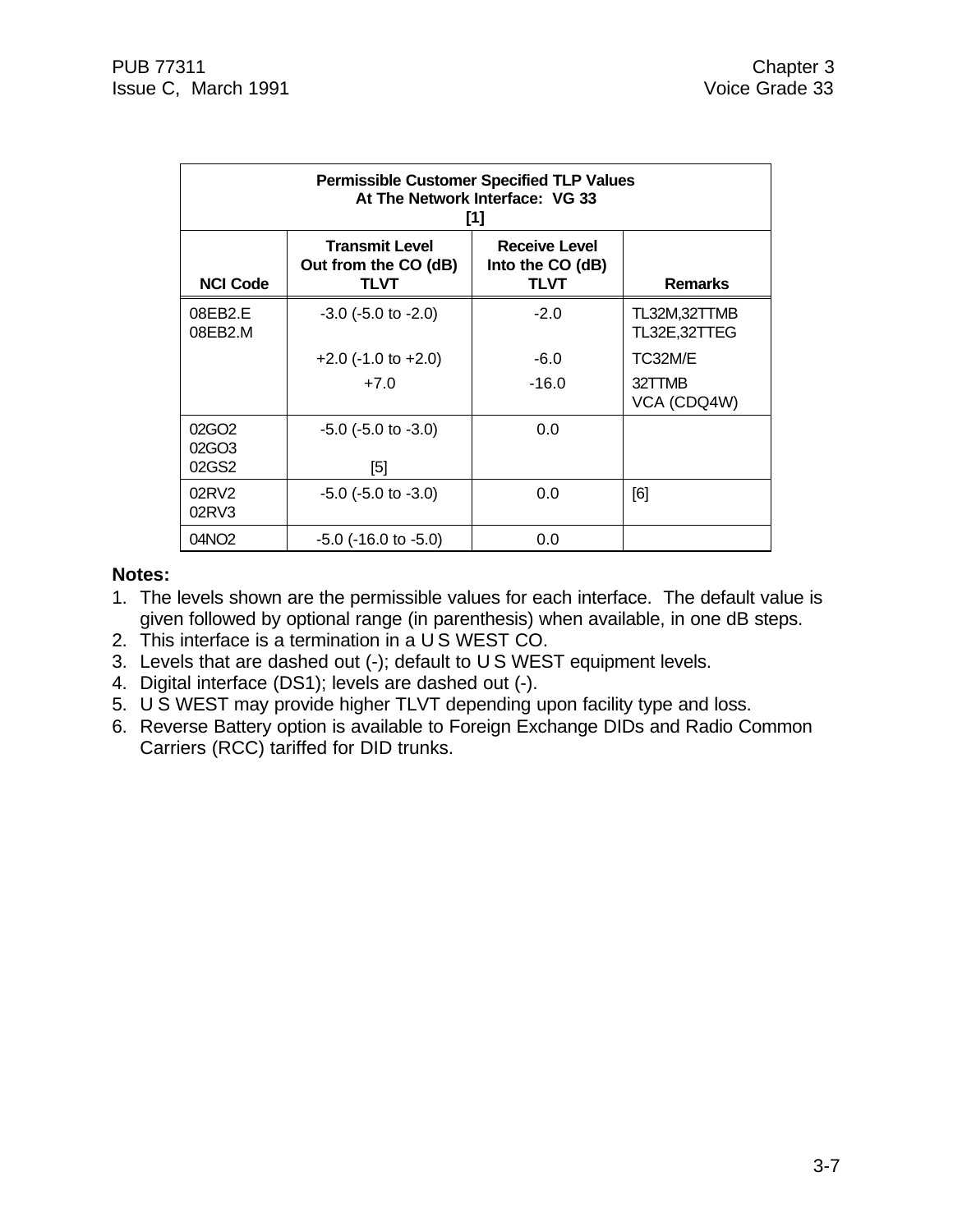# **4. Voice Grade 36**

# **4.1 Channel Performance**

Voice Grade 36 (VG 36) channels are designed to provide a grade of service equal to the historical type for the "analog data". Transmission parameters are the same as traditionally found on end-to-end analog data services.

The Service Code for VG 36 is "UG". The full NC Code is shown in the following table. Based on the type of NCI selected, different parameters will apply. The NCI's for VG 36 services, are discussed in Para. 4.6 and in Appendix A.

Network Channel Code: VG 36

| <b>Network Channel</b>         |                                              |                                                                                                                                                                 |  |
|--------------------------------|----------------------------------------------|-----------------------------------------------------------------------------------------------------------------------------------------------------------------|--|
| <b>Service Code</b><br>$1 - 2$ | <b>Options</b><br>$3 - 4$                    | <b>Remarks</b>                                                                                                                                                  |  |
| UG                             | -B<br>C-<br>CВ<br>D-<br>F-<br>F <sub>B</sub> | <b>Standard Channel</b><br><b>Bridging</b><br>C Conditioning<br>C Cond + Bridging<br>D Conditioning (2 Point)<br>$C + D$ Cond (2 Point)<br>Split Freq. Bridging |  |
|                                | X <sub>R</sub><br>ΧY                         | Data Select-A-Station<br>DSAS Brdg - Addressable<br><b>DSAS Brdg - Sequential</b>                                                                               |  |

# **4.2 Standard Channel Features and Functions**

VG 36 can be viewed as a building block service. Such features as Multipoint services and special data conditioning can be added to VG 36 service. C and D conditioning are discussed in Para. 4.5. The following information describes VG 36 standard channel parameters, transmission limits, and interface specifications. Enhanced features are listed in the third column.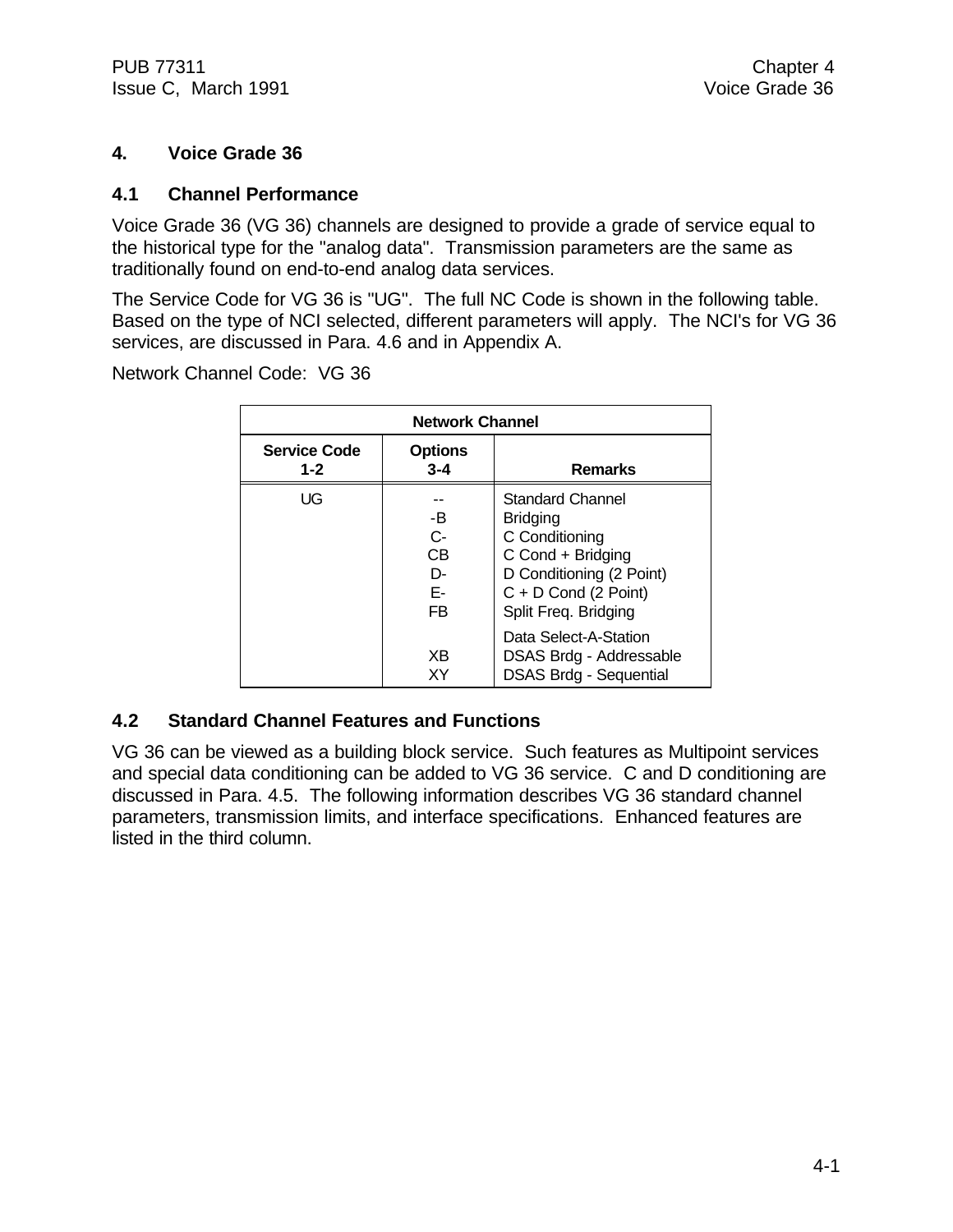| <b>Features and Options: VG 36</b>                                                                                |                                                                |                                                                                                                                                                                                       |  |  |
|-------------------------------------------------------------------------------------------------------------------|----------------------------------------------------------------|-------------------------------------------------------------------------------------------------------------------------------------------------------------------------------------------------------|--|--|
| Category                                                                                                          | <b>Standard</b><br><b>Channel</b>                              | <b>Options</b>                                                                                                                                                                                        |  |  |
| Arrangement                                                                                                       | 2 Point                                                        | Multipoint<br><b>Resistive Bridge</b><br>Conference Split Path<br>Select-A-Station<br>Split Freq.<br><b>Transfer Arrangement</b><br>DDS Off Net. Ext.<br>(Subrate Analog)<br>[Note 3 for Definitions] |  |  |
| Channel                                                                                                           | 2-Wire/4-Wire                                                  |                                                                                                                                                                                                       |  |  |
| Interface                                                                                                         | 2-Wire/4-Wire                                                  |                                                                                                                                                                                                       |  |  |
| <b>Attenuation Distortion</b><br>504-2504Hz<br>404-2804Hz<br>304-3004Hz                                           | $-2$ to $+8dB$<br>$-2$ to $+10dB$<br>$-3$ to $+12dB$<br>$[1]$  | See Conditioning<br>Table (Para 4.5)                                                                                                                                                                  |  |  |
| Impedance Balance                                                                                                 | 2-Wire<br>$ERL = 5 dB$<br>$SRL = 2.5dB$                        |                                                                                                                                                                                                       |  |  |
| Noise Measurement                                                                                                 | [2]                                                            | $[2]$                                                                                                                                                                                                 |  |  |
| <b>Impulse Noise</b><br>(=15 Counts in 15 Min.)                                                                   | Threshold setting<br>71dBrnc0                                  | Threshold setting<br>71dBrnc0                                                                                                                                                                         |  |  |
| Interface Levels                                                                                                  | TLVR +13 dBm<br>(From Customer)<br>TLVT-3 dBm<br>(To Customer) | TLVR +13 dBm<br>(From Customer)<br>TLVT-3 dBm<br>(To Customer)                                                                                                                                        |  |  |
| <b>Expected Measured Loss</b><br>(EML)                                                                            | 16 dB at 1004Hz                                                | See Table in<br>Para. 4.7                                                                                                                                                                             |  |  |
| <b>Actual Measured Loss</b><br>(AML)                                                                              | $±4.0$ dB at 1004Hz                                            | $±4.0$ dB at 1004Hz                                                                                                                                                                                   |  |  |
| <b>Envelope Delay</b><br><b>Distortion</b>                                                                        | 804 to 2604Hz<br>1750 uSEC.                                    | See Conditioning<br>Table (Para. 4.5)                                                                                                                                                                 |  |  |
| <b>Phase Jitter Limits</b>                                                                                        | 4 to 304Hz<br>$=15$ Degrees                                    | 4 to 304Hz<br>$=15$ Degrees                                                                                                                                                                           |  |  |
| Intermodulation<br>Distortion (Also Known as<br>Non-Linear Distortion)<br>Ratio to Fundamental<br>D1 Conditioning | Second Order = 27dB<br>Third Order = 32dB                      | Second Order = 27dB<br>Third Order = 32dB<br>Second Order = 35dB<br>Third Order = 40dB                                                                                                                |  |  |

Notes continued on next page.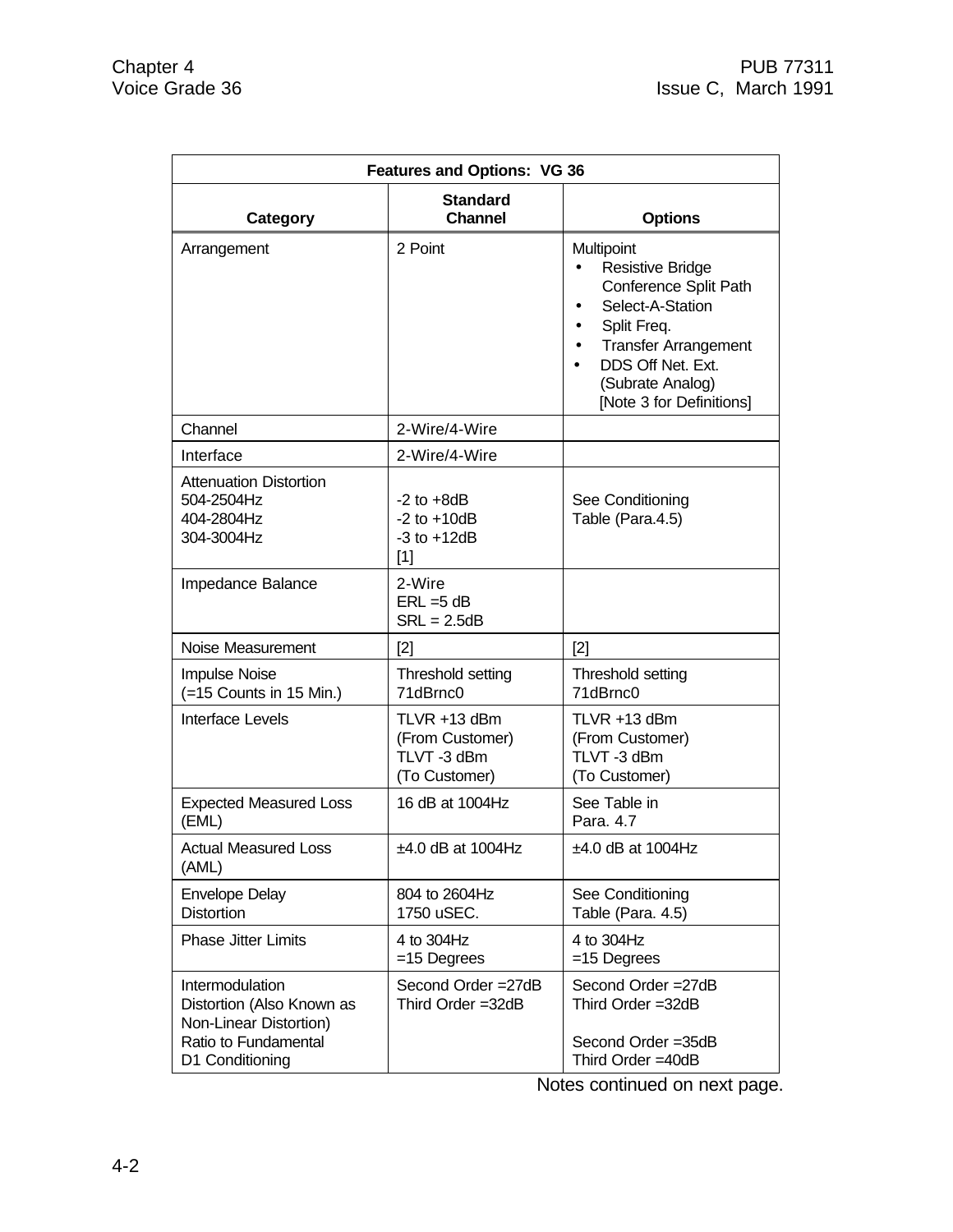1."+" means more loss and "-" means less loss compared to actual loss at 1004Hz.

2. C - Message Noise: (IAL)

| Local Loop   | 36 dBrnC  |
|--------------|-----------|
| Digital Cxr. | 40 dBrnC0 |

C - Notched Noise with -13 dBm0 Holding Tone: (IAL)

| <b>Noise</b>         | 45 dBrnC0 |
|----------------------|-----------|
| S/N Ratio            | 32 dB     |
| D <sub>1</sub> Cond. | 49/28     |

#### 3. Definitions

Resistive Bridge Conference - is a 4-Wire resistor network distributing voice frequency signals to several legs. The equipment is located in a U S WEST CO.

Resistive Bridge Split Path - is composed of 2- or 4-Wire resistor networks, one for transmit signals and the other for receive, located in a U S WEST CO

Select-A-Station - is a feature where one master poles a large number of slave ports in rapid sequence. The equipment is located in a U S WEST CO

Split Frequency Bridge - is a 4-Wire master port, 2-Wire slave port, active data bridge. Simultaneous bidirectional transmission of up to 300 baud is possible. The equipment is located in a U S WEST CO

Transfer Bridge - is a relay under control of the customer, located in a U S WEST CO.

DDS Off Network Extension - is an analog data extension from a digital facility or hub used when digital facilities are unavailable.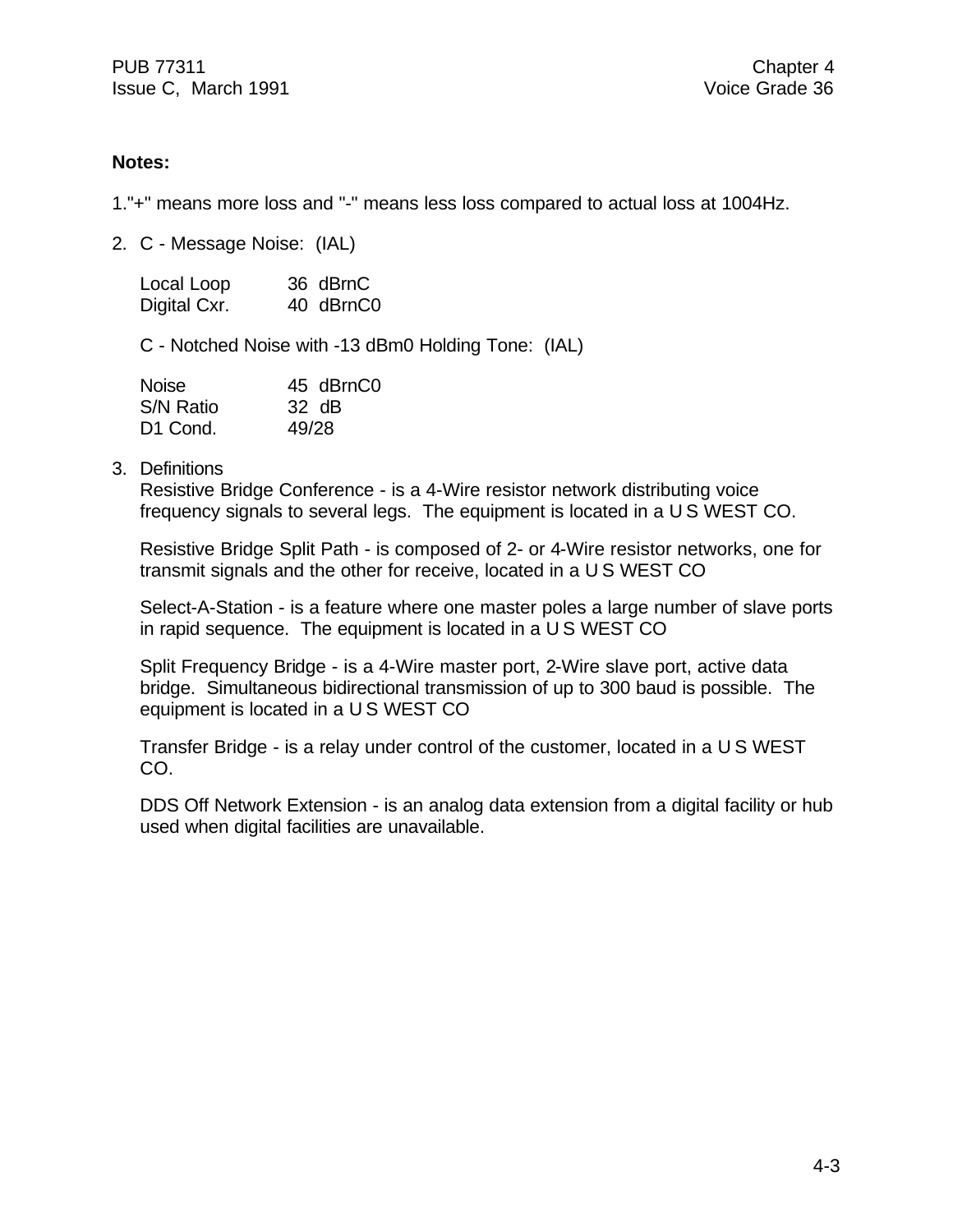# **4.3 Optional Features and Functions**

Optional Features Available. The following table shows the relationship between various Features available with each option:

|                              | <b>DATA</b><br>(DCTE) | <b>TRFR</b><br><b>BRDG</b> | <b>CONF</b><br><b>BRDG</b><br>(DCTE) | <b>SPLIT</b><br><b>PATH</b><br><b>BRDG</b><br>(DCTE) | <b>SELECT</b><br>-A-<br><b>STATION</b> | <b>SPLIT</b><br><b>FREQ</b><br>(DCTE) | <b>DDS OFF</b><br>NET. EXT.<br>(DCTE) |
|------------------------------|-----------------------|----------------------------|--------------------------------------|------------------------------------------------------|----------------------------------------|---------------------------------------|---------------------------------------|
| 2-Wire<br>4-Wire<br>6-Wire   | C, D<br>C, D<br>C, D  | Χ                          | C<br>C<br>C                          | С<br>С<br>С                                          | X<br>C <sub>2</sub>                    | X<br>XX                               | X                                     |
| 2 Point<br><b>Multipoint</b> | C, D<br>х             | X                          | C                                    | С                                                    | C <sub>2</sub>                         | ХC                                    |                                       |

#### **Notes:**

- DCTE = Data Channel Terminating Equipment (loop back) interface available
	- $X =$  Feature or Option available
	- $C =$  Feature or Option available with or without C1, C2, or C4 conditioning
	- $D = D1$  conditioning available with feature (2 Point Only)
	- $C2 = C2$  conditioning must be ordered for midlinks and four wire primary station leg

# **4.4 Bridging: VG 36**

Five types of CO bridging are used on VG 36 Multipoint circuits. The following list gives a brief description of each of the five bridging categories available in VG 36.

- BD Digital Data Systems (DDS). These are analog extensions to be used where DDS digital channel is unavailable.
- BF Split Frequency Bridge (BF)
- BR Resistive Bridge (BR) required when circuit extends to 3 or more customer locations on a non-transfer basis.
- BS Data Select-A-Station Bridge (BS)
- BT Transfer Relay (BT) required when circuit periodically rearranged in CO under customer control. Control of this bridge is provided by a separate Low-Speed Data Channel.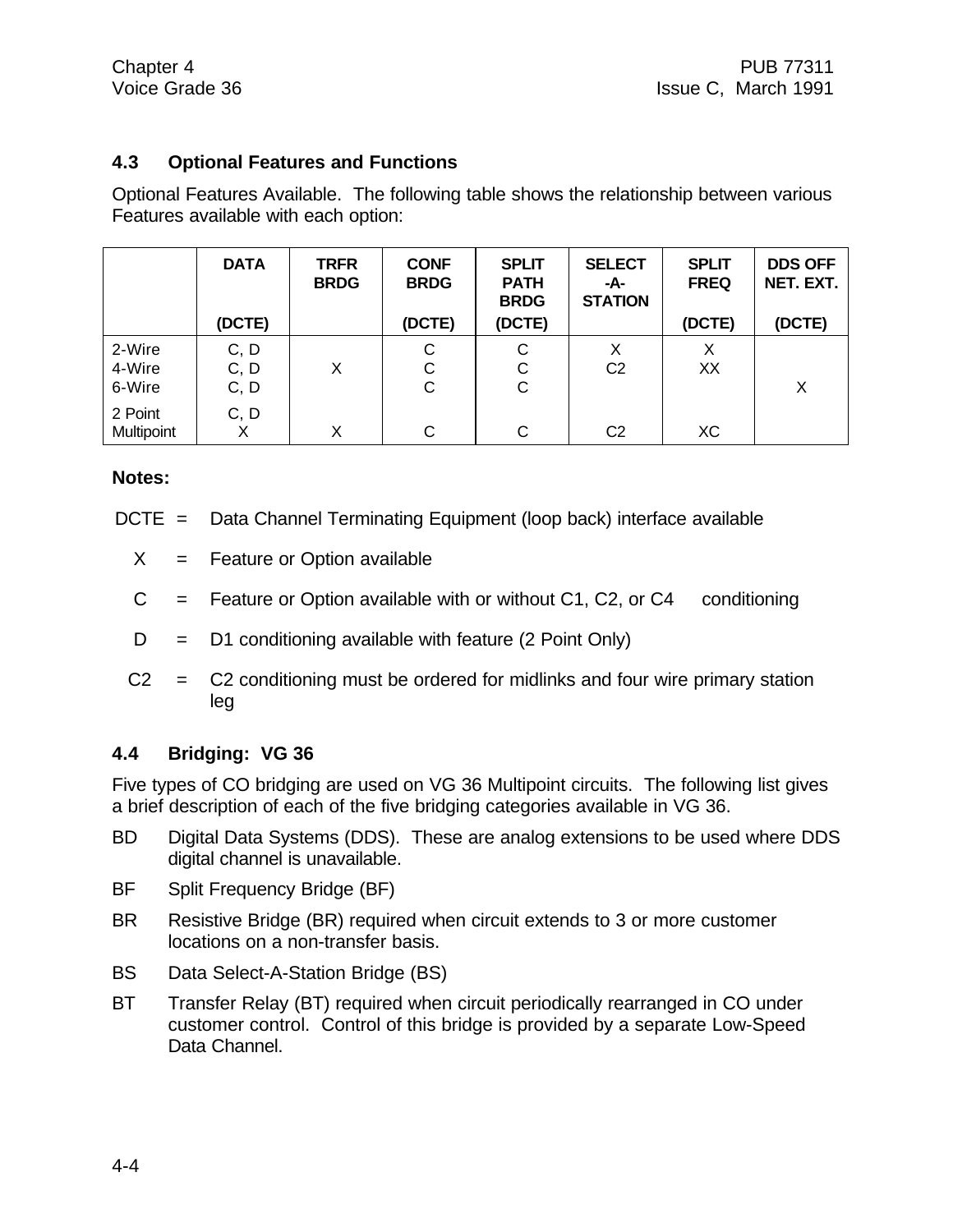# **4.5 Data Conditioning: VG 36**

Standard data conditioning is applied to all VG 36 services whether it is a 2 Point or a Multipoint circuit. This standard conditioning can be enhanced by the addition of "C" conditioning or "D" conditioning or a combination of both "C" and "D" conditioning (if the circuit is a 2 Point service). The following table lists the specific parameters and limits for Standard and "C" conditioning. (For "D" conditioning, available on 2 Point circuits, see Para. 4.3.)

| <b>Conditioning Table</b>      |                                                                                |                                                                                                                |  |  |
|--------------------------------|--------------------------------------------------------------------------------|----------------------------------------------------------------------------------------------------------------|--|--|
| Conditioning                   | <b>Attenuation Distortion</b><br>by Frequency Band Limits                      | <b>Envelope Delay Distortion</b><br>by Frequency Band Limits                                                   |  |  |
| 2 Point<br>(EU to EU) Standard | 504-2504Hz -2 to $+8$<br>404-2804Hz -2 to +10<br>304-3004Hz -3 to +12          | 804-2604Hz < 1750uSec.                                                                                         |  |  |
| C <sub>1</sub>                 | 1004-2404Hz -1 to $+3$<br>304-2704Hz -2 to $+6$<br>2704-3004Hz -3 to +12       | 1004-2404Hz <1000uSec.<br>804-2604Hz <1750uSec                                                                 |  |  |
| C <sub>2</sub>                 | 504-2804Hz -1 to $+3$<br>304-3004Hz -2 to $+6$                                 | $1004 - 2604$ Hz < $500$ uSec.<br>604-2604Hz <1500uSec.<br>504-2804Hz < 3000uSec.                              |  |  |
| C4                             | 504-3004Hz -2 to $+3$<br>304-3204Hz -2 to $+6$                                 | 1004-2604Hz < 300uSec.<br>804-2804Hz $< 500$ uSec.<br>604-3004Hz <1500uSec.<br>504-3004Hz < 3000uSec.          |  |  |
| Multipoint<br>-End Link-       |                                                                                |                                                                                                                |  |  |
| (EU to CO Bridge) Standard     | $504 - 2504$ Hz $-1$ to $+4$<br>404-2804Hz -1 to + 5<br>304-3004Hz -1.5 to +6  | $804 - 2604$ Hz $\lt$ 685u Sec.                                                                                |  |  |
| C <sub>1</sub>                 | 1004-2404Hz -0.6 to +1.5<br>$304-2704$ Hz -1 to +3<br>2704-3004Hz -1.5 to $+6$ | 1004-2404Hz < 400uSec.<br>804-2604Hz < 685uSec.                                                                |  |  |
| C <sub>2</sub>                 | 504-2804Hz -0.6 to +1.5<br>304-3004Hz -1 to $+3$                               | 1004-2604Hz < 200uSec.<br>604-2604Hz $<$ 600uSec.<br>504-2804Hz <1200uSec.                                     |  |  |
| C <sub>4</sub>                 | 504-3004Hz -1 to $+1.5$<br>304-3204Hz -1 to $+3$                               | $1004 - 2604$ Hz < $165$ uSec.<br>804-2804Hz < 275uSec.<br>$604 - 3004$ Hz < 825uSec.<br>504-3004Hz <1650uSec. |  |  |

Continued on next page.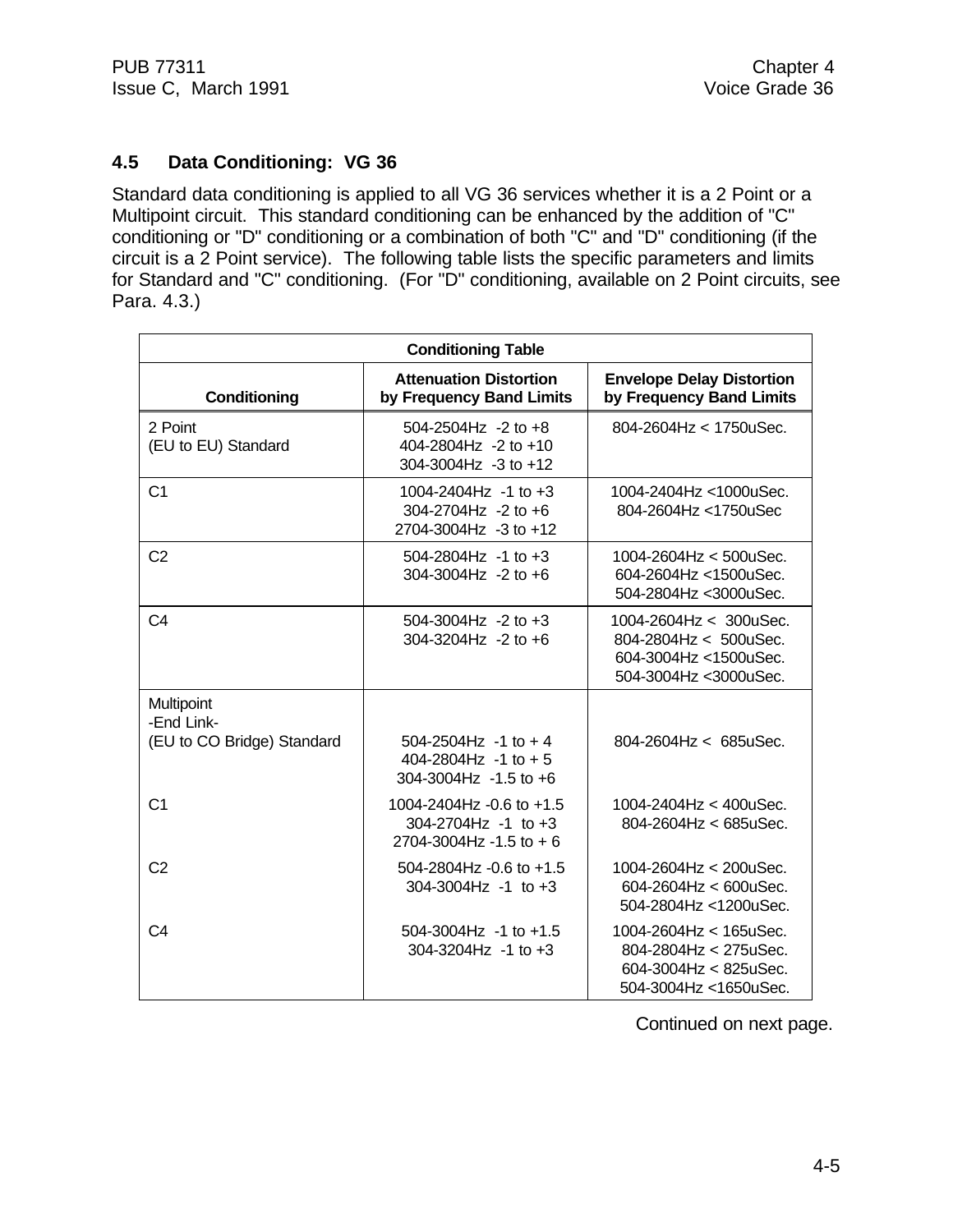| <b>Conditioning Table</b>                                      |                                                                                       |                                                                               |  |  |
|----------------------------------------------------------------|---------------------------------------------------------------------------------------|-------------------------------------------------------------------------------|--|--|
| Conditioning                                                   | <b>Attenuation Distortion</b><br>by Frequency Band Limits                             | <b>Envelope Delay Distortion</b><br>by Frequency Band Limits                  |  |  |
| <b>Multipoint</b><br>-Mid Link-<br>(Bridge to Bridge) Standard | $504 - 2504$ Hz -1 to $+3.5$<br>404-2804Hz -1 to $+5$<br>$304 - 3004$ Hz -1.5 to +6   | $804 - 2604$ Hz < $400$ uSec.                                                 |  |  |
| C1                                                             | 1004-2404Hz -0.5 to +1.5<br>$304 - 2704$ Hz -1 to $+3$<br>$2704 - 3004$ Hz -1.5 to +6 | 1004-2404Hz < 250uSec.<br>804-2604Hz < 400uSec.                               |  |  |
| C2                                                             | $504 - 2804$ Hz $-0.5$ to $+1.5$<br>$304 - 3004$ Hz -1 to $+3$                        | 1004-2604Hz < 125uSec.<br>$604 - 2604$ Hz < 375uSec.<br>504-2804Hz < 750uSec. |  |  |
| C4                                                             | Not Applicable                                                                        | Not Applicable                                                                |  |  |

# **4.6 Compatible Interface Code Combinations**

The following table summarizes VG 36 optional features by functional data type. Both 2 Point and Multipoint services are addressed, where appropriate. Note that two NCI codes are listed together; these are the only valid compatible interface codes for VG 36. Other combinations may be requested under VG Customized described in Chapter 6.

| <b>Interface Code Combinations: VG 36</b> |                                                                                                  |                                                                         |                                                                                         |                                        |                                                                                         |
|-------------------------------------------|--------------------------------------------------------------------------------------------------|-------------------------------------------------------------------------|-----------------------------------------------------------------------------------------|----------------------------------------|-----------------------------------------------------------------------------------------|
|                                           | <b>NCI Code</b>                                                                                  |                                                                         |                                                                                         |                                        |                                                                                         |
| <b>Optional</b><br><b>Features</b>        | EU-A<br>EU-Z                                                                                     |                                                                         |                                                                                         | Conditioning<br><b>Optional</b><br>[1] |                                                                                         |
| 2 Point                                   |                                                                                                  |                                                                         |                                                                                         |                                        |                                                                                         |
| Data                                      | 02DA2<br>04DA2<br>06DA2<br>06DA2<br>04DS9.15 [2]<br>04DS9.15 [2]<br>04DS9.15 [2]<br>04DS9.NO [2] | 02DA2<br>04DA2<br>04DA2<br>06DA2<br>02DA2<br>04DA2<br>06DA2<br>04DS9.NO | 02DA2.***<br>$04DA2.***$<br>06DA2. ***<br>06DA2.***<br>04DS9.15<br>04DS9.15<br>04DS9.15 | $\sim$<br>۰.                           | 02DA2.***<br>04DA2.***<br>04DA2.***<br>06DA2.***<br>02DA2.***<br>04DA2.***<br>06DA2.*** |

Continued on next page.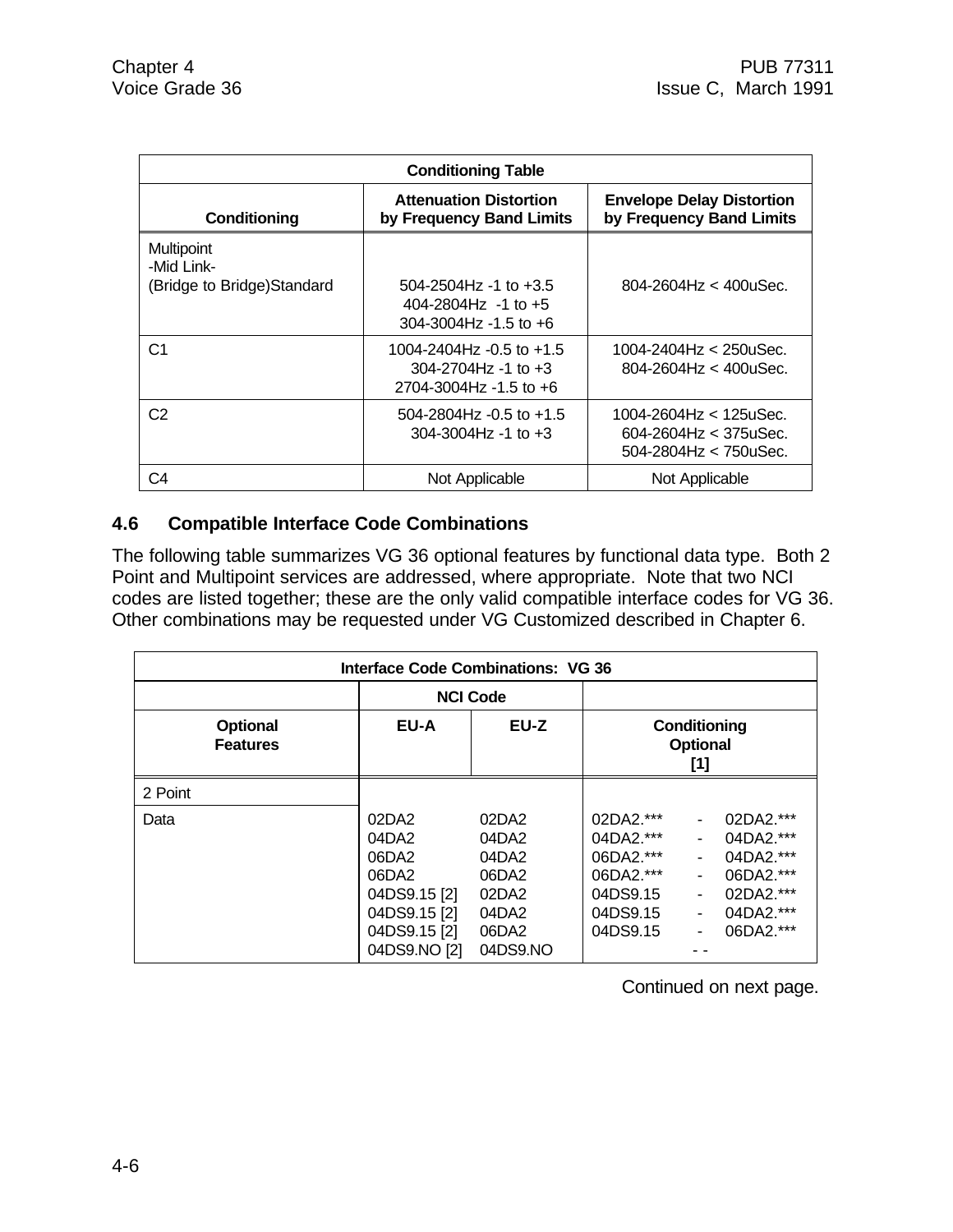| <b>Interface Code Combinations: VG 36</b>     |                                                          |                                              |                                              |                                                                          |
|-----------------------------------------------|----------------------------------------------------------|----------------------------------------------|----------------------------------------------|--------------------------------------------------------------------------|
|                                               |                                                          | <b>NCI Code</b>                              |                                              |                                                                          |
| <b>Optional</b><br><b>Features</b>            | EU-A<br>EU-Z                                             |                                              | Conditioning<br><b>Optional</b><br>$[1]$     |                                                                          |
| Multipoint<br>CO Bridging                     |                                                          |                                              |                                              |                                                                          |
| <b>Resistive Bridge</b><br>Conference Data    | 04BR2.CF<br>04BR2.CF<br>04BR2.CF<br>04BR2.CF [2]         | 02DA2<br>04DA2<br>06DA2<br>04DS9.15          | 04BR2.CF<br>04BR2.CF<br>04BR2.CF             | 02DA2.***<br>ä,<br>04DA2.***<br>$\blacksquare$<br>06DA2.***              |
| Split Path Data<br>(One Way)                  | 02BR2.SP<br>04BR2.SP<br>04BR2.SP<br>04BR2.SP<br>04BR2.SP | 02DA2<br>02DA2<br>04DA2<br>06DA2<br>04DS9.15 | 02BR2.SP<br>04BR2.SP<br>04BR2.SP<br>04BR2.SP | 02DA2.***<br>$\blacksquare$<br>02DA2.***<br>ä,<br>04DA2.***<br>06DA2.*** |
| .Bridge-To-Bridge<br>.Bridge-To-Transfer      | 04BR2<br>04B42                                           | 04BR2<br>04BT2                               |                                              |                                                                          |
| <b>Transfer Arrangement</b>                   | 04BT2<br>04BT2<br>04BT2<br>04BT2                         | 02DA2<br>04DA2<br>06DA2<br>04DS9.15          | 04BT2<br>04BT2<br>04BT2                      | 02DA2.***<br>÷,<br>04DA2.***<br>06DA2.***                                |
| Transfer-To-Transfer                          | 04BT2                                                    | 04BT2                                        |                                              |                                                                          |
| Data<br>Select-A-Station<br>.Bridge-To-Bridge | 04BS2<br>04BS2<br>04BS2<br>04BS2                         | 02DE2<br>04DS9.15<br>04DE2<br>04BS2          |                                              |                                                                          |
| <b>Split Frequency</b><br>(Two Way)           | 04BF2<br>04BF2<br>04BF2<br>04BF2                         | 02DA2<br>04DS9.15<br>04DA2<br>04BF2          |                                              |                                                                          |
| DDS Off Net Ext (Subrate)                     | 04BD2.24<br>04BD2.48<br>04BD2.96                         | 04DA2<br>04DA2<br>04DA2                      |                                              |                                                                          |

Notes continued on next page.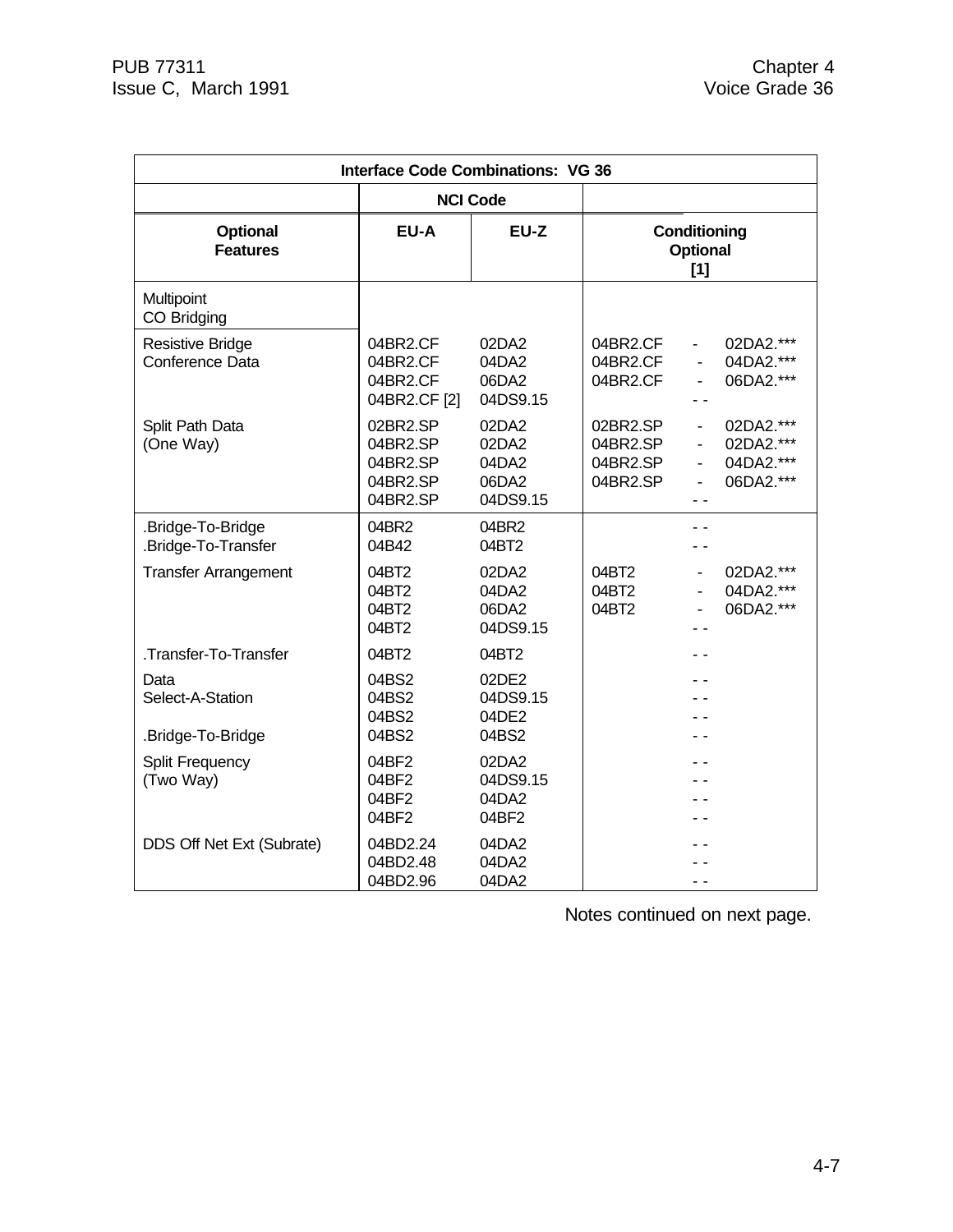- 1. With C-conditioning option:
	- $*** = C1$  $*** = C2$  $*** = C4$

With D-conditioning option (2 Point Only):

 $*** = D1$ 

With C + D-conditioning option (2 Point Only):

 $*** = C11$  $*** = C21$  $*** = C41$ 

2. Substitute 04CS9.15 for Command A Link service, but not with optional conditioning.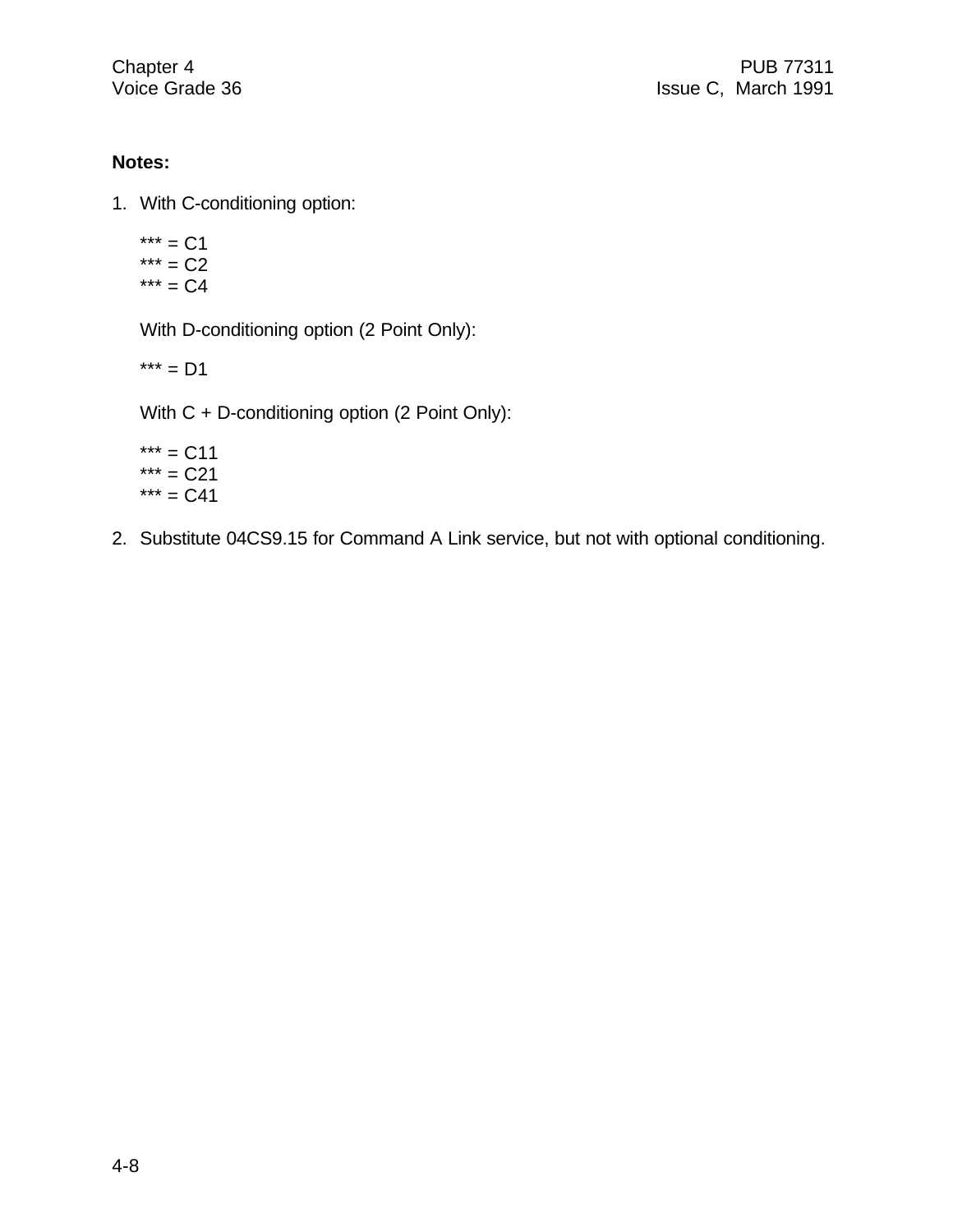# **4.7 Transmission Levels: VG 36**

The NCI code describes the number of wires, protocol code, options, and levels at the network interface to the end user. See Appendix A for a complete description of the NCI code. This table relates the NCI code with the default levels for TLVT (Transmit) and TLVR (Receive).

| <b>Permissible TLP Values at the Interface</b> |                                                              |                                                         |  |  |
|------------------------------------------------|--------------------------------------------------------------|---------------------------------------------------------|--|--|
| <b>NCI Code</b><br>[1]                         | <b>Transmit Level</b><br>Out from the CO (dB)<br><b>TLVT</b> | <b>Receive Level</b><br>Into the CO (dB)<br><b>TLVR</b> |  |  |
| 04BD2 [2, 3]                                   |                                                              |                                                         |  |  |
| 04BF2 [2, 3]                                   |                                                              |                                                         |  |  |
| 02BR2 [2, 3]<br>04BR2 [2, 3]                   |                                                              |                                                         |  |  |
| 04BS2 [2, 3]                                   |                                                              |                                                         |  |  |
| 04BT2 [2,3]                                    |                                                              |                                                         |  |  |
| 02DA2 [5]<br>04DA2 [5]<br>06DA2 [5]            | $-3.0$                                                       | $+13.0$                                                 |  |  |
| 02DE2                                          | $-17.0$                                                      | $+13.0$                                                 |  |  |
| 04DE2                                          | $-3.0$                                                       | $+13.0$                                                 |  |  |
| 04DS9 [2, 4]                                   |                                                              |                                                         |  |  |
| 04CS9 [2, 4]                                   |                                                              |                                                         |  |  |

#### **Notes:**

- 1. The levels shown are the permissible values for each interface.
- 2. This interface is a termination in a U S WEST CO.
- 3. Levels are dashed out (-); default to U S WEST equipment levels.
- 4. Digital interface (DS1); levels are dashed out (-).
- 5. U S WEST will place Data Channel Terminating Equipment at the POT for NCI of 0xDA2.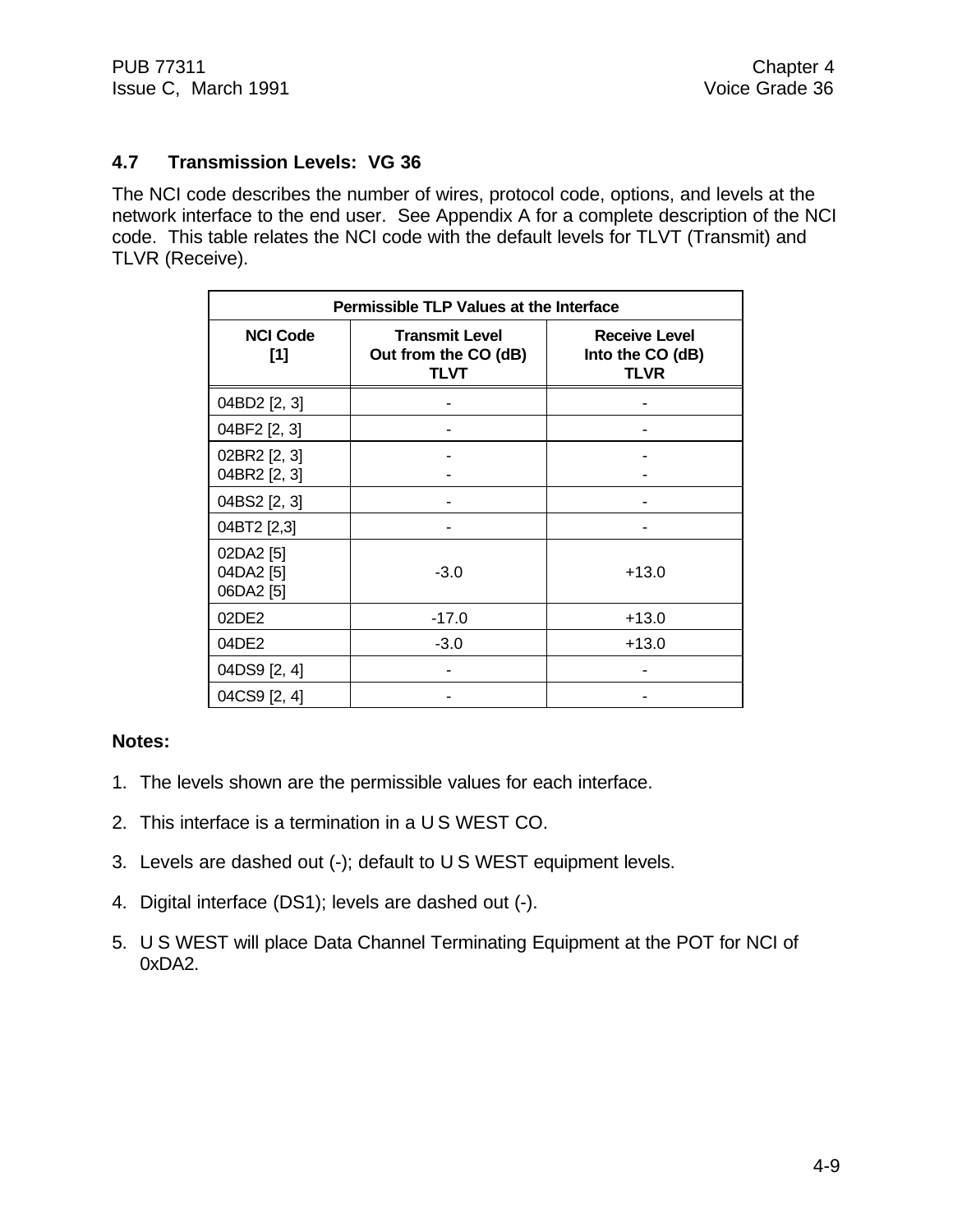## **5. Voice Grade Basic**

## **5.1 Channel Performance**

Voice Grade Basic (VGB) service is a 2 Point nonswitched service used for voice grade (300-3000Hz) applications without signaling or performance enhancements. The facility may be metallic or carrier derived at the option of U S WEST DC continuity is not inherent in this service. Two wire circuits, end-to-end, will be limited to one CO serving area while four wire circuits may be ordered within or between any CO within a LATA. Voice band signaling may be used for supervision by the customer, but will not be supported by U S WEST.

Network Channel Code: VGB

| <b>Network Channel</b> |                |                |
|------------------------|----------------|----------------|
| <b>Service Code</b>    | <b>Options</b> | <b>Remarks</b> |
| $1 - 2$                | $3 - 4$        |                |
|                        |                | Standard       |

## **5.2 Optional Features and Functions**

The customer can specify whether the channel will be wholly 2-Wire or wholly 4-Wire. No other option is available for this nondesigned service. No special equipment is added to compensate for attenuation distortion, delay distortion, loss, noise or longitudinal imbalance. Circuit loss is not fixed and will vary based on the type and length of facilities connecting the two locations. U S WEST assumes that the customer can evaluate the characteristics of a VGB circuit and provide the needed equipment to complement the facility. Typical circuit loss will be in the range of 0-16dB. Higher circuit losses are possible but their occurrence would be rare.

## **5.3 Interface Code Combinations**

The electrical interface with U S WEST for VGB is described by an interface code at each end of the service. See Appendix A for a complete description of the NI Codes.

Valid Code Combinations: VGB

| <b>Valid Code Combinations: VGB</b> |                                        |                |                                                    |
|-------------------------------------|----------------------------------------|----------------|----------------------------------------------------|
|                                     | <b>EU-A</b>                            |                | EU-Z                                               |
| Intra<br><b>Wire Center</b>         | 02NO <sub>2</sub><br>04NO2<br>04NO2    | t٥<br>to<br>t٥ | 02NO <sub>2</sub><br>04DS9.15<br>04NO <sub>2</sub> |
| Inter<br>Wire Center                | 04NO <sub>2</sub><br>04NO <sub>2</sub> | t٥<br>t٥       | 04DS9.15<br>04NO <sub>2</sub>                      |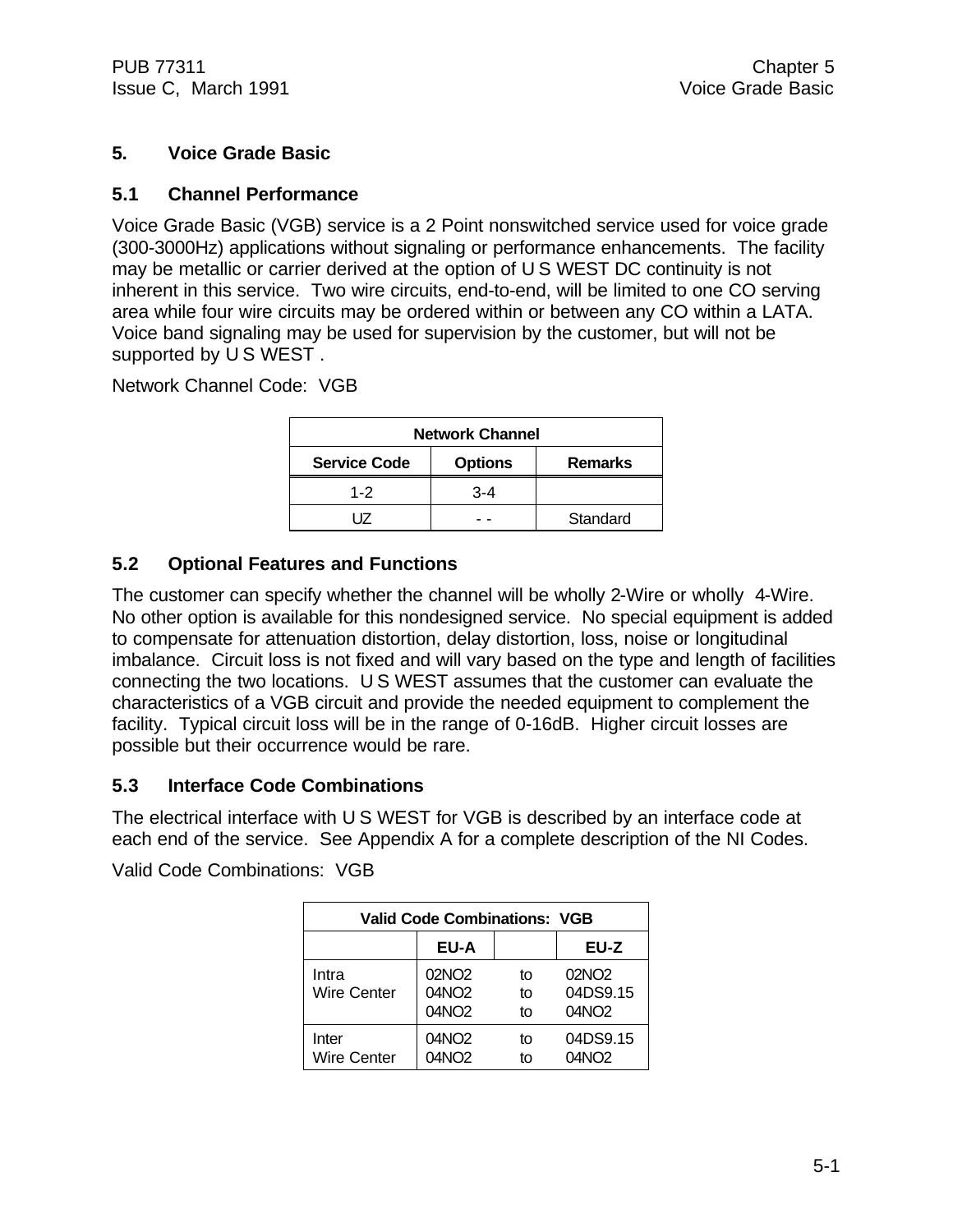Only the code combinations shown above will be provided. Note that 2-Wire to 4-Wire conversion is not available with this nondesigned service.

A Voice Grade Basic channel ordered between two central offices will generally encounter carrier facilities. The loss contribution of all carrier facilities will be set to 0dB at 1004Hz. This leaves only the loss of the local channels serving each POT. (Exception: At no time will the transmission level exceed 0dB into U S WEST cable facilities.)

The circuit loss and frequency response is a function of the facility length, gauge of the wire, and loading schemes. Substantial description of local serving loops has been published by the Institute of Electrical and Electronics Engineers (IEEE). This IEEE document, 820-1984, can be used effectively to predict expected circuit loss.

Service turnup tests will be limited to "continuity" tests only. When carrier facilities are involved, continuity will be checked using a test tone. Typically 1004Hz will be used. On metallic facilities DC tests may be used to determine circuit continuity.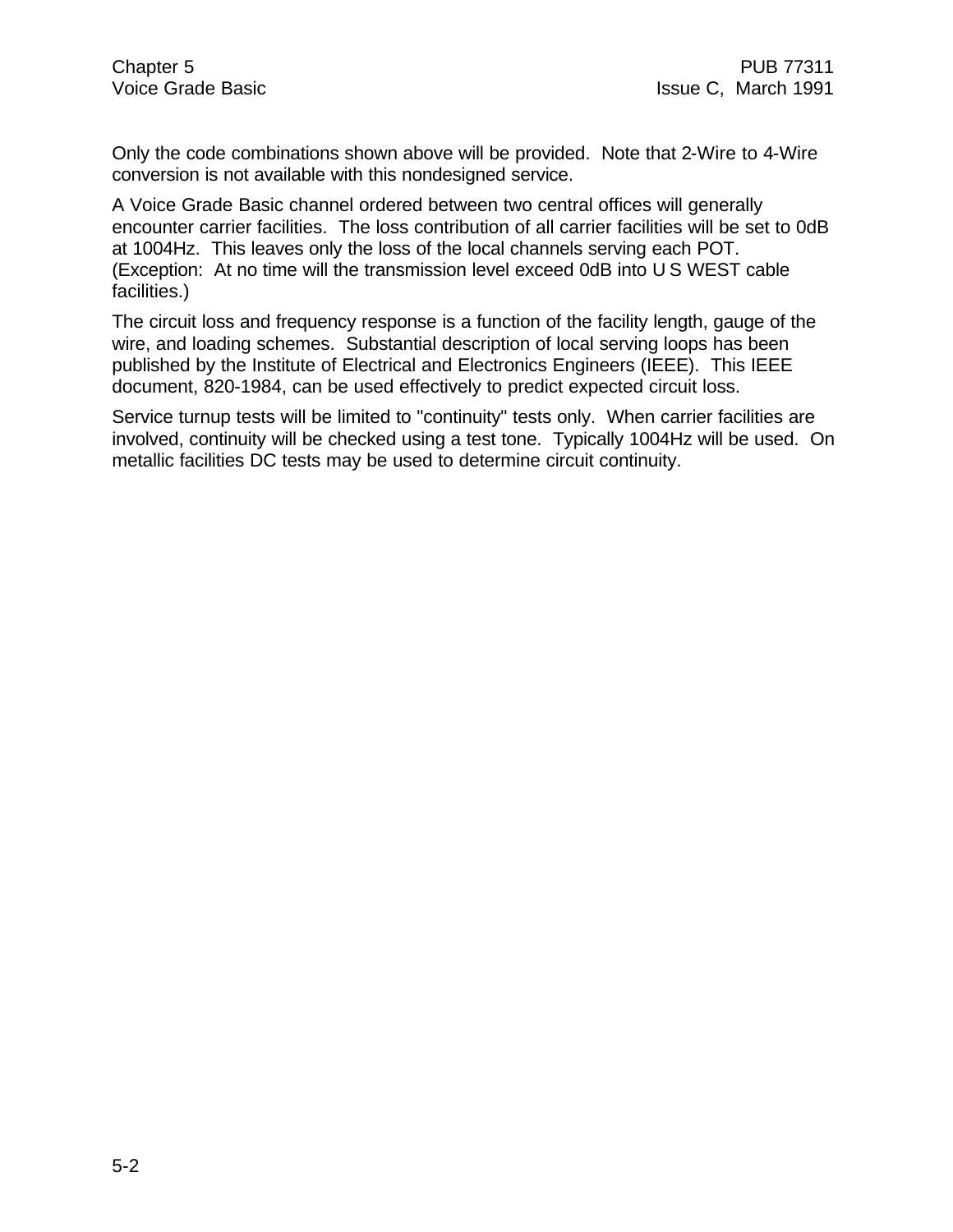# **6. Voice Grade Custom**

## **6.1 Channel Performance**

The Voice Grade Custom (VGC) category is designed to accommodate unusual circuit arrangements and interfaces. The complete Network Channel Code for VGC is shown in the following table:

Network Channel Code: VGC (Customized)

| <b>Network Channel</b>                                  |       |            |
|---------------------------------------------------------|-------|------------|
| <b>Service Code</b><br><b>Options</b><br><b>Remarks</b> |       |            |
| $1 - 2$                                                 | $3-4$ |            |
|                                                         |       | Customized |

## **6.2 Channel Technical Specification**

Grade Customized channels should be used when specific requirements cannot be met by VG 32, VG 33 or VG 36 described above. Requirements for channel performance and interface codes should be submitted to U S WEST who will then develop the serving arrangement, if possible.

## **6.3 Compatible Interface Combinations**

Transmission limits described in VG 32, VG 33 or VG 36 may be supported in this category. Any combination of voice frequency interface codes will be considered in this customized category.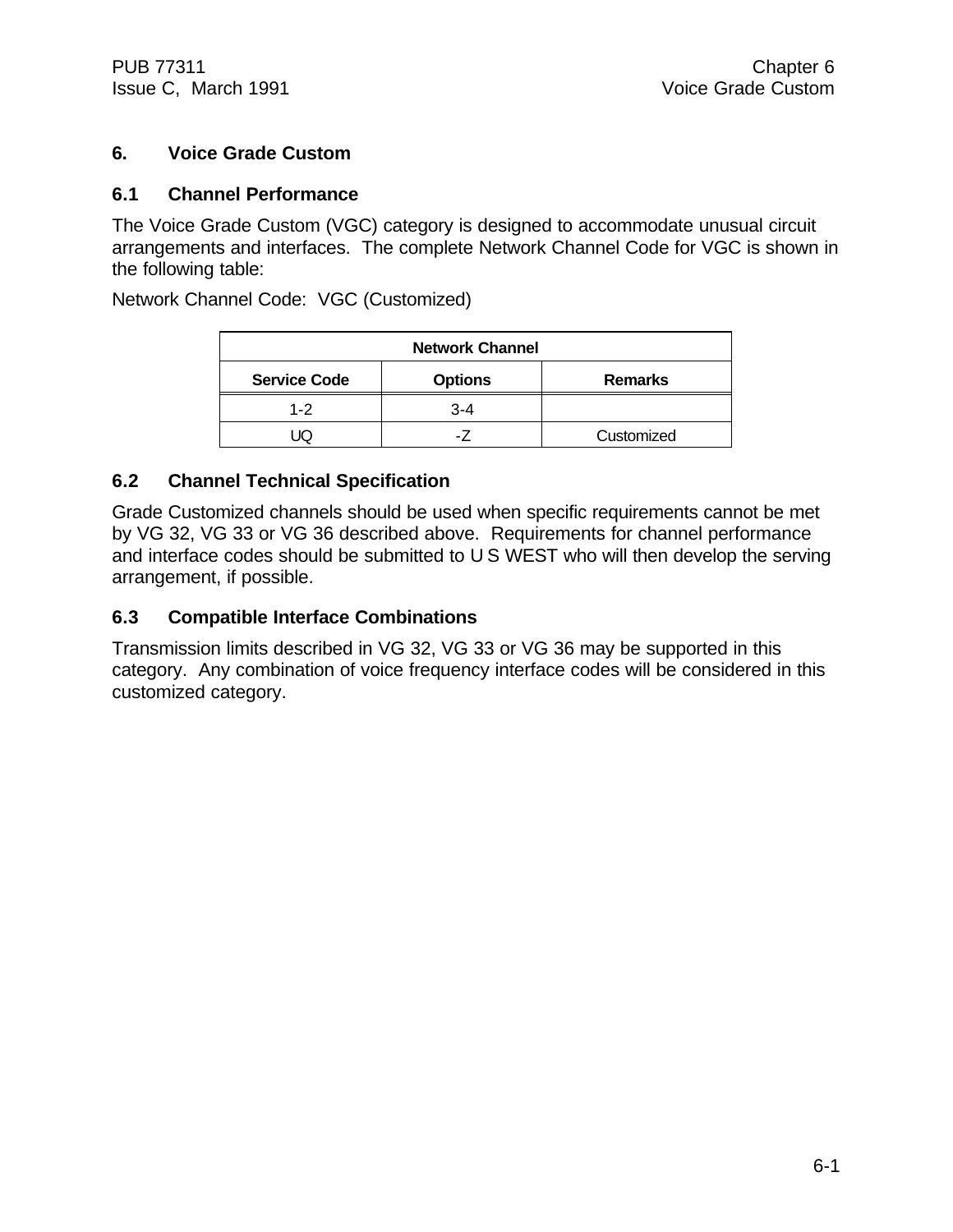## **7. Audio Services (Non-Broadcast)**

#### **7.1 Channel Performance**

Audio Services (Non-Broadcast) (AP) channels are designed to provide a nonbroadcast grade of service. Transmission parameters are the same as traditionally found on endto-end services.

The Service Code for AP is "UE". The full NC Code is shown in the following table. The NCI's for AP services, are discussed in Para. 7.2

Network Channel Code: AP

| <b>Network Channel</b> |                |                                              |
|------------------------|----------------|----------------------------------------------|
| <b>Service Code</b>    | <b>Options</b> | <b>Remarks</b>                               |
| $1 - 2$                | $3 - 4$        |                                              |
| UE                     | -B<br>P-       | Standard<br>CO Bridging<br>Gain/Equalization |
|                        | PB             | Gain/Equal + CO Brdg                         |

AP provides a unidirectional channel with an Expected Measured Loss (EML) of =12dB when measured at 1004Hz. The nominal bandpass of the channel is described by the NCI Code selected. Four bandwidth options are available; 200-3000 Hz, 100-5000 Hz, 50-8000 Hz and 50-15000 Hz.

The facility may be metallic or carrier derived at the option of U S WEST DC continuity is not inherent in this service.

## **7.2 Transmission Levels**

The NCI code describes the number of wires, protocol code, options, and levels at the network interface to the end user. See Appendix A for a complete description of the NCI codes. This table relates the NCI code with the default level and ranges for TLVT (Transmit) and TLVR (Receive) measured at 1004Hz.

| Permissible TLP Values at the Interface |                                                       |                                                         |
|-----------------------------------------|-------------------------------------------------------|---------------------------------------------------------|
| <b>NCI Code</b>                         | <b>Transmit Level</b><br>Out from the CO (dB)<br>TLVT | <b>Receive Level</b><br>Into the CO (dB)<br><b>TLVR</b> |
| 02PG2.3                                 | $= 12.0$                                              | 0.0                                                     |
| 02PG2.5                                 | $= 12.0$                                              | 0.0                                                     |
| 02PG2.8                                 | $= 12.0$                                              | 0.0                                                     |
| 02PG2.1                                 | $= 12.0$                                              | 0.0                                                     |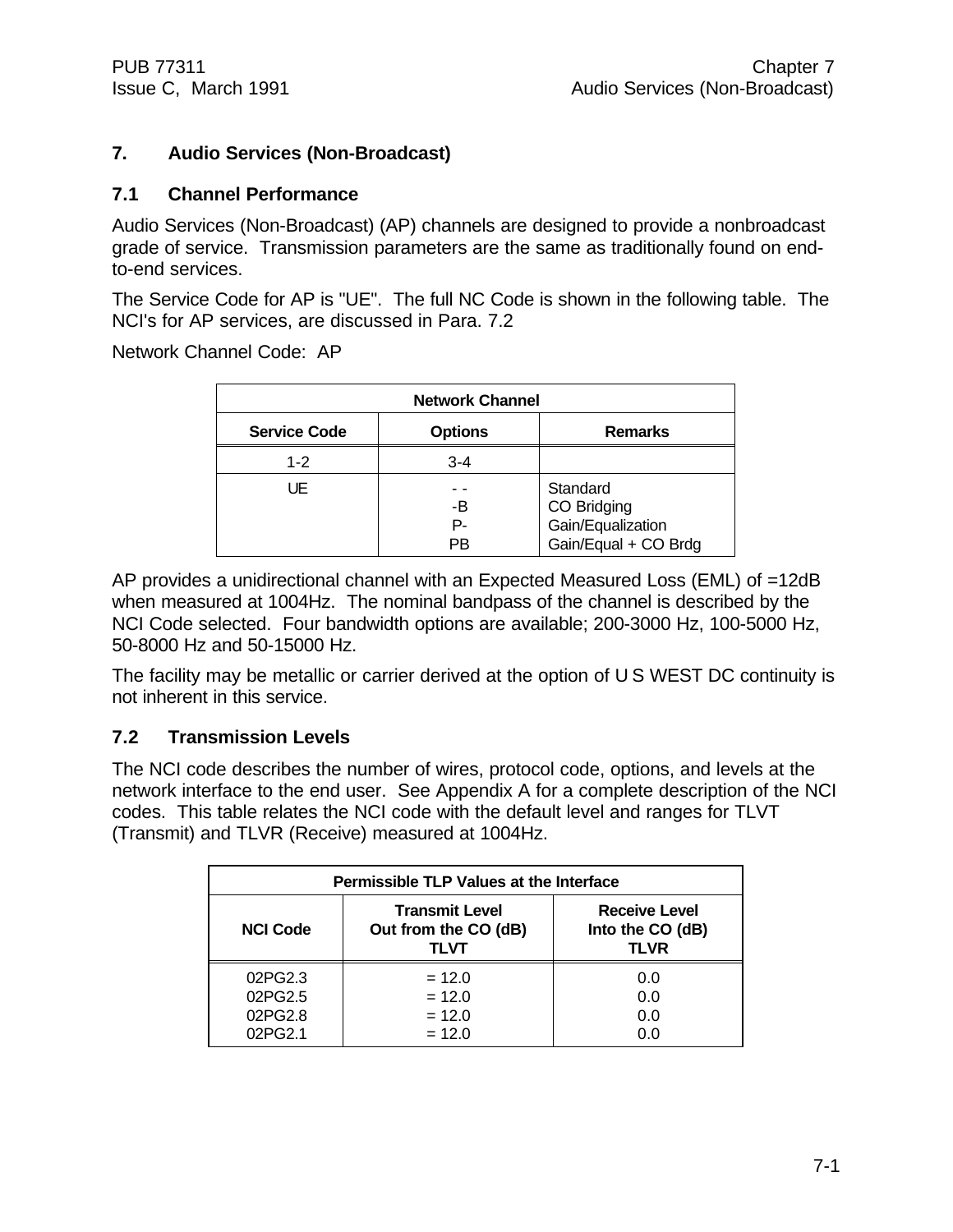# **7.3 Loss Variation**

The loss variation with time (with reference to the initial EML) will not exceed the following:

- $\cdot$   $\pm$  0.5 dB within 5 seconds
- $\cdot\quad \pm 1.0$  dB within 1 hour
- $\cdot$   $\pm$  4.0 dB over the life of the service

## **7.4 Gain/Frequency Distortion**

The non-equalized acceptance limit for gain/frequency response for all NCI codes will not exceed the loss at 1004Hz by more than the limit shown in Para. 7.8 ("+" means more loss and "-" means less loss compared to actual loss at 1004Hz). Exceeding these levels is considered as the Immediate Action Limit (IAL).

## **7.5 Noise**

The signal to weighted noise measurements are referenced to a maximum peak audio signal of +18dBm0. Received noise objectives can be calculated, based on circuit loss and signal-to-noise ratio. See the Program (Non-Broadcast) Service Limits chart for a full discussion of measured noise based on NCI code.

## **7.6 Crosstalk**

The acceptance limit for crosstalk is that no audible conversation, bits of conversation or tones are detectable in the noise measuring set monitor receiver. The noise measuring set gain is adjusted to the noise requirement at the point of measurement. The monitoring tests should be made during heavy traffic periods by listening for at least 10 minutes.

# **7.7 Total Distortion**

## • Zero Transmission Level Point

The 0 TLP (Transmission Level Point) in a program circuit is any point where the average program level is + 8 VU. This level is the MAXIMUM permitted by U S WEST and was established as a compromise that would provide an adequate signal-to-noise ratio without introducing harmful crosstalk into the network plant. This is a higher level than permitted for other services and is permissible only because of the relatively small percentage of circuits used for program audio.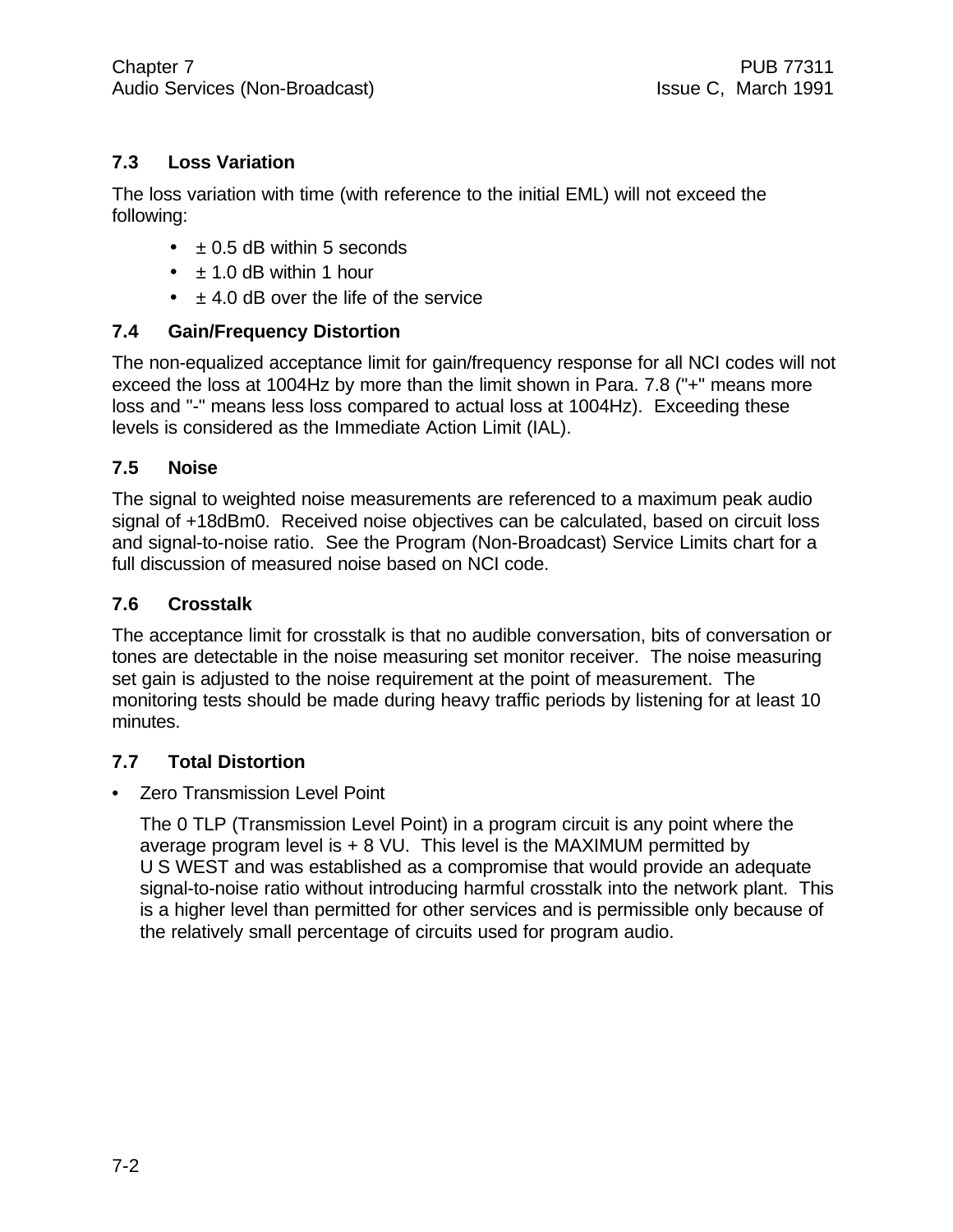• Test Tones and Peak Program Levels

U S WEST normally applies 0-dBm alignment and test tones at the 0 TLP (0 dbm0). This is equivalent to program material measured at +8 VU averaged over one second. Non-linear distortion, such as harmonic distortion, can be measured at such levels, but unacceptable non-linear distortion that may occur on normally occurring instantaneous peaks of program material will not be revealed. These peaks are assumed to be 10-dB higher than the average program level as read on a vu meter. The system design recognizes that such peaks occur and must be transmitted without exceeding specifications for non-linear distortion.

• Maximum Permitted Test: Tone Levels

In channels involving multi-paired cable and/or preemphasized carrier systems, the maximum continuous test-tone power (averaged over one second) that can be applied is:

- 8 dBm0 between 54 Hz and 404 Hz
- 0 dBm0 between 404 Hz and 15,004 Hz
- **Note:** 404 Hz is the frequency below which there is no preemphasis in systems with emphasis.

These restrictions permit the use of test equipment in which program material is simulated by the use of a sine wave whose level is pulsed between high and low levels as a function of time, PROVIDED, the power averaged over one second is within the limits specified and the peak level is reduced to take into account any preemphasis in the circuit. Total Distortion will be within the service limits based on the type of NCI code (see Para. 7.8).

Noise is measured and expressed in terms of dBm, which has a zero reference of -90dBm. that is 0dBrn = -90dBm. For example, in 02PG2.1 the receiving POT is a minimum -12TLP (maximum of 12dB loss relative to the 0-Level Point). If the 15-kHz flat-weighted noise measured at that point were 5dBrn, the noise translated to the  $0$ TLP would be 5dBrn  $+12$ dB = 17dBrn (-73dBm).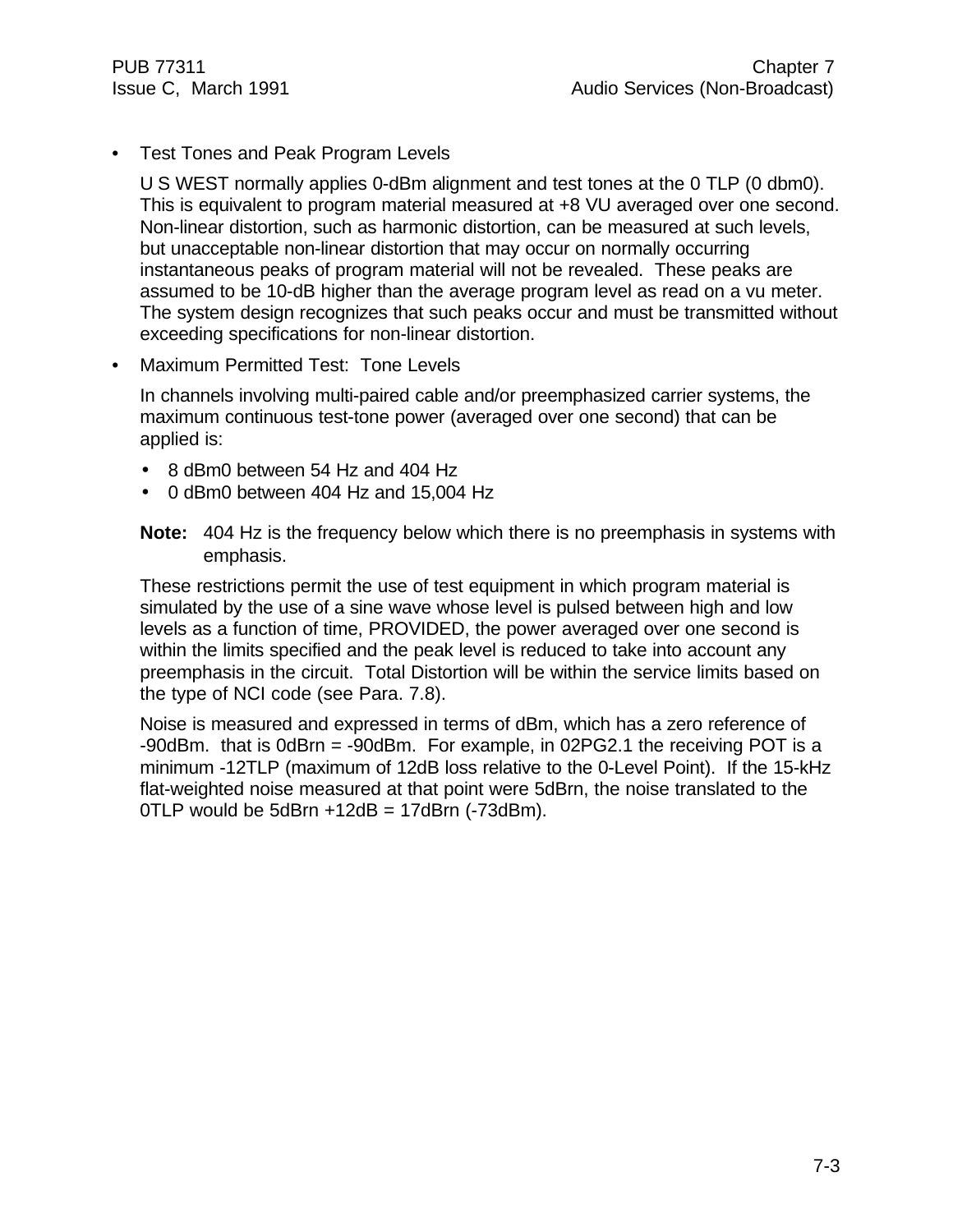|                                                                              | <b>Network Channel Interface Code</b> |                                    |                                    |                                    |
|------------------------------------------------------------------------------|---------------------------------------|------------------------------------|------------------------------------|------------------------------------|
| <b>Parameter</b>                                                             | 02PG2.3                               | 02PG2.5                            | 02PG2.8                            | 02PG2.1                            |
| Loss<br>Limit (AML)<br>• Non-Equalized<br>• Equalized                        | $=12.0dB$<br>0.0dB                    | $=12.0dB$<br>0.0dB                 | $=12.0dB$<br>0.0dB                 | $=12.0dB$<br>0.0dB                 |
| <b>Loss Variation</b><br>• Short Term<br>• Long Term                         | ±0.5dB<br>±1.0dB                      | $\pm 0.5$ dB<br>±1.0dB             | ±0.5dB<br>±1.0dB                   | $\pm 0.5$ dB<br>±1.0dB             |
| <b>Highest Program</b><br>Level<br><b>Bandwidth</b>                          | +8VU<br>200-3000                      | $+8VU$<br>100-5000                 | +8VU<br>50-8000                    | $+8VU$<br>50-15000                 |
| Attenuation Dist+<br>• Non Equalized<br>• Equalized                          | $-3$ to $+10$ dB<br>$-1$ to $+1$ dB   | $-3$ to $+20dB$<br>$-1$ to $+1$ dB | $-3$ to $+20dB$<br>$-1$ to $+1$ dB | $-3$ to $+20dB$<br>$-1$ to $+1$ dB |
| $THD + N$<br>(+13dBm0 <sup>*</sup> @ 404Hz)                                  | 3.5%                                  | 2.5%                               | 2.0%                               | 1.0%                               |
| Weighted<br><b>Random Noise</b><br>$\bullet$ dBrn $\theta$<br>$\bullet$ dBm0 | 43<br>-47                             | 44<br>$-46$                        | 46<br>$-44$                        | 37<br>-53                          |
| Weighting                                                                    | C MSG                                 | 15-kHz flat                        | 15-kHz flat                        | 15-kHz flat                        |

# **7.8 Program (Non-Broadcast) Service Limits**

- \* Maximum application time = 4 seconds
- † Negative values correspond to losses; positive values to gains. Negative number  $=$  more loss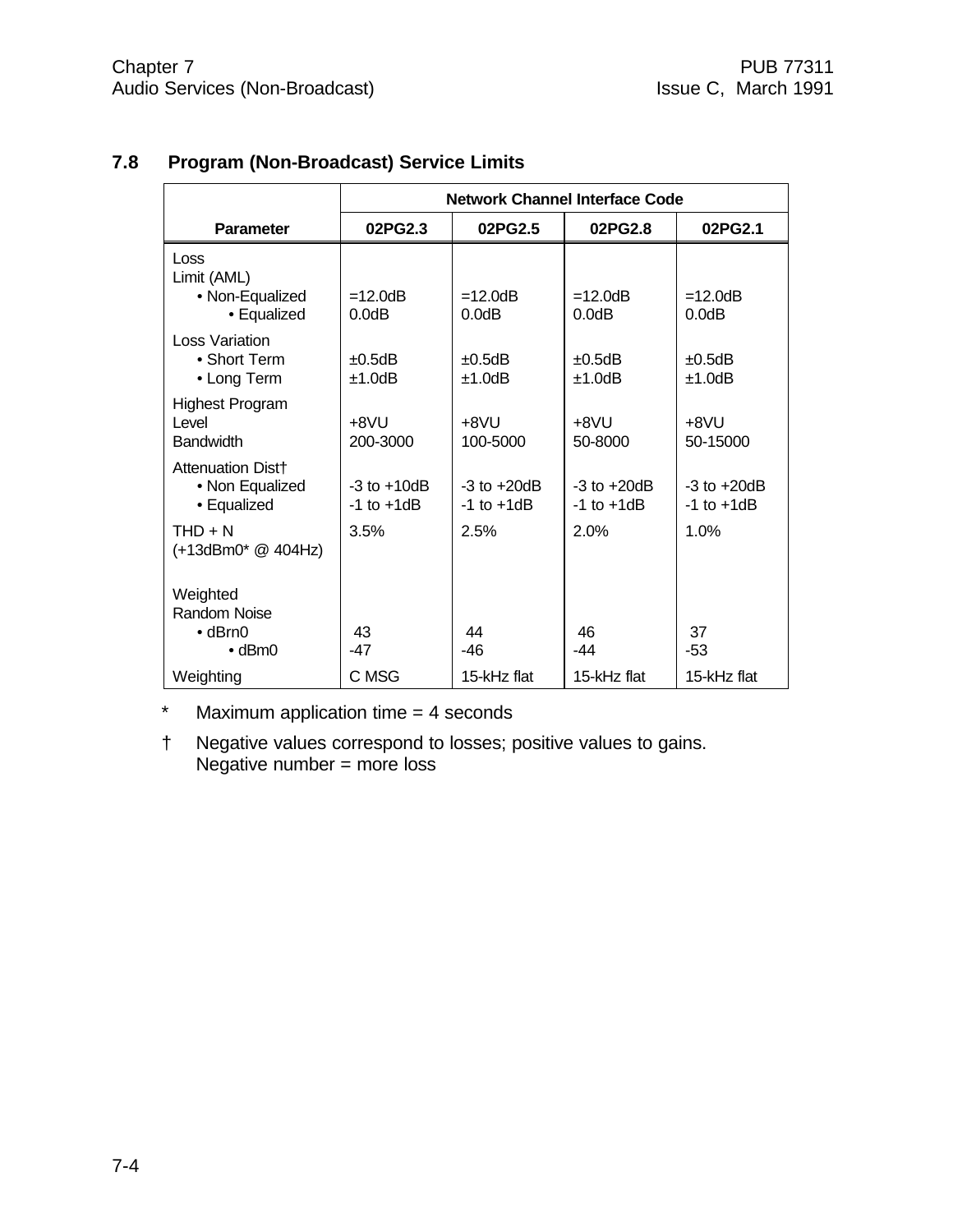# **7.9 Compatible Interface Code Combinations**

The following table summarizes AP optional features. Both 2 Point and Multipoint services are addressed, where appropriate. Note that two NCI codes are listed together; these are the only valid compatible interface codes for AP. Other combinations may be requested under AP Customized described in Chapter 8.

| <b>Optional Channel Performance</b> |              |                 |
|-------------------------------------|--------------|-----------------|
|                                     |              | <b>NCI Code</b> |
| <b>Optional Features</b>            | EU-A         | EU-Z            |
| 2 Point                             |              |                 |
| 3.0 kHz                             | 02PG2.3--.OS | 02PG2.3--.-O    |
| $5.0$ kHz                           | 02PG2.5--.OS | $02PG2.5-.0$    |
| 8.0 kHz                             | 02PG2.8--.OS | $02PG2.8-.0$    |
| 15.0 kHz                            | 02PG2.1--.OS | 02PG2.1--.-O    |
| Multipoint                          |              |                 |
| CO Bridging                         |              |                 |
| $3.0$ kHz                           | 02BP2        | $02PG2.3-.0$    |
|                                     | 02BP2        | 02PG2.3--.O-    |
| $5.0$ kHz                           | 02BP2        | 02PG2.5--.-O    |
|                                     | 02BP2        | $02PG2.5-.O-$   |
| 8.0 kHz                             | 02BP2        | 02PG2.8--.-O    |
|                                     | 02BP2        | 02PG2.8--.O-    |
| 15.0 kHz                            | 02BP2        | 02PG2.1--.-O    |
|                                     | 02BP2        | $02PG2.1 - O -$ |
| Bridge-to-Bridge                    | 02BP2        | 02BP2           |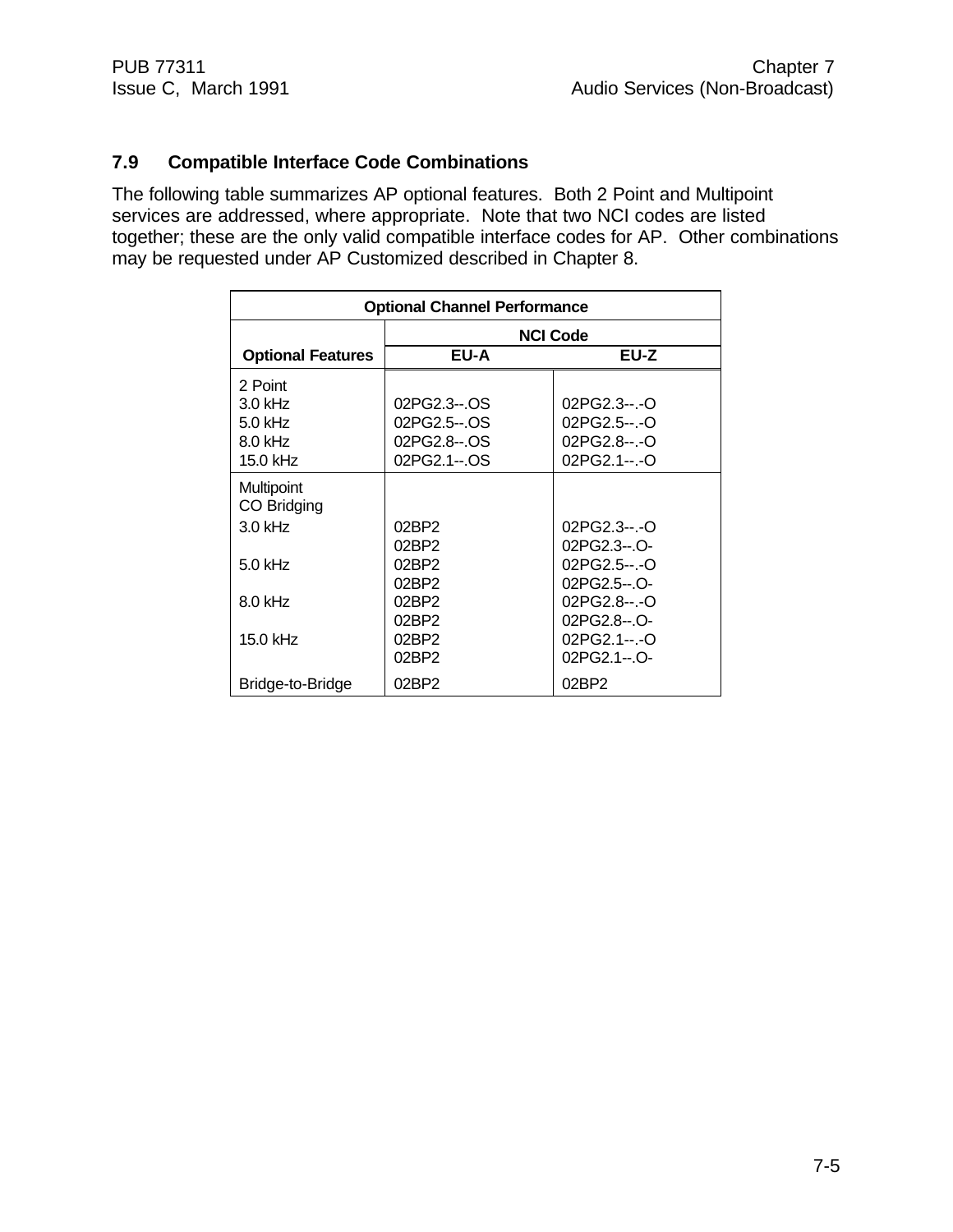## **8. Audio Services Custom**

#### **8.1 Channel Performance**

The Audio Services Customized (APC) category is designed to accommodate unusual circuit arrangements and interfaces. The limit of frequency bandwidth is determined by the interface codes selected. However, the highest bandwidth provided by APC is 50 to 15kHz. Service requested under APC may be one way, two way, 2 Point or Multipoint.

The facility may be metallic or carrier derived at the option of U S WEST DC continuity is not inherent in this service.

The complete Network Channel Code for APC is shown in the following table:

Network Channel Code : APC (Customized)

| <b>Network Channel</b> |                |                |
|------------------------|----------------|----------------|
| <b>Service Code</b>    | <b>Options</b> | <b>Remarks</b> |
| $1 - 2$                | $3 - 4$        |                |
| ID                     |                | Customized     |

## **8.2 Cross-Reference to Historical CLCI**

Audio Services Customized channels should be used when specific requirements cannot be met by AP service (NC code UE) described above. Requirements for needed channel performance and both interface codes should be submitted to U S WEST. They will then develop the serving arrangement, if possible, and the appropriate charges.

## **8.3 Interface Code Combinations**

Any combination of interface codes will be considered in this customized category.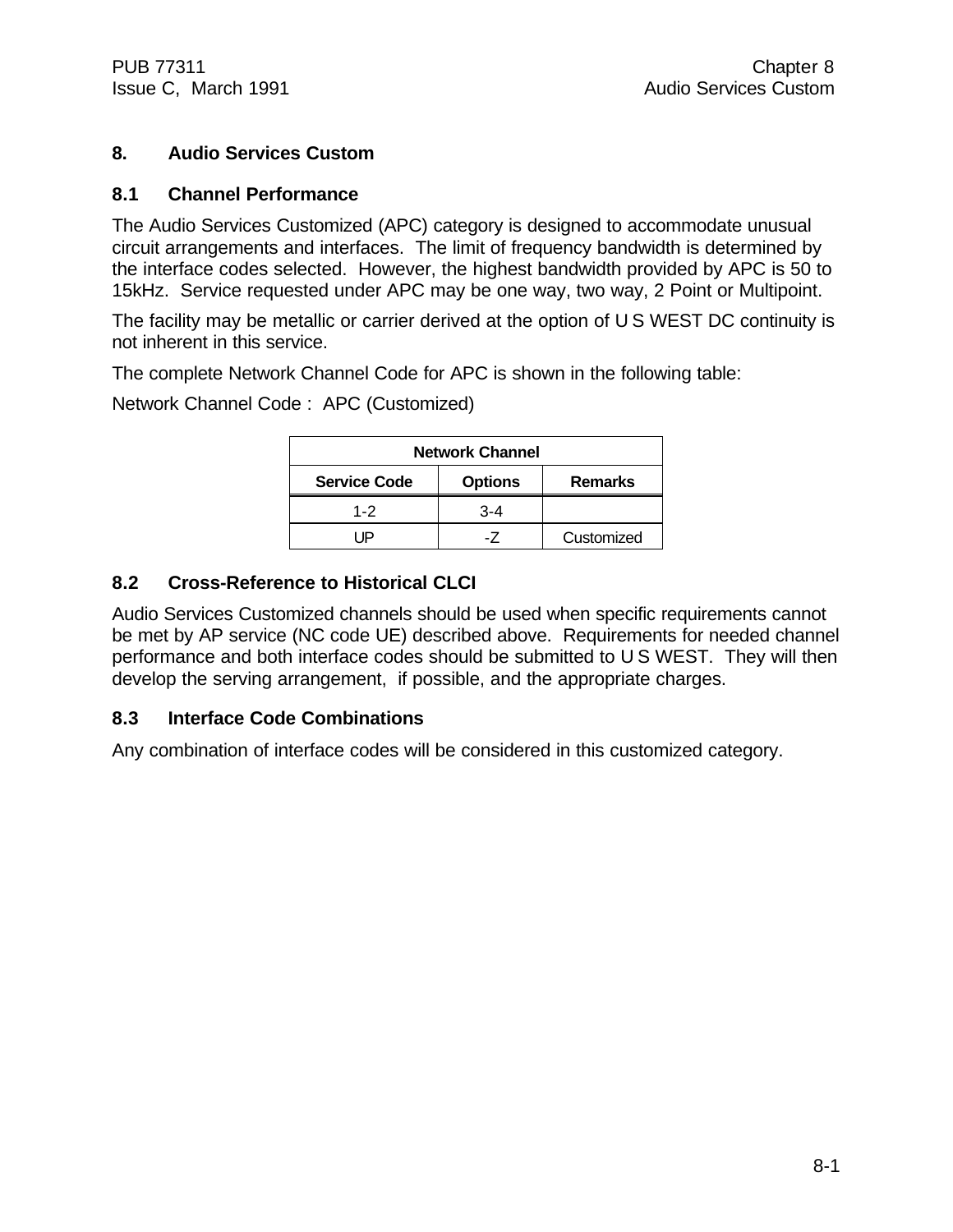PUB 77311 Chapter 9<br>Interface Illustrations (Interface Illustrations 1991) Issue C, March 1991

# **9. Interface Illustrations**

# **9.1 Interface Type 02AC2**

| <b>DESCRIPTION:</b> | Connects EU premise station to a service for the<br>transmission of voice and 20-Hz ringdown (pushbutton)<br>signaling. |
|---------------------|-------------------------------------------------------------------------------------------------------------------------|
| 2 - Wire            | (T, R)                                                                                                                  |
| IMPEDANCE:          | 600 ohms                                                                                                                |
| References:         | <b>Technical Reference 43201</b>                                                                                        |

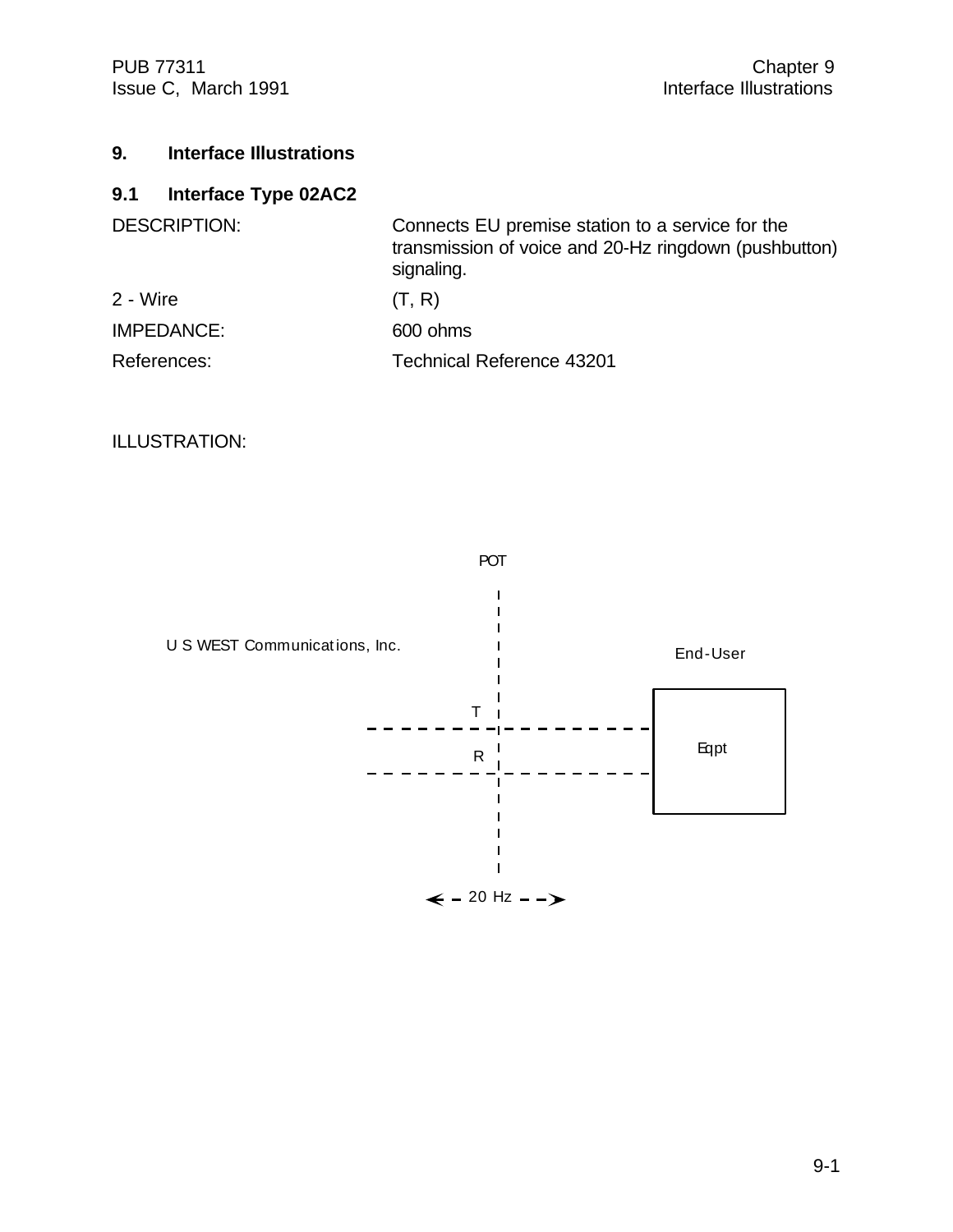# **9.2 Interface Type 02AC2.R**

| <b>DESCRIPTION:</b> | Connects end-user premise station to a service for the<br>transmission of voice and 20-Hz ringdown (code-<br>select) signaling. |
|---------------------|---------------------------------------------------------------------------------------------------------------------------------|
| 2 - Wire            | (T, R)                                                                                                                          |
| IMPEDANCE:          | 600 ohms                                                                                                                        |
| References:         | <b>Technical Reference 43201</b>                                                                                                |

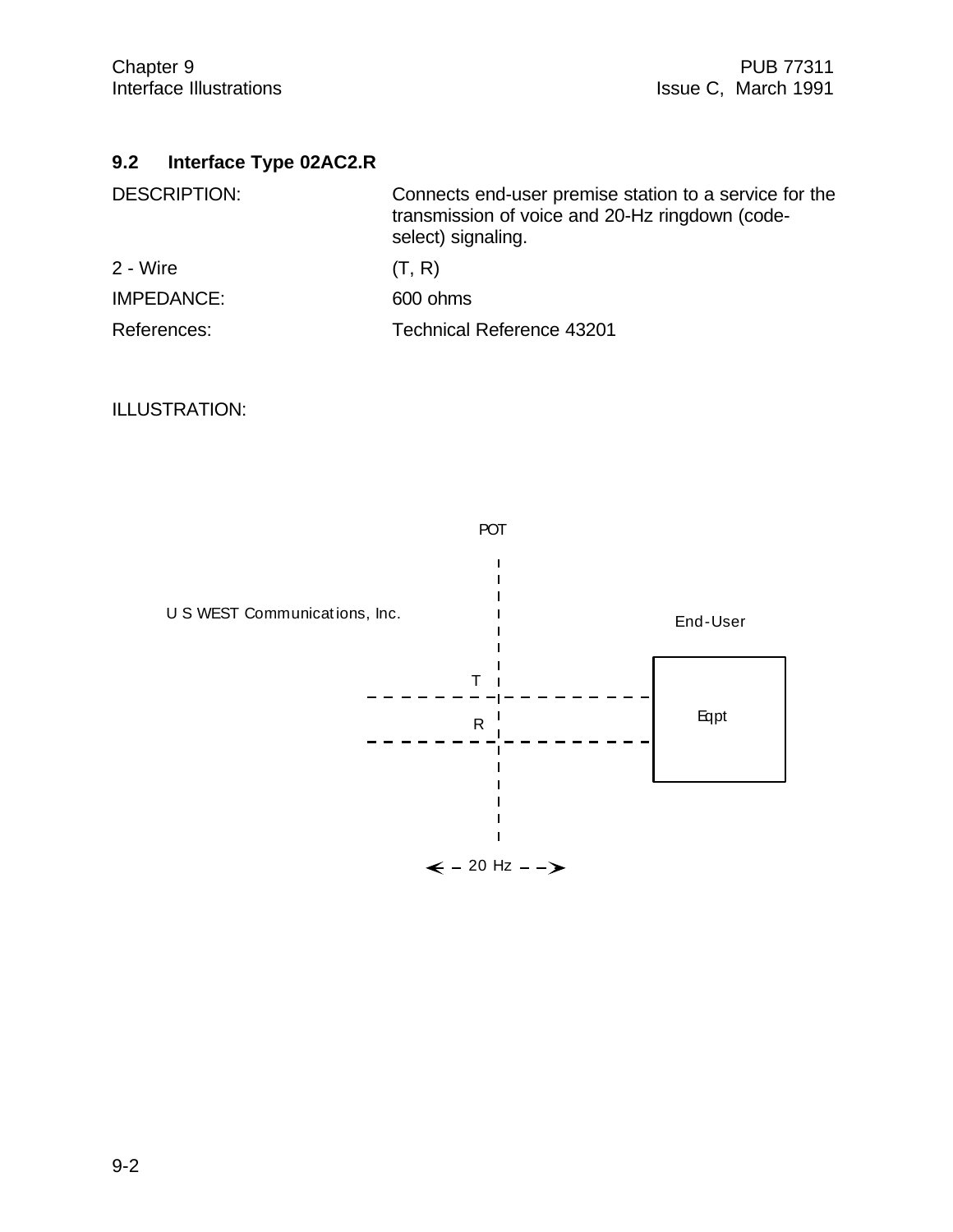# **9.3 Interface Type 02BL2**

| <b>DESCRIPTION:</b>    | Central Office bridging arrangement - Bridge Lifter                          |
|------------------------|------------------------------------------------------------------------------|
| <b>OPERATING MODE:</b> | Two alternate customer locations.                                            |
| 2 - Wire               | (T, R)                                                                       |
| IMPEDANCE:             | 900 ohms                                                                     |
| LEVELS:                | Audio levels into and out of the CO bridge will be<br>controlled by US WEST. |

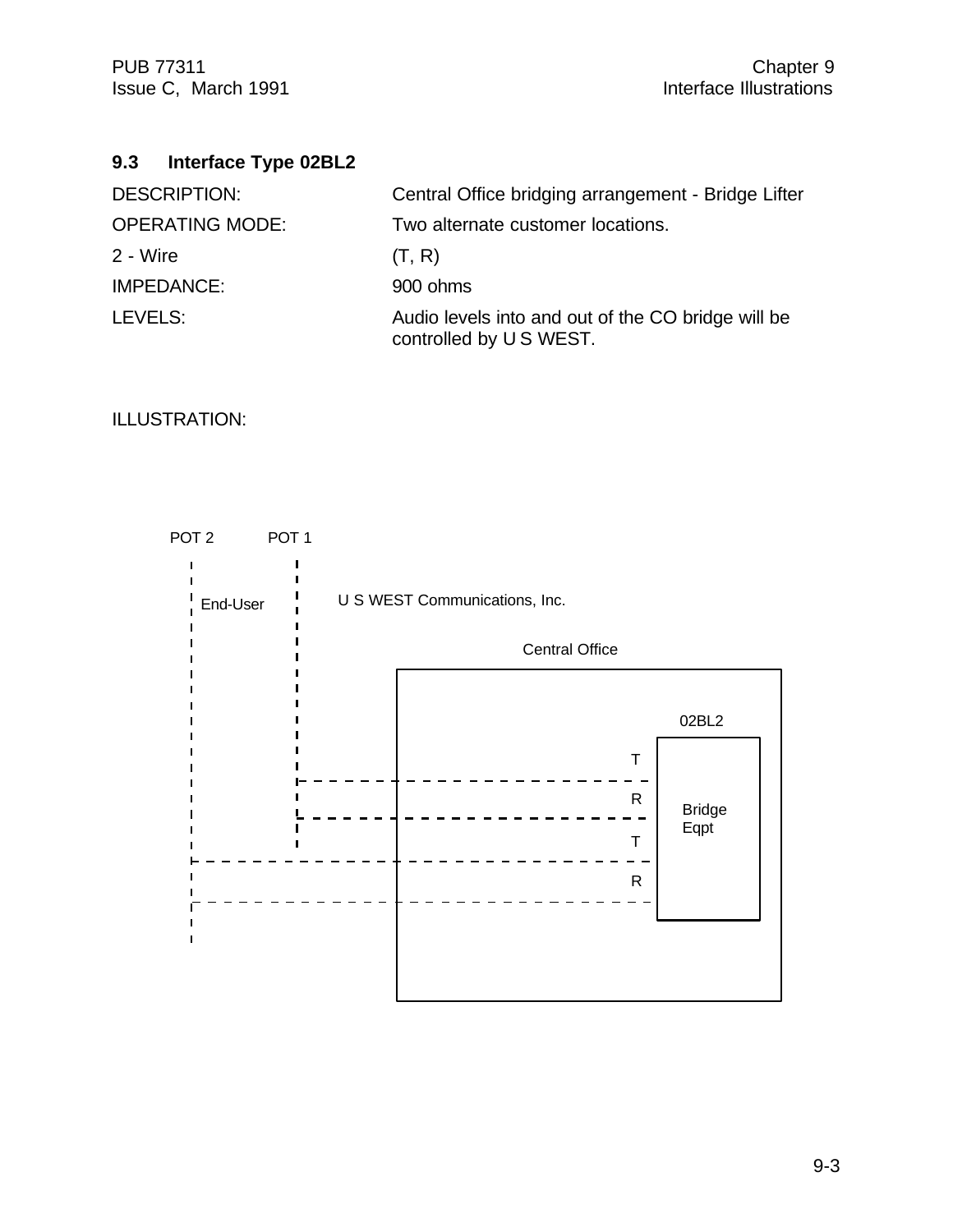# **9.4 Interface Type 02BP2**

| <b>DESCRIPTION:</b> | Central Office bridging arrangement - Audio Services                         |
|---------------------|------------------------------------------------------------------------------|
| 2 - Wire            | (T, R)                                                                       |
| IMPEDANCE:          | 600 ohms                                                                     |
| LEVELS:             | Audio levels into and out of the CO bridge will be<br>controlled by US WEST. |

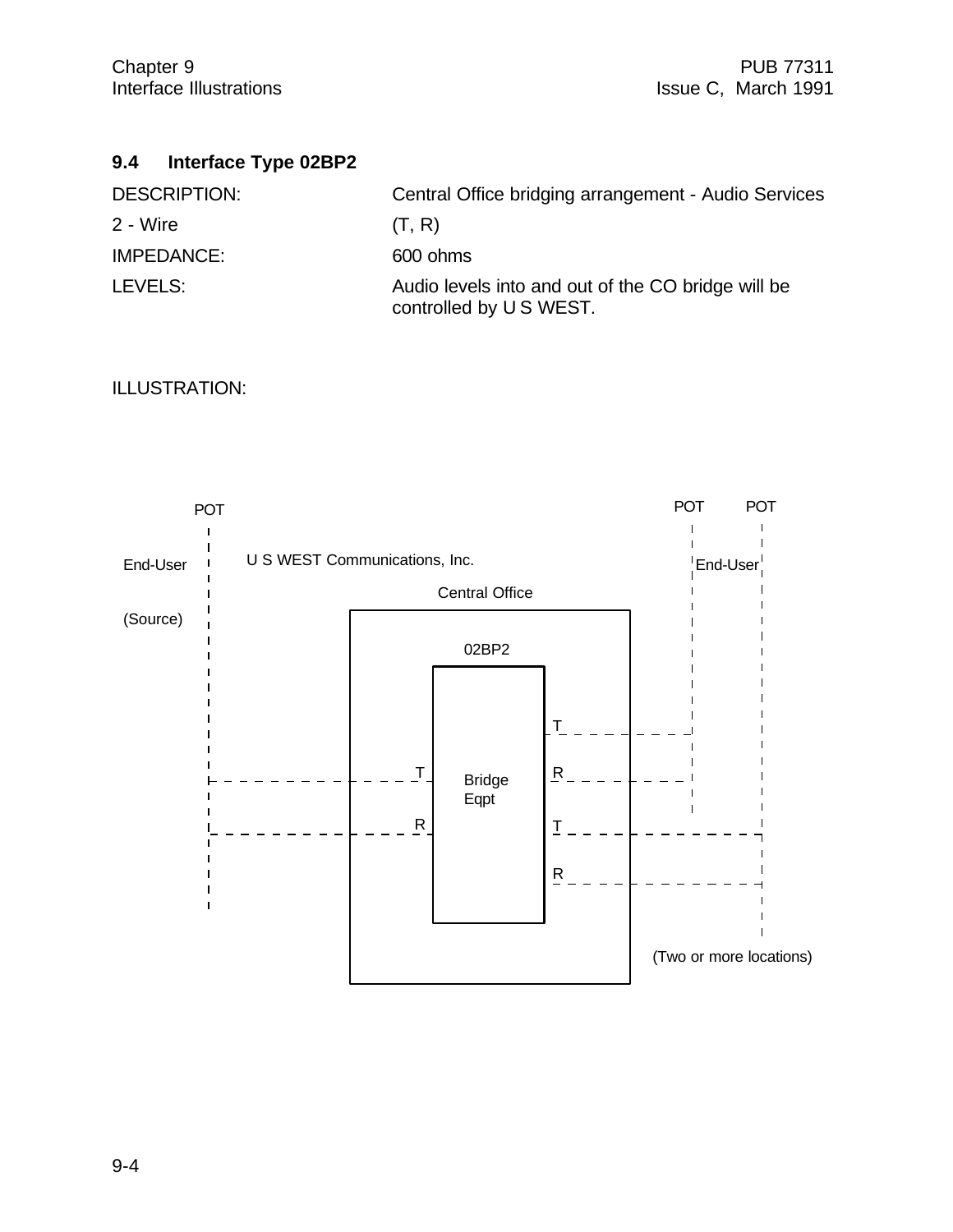## **9.5 Interface Type 02BR2.SP**

| DESCRIPTION:           | Central Office bridging arrangement - Resistive<br>Bridge, split path. |
|------------------------|------------------------------------------------------------------------|
| <b>OPERATING MODE:</b> | One Way service only.                                                  |
| 2 - Wire               | (T, R)                                                                 |
| IMPEDANCE:             | 600 ohms                                                               |

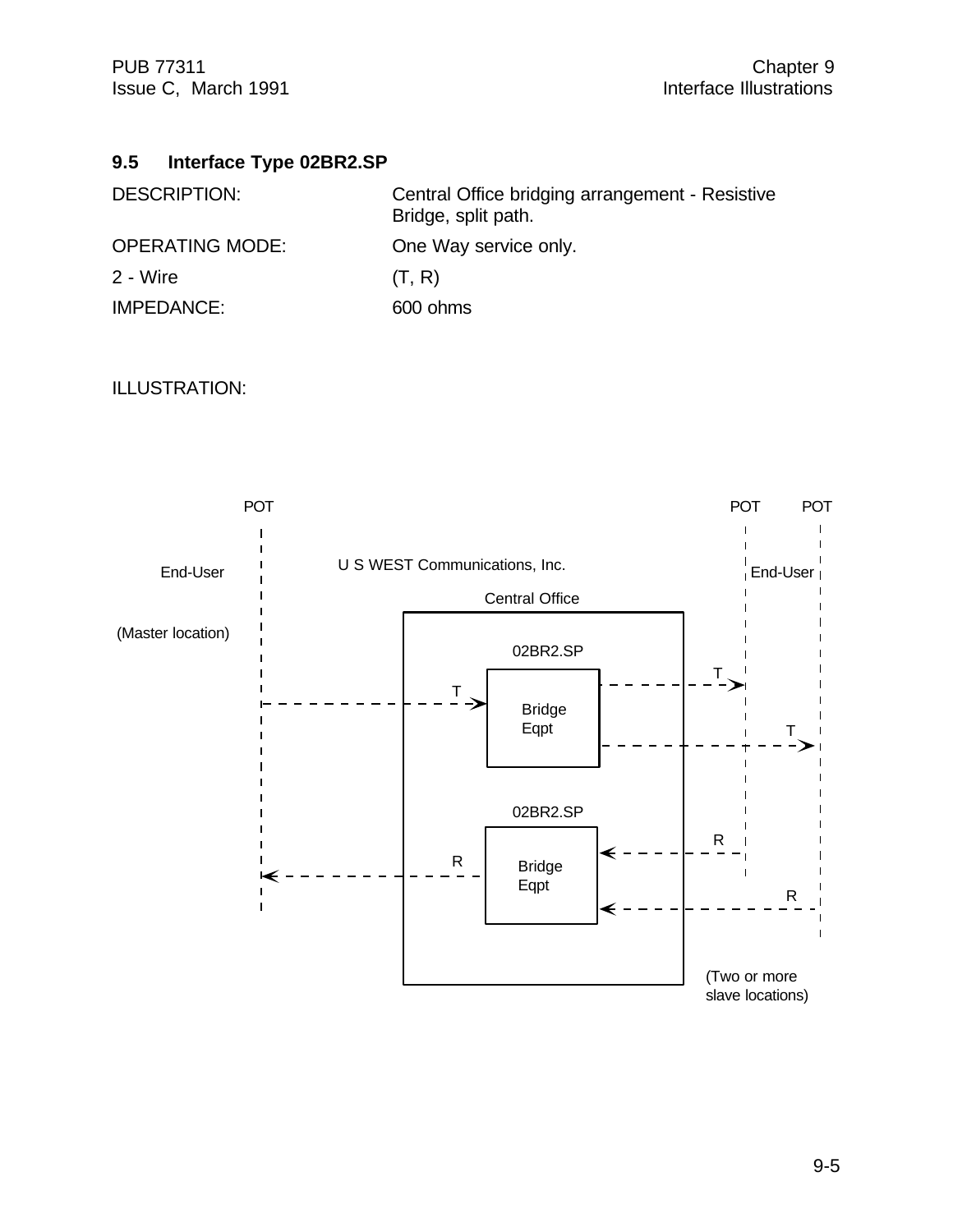## **9.6 Interface Type 02BT2**

| <b>DESCRIPTION:</b> | Central Office bridging - Transfer Arrangement.<br>Transfer relay equipment provides 2-Wire transfer<br>capability. See Low Speed Data Channel for the<br>control leg of the Transfer Arrangement. |
|---------------------|----------------------------------------------------------------------------------------------------------------------------------------------------------------------------------------------------|
| 2 - Wire            | (T, R)                                                                                                                                                                                             |

IMPEDANCE: 600 ohms

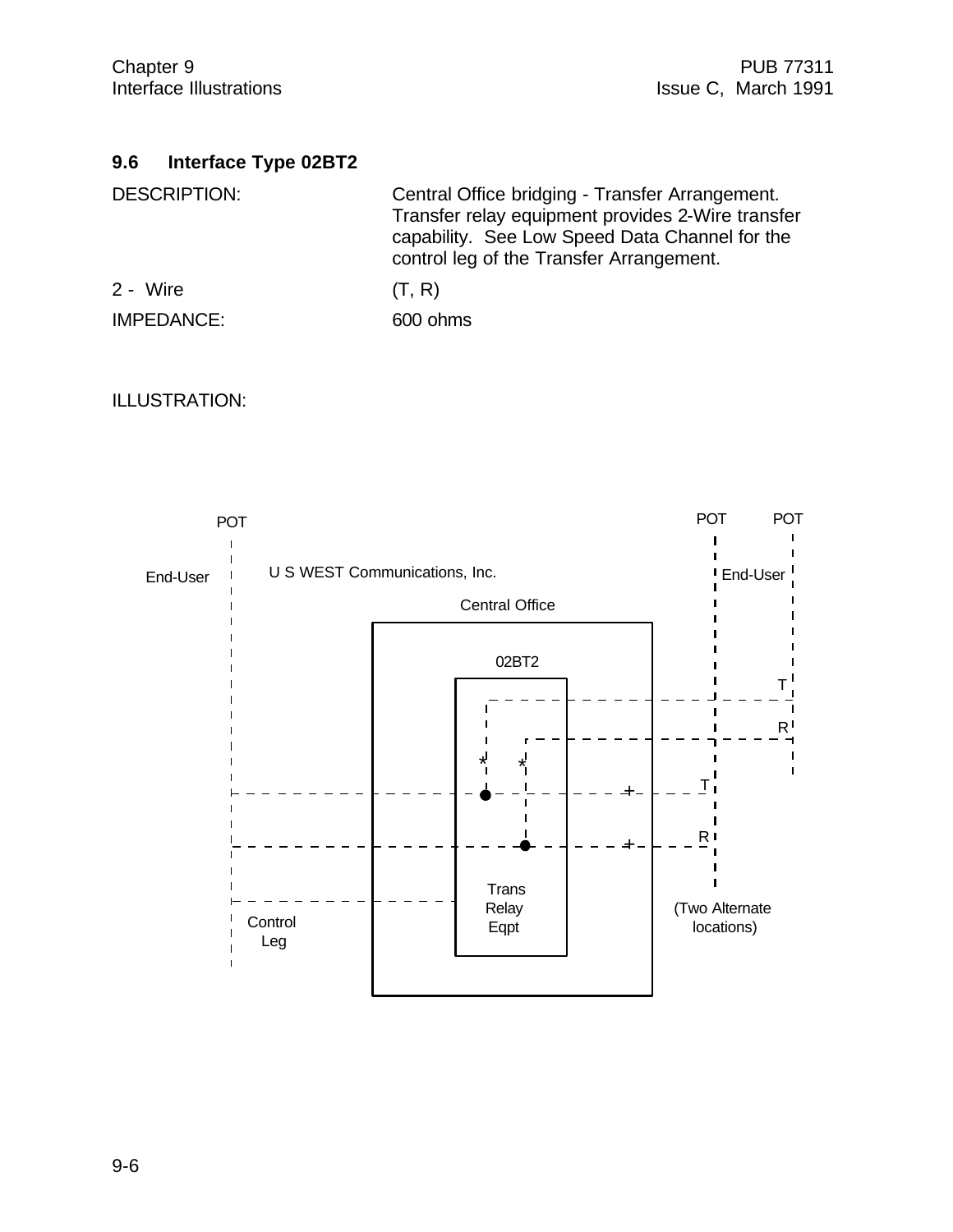#### **9.7 Interface Type 02CT3**

DESCRIPTION: Theoretical interface between the Centrex trunk equipment and the Centrex switch. The signaling protocol will be specified at the EU POT by the customer. U S WEST will provide compatible signaling at the analog Centrex trunk equipment (generally E&M).

IMPEDANCE: 900 ohms

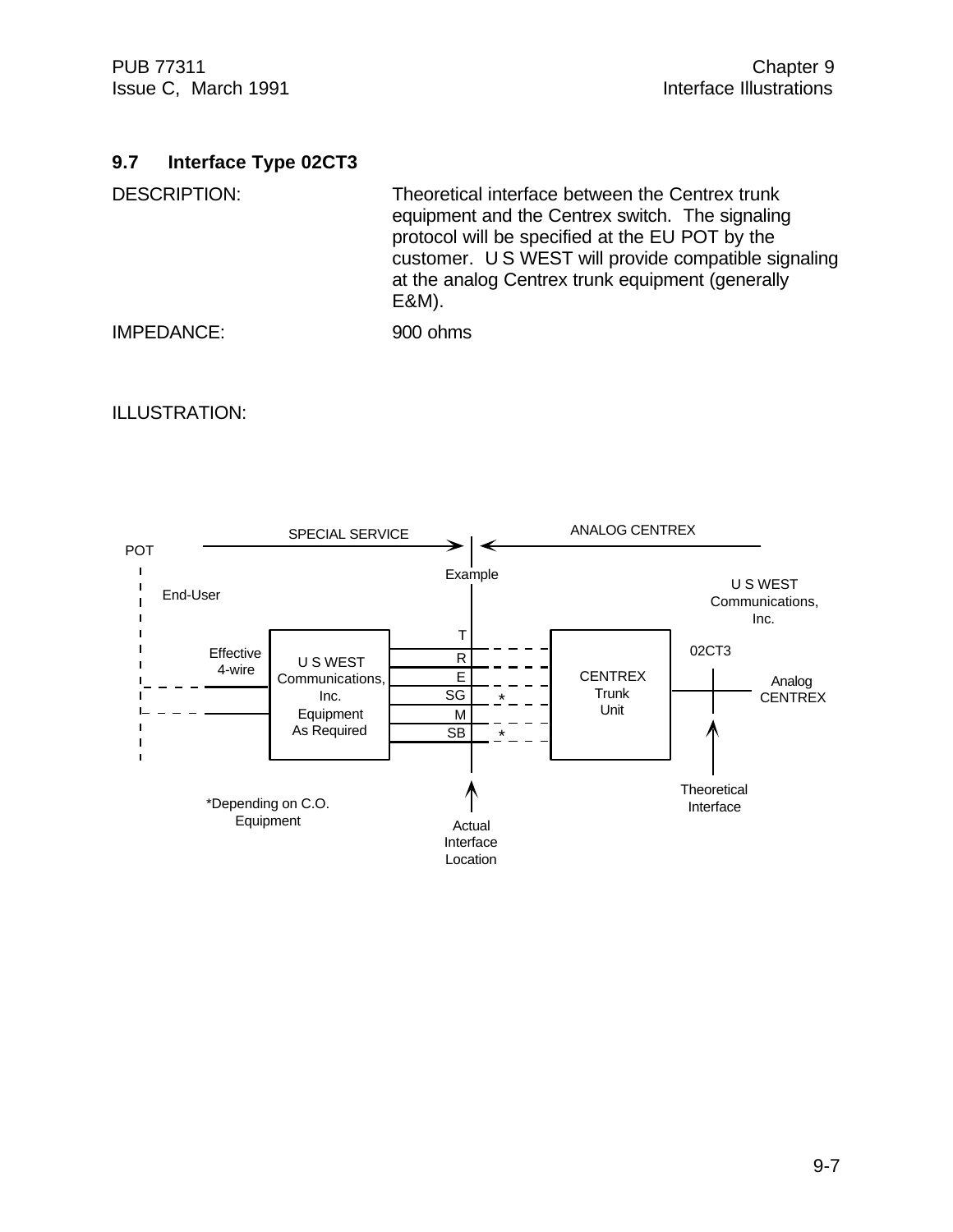# **9.8 Interface Type 02DA2**

| <b>DESCRIPTION:</b> | Connects EU premise to a service suitable for the<br>transmission of 1-way data and/or control and<br>supervisory signals. |
|---------------------|----------------------------------------------------------------------------------------------------------------------------|
| 2 - Wire            | (T, R)                                                                                                                     |
| IMPEDANCE:          | 600 ohms                                                                                                                   |
| References:         | Technical Reference 41004, 41014                                                                                           |

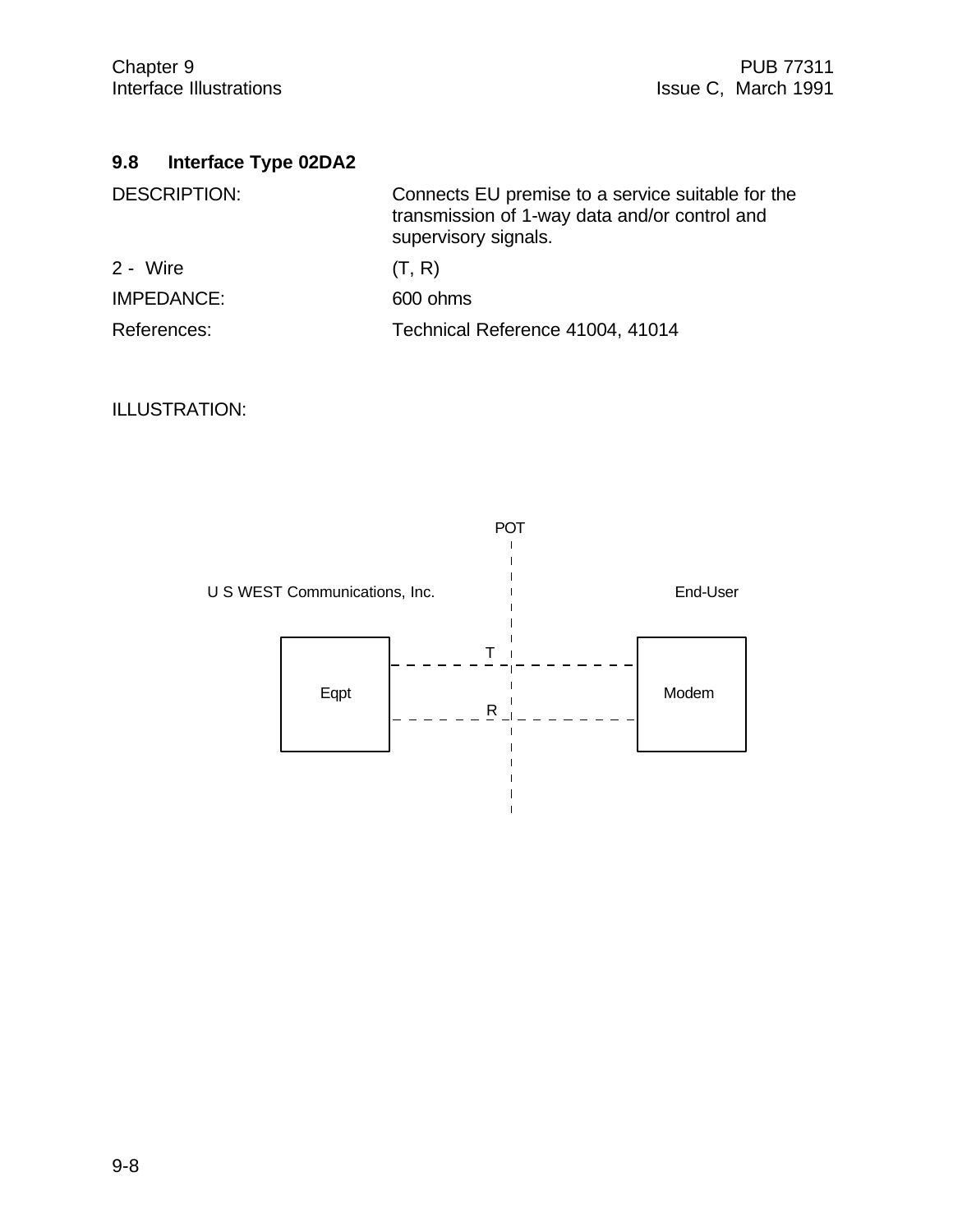PUB 77311 Chapter 9<br>Interface Illustrations (Interface Illustrations 1991) Issue C, March 1991

| 9.9 | Interface Type 02DE2 |  |  |
|-----|----------------------|--|--|
|-----|----------------------|--|--|

| <b>DESCRIPTION:</b> | Connects EU to a service suitable for the transmission<br>of data or tones used for Data Select-A-Station. |
|---------------------|------------------------------------------------------------------------------------------------------------|
| 2 - Wire            | (T, R)                                                                                                     |
| IMPEDANCE:          | 600 ohms                                                                                                   |
| References:         | Technical Reference 41014                                                                                  |

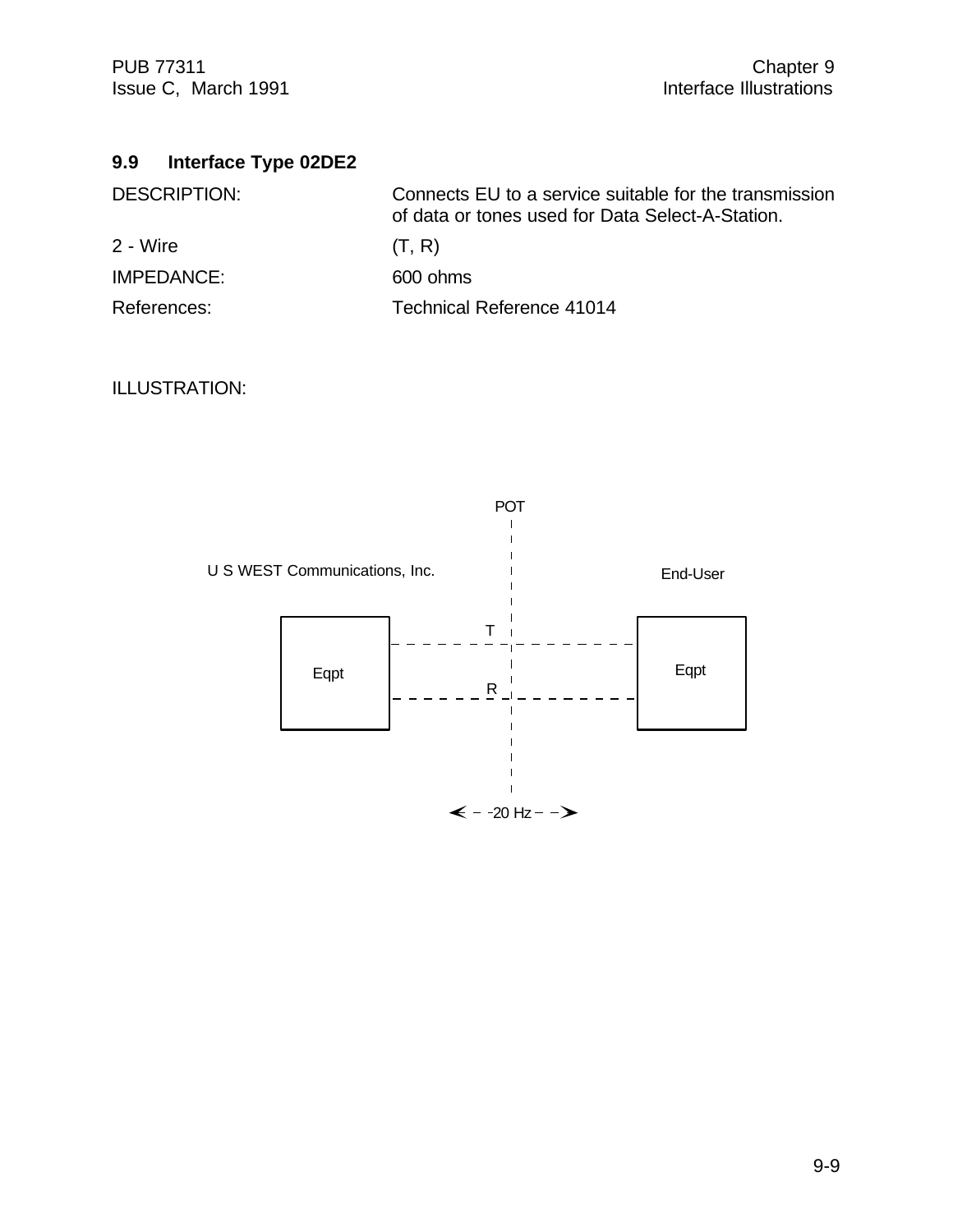# **9.10 Interface Type 02GO2**

| <b>DESCRIPTION:</b> | Ground-start signal open-end (switch) function<br>presented by EU at interface to the US WEST<br>service. |
|---------------------|-----------------------------------------------------------------------------------------------------------|
| 2 - Wire            | (T, R)                                                                                                    |
| IMPEDANCE:          | 02GO2-600 ohms, 02GO3-900 ohms                                                                            |
| References:         | Technical Reference 43201, TA-NPL-000912                                                                  |

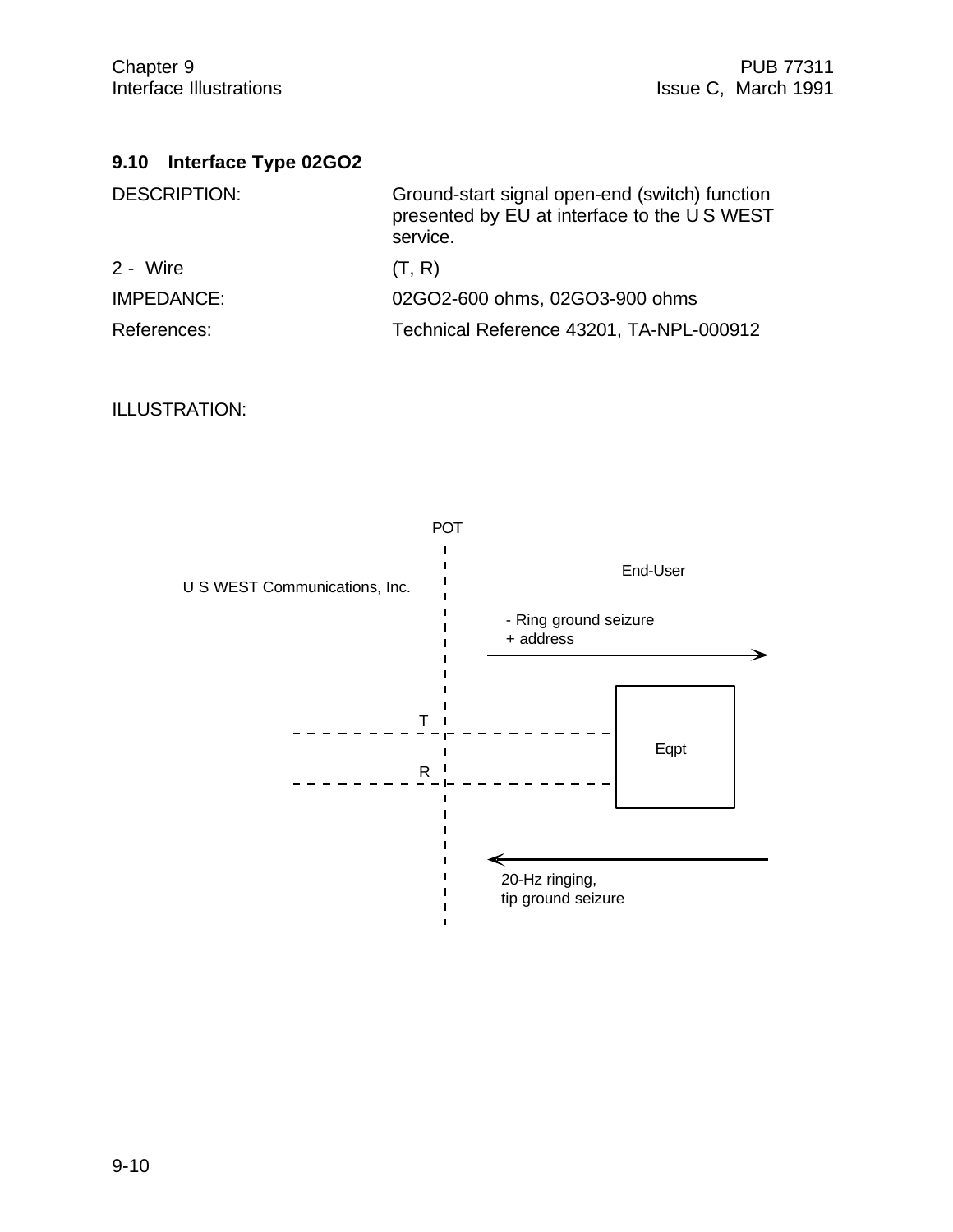| 9.11 Interface Type 02GS2 |  |
|---------------------------|--|
|---------------------------|--|

| <b>DESCRIPTION:</b> | Ground-start signaling closed-end (station) function<br>presented by EU at interface to the US WEST<br>service. |
|---------------------|-----------------------------------------------------------------------------------------------------------------|
| 2 - Wire            | (T, R)                                                                                                          |
| <b>IMPEDANCE:</b>   | 02GS2-600 ohms, 02GS3-900 ohms                                                                                  |
| References:         | Technical Reference 43201, 43701, TA-NPL-000912                                                                 |

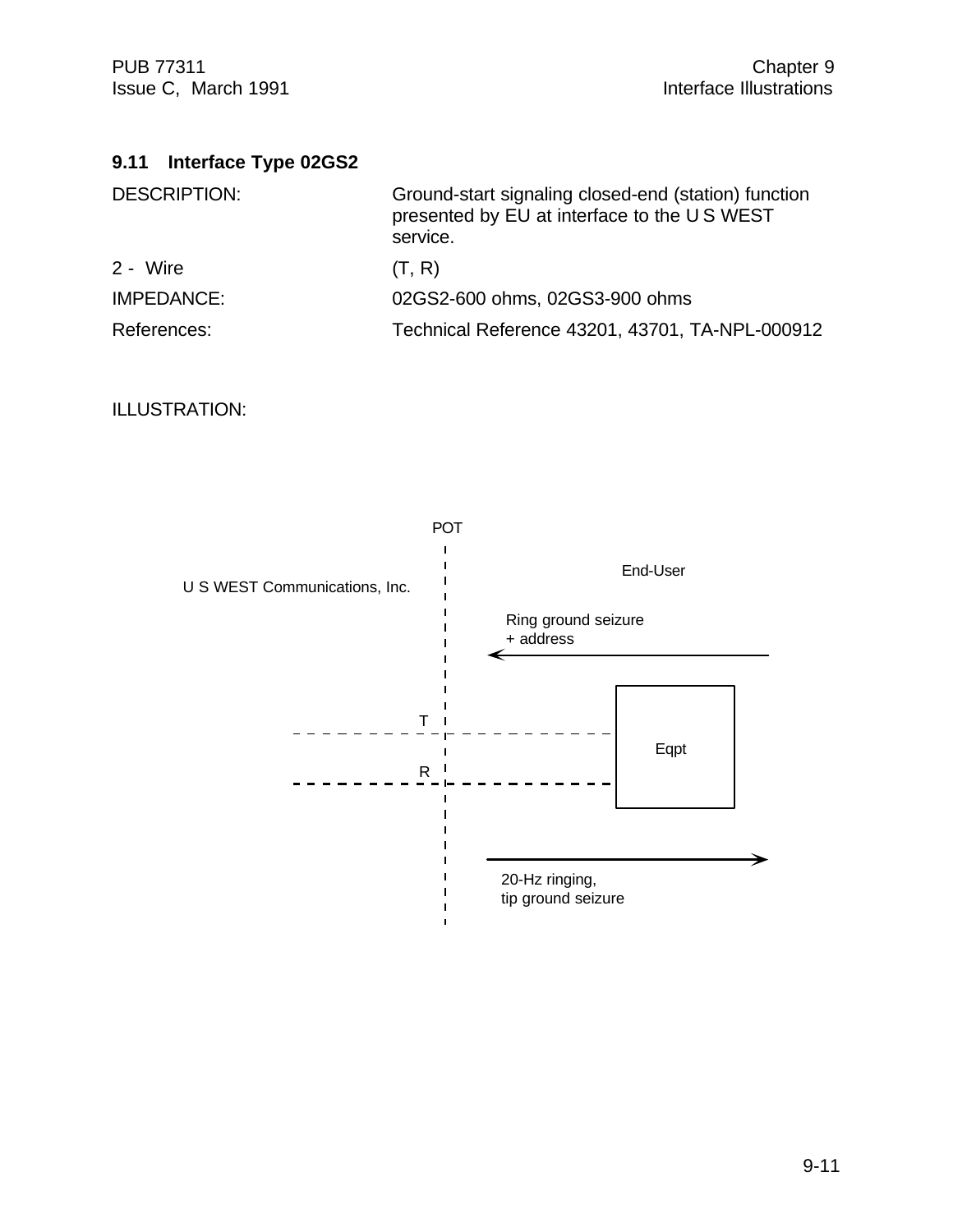## **9.12 Interface Type 02LA2, 02LB2, 02LC2, 02LG2**

| <b>DESCRIPTION:</b> | remote station.                         | Loop-start signaling open-end, registered ports, connects end-user<br>premise switching to a service as part of a through circuit to a |  |
|---------------------|-----------------------------------------|----------------------------------------------------------------------------------------------------------------------------------------|--|
|                     | 02LA2                                   | Type A registered port, 0-199 ohms loop resistance<br>range                                                                            |  |
|                     | 02LB2                                   | Type B registered port, 200-899 ohms loop resistance<br>range                                                                          |  |
|                     | 02LC2                                   | Type C registered port, $> 900$ ohms loop resistance<br>range                                                                          |  |
|                     | 02LG2                                   | Type A registered port, 0-199 ohms loop resistance<br>range with ringing generator for repeated ringing                                |  |
| 2 - Wire            | (T, R)                                  |                                                                                                                                        |  |
| <b>IMPEDANCE:</b>   | 600 ohms                                |                                                                                                                                        |  |
| References:         | Technical Reference 43201, 43701, 62113 |                                                                                                                                        |  |

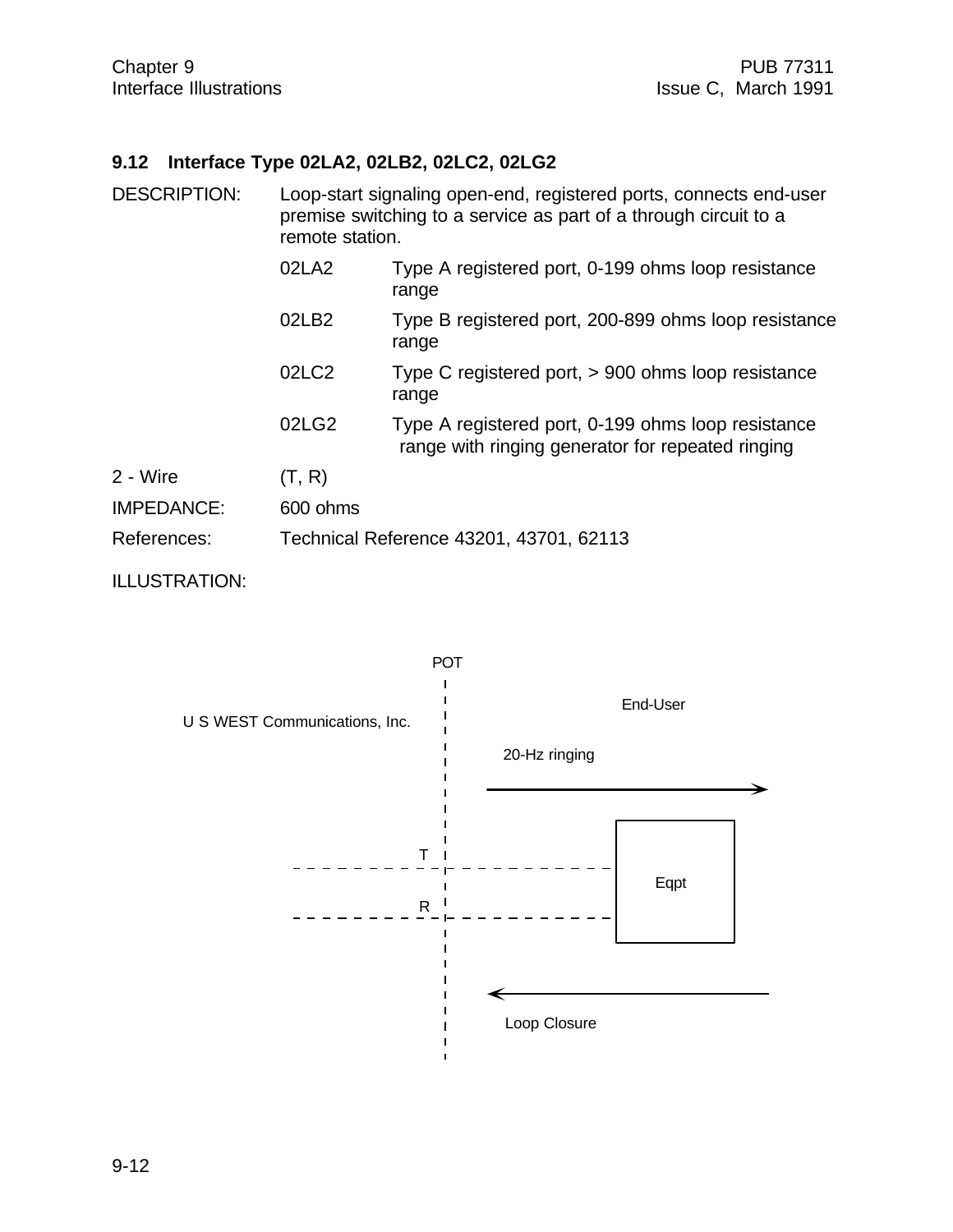PUB 77311 Chapter 9<br>Interface Illustrations (Interface Illustrations 1991) Issue C, March 1991

| 9.13 Interface Type 02LO2 |
|---------------------------|
|---------------------------|

| <b>DESCRIPTION:</b> | Loop-start signaling open-end (switch) function<br>presented by the EU at interface to the US WEST<br>service. |
|---------------------|----------------------------------------------------------------------------------------------------------------|
| 2 - Wired           | (T, R)                                                                                                         |
| IMPEDANCE:          | 02LO2-600 ohms, 02LO3-900 ohms.                                                                                |
| References:         | Technical Reference 43201, TA-NPL-000912                                                                       |

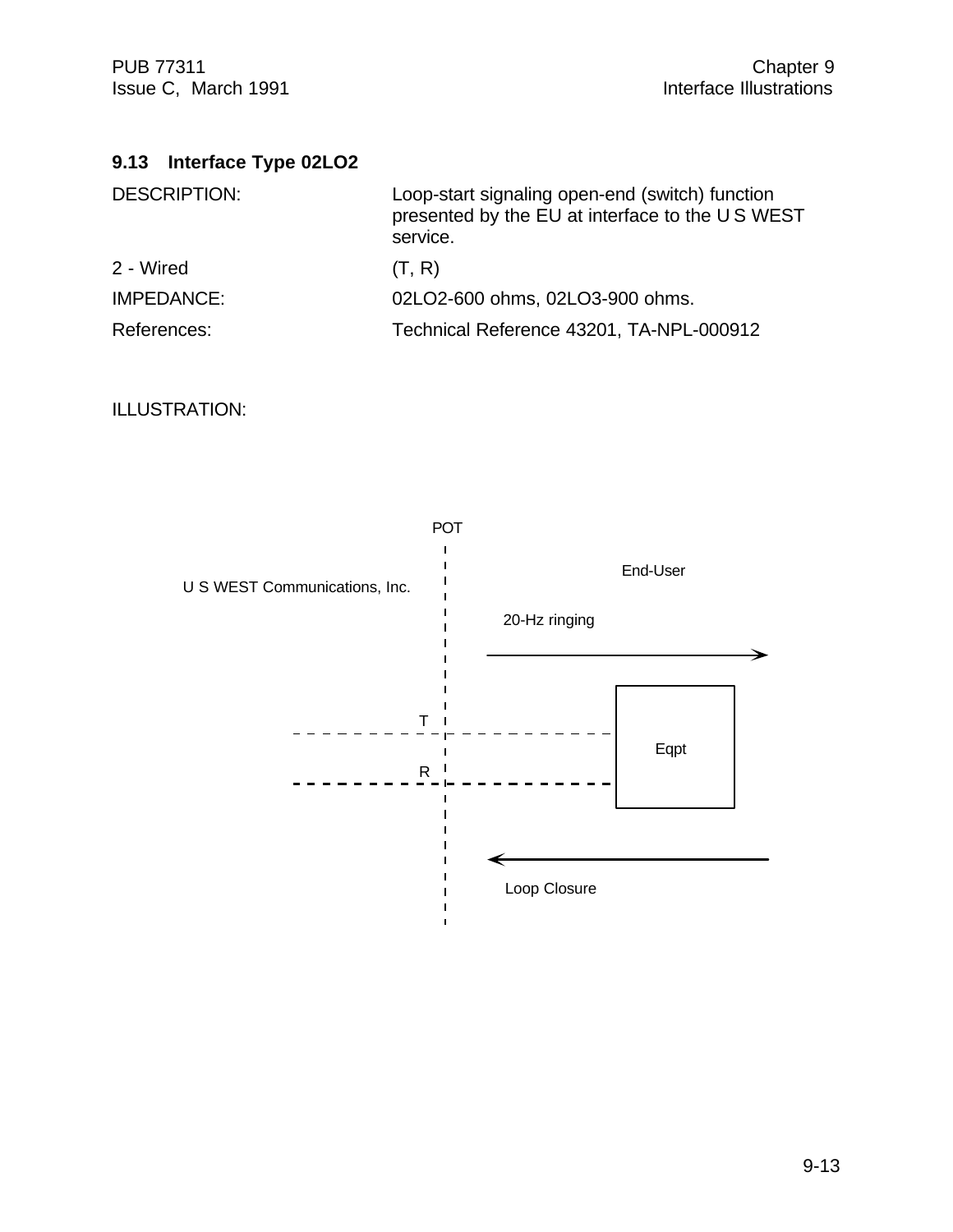|  | 9.14 Interface Type 02LR2 |  |  |
|--|---------------------------|--|--|
|--|---------------------------|--|--|

| <b>DESCRIPTION:</b> | Private line automatic ringdown (PLAR) with PLAR<br>equipment by U S WEST at Central Office. |
|---------------------|----------------------------------------------------------------------------------------------|
| 2 - Wire            | (T, R)                                                                                       |
| IMPEDANCE:          | 600 ohms                                                                                     |
| References:         | Technical Reference 43201                                                                    |

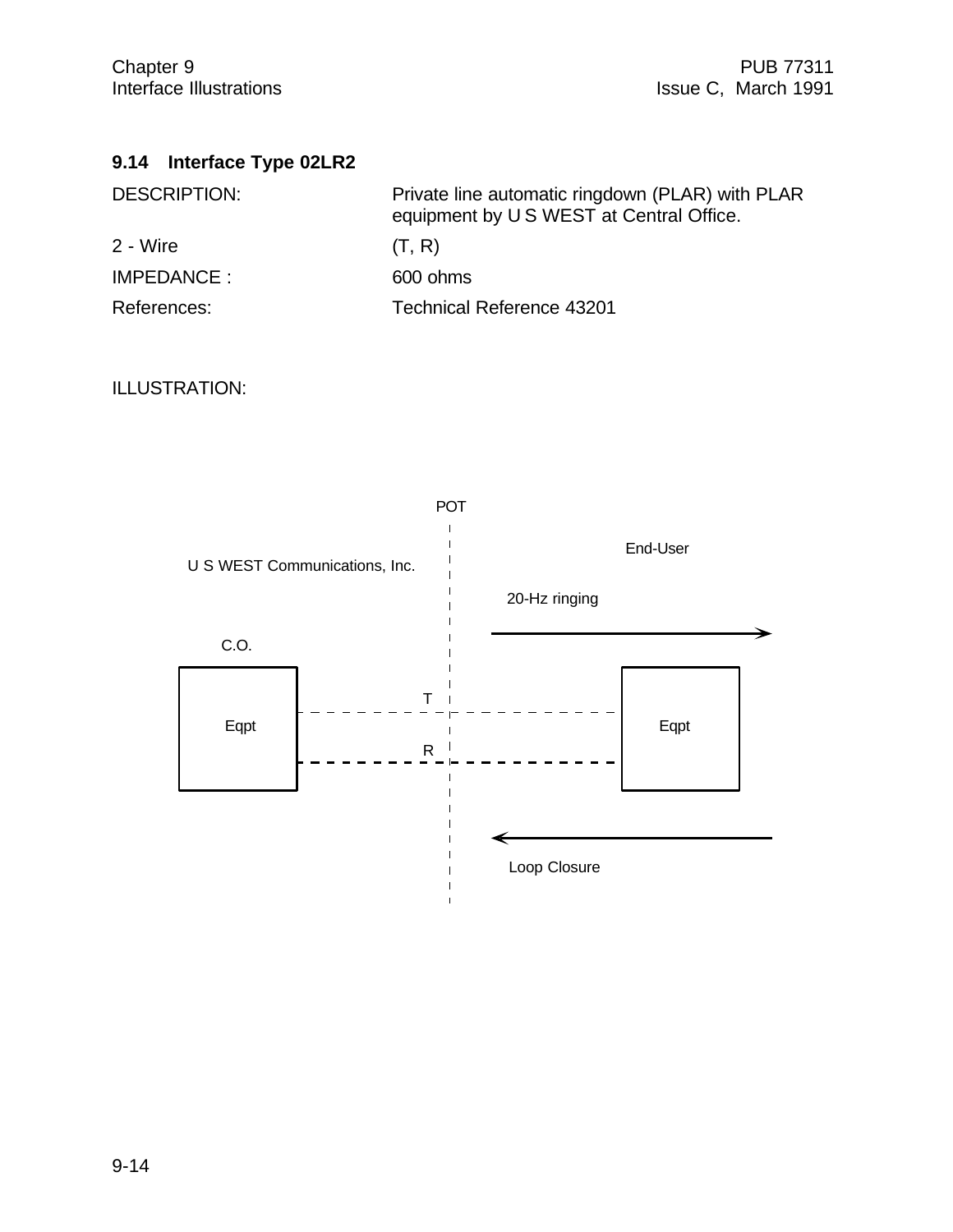PUB 77311 Chapter 9<br>Interface Illustrations (Interface Illustrations 1991) Issue C, March 1991

| 9.15 Interface Type 02LS2 |                                                                                                                    |
|---------------------------|--------------------------------------------------------------------------------------------------------------------|
| <b>DESCRIPTION:</b>       | Loop-start signaling closed-end (station) function<br>presented by the EU at the interface to U S WEST<br>service. |
| 2 - Wire                  | (T, R)                                                                                                             |
| <b>IMPEDANCE:</b>         | 600 ohms                                                                                                           |
| References:               | Technical Reference 43201, TA-NPL-000912                                                                           |

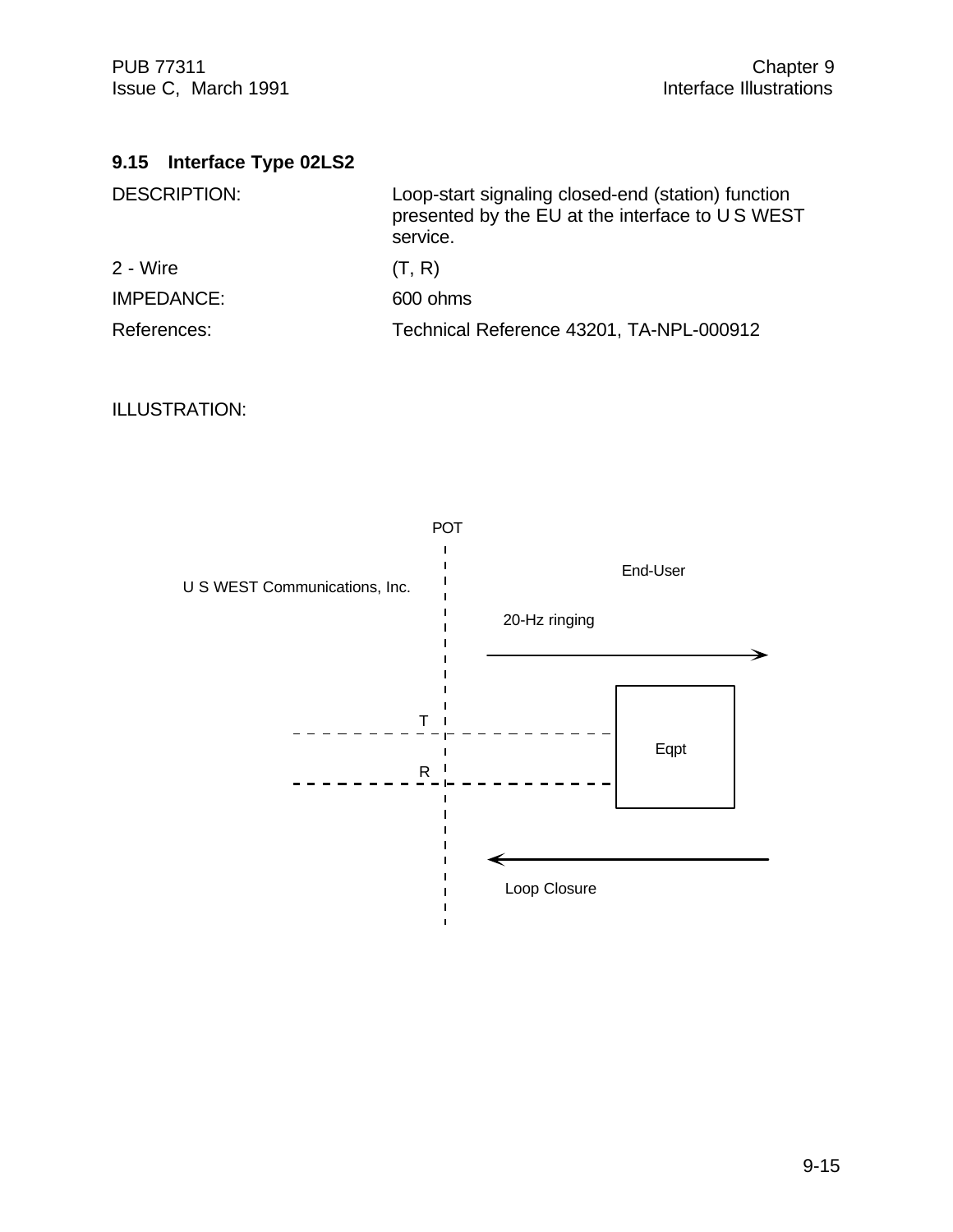| 9.16 Interface Type 02NO2 |  |
|---------------------------|--|
|---------------------------|--|

| <b>DESCRIPTION:</b>                                      | To connect Customer Provided Equipment (CPE) or<br>facilities to a service suitable for voice or data<br>transmission with no signaling equipment provided by<br>U S WEST. |                            |
|----------------------------------------------------------|----------------------------------------------------------------------------------------------------------------------------------------------------------------------------|----------------------------|
| 2 - Wire                                                 | (T, R)                                                                                                                                                                     |                            |
| <b>IMPEDANCE:</b>                                        | 600 ohms nominal                                                                                                                                                           |                            |
| TRANSMISSION LEVELS (dB):                                |                                                                                                                                                                            |                            |
|                                                          | Transmit<br>(to customer)                                                                                                                                                  | Receive<br>(from customer) |
| at POT                                                   | ¥                                                                                                                                                                          | O                          |
| *See permissible TLP values listed in service categories |                                                                                                                                                                            |                            |

ILLUSTRATION:



 $\blacksquare$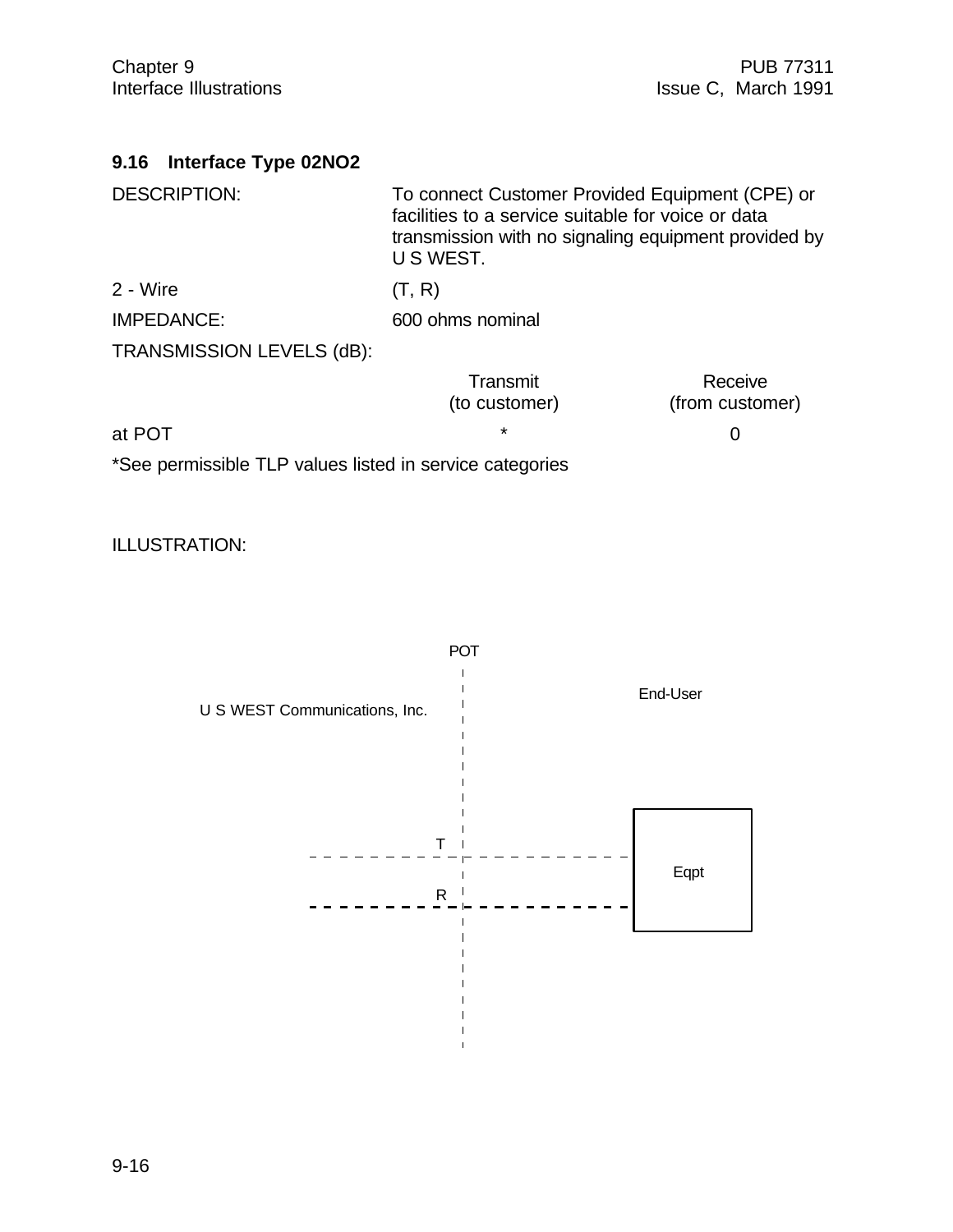PUB 77311 Chapter 9<br>Interface Illustrations (Interface Illustrations 1991) Issue C, March 1991

| 9.17 Interface Type 02PG2.3 |                                                                                                         |                                                |
|-----------------------------|---------------------------------------------------------------------------------------------------------|------------------------------------------------|
| <b>DESCRIPTION:</b>         | To connect Customer Provided Equipment (CPE) or<br>facilities to a nonbroadcast Audio Services channel. |                                                |
| 2 - Wire                    | (T, R)                                                                                                  |                                                |
| <b>IMPEDANCE:</b>           | 600 ohms nominal                                                                                        |                                                |
| <b>BANDWIDTH:</b>           | 200 to 3000 Hz                                                                                          |                                                |
| MODE:                       | Audio Services channels are unidirectional only.                                                        |                                                |
| TRANSMISSION LEVELS (dB):   |                                                                                                         |                                                |
|                             | <b>Transmit TLVT</b><br>(one way to customer)                                                           | <b>Receive TLVR</b><br>(one way from customer) |
| at POT                      | $= 12dB$                                                                                                | 0                                              |
|                             |                                                                                                         |                                                |

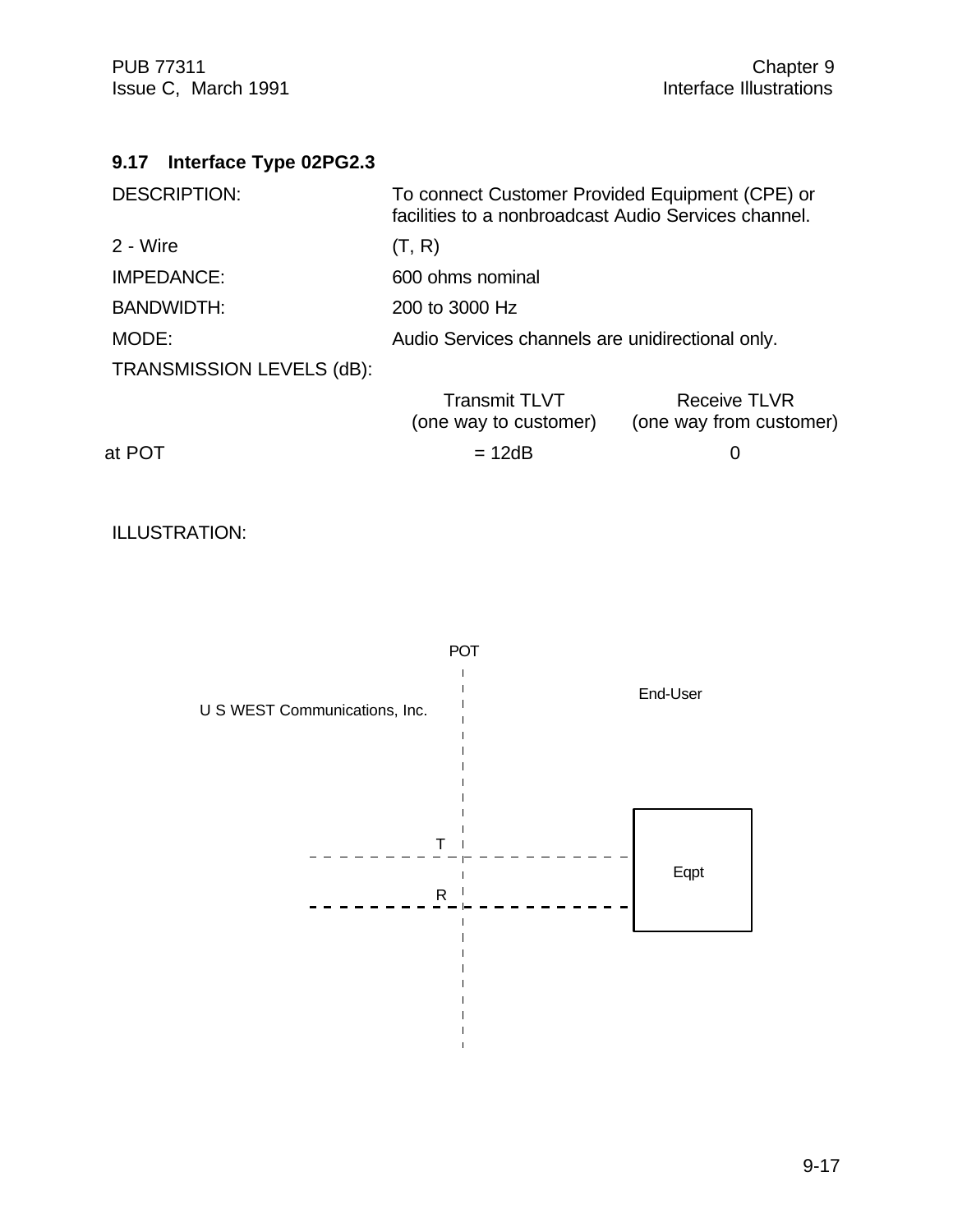| 9.18 Interface Type 02PG2.5 |  |
|-----------------------------|--|
|                             |  |

| <b>DESCRIPTION:</b>       | To connect Customer Provided Equipment (CPE) or<br>facilities to a nonbroadcast Audio Services channel. |                                                |
|---------------------------|---------------------------------------------------------------------------------------------------------|------------------------------------------------|
| 2 - Wire                  | (T, R)                                                                                                  |                                                |
| IMPEDANCE:                | 600 ohms nominal                                                                                        |                                                |
| <b>BANDWIDTH:</b>         | 100 to 5000Hz                                                                                           |                                                |
| MODE:                     | Audio Services channels are unidirectional only.                                                        |                                                |
| TRANSMISSION LEVELS (dB): |                                                                                                         |                                                |
|                           | <b>Transmit TLVT</b><br>(one way to customer)                                                           | <b>Receive TLVR</b><br>(one way from customer) |
| at POT                    | = 12dB                                                                                                  |                                                |

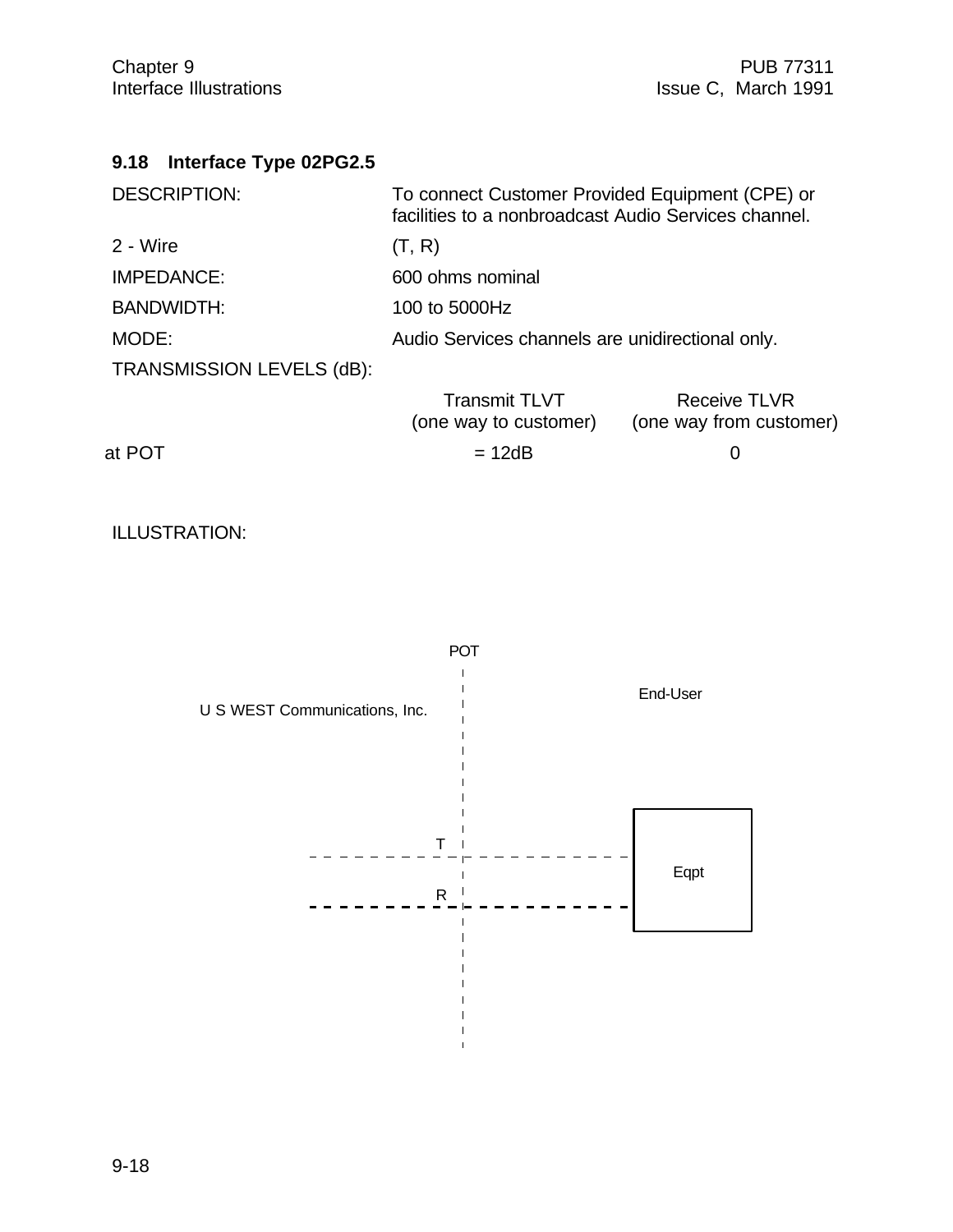PUB 77311 Chapter 9<br>Interface Illustrations (Interface Illustrations 1991) Issue C, March 1991

| Interface Type 02PG2.8<br>9.19 |                                                                                                         |                                                |
|--------------------------------|---------------------------------------------------------------------------------------------------------|------------------------------------------------|
| <b>DESCRIPTION:</b>            | To connect Customer Provided Equipment (CPE) or<br>facilities to a nonbroadcast Audio Services channel. |                                                |
| 2 - Wire                       | (T, R)                                                                                                  |                                                |
| <b>IMPEDANCE:</b>              | 600 ohms nominal                                                                                        |                                                |
| <b>BANDWIDTH:</b>              | 50 to 8000Hz                                                                                            |                                                |
| MODE:                          | Audio Services channels are unidirectional only.                                                        |                                                |
| TRANSMISSION LEVELS (dB):      |                                                                                                         |                                                |
|                                | <b>Transmit TLVT</b><br>(one way to customer)                                                           | <b>Receive TLVR</b><br>(one way from customer) |
| at POT                         | $= 12dB$                                                                                                | 0                                              |
|                                |                                                                                                         |                                                |

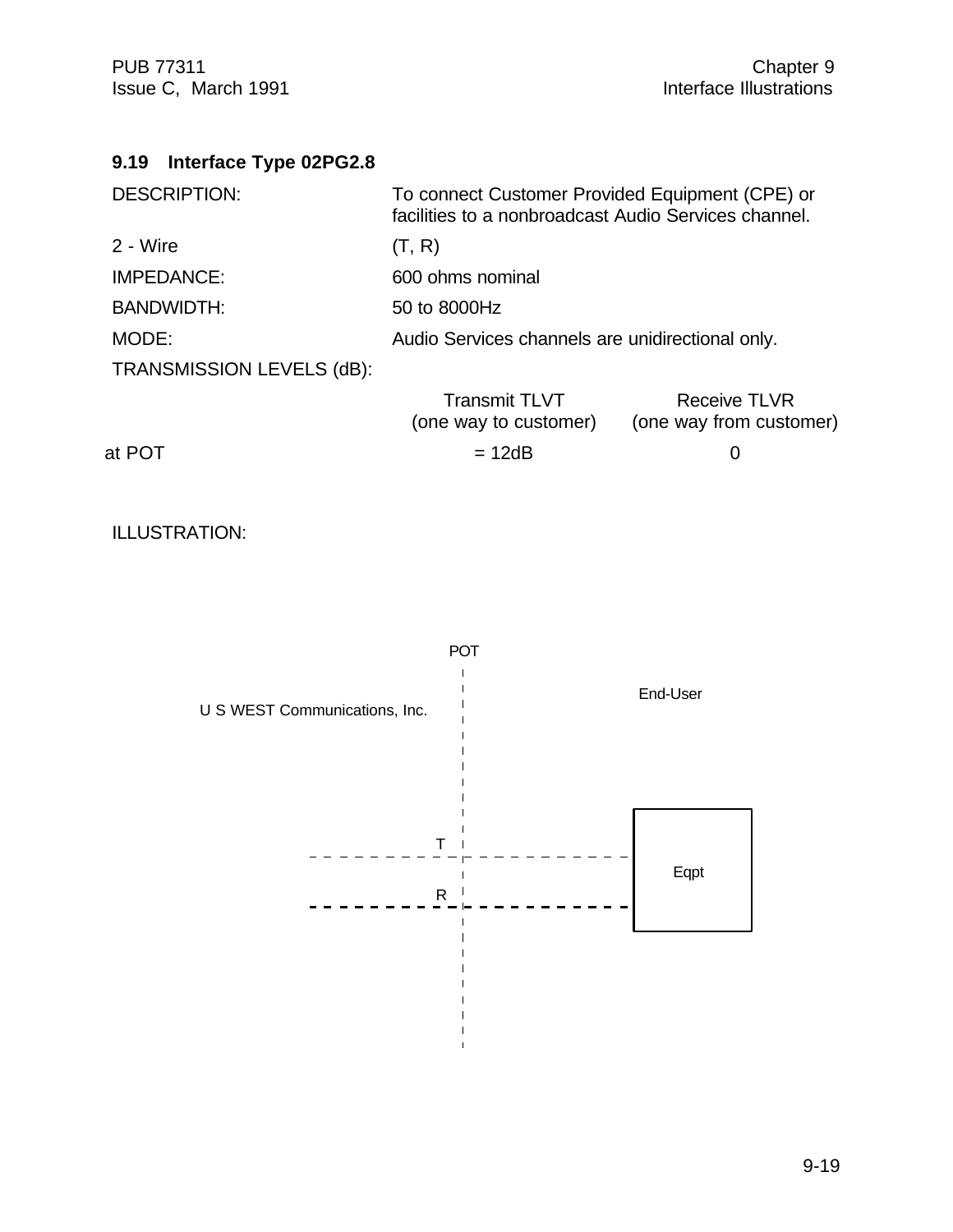| <b>Interface Type 02PG.1</b><br>9.20 |                                                                                                         |                                                |
|--------------------------------------|---------------------------------------------------------------------------------------------------------|------------------------------------------------|
| <b>DESCRIPTION:</b>                  | To connect Customer Provided Equipment (CPE) or<br>facilities to a nonbroadcast Audio Services channel. |                                                |
| 2 - Wire                             | (T, R)                                                                                                  |                                                |
| <b>IMPEDANCE:</b>                    | 600 ohms nominal                                                                                        |                                                |
| <b>BANDWIDTH:</b>                    | 50 to 15,000Hz                                                                                          |                                                |
| MODE:                                | Audio Services channel are unidirectional only.                                                         |                                                |
| TRANSMISSION LEVELS (dB):            |                                                                                                         |                                                |
|                                      | <b>Transmit TLVT</b><br>(one way to customer)                                                           | <b>Receive TLVR</b><br>(one way from customer) |
| at POT                               | $= 12dB$                                                                                                | 0                                              |
|                                      |                                                                                                         |                                                |

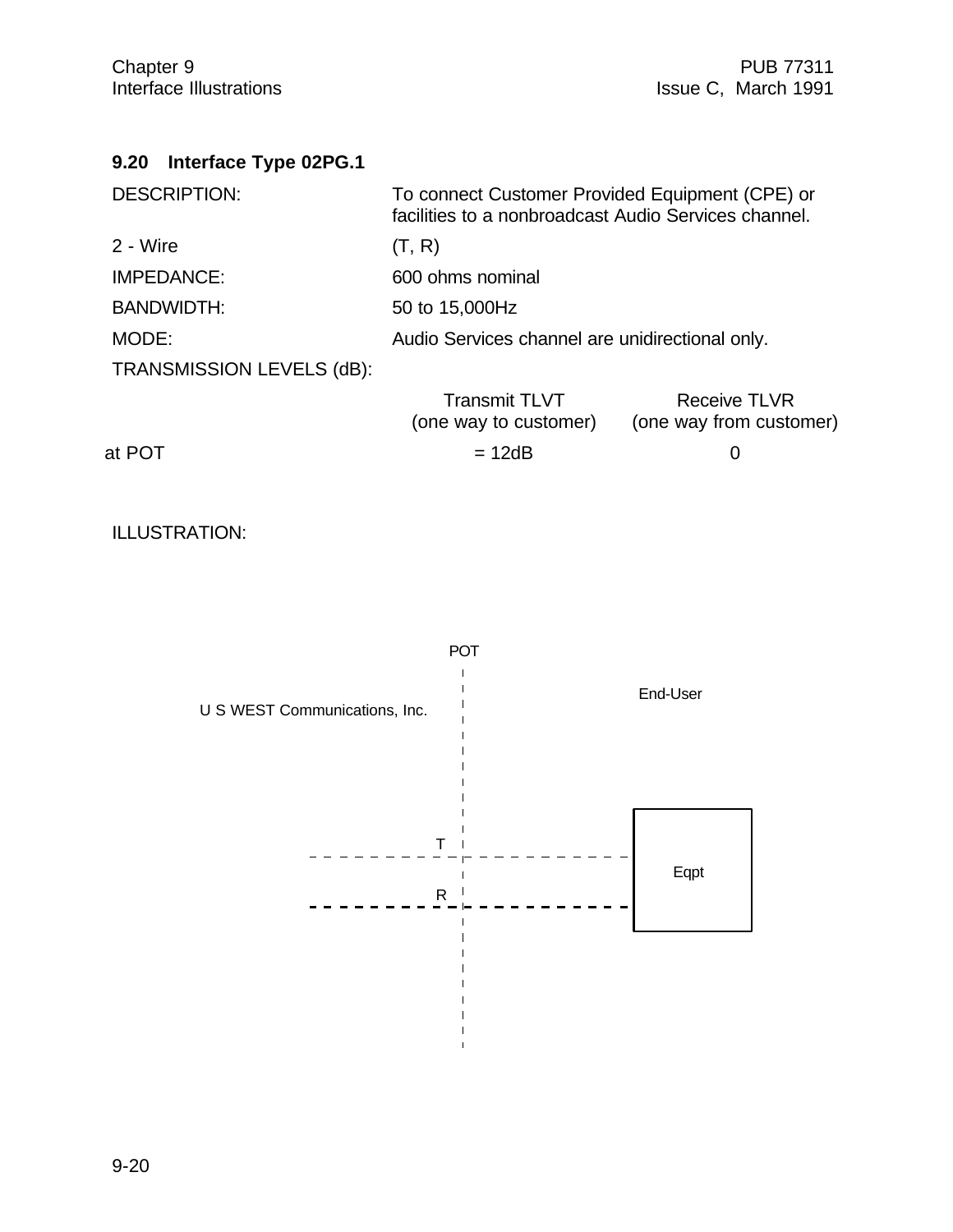PUB 77311 Chapter 9<br>Interface Illustrations (Interface Illustrations interface Illustrations of the Uniterface Illustrations of the U Issue C, March 1991

| <b>DESCRIPTION:</b> | Loop Reverse - Battery signaling presented by the<br>customer for switched private line, such as DID trunks. |
|---------------------|--------------------------------------------------------------------------------------------------------------|
| 2 - Wire            | (T, R)                                                                                                       |
| <b>IMPEDANCE:</b>   | 02RV2 - 600 ohms, 02RV3 - 900 ohms                                                                           |
| References:         | <b>Technical Reference 43201</b>                                                                             |

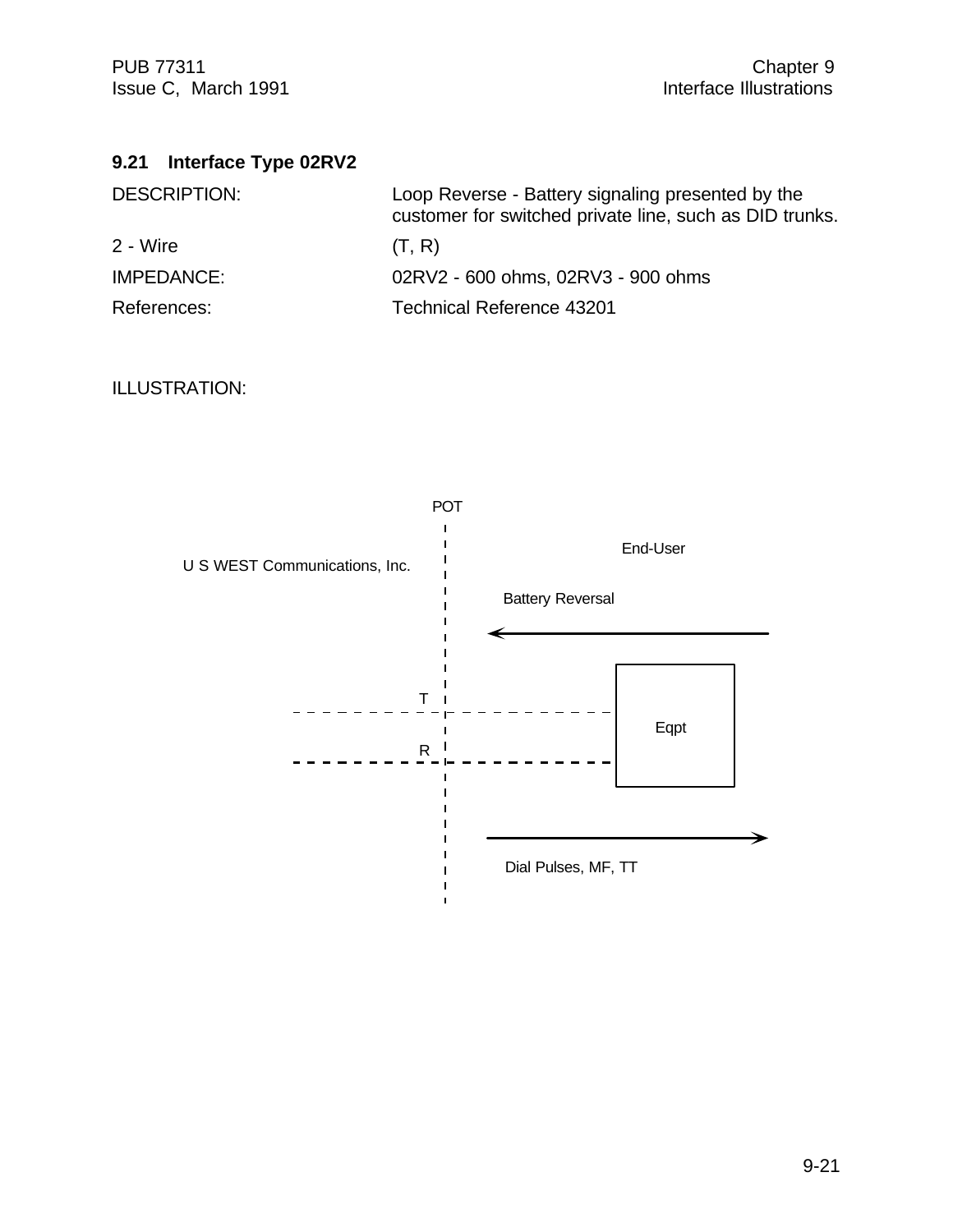# **9.22 Interface Type 04AC2**

| <b>DESCRIPTION:</b> | Connects Customer Provided Equipment (CPE) to a<br>service that provides transmission of voice and 20-Hz<br>ringdown (pushbutton) signaling. |
|---------------------|----------------------------------------------------------------------------------------------------------------------------------------------|
| 4 - Wire            | (T, R, T1, R1)                                                                                                                               |
| <b>IMPEDANCE:</b>   | 600 ohms                                                                                                                                     |
| References:         | <b>Technical Reference 43201</b>                                                                                                             |

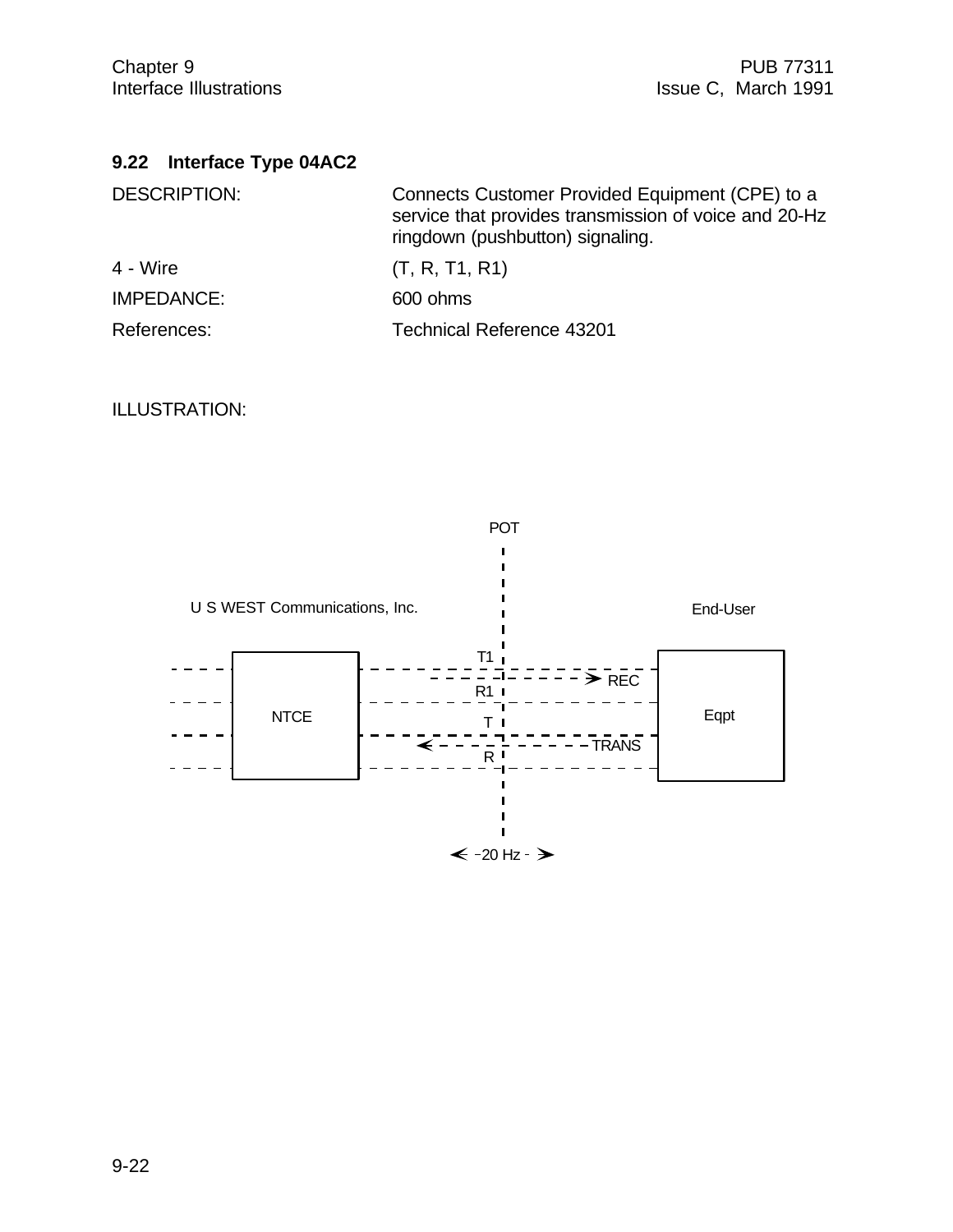# **9.23 Interface Type 04AC2.R**

| <b>DESCRIPTION:</b> | Connects EU premise station to a service for the<br>transmission of voice and 20-Hz ringdown (code<br>select) signaling. |
|---------------------|--------------------------------------------------------------------------------------------------------------------------|
| 4 - Wire            | (T, R, T1, R1)                                                                                                           |
| IMPEDANCE:          | 600 ohms                                                                                                                 |
| References:         | <b>Technical Reference 43201</b>                                                                                         |

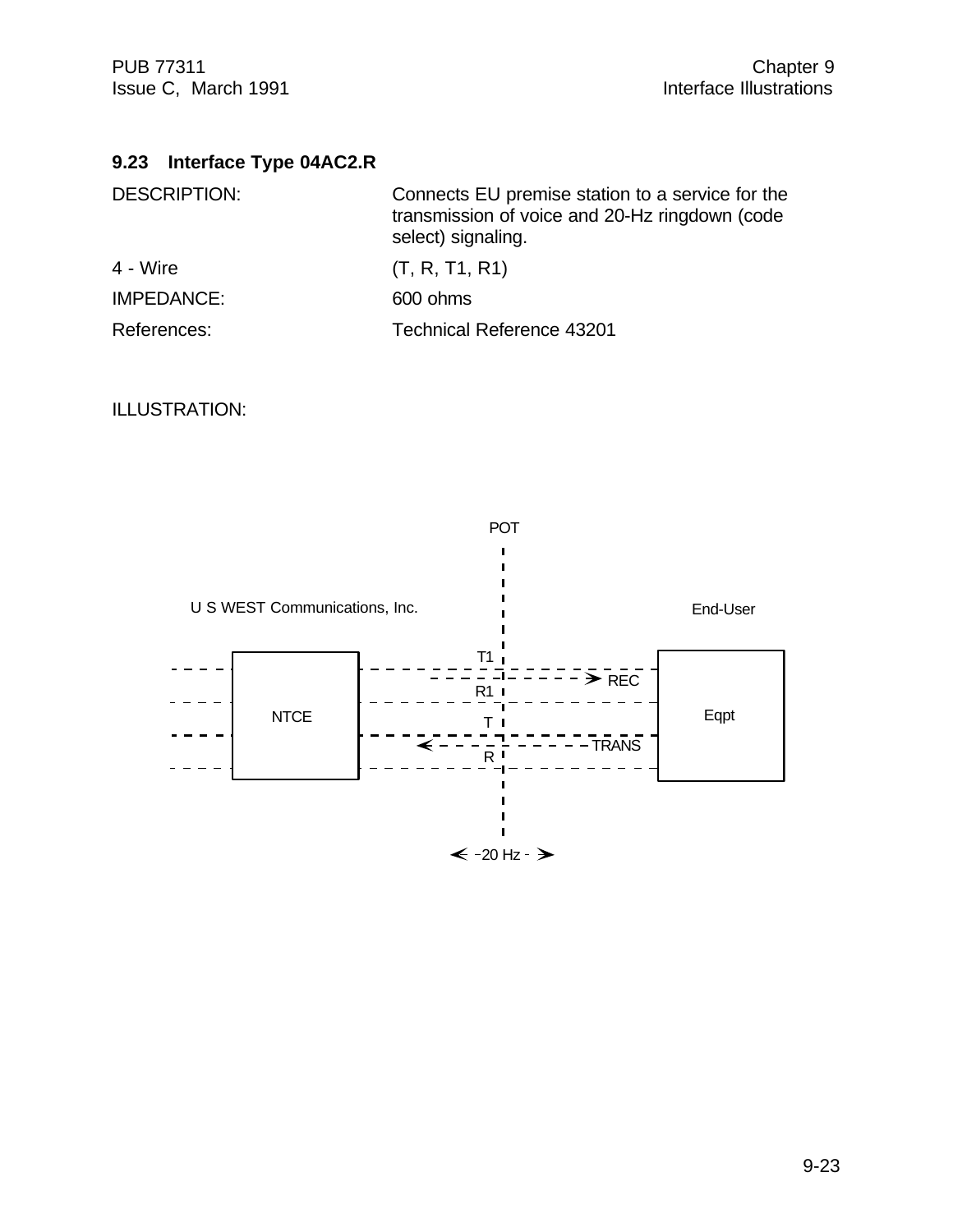# **9.24 Interface Type 04BD2**

| <b>DESCRIPTION:</b>    | Central Office bridging arrangement - DDS off-net<br>extension |
|------------------------|----------------------------------------------------------------|
| <b>OPERATING MODE:</b> | 2400, 4800, 9600 or 56k bit                                    |
| 4 - Wire               | (T, R, T1, R1)                                                 |
| IMPEDANCE:             | 600 ohms                                                       |

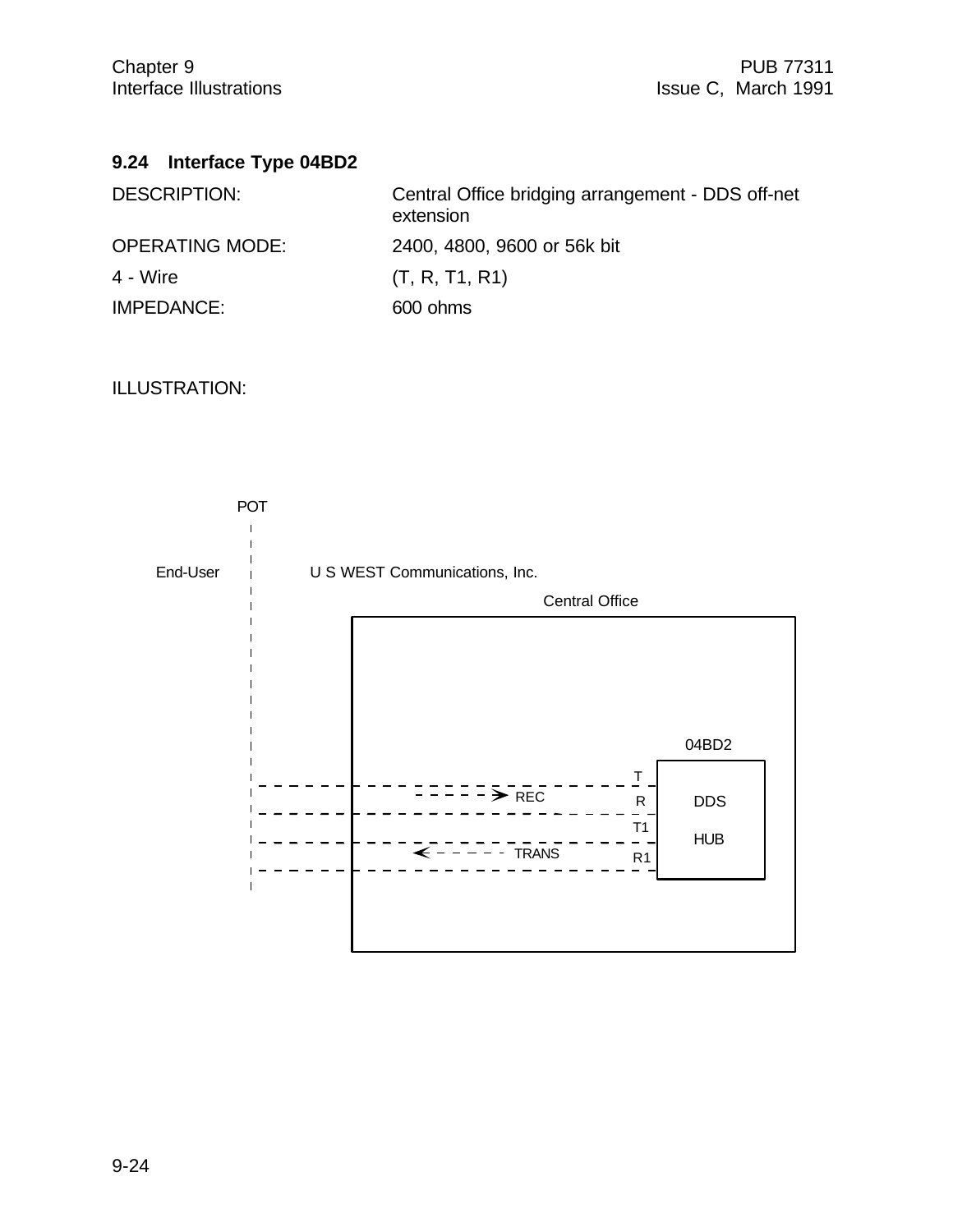# **9.25 Interface Type 04BF2**

| <b>DESCRIPTION:</b>    | Central Office bridging arrangement - Split Frequency |
|------------------------|-------------------------------------------------------|
| <b>OPERATING MODE:</b> | 0 to 300 Baud                                         |
| 4 - Wire               | (T, R, T1, R1)                                        |
| IMPEDANCE:             | 600 ohms                                              |
| SPEED:                 | $=$ 300 Baud                                          |

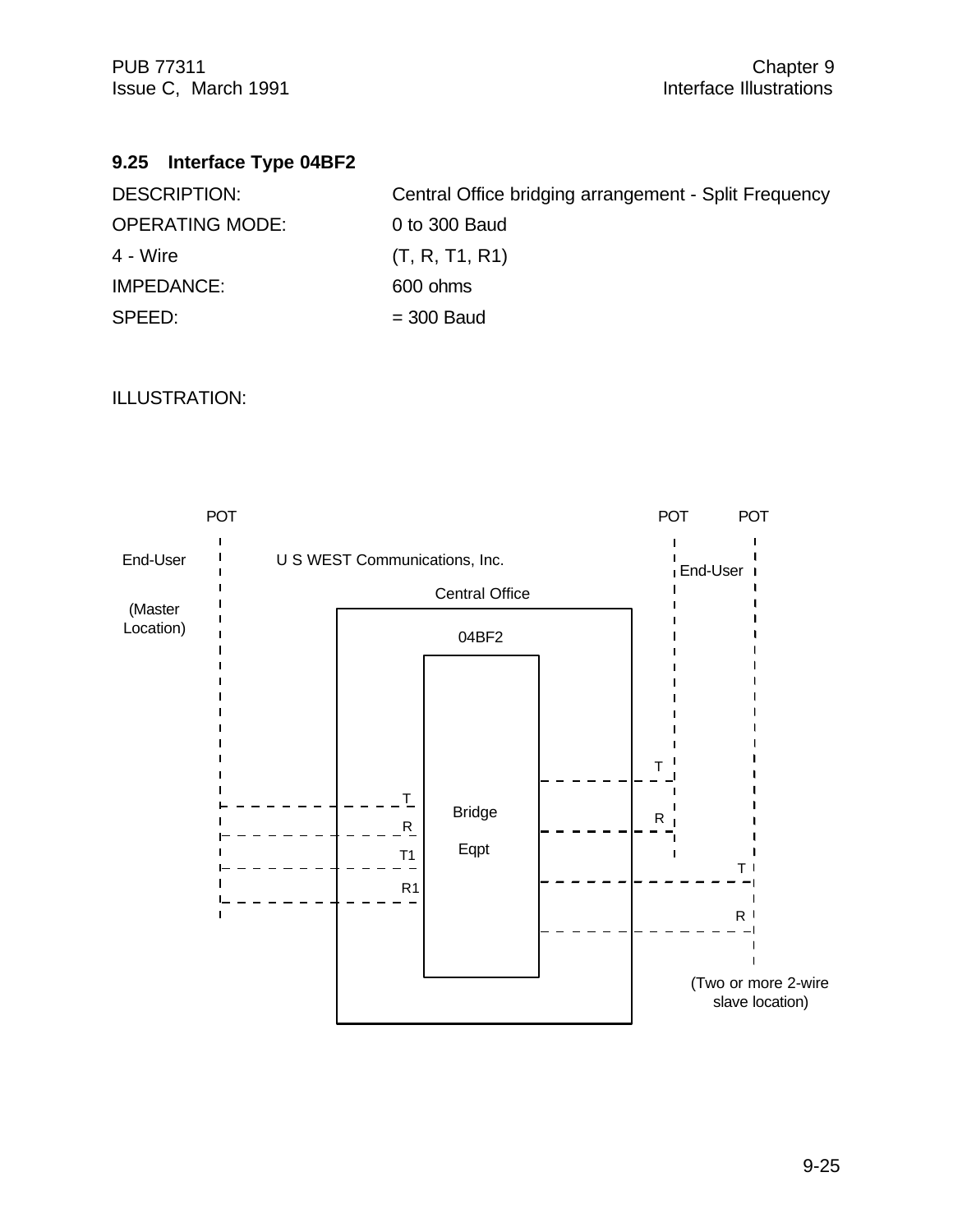# **9.26 Interface Type 04BR2.CF**

| <b>DESCRIPTION:</b>    | Central Office bridging arrangement - Resistive<br>Bridge, Conference Operation.               |
|------------------------|------------------------------------------------------------------------------------------------|
| <b>OPERATING MODE:</b> | Four wire resistor network distributing voice frequency<br>signals to three or more locations. |
| 4 - Wire               | (T, R, T1, R1)                                                                                 |
| <b>IMPEDANCE:</b>      | 600 ohms                                                                                       |

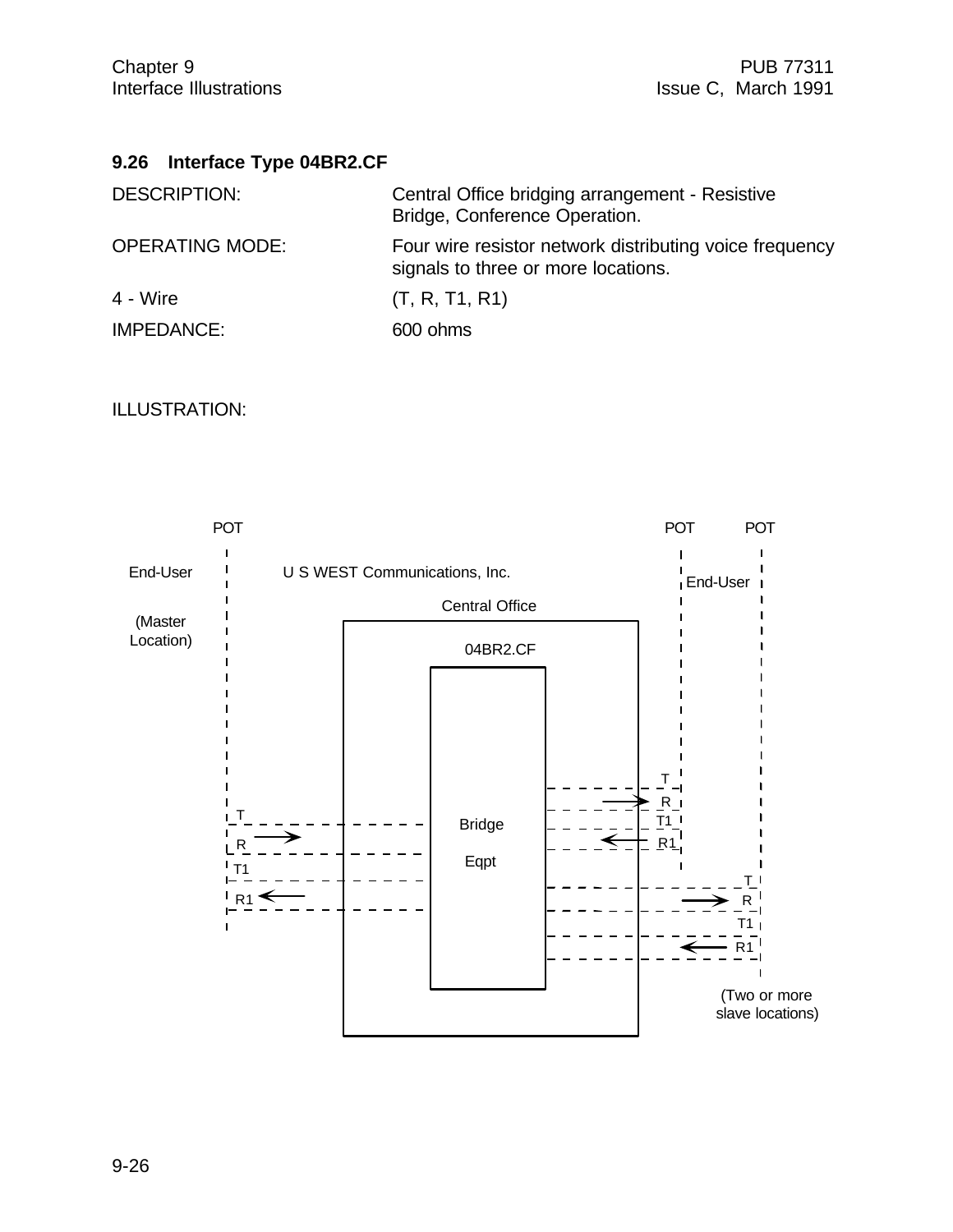## **9.27 Interface Type 04BR2.SP**

| <b>DESCRIPTION:</b>    | Central Office bridging arrangement - Resistive<br>Bridge, Split Path Operation. |
|------------------------|----------------------------------------------------------------------------------|
| <b>OPERATING MODE:</b> | Independent transmission path for each direction of<br>transmission.             |
| 4 - Wire               | (T, R, T1, R1)                                                                   |
| IMPEDANCE:             | 600 ohms                                                                         |

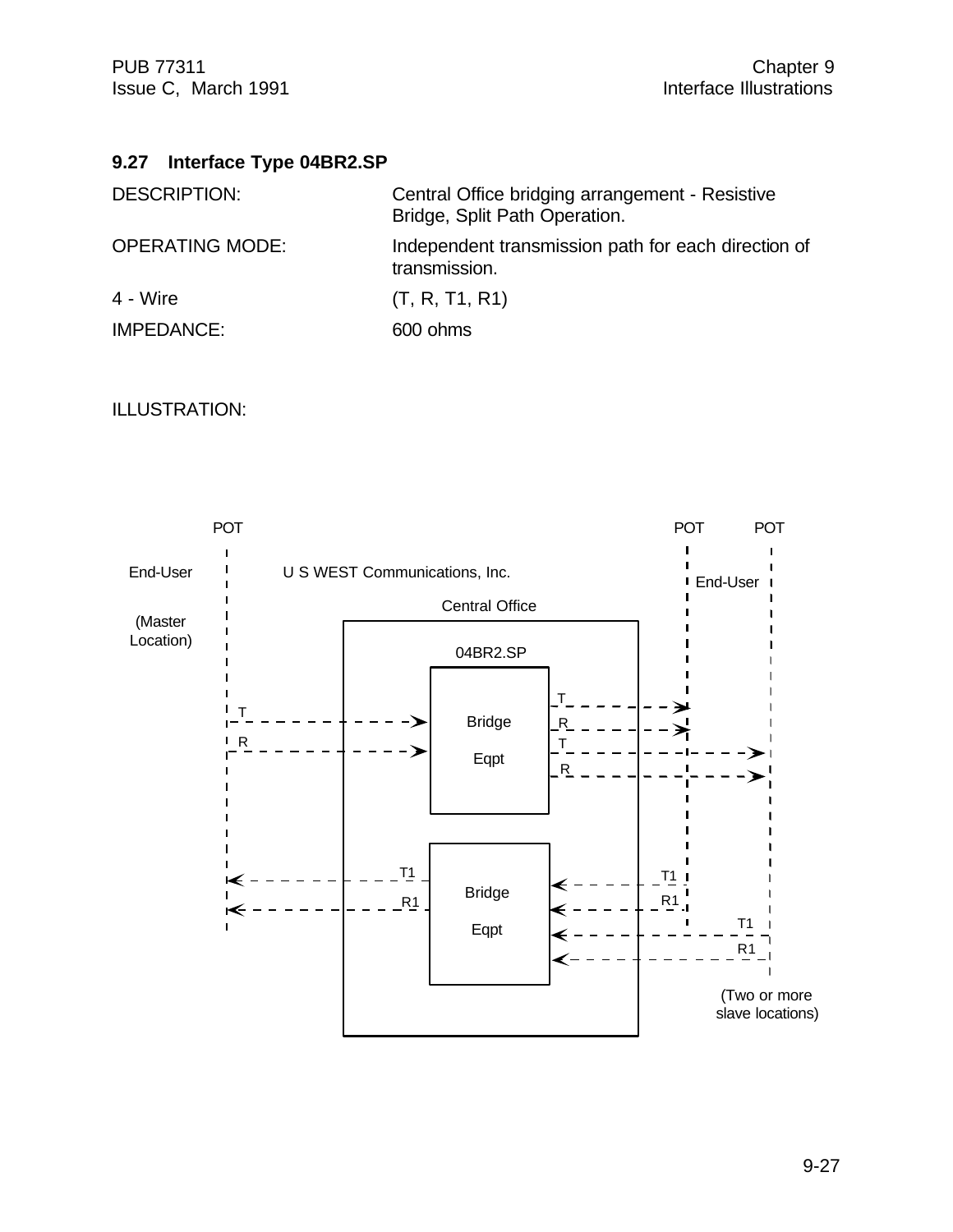#### **9.28 Interface Type 04BS2**

| <b>DESCRIPTION:</b>    | Central Office Bridging arrangement - Data Select-A-<br>Station.              |
|------------------------|-------------------------------------------------------------------------------|
| <b>OPERATING MODE:</b> | Either addressable or sequential master station to<br>remote station polling. |
| 4 - Wire               | (T, R, T1, R1)                                                                |
| IMPEDANCE:             | 600 ohms                                                                      |

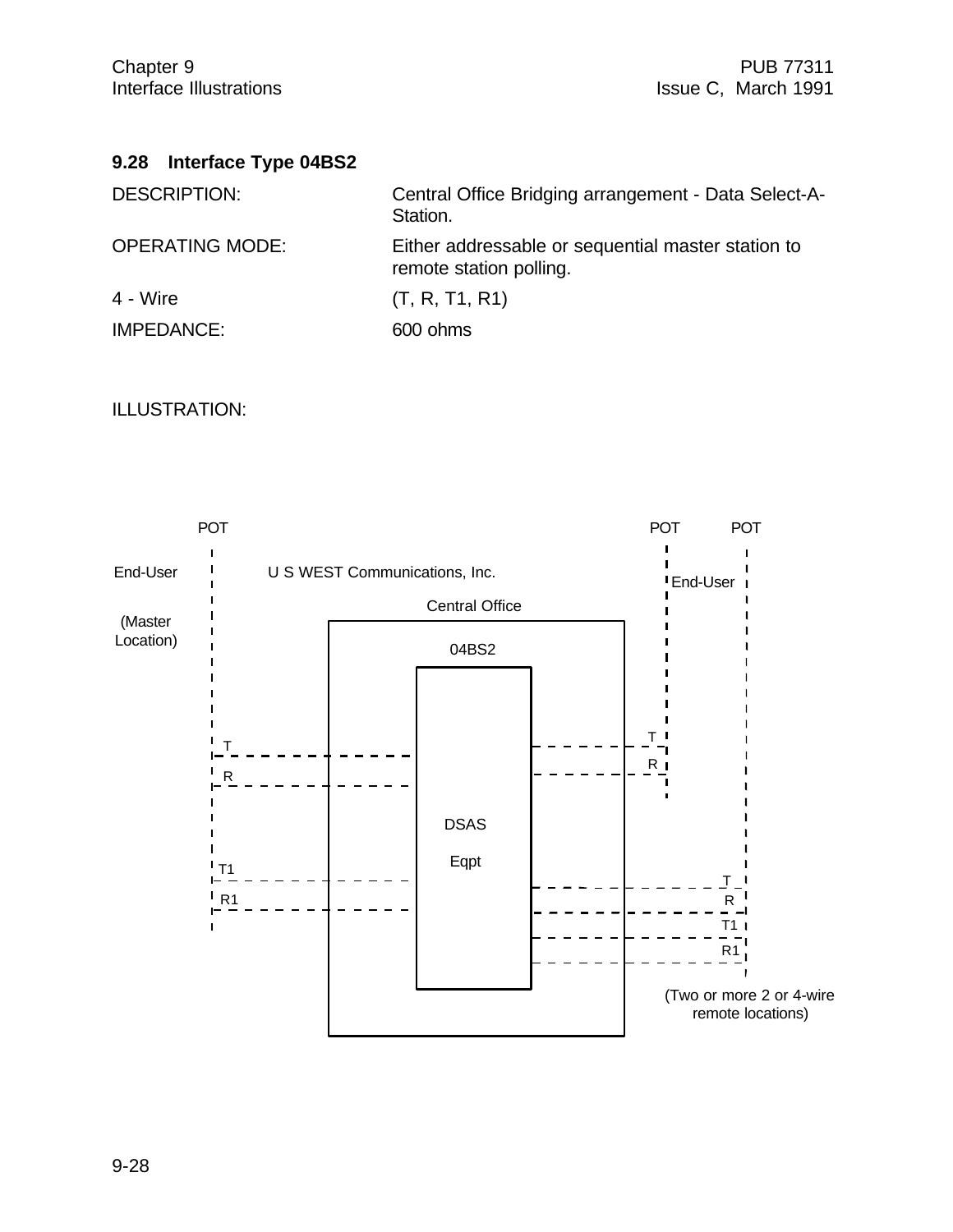PUB 77311 Chapter 9<br>Interface Illustrations (Interface Illustrations 1991) Issue C, March 1991

# **9.29 Interface Type 04BT2**

| <b>DESCRIPTION:</b> | Central Office bridging - Transfer Arrangement.<br>Transfer relay equipment provides 4-Wire transfer<br>capability. See Low Speed Data Channel for the<br>control leg of the Transfer Arrangement. |
|---------------------|----------------------------------------------------------------------------------------------------------------------------------------------------------------------------------------------------|
| 4 - Wire            | (T, R, T1, R1)                                                                                                                                                                                     |
| IMPEDANCE:          | 600 ohms                                                                                                                                                                                           |

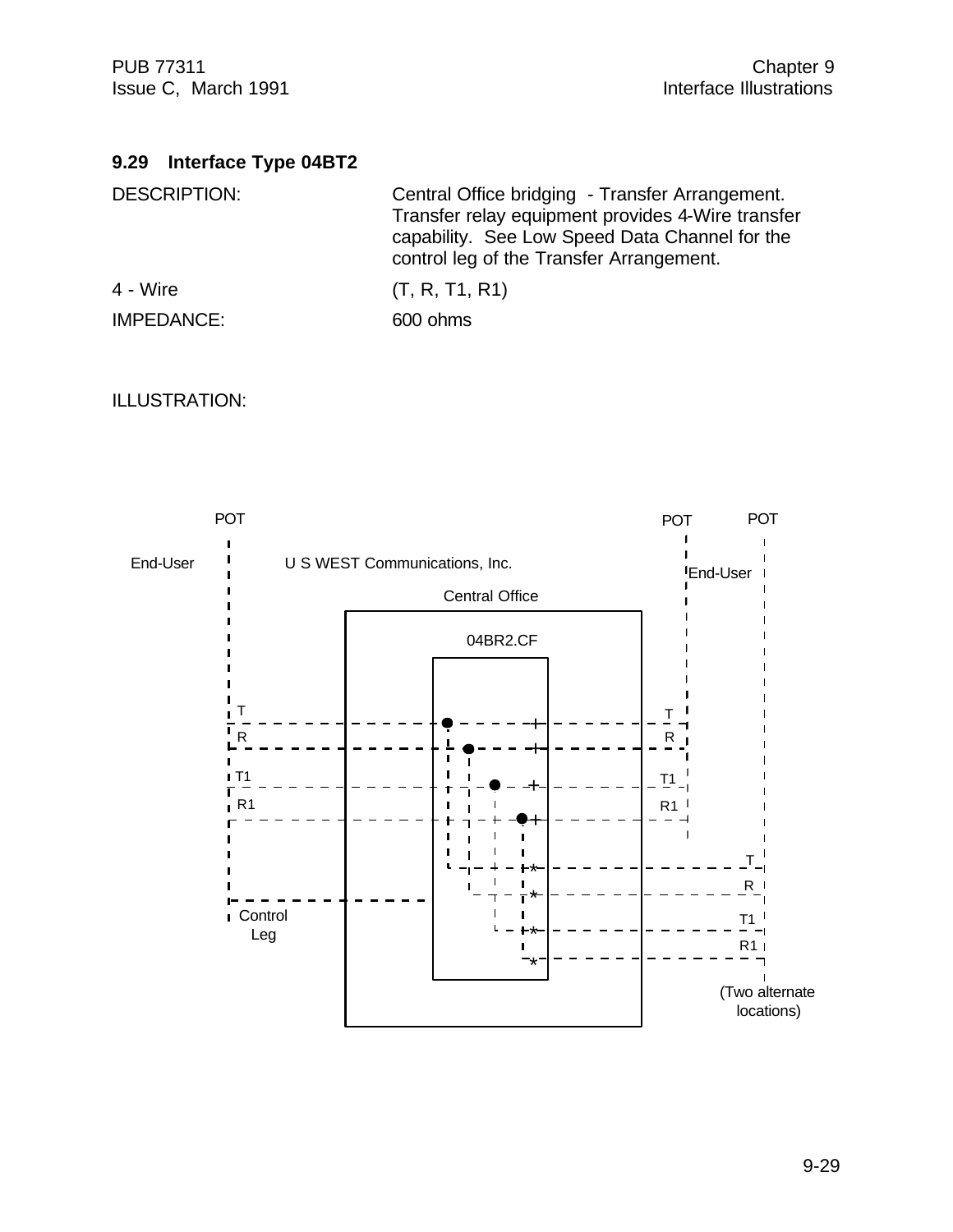#### **9.30 Interface Type 04CT3**

DESCRIPTION: Theoretical interface between the Centrex trunk equipment and the digital Centrex switch. The signaling protocol will be specified at the EU POT by the customer. U S WEST will provide compatible signaling at the digital Centrex trunk equipment.

IMPEDANCE: 600 ohms

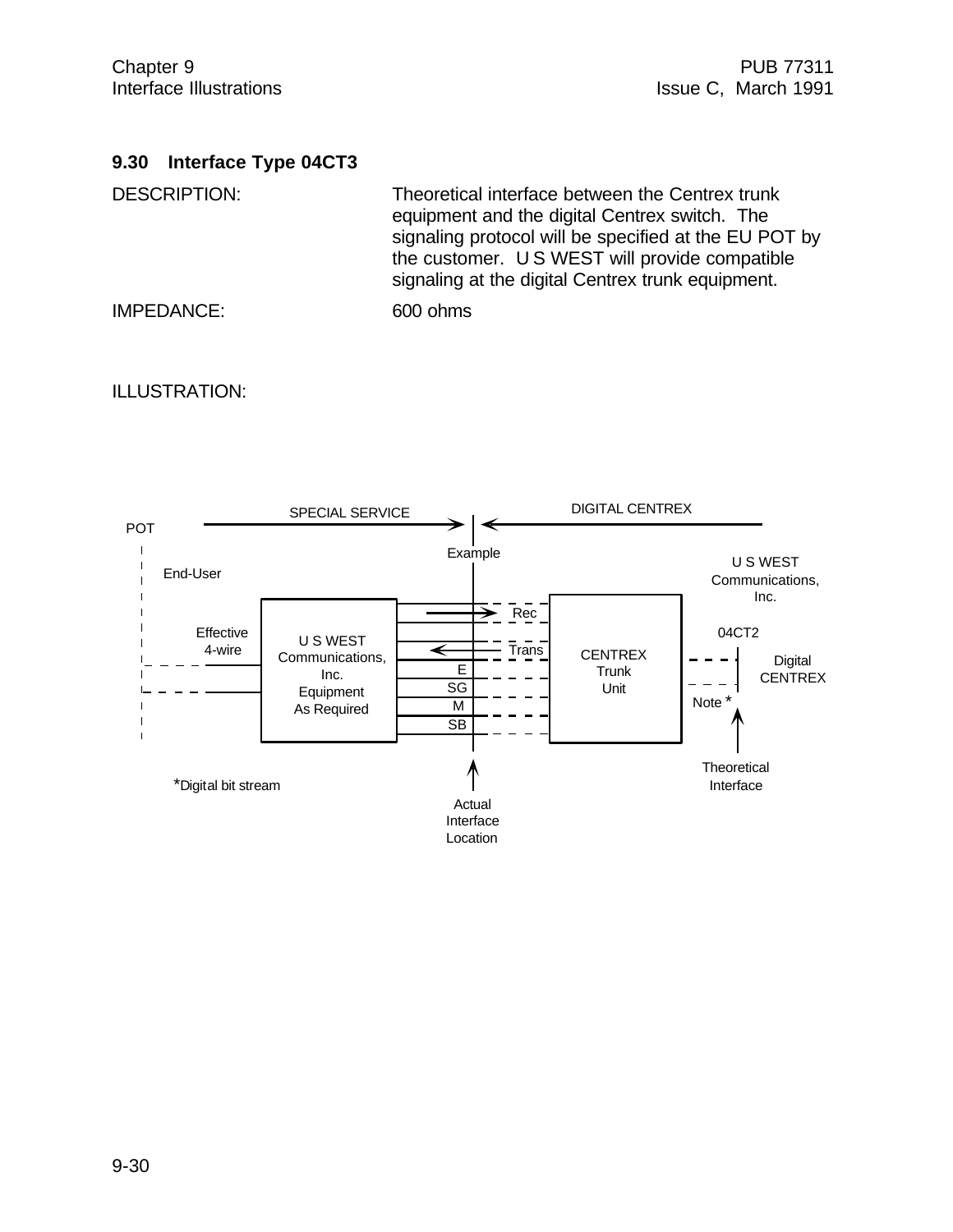PUB 77311 Chapter 9<br>Interface Illustrations (Interface Illustrations 1991) Issue C, March 1991

| <b>DESCRIPTION:</b> | Connects EU premise to an effective 4-Wire service<br>suitable for the transmission of full duplex data or<br>control and supervisory signals. |
|---------------------|------------------------------------------------------------------------------------------------------------------------------------------------|
| 4 - Wire            | (T, R, T1, R1)                                                                                                                                 |
| <b>IMPEDANCE:</b>   | 600 ohms                                                                                                                                       |
| LEVELS:             | Transmit<br>Receive<br>$+13$<br>-3                                                                                                             |
| References:         | Technical Reference 41004, 41014                                                                                                               |

ILLUSTRATION:

POT  $\mathbf{I}$ 

U S WEST Communications, Inc.

End-User



 $\mathbf{I}$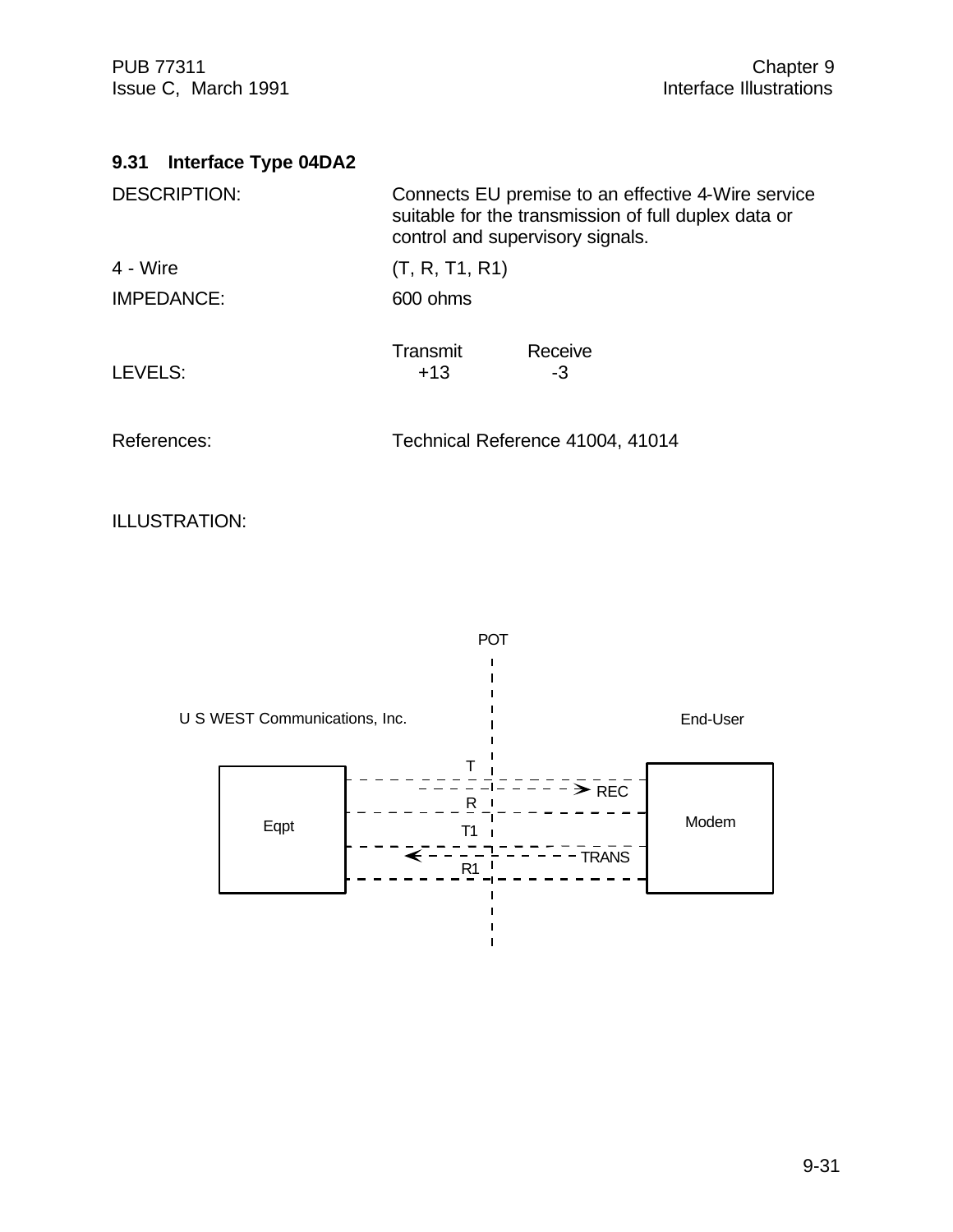|  | 9.32 Interface Type 04DE2 |  |  |
|--|---------------------------|--|--|
|--|---------------------------|--|--|

| <b>DESCRIPTION:</b> | Connects EU 4-Wire service suitable for the<br>transmission of data or tones used for Data Select-A-<br>Station. |
|---------------------|------------------------------------------------------------------------------------------------------------------|
| 4 - Wire            | (T, R, T1, R1)                                                                                                   |
| IMPEDANCE:          | 600 ohms                                                                                                         |
| References:         | Technical Reference 41004, 41014                                                                                 |

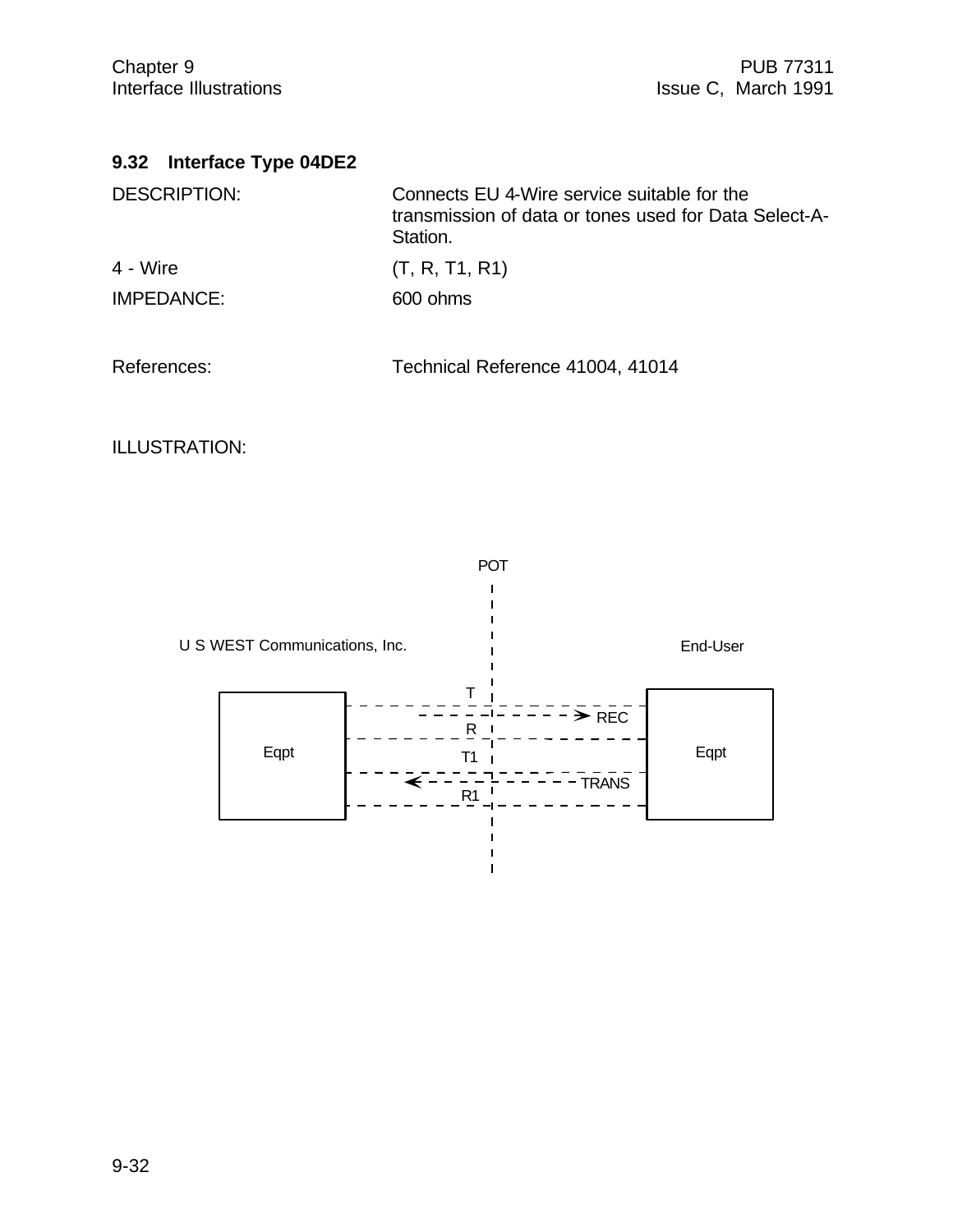PUB 77311 Chapter 9<br>Interface Illustrations (Interface Illustrations 1991) Issue C, March 1991

#### **9.33 Interface Type 04DS9.15**

| MODE:             | D4 Framing Format                                                                                                                                                                                                                                                        |
|-------------------|--------------------------------------------------------------------------------------------------------------------------------------------------------------------------------------------------------------------------------------------------------------------------|
| <b>IMPEDANCE:</b> | 100 ohms                                                                                                                                                                                                                                                                 |
| SPEED:            | 1.544 Mb/s $\pm$ 50 ppm                                                                                                                                                                                                                                                  |
|                   |                                                                                                                                                                                                                                                                          |
| References:       | TR-TSY-000054 and ANSI T1.403-1989<br>All interface codes with a DS protocol are digital high<br>capacity interfaces. A brief definition of the line codes<br>and formats is given in Appendix A.3. Other interfaces<br>exist which are not covered in this publication. |
| 4 - Wire          | (T, R, T1, R1)                                                                                                                                                                                                                                                           |
|                   |                                                                                                                                                                                                                                                                          |

#### ILLUSTRATION:



Arrows denote direction of transmission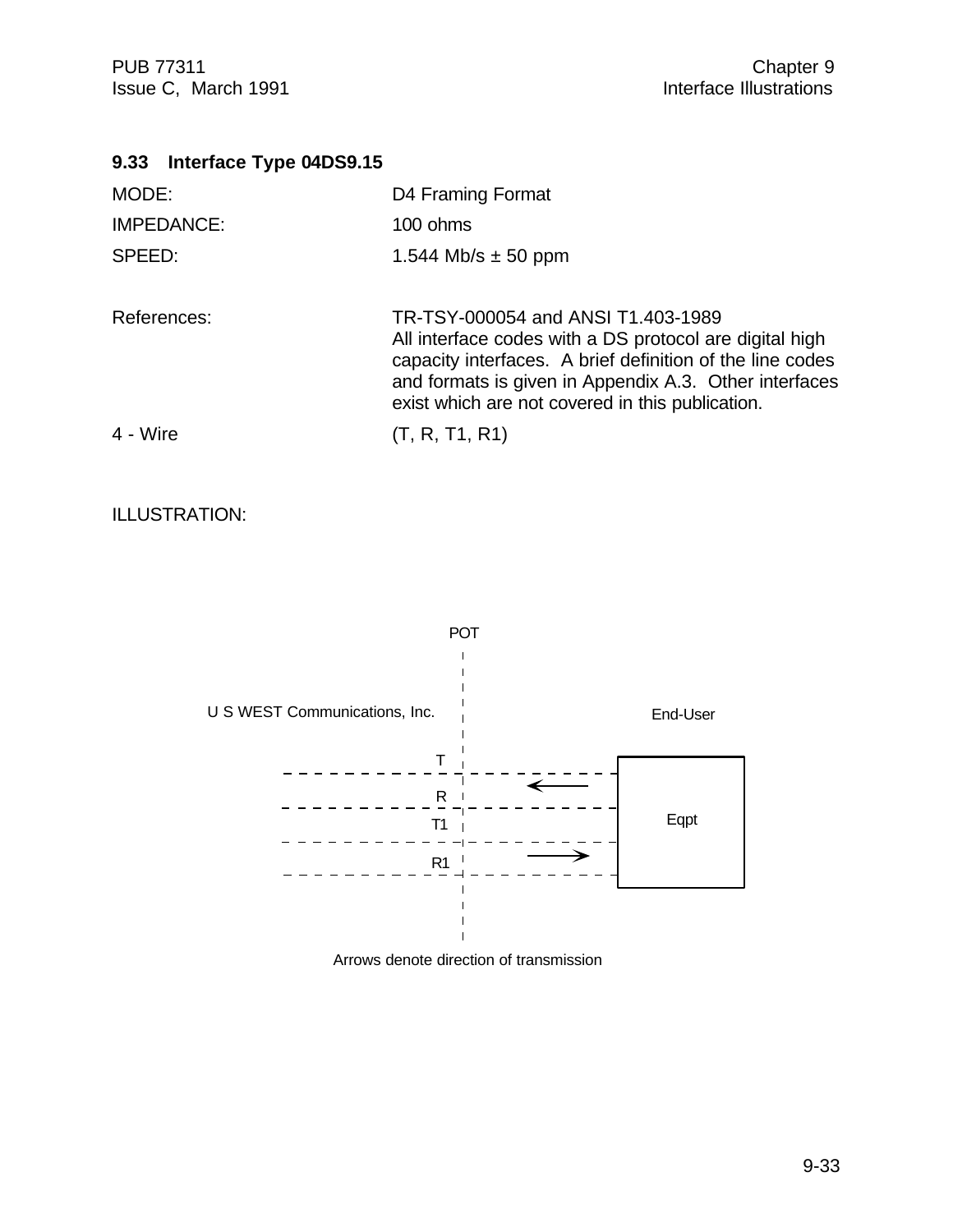# **9.34 Interface Type 04EA2.E, 04EA2.M**

| <b>DESCRIPTION:</b> | Type I E&M Lead Signaling. EU equipment originates<br>on E lead with -E option. EU equipment originates on<br>M lead with -M option. |
|---------------------|--------------------------------------------------------------------------------------------------------------------------------------|
| 4-Wire              | (T, R, E, M)                                                                                                                         |
| IMPEDANCE:          | 04EA2-E, 04EA2-M-600 ohms                                                                                                            |

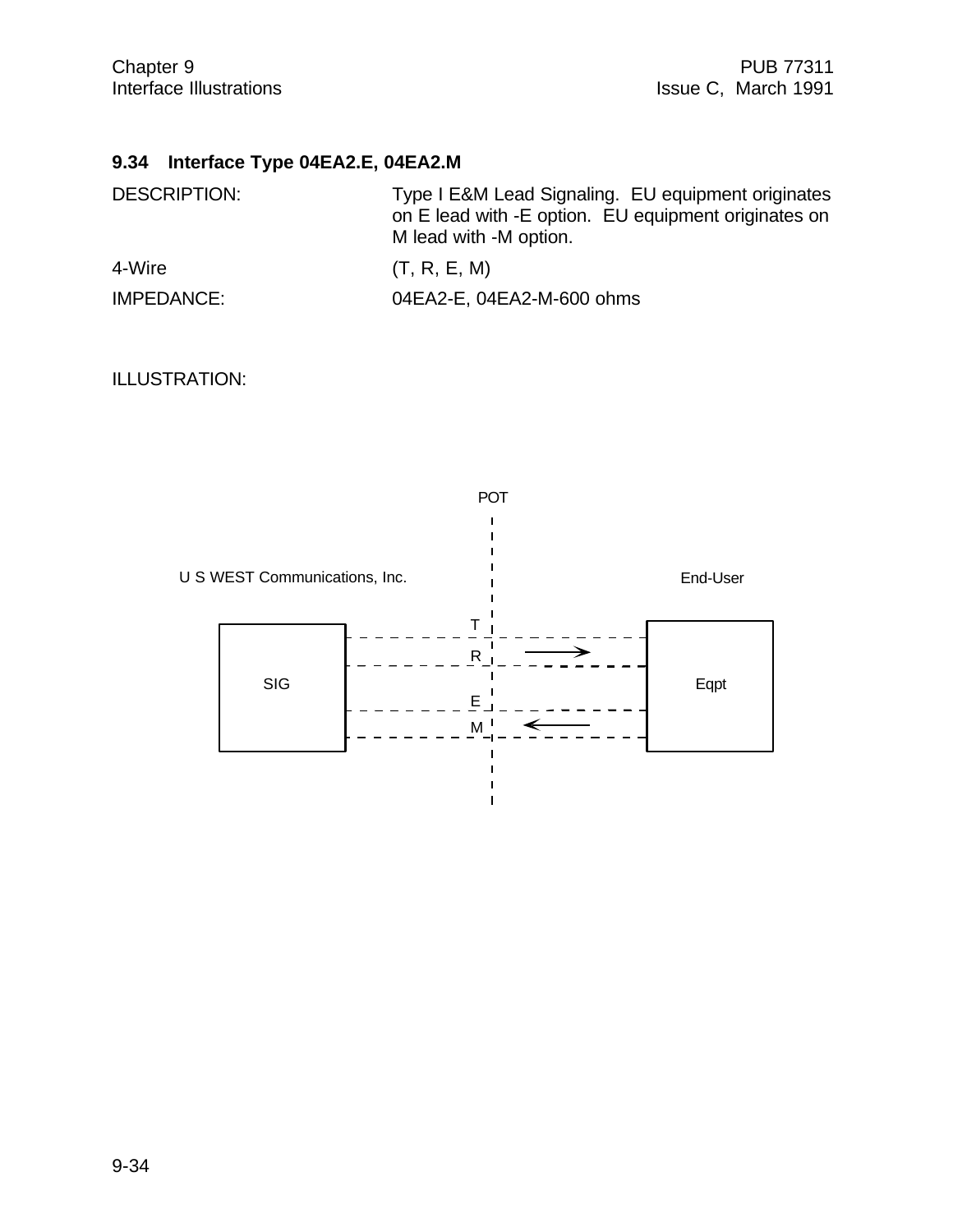| <b>Interface Type 04NO2</b><br>9.35 |                                                                                                                                                                                                                      |                      |
|-------------------------------------|----------------------------------------------------------------------------------------------------------------------------------------------------------------------------------------------------------------------|----------------------|
| <b>DESCRIPTION:</b>                 | To connect Customer Provided Equipment (CPE) or<br>facilities to a service suitable for voice transmission<br>with no signaling equipment provided by U S WEST EU<br>may apply inband analog signals to the channel. |                      |
| 4 - Wire                            | (T, R, T1, R1)                                                                                                                                                                                                       |                      |
| <b>IMPEDANCE:</b>                   | 600 ohms nominal                                                                                                                                                                                                     |                      |
| TRANSMISSION LEVELS (dB):           |                                                                                                                                                                                                                      |                      |
|                                     | Transmit<br>(out of CO)                                                                                                                                                                                              | Receive<br>(into CO) |
| at POT                              | $\star$                                                                                                                                                                                                              | $0$ dBm              |

\* Determined by cable loss, permissible TLP values listed in service categories.



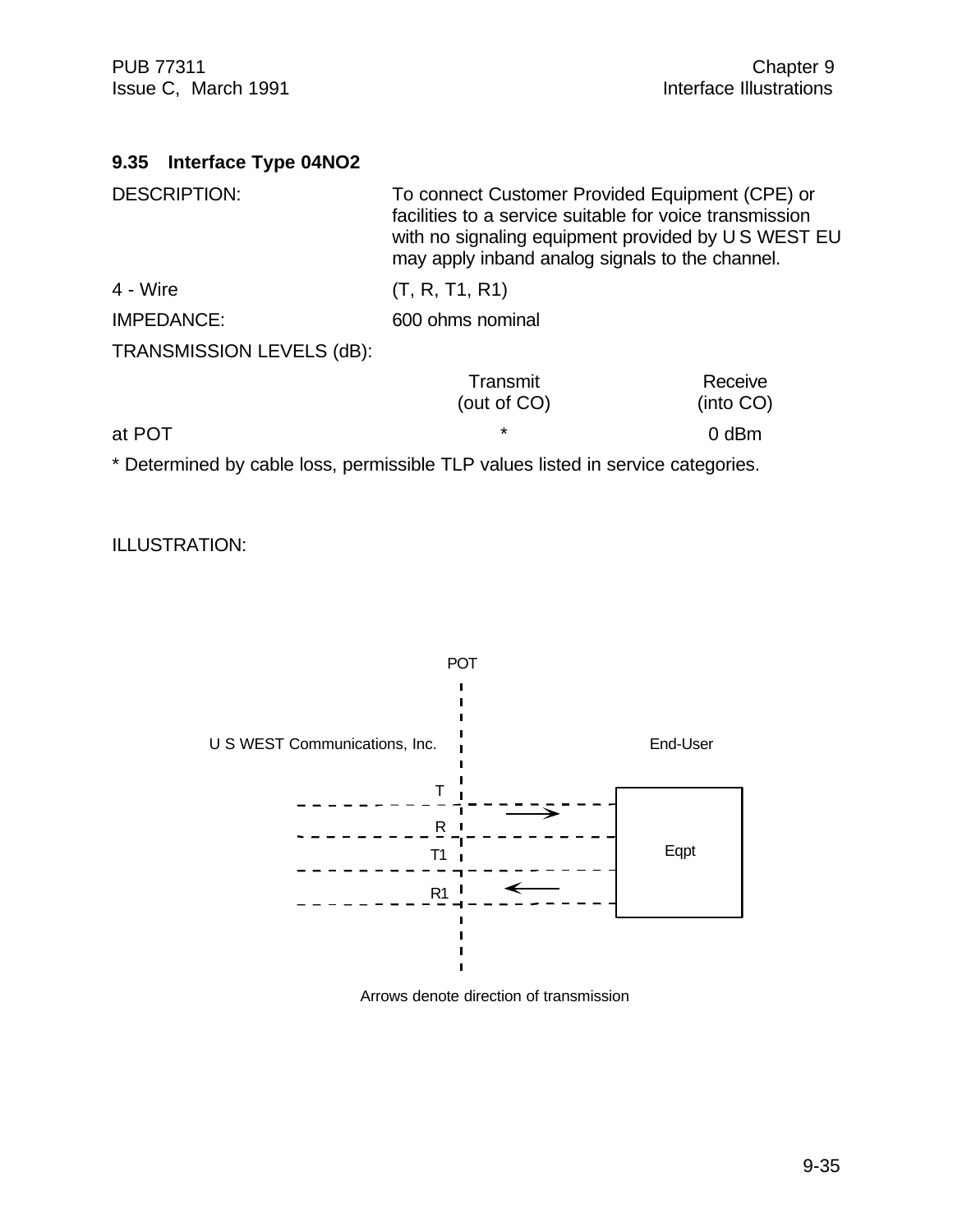| Interface Type 06DA2<br>9.36 |                                                                                                                  |
|------------------------------|------------------------------------------------------------------------------------------------------------------|
| <b>DESCRIPTION:</b>          | Connects EU premise to an effective 4-Wire service<br>suitable for the transmission of full duplex data signals. |
| 6-Wire                       | (DT, DR, DT1, DR1, TEK5, TEK6)                                                                                   |
| <b>IMPEDANCE:</b>            | 600 ohms                                                                                                         |
| LEVELS:                      | Transmit<br>Receive<br>$+13$<br>-3                                                                               |
| References:                  | Technical Reference 41004, 41014                                                                                 |

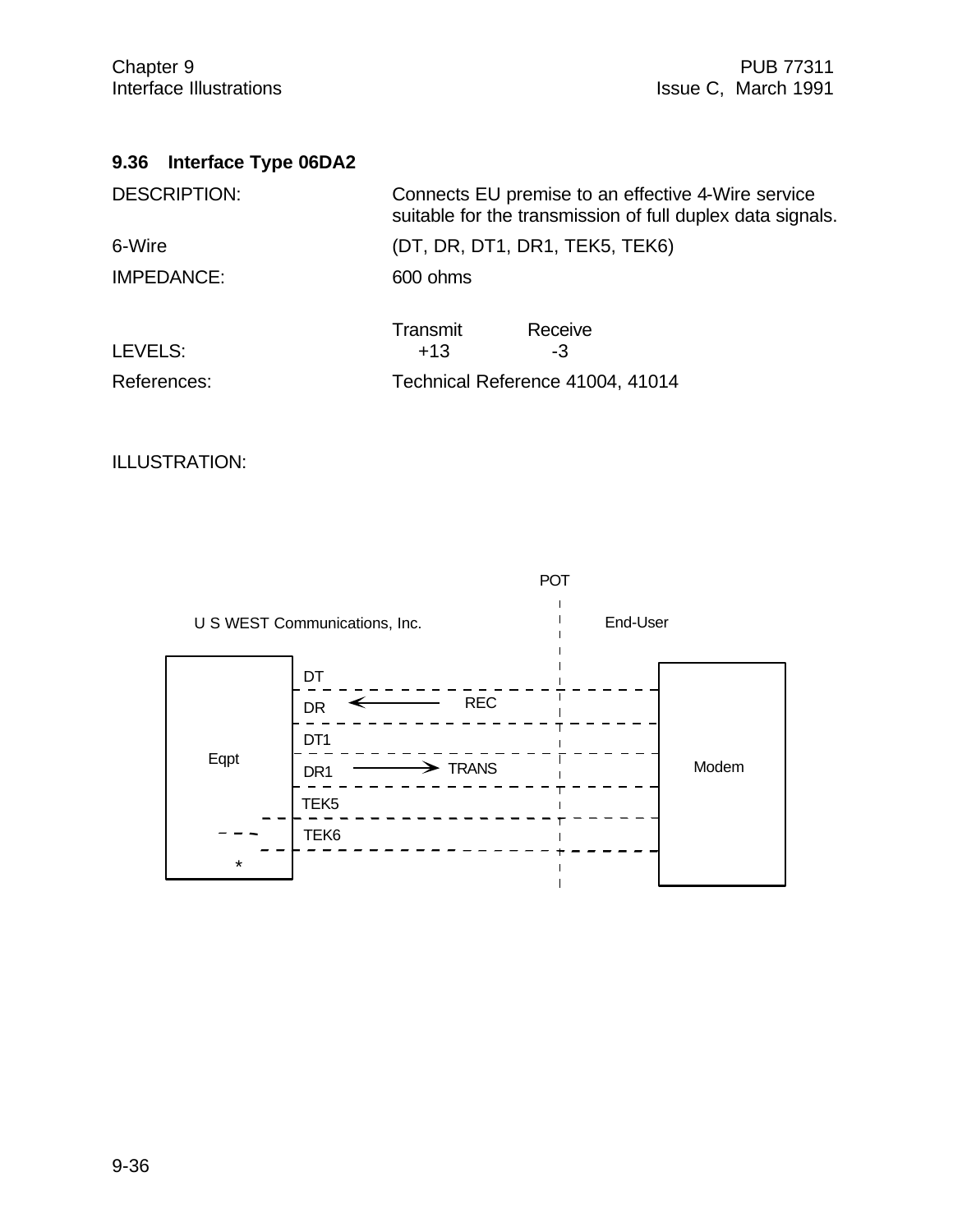# **9.37 Interface Type 06EA2.E, 06EA2.M**

| <b>DESCRIPTION:</b> | Type I E&M Lead Signaling. EU equipment originates<br>on E lead with -E option. EU equipment originates on<br>M lead with -M option. |
|---------------------|--------------------------------------------------------------------------------------------------------------------------------------|
| 6 - Wire            | (T, R, T1, R1, E, M)                                                                                                                 |
| IMPEDANCE:          | 600 ohms                                                                                                                             |
| References:         | Technical Reference 43201, 62114                                                                                                     |

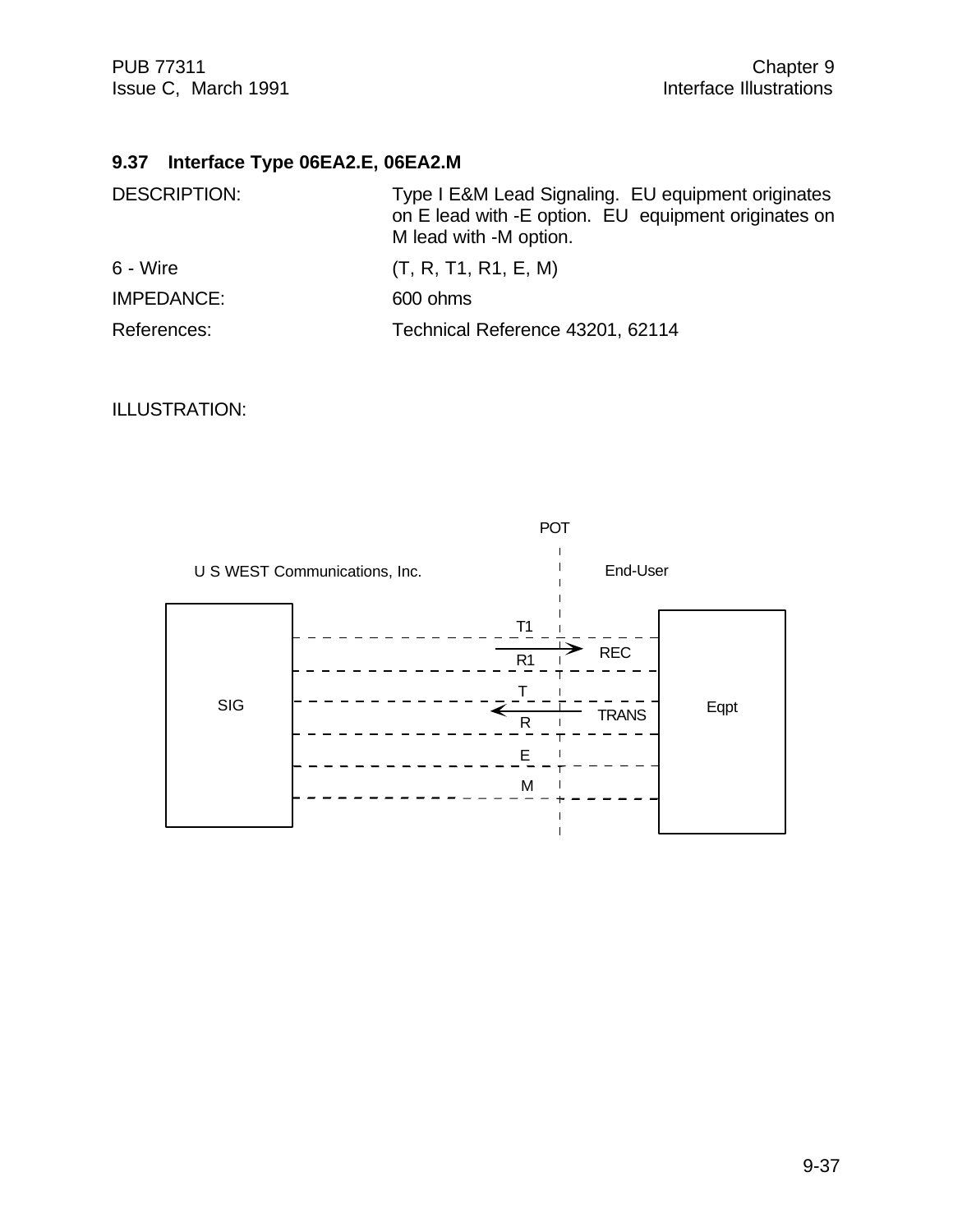# **9.38 Interface Type 06EB2.E, 06EB2.M**

| <b>DESCRIPTION:</b> | Type II E&M Lead Signaling. EU equipment originates<br>on E lead with -E option. EU equipment originates on<br>M lead with -M option. |
|---------------------|---------------------------------------------------------------------------------------------------------------------------------------|
| 6 - Wire            | (T, R, E, SG, M, SB)                                                                                                                  |
| IMPEDANCE:          | 06EB2-E, 06EB2-M-600 ohms                                                                                                             |
| References:         | Technical Reference 43201, 62114                                                                                                      |

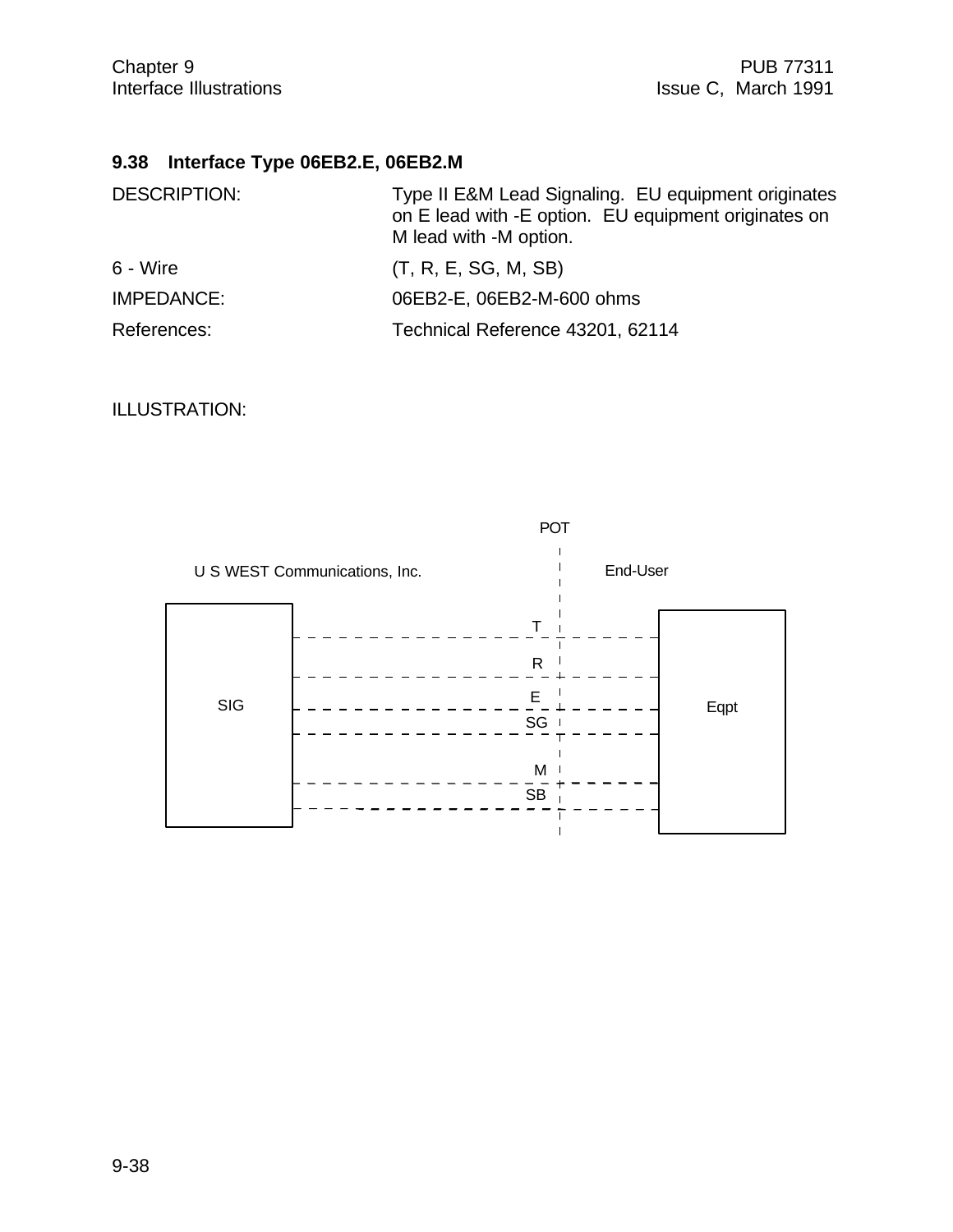# **9.39 Interface Type 08EB2.E, 08EB2.M**

| <b>DESCRIPTION:</b> | Type II E&M Lead Signaling. EU equipment originates<br>on E Lead with -E option. EU equipment originates on<br>M lead with -M option. |
|---------------------|---------------------------------------------------------------------------------------------------------------------------------------|
| 8 - Wire            | (T, R, T1, R1, E, M, SB, SG)                                                                                                          |
| IMPEDANCE:          | 600 ohms                                                                                                                              |
| References:         | Technical Reference 43201, 62118, 62119                                                                                               |

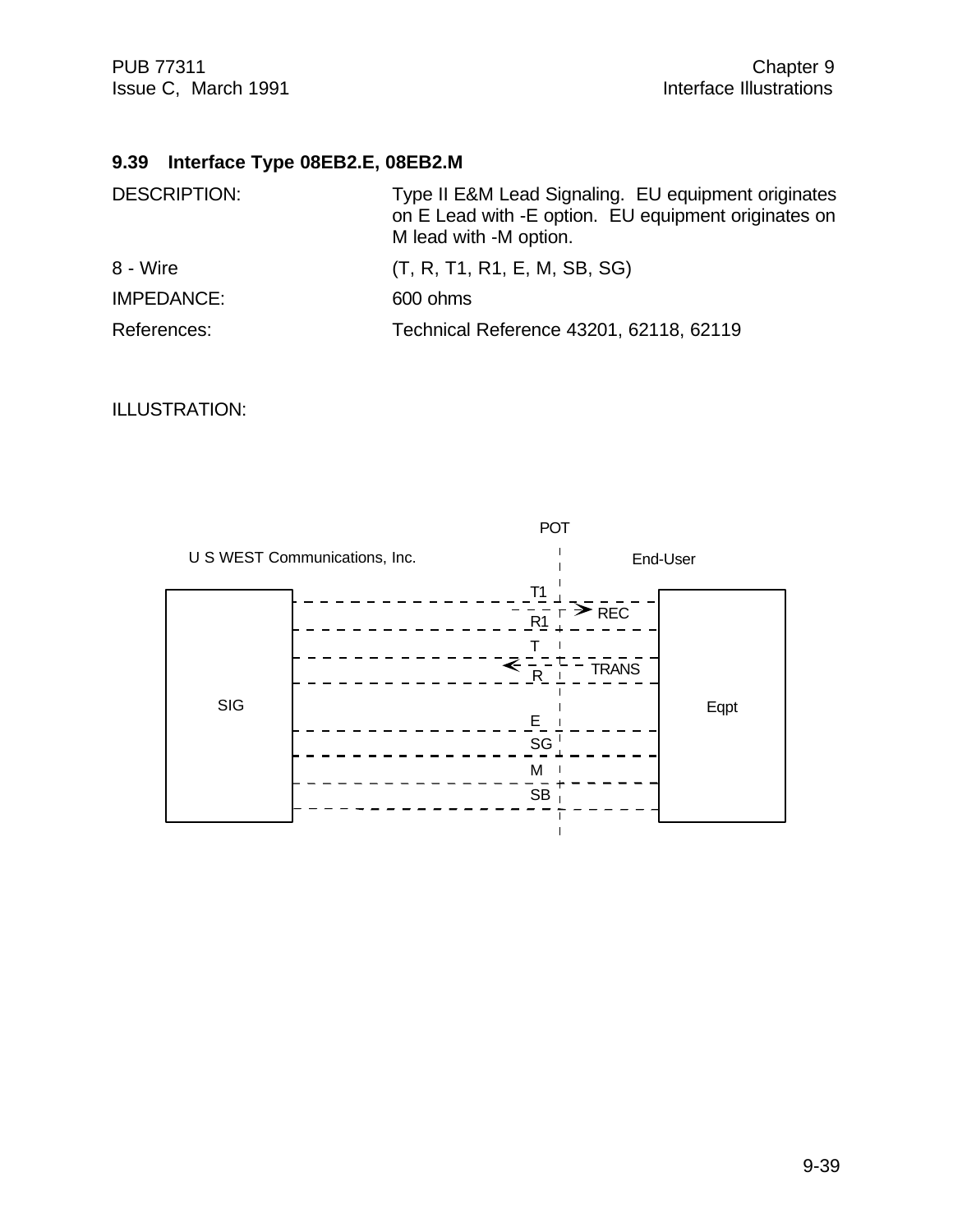| 9.40 Interface Type 04RV2 |  |  |
|---------------------------|--|--|
|---------------------------|--|--|

| <b>DESCRIPTION:</b> | Loop Reverse-Battery signaling presented by the EU<br>for switched private line, such as DID trunks. |
|---------------------|------------------------------------------------------------------------------------------------------|
| 4 - Wire            | (T, R, T1, R1)                                                                                       |
| IMPEDANCE:          | 600 ohms                                                                                             |
| References:         | <b>Technical Reference 43201</b>                                                                     |

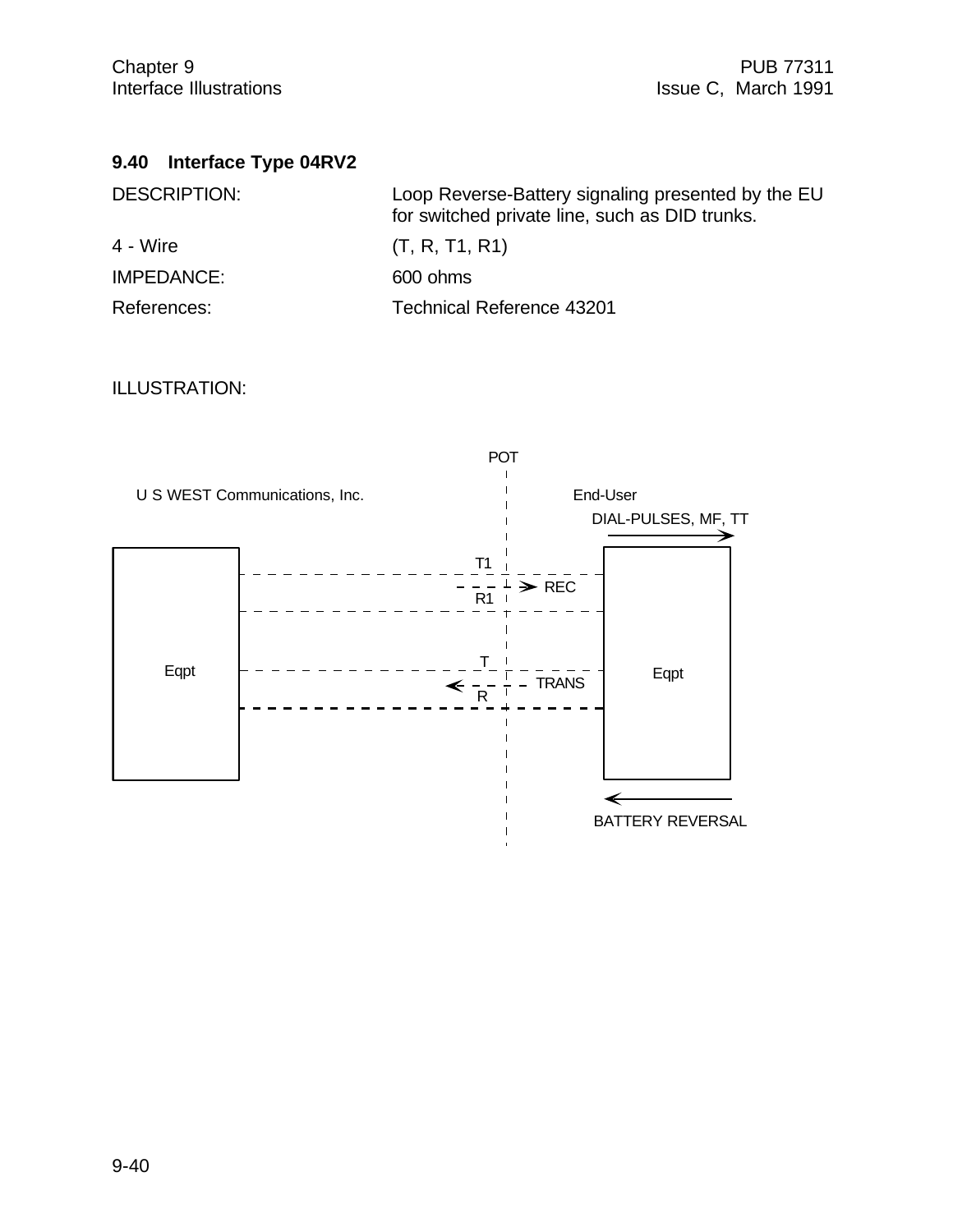PUB 77311<br>
Issue C, March 1991<br>
Issue C, March 1991 Issue C, March 1991

# **10. Definitions**

# **10.1 Acronyms**

| Audio Services (Non-Broadcast)                    |
|---------------------------------------------------|
| <b>Audio Services Custom</b>                      |
| Split Frequency Bridge                            |
| <b>Bridge Lifters</b>                             |
| <b>Resistive Bridge</b>                           |
| Data Select-A-Station Bridge                      |
| 1) Transfer Bridge<br>2) Transfer Relay           |
| <b>COMMON LANGUAGE® Circuit Identification</b>    |
| <b>Central Office</b>                             |
| <b>Customer Provided Equipment</b>                |
| Data Channel Terminating Equipment                |
| Digital Data Systems                              |
| Digital Interface                                 |
| <b>Expected Measured Loss</b>                     |
| End-User                                          |
| <b>Immediate Action Limit</b>                     |
| Institute of Electrical and Electronics Engineers |
| Local Access and Transport Area                   |
| <b>Network Channel</b>                            |
| <b>Network Channel Interface</b>                  |
| Private Line Automatic Ringdown                   |
| <b>Point of Termination</b>                       |
| <b>Radio Common Carriers</b>                      |
| <b>Transmission Level Point</b>                   |
| <b>Transmission Level Points</b>                  |
| <b>Transmission Level Value Receive</b>           |
| <b>Transmission Level Value Transmit</b>          |
| Service Code for VG 32                            |
| Service Code for VG 33                            |
|                                                   |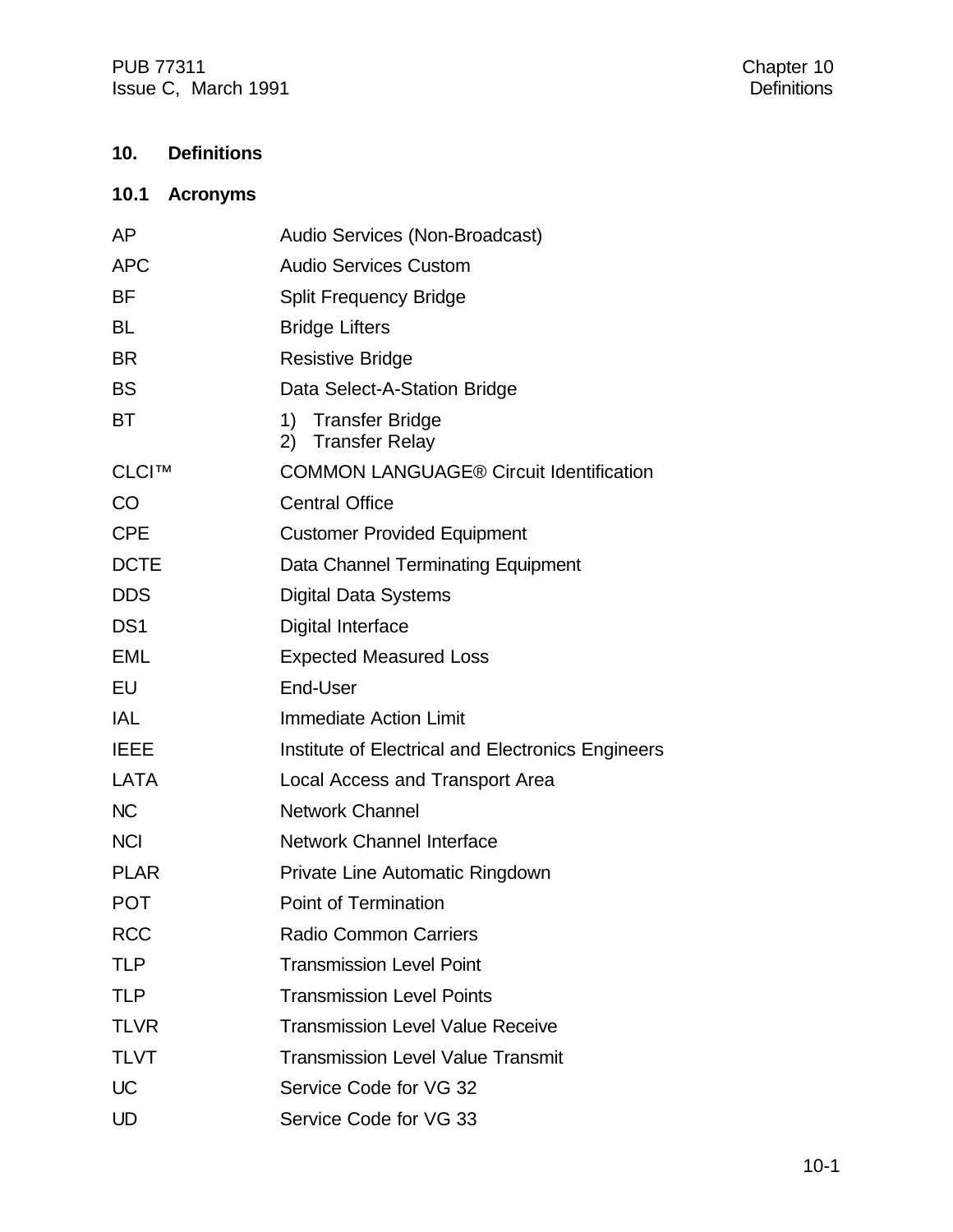| UE         | Service Code for AP       |
|------------|---------------------------|
| UG.        | Service Code for VG 36    |
| VG         | Voice Grade               |
| <b>VGB</b> | Voice Grade Basic         |
| <b>VGC</b> | <b>Voice Grade Custom</b> |
|            |                           |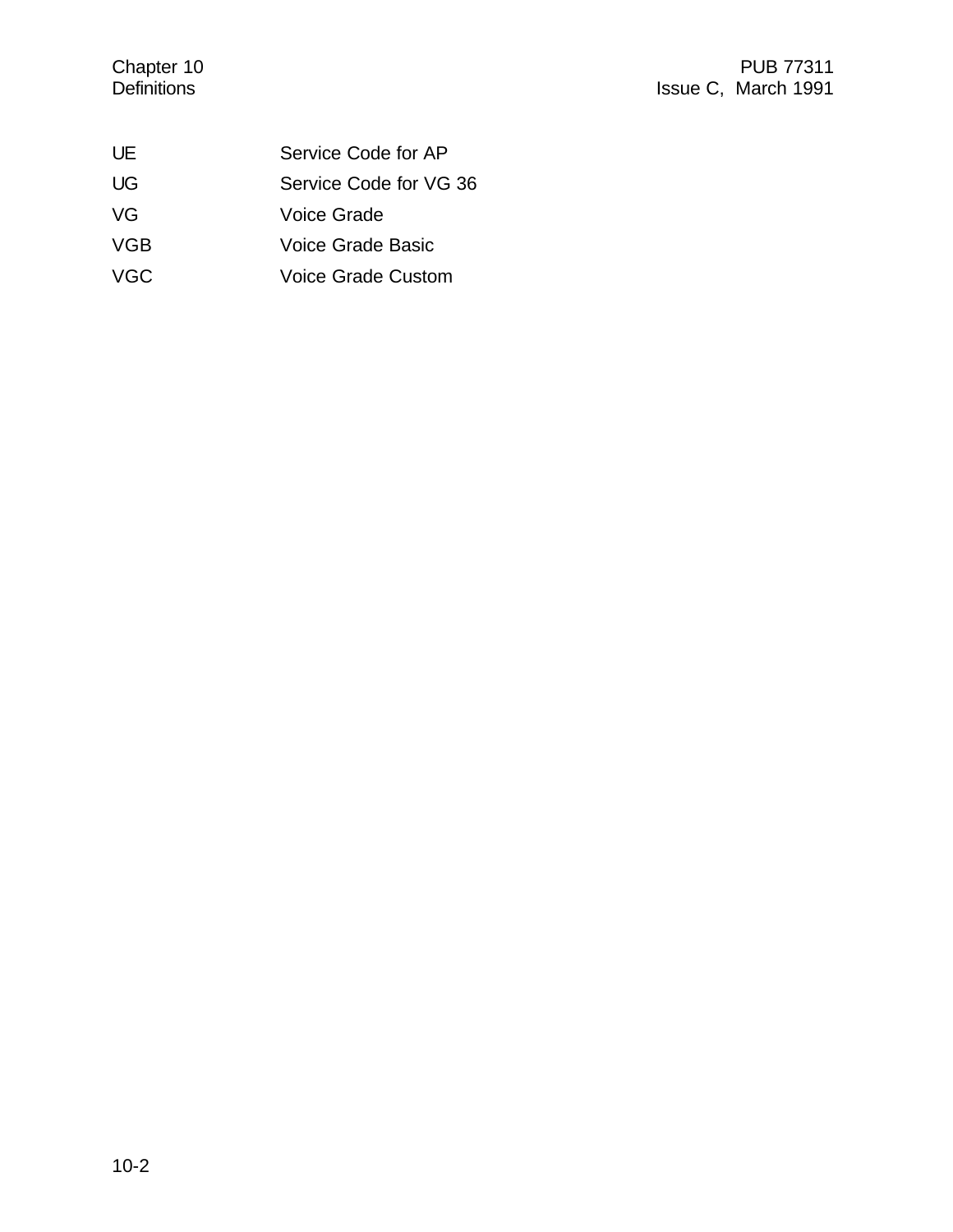#### **11. References**

#### **11.1 American National Standards Institute Documents**

ANSI T1.403-1989 *Carrier to Customer Installation - DS1 Metallic Interface*

#### **11.2 Bellcore Documents**

- PUB 41004 *Data Communications Using Voiceband Private Line Channels*, October 1973
- PUB 41014 *Data Communications Using DATAPHONE® Select-A-Station Service*, February 1978
- PUB 43201 *Private Line Interconnection Voice Applications*, June 1970
- PUB 43701 *Private Line Interconnection Connection to a Channel of a Communications System*, February 1977
- PUB 62113 *Network Channel Interface Specifications for Off-Premises Station Lines (PBX End) Facility Interface Codes OL13A, OL13B and OL13C*, November 1981
- PUB 62114 *Network Channel Interface Specifications for Tie Trunk-Like Channel's Accommodating Four Wire Lossless Registered Terminal Equipment that originates on M-Lead Facility Interface Codes TL31M and TL32M*, December 1981
- PUB 62118 *Network Channel Interface Specifications for Tie Trunk-Like Channels Accommodating Conventional Term Set Registered Terminal Equipment that originates on M-Lead Facility Interface Codes TC31M and TC32M*, February 1982
- TR-NPL-000912 *Compatibility Information for Telephone Exchange Service*, Issue 1, February 1989
- TR-TSY-000054 *High Capacity Digital Service (1.544 Mb/s) Interface Generic Requirements for End-Users*

#### **11.3 Institute of Electrical and Electronics Engineers (IEEE)**

IEEE 820 Telephone Loop Performance Characteristics - 1985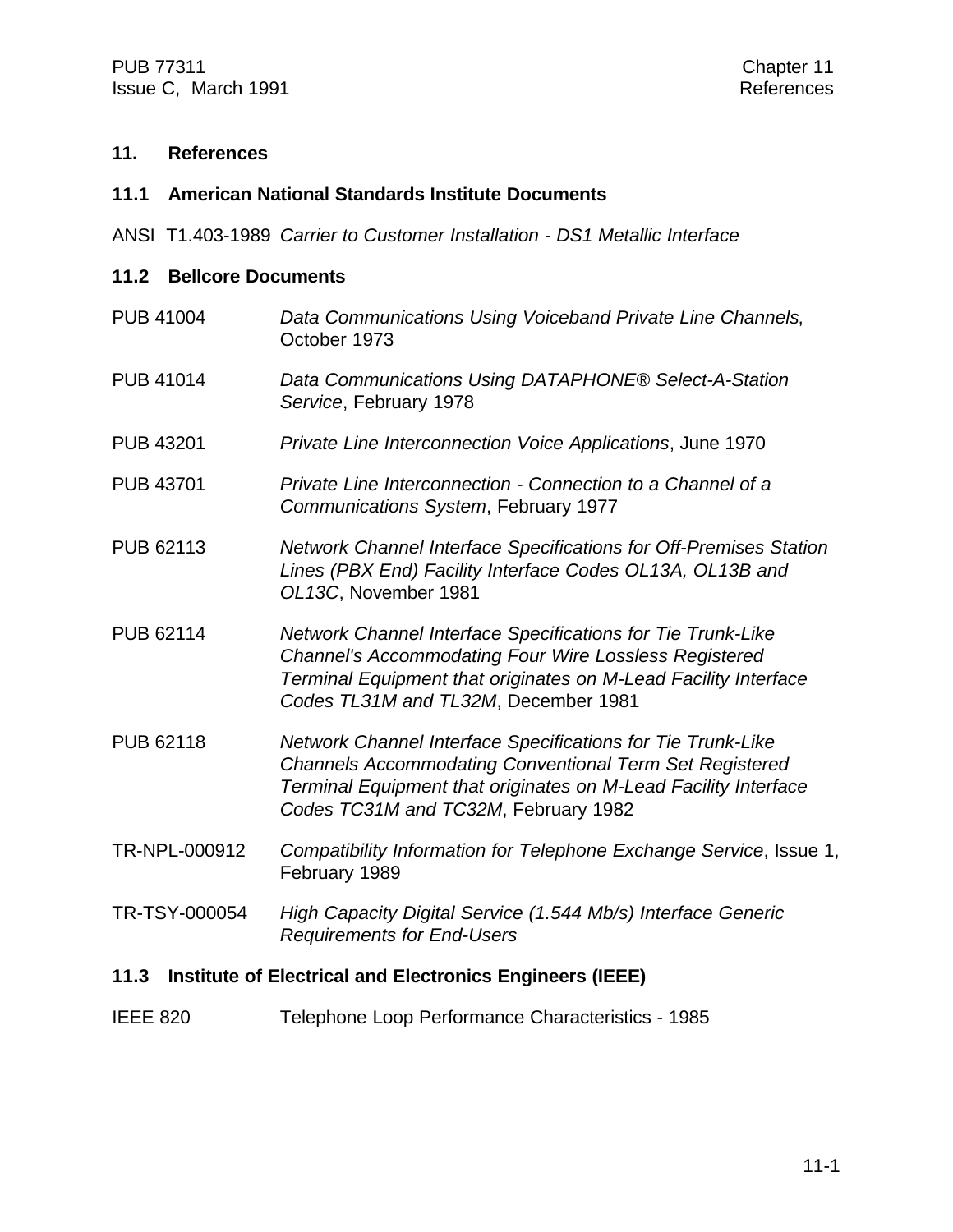#### **11.4 U S WEST Technical Publications**

| <b>PUB 77312</b> | U S WEST Digital Data Service, Technical Product Description<br>Transmission Parameter Limits, and Interface Combinations, Issue<br>B, November 1990. |
|------------------|-------------------------------------------------------------------------------------------------------------------------------------------------------|
| <b>PUB 77313</b> | U S WEST Communications, Inc. Technical Publication for Low<br>Speed Data Channels, Issue C, March 1991.                                              |
| <b>PUB 77314</b> | PNB Local Area Data Service, Issue A, September 1986.                                                                                                 |
| <b>PUB 77365</b> | Network Channel and Network Channel Interface Combinations,<br>Issue A, March 1989.                                                                   |

#### **11.5 Ordering Information**

Several Technical References may be of assistance in providing a complete network of services. Listed are the major complementary Technical References and Technical Publications for LATA services.

All documents are subject to change and their citation in this document reflects the most current information available at the time of printing. Readers are advised to check status and availability of all documents.

Ordering Information for Employees of U S WEST

Information Resource Management (IRM) 1801 California St., Rm. 1340 Denver, CO 80202 (303) 297-7620

Those who are not U S WEST employees may order:

• American National Standards Institute (ANSI) documents from:

American National Standards Institute Attn: Customer Service 11 West 42nd Street New York, NY 10036 Phone: (212) 642-4900 Fax (212) 302-1286

ANSI has a catalog available which describes their publications.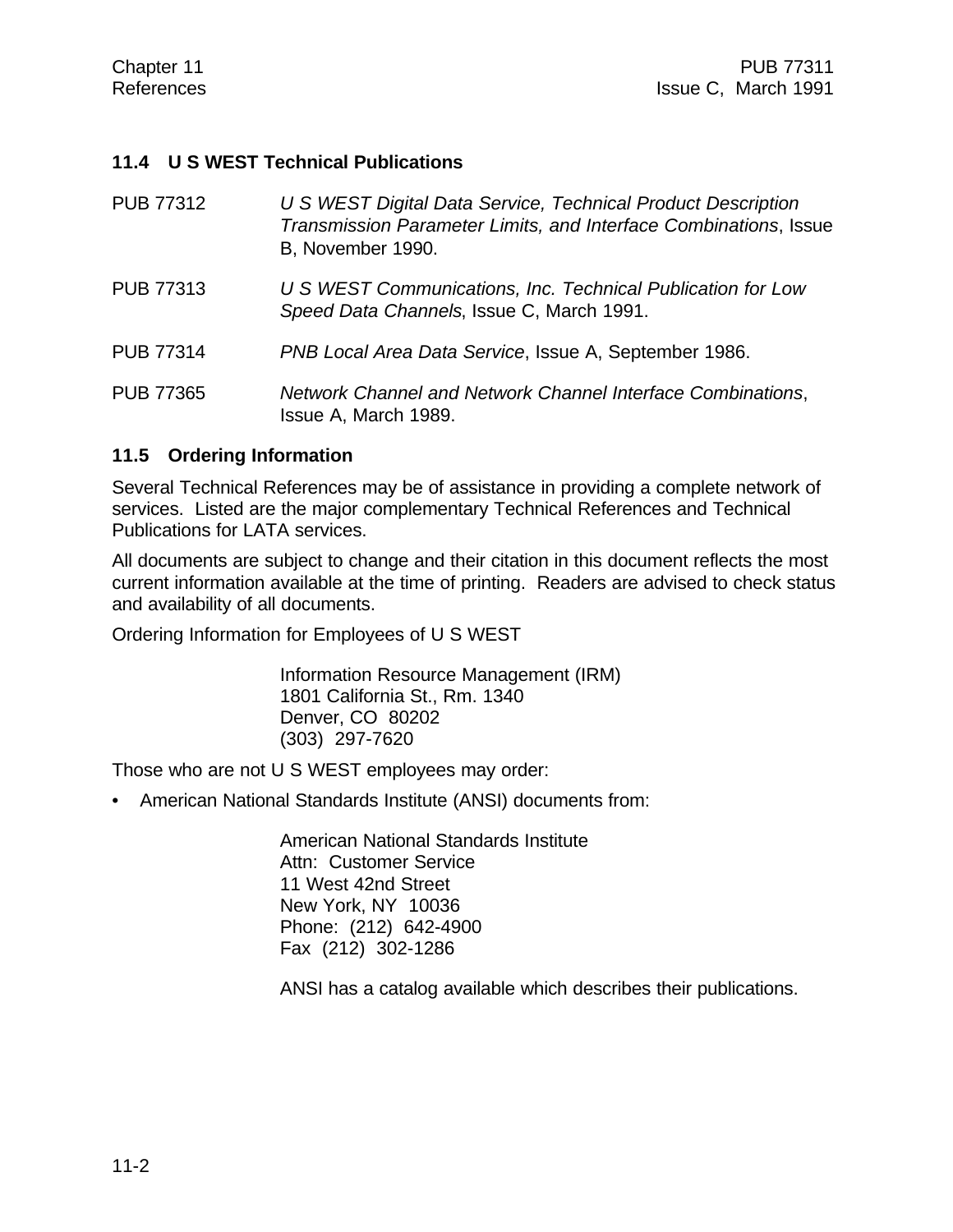PUB 77311 Chapter 11 Issue C, March 1991 **References** 

• Bellcore documents from:

Bellcore - Customer Services 8 Corporate Place Piscataway, NJ 08854-4196 Telex: (201) 275-2090 Fax: (908) 336-2559 Phone: (800) 521-CORE (U.S. calls only)

• Institute of Electrical and Electronic Engineers from:

The Institute of Electrical and Electronics Engineers 445 Hoes Lane P.O. Box 1331 Piscataway, NJ 08855

• U S WEST Technical Publications from:

Faison Office Products Company 3251 Revere St. Suite 200 Aurora , Colorado 80011 Phone no. (303) 340-3672 1 800 777-3672 Fax No. (303) 340-1905

#### **11.6 Trademarks**

| <b>CLCI</b>                      | Trademark of Bell Communications Research, Inc.            |
|----------------------------------|------------------------------------------------------------|
| <b>COMMON</b><br><b>LANGUAGE</b> | Registered Trademark of Bell Communications Research, Inc. |
| Dataphone                        | Trademark of AT&T Technologies                             |
| Select-A-Station                 | Trademark of AT&T Technologies                             |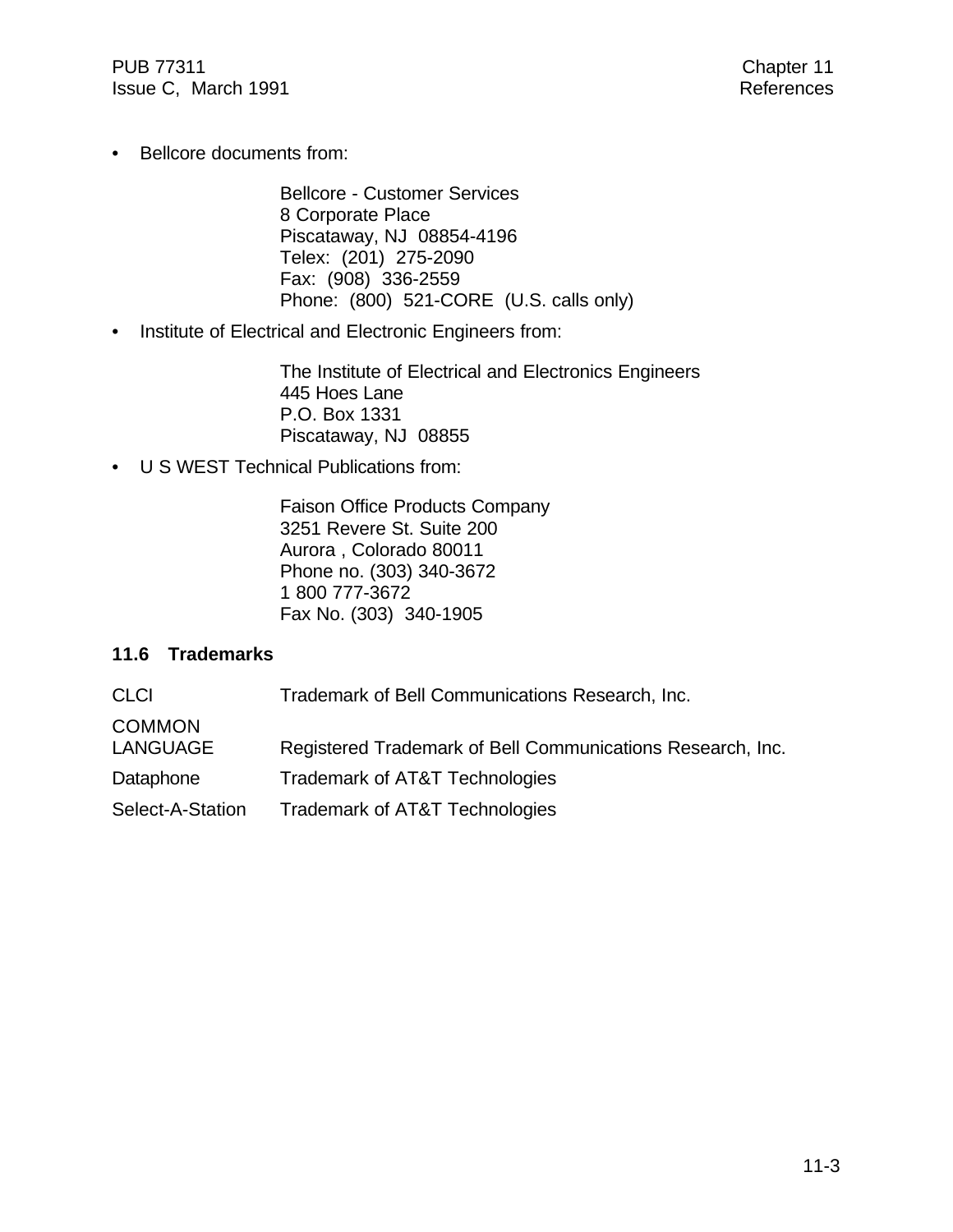## **A. Network Channel Interface (NCI) Code**

The NCI Code used to describe both ends of a two-point Non-Access channel can have up to 12 positions to fully describe all the options needed. The following paragraphs describe the format, codes and options associated with the NCI Code.

### **A.1 NCI Code Format**

|                | <b>NCI Code Format</b>                                 |                                                                                                                                                                |                |   |                                                                                                       |                                      |   |                                             |                                                                                            |                                                                                                           |                                                                                               |
|----------------|--------------------------------------------------------|----------------------------------------------------------------------------------------------------------------------------------------------------------------|----------------|---|-------------------------------------------------------------------------------------------------------|--------------------------------------|---|---------------------------------------------|--------------------------------------------------------------------------------------------|-----------------------------------------------------------------------------------------------------------|-----------------------------------------------------------------------------------------------|
|                |                                                        |                                                                                                                                                                |                |   |                                                                                                       |                                      |   | <b>Network Channel Interface (NCI) Code</b> |                                                                                            |                                                                                                           |                                                                                               |
| Total<br>Wires |                                                        | ${\bf P}$<br>$\mathbf{r}$<br>$\mathbf O$<br>t<br>$\mathbf 0$<br>$\mathbf{C}$<br>$\mathbf 0$<br>$\mathbf{l}$<br>$\mathsf{C}$<br>$\mathbf 0$<br>$\mathbf d$<br>e |                |   | D<br>$\mathbf e$<br>$\bf{l}$<br>$\mathbf{i}$<br>m<br>$\mathbf{i}$<br>$\mathbf t$<br>e<br>$\mathbf{r}$ | Protocol<br>Options<br>(Default ---) |   |                                             | D<br>$\mathbf e$<br>$\frac{1}{i}$<br>m<br>$\mathbf{i}$<br>$\mathbf t$<br>e<br>$\mathbf{r}$ | <b>TLP</b><br>Levels<br>T<br>$\bf r$<br>a<br>n<br>${\bf S}$<br>m<br>$\mathbf{i}$<br>$\mathbf t$<br>$\ast$ | $\mathbb{R}$<br>${\rm e}$<br>$\mathbf{C}$<br>$\frac{e}{i}$<br>$\mathbf V$<br>$\mathbf e$<br># |
| $\mathbf{1}$   | $\overline{2}$                                         | 3                                                                                                                                                              | $\overline{4}$ | 5 | 6                                                                                                     | $\tau$                               | 8 | 9                                           | 10                                                                                         | 11                                                                                                        | 12                                                                                            |
|                |                                                        |                                                                                                                                                                |                |   |                                                                                                       |                                      |   |                                             |                                                                                            |                                                                                                           |                                                                                               |
|                |                                                        |                                                                                                                                                                |                |   |                                                                                                       |                                      |   |                                             |                                                                                            |                                                                                                           |                                                                                               |
|                |                                                        |                                                                                                                                                                |                |   |                                                                                                       | Paragraph A.4                        |   |                                             |                                                                                            |                                                                                                           |                                                                                               |
|                | $+$<br>Paragraph A.5<br>Paragraph A.3<br>Paragraph A.2 |                                                                                                                                                                |                |   |                                                                                                       |                                      |   |                                             |                                                                                            |                                                                                                           |                                                                                               |

\* TLVT TLP from CO into Interface # TLVR TLP from Interface into CO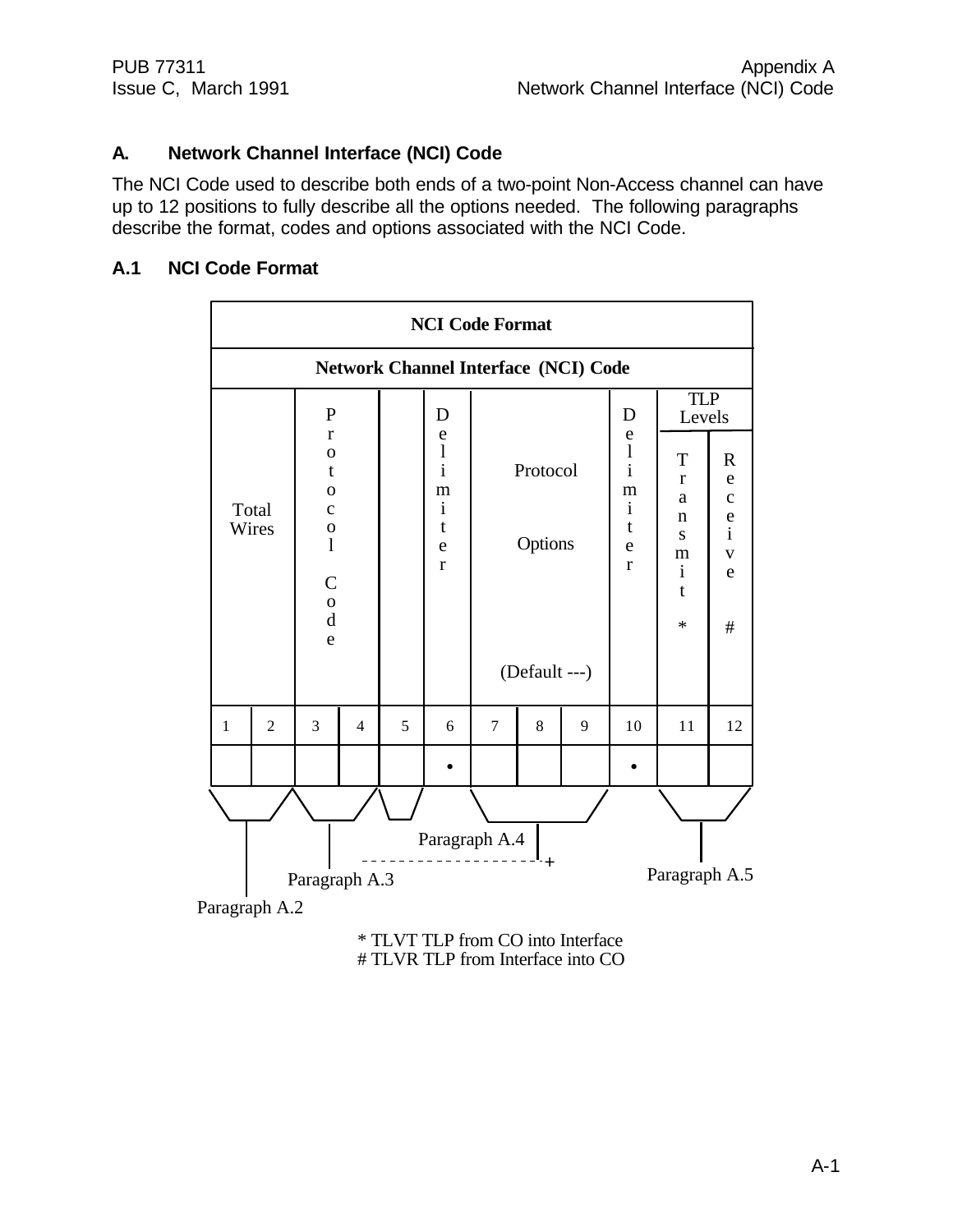## **A.2 NCI Decode**

# **Total Wires**

| <b>NUMBER OF WIRES</b> | <b>CODE</b> |
|------------------------|-------------|
| 2                      | 02          |
| 4                      | 04          |
| 5                      | 05          |
| 6                      | 06          |
| 7                      | 07          |
| 8                      | 08          |
| 9                      | 09          |
| 10                     | 10          |
| 12                     | 12          |

# **A.3 NCI Protocol Codes and Options**

# **Cross-Reference To NCI Codes**

| <b>Network Channel Interface (NCI)</b><br><b>Protocol Codes And Options</b><br>(Positions 3, 4 and 7, 8, 9) |                |                                                                                                                                                                                                                                    |  |  |
|-------------------------------------------------------------------------------------------------------------|----------------|------------------------------------------------------------------------------------------------------------------------------------------------------------------------------------------------------------------------------------|--|--|
| 3, 4                                                                                                        | 7, 8, 9        |                                                                                                                                                                                                                                    |  |  |
| Code                                                                                                        | <b>Options</b> | <b>Definitions</b>                                                                                                                                                                                                                 |  |  |
| <b>AC</b>                                                                                                   | R.             | Accepts 20 Hz ringing at the customer's premises<br>Accepts 20 Hz Code Selective ringing                                                                                                                                           |  |  |
| <b>BB</b>                                                                                                   |                | C.O. Bridge - Direct Bridge (Bunch Block)                                                                                                                                                                                          |  |  |
| <b>BD</b>                                                                                                   | 24<br>48<br>96 | C.O. connection to a U S WEST Digital Data Service<br>(e.g. analog data to digital data)<br>for 2.4 kbps U S WEST Digital Data Service<br>for 4.8 kbps U S WEST Digital Data Service<br>for 9.6 kbps U S WEST Digital Data Service |  |  |
| BF.                                                                                                         |                | C.O. Bridge - Split Frequency Bridge                                                                                                                                                                                               |  |  |
| BH                                                                                                          |                | C.O. Bridge - Telegraph HUB                                                                                                                                                                                                        |  |  |
| BL                                                                                                          |                | C.O. Bridge - Bridge Lifter                                                                                                                                                                                                        |  |  |
| <b>BM</b>                                                                                                   |                | C.O. Bridge: 3-State (McCulloh) series bridge                                                                                                                                                                                      |  |  |
| BP.                                                                                                         |                | C.O. Bridge - Audio Services                                                                                                                                                                                                       |  |  |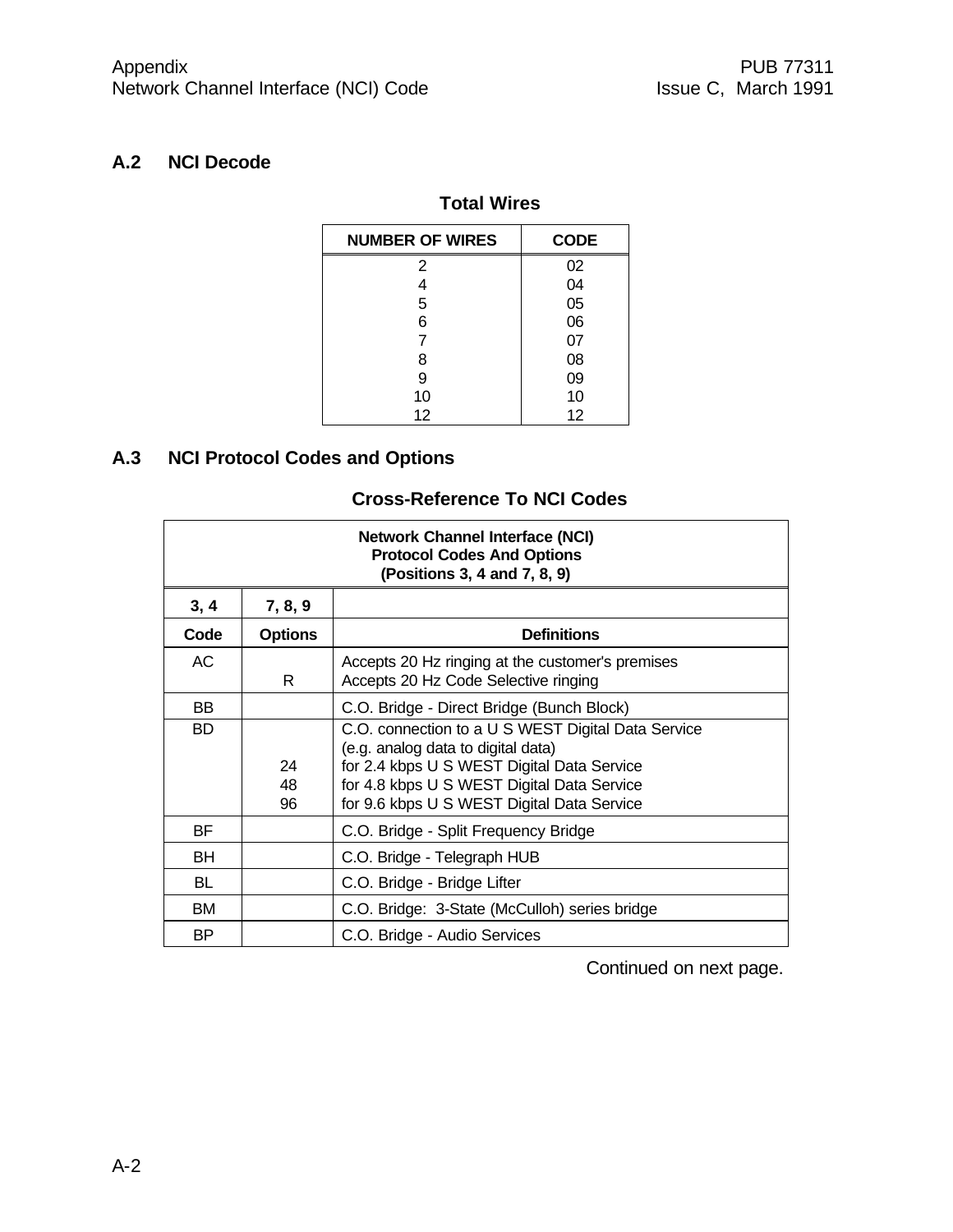| <b>Network Channel Interface (NCI)</b><br><b>Protocol Codes And Options</b><br>(Positions 3, 4 and 7, 8, 9) |                                                                                                                   |                                                                                                                                                                                                                                                                                                                                                        |  |  |
|-------------------------------------------------------------------------------------------------------------|-------------------------------------------------------------------------------------------------------------------|--------------------------------------------------------------------------------------------------------------------------------------------------------------------------------------------------------------------------------------------------------------------------------------------------------------------------------------------------------|--|--|
| 3, 4                                                                                                        | 7, 8, 9                                                                                                           |                                                                                                                                                                                                                                                                                                                                                        |  |  |
| Code                                                                                                        | <b>Options</b>                                                                                                    | <b>Definitions</b>                                                                                                                                                                                                                                                                                                                                     |  |  |
| <b>BR</b>                                                                                                   | <b>CF</b><br><b>SP</b>                                                                                            | C.O. Bridge - Resistive Type<br>C.O. Bridge - Resistive Type: Conference Operation<br>C.O. Bridge - Resistive Type: Split Path<br>Operation. An independent path (2-Wire bridge)<br>is provided for each direction of transmission                                                                                                                     |  |  |
| <b>BS</b>                                                                                                   |                                                                                                                   | C.O. Bridge - Data Select-A-Station® type                                                                                                                                                                                                                                                                                                              |  |  |
| <b>BT</b>                                                                                                   |                                                                                                                   | C.O. Relay - Transfer Arrangement                                                                                                                                                                                                                                                                                                                      |  |  |
| <b>CC</b>                                                                                                   |                                                                                                                   | Contact Closure - U S WEST Communications, Inc.<br>provided dry contact closure to the interface.                                                                                                                                                                                                                                                      |  |  |
| <b>CS</b>                                                                                                   | 15                                                                                                                | Digital Hierarchy Interface at a C.O. Digital<br>Crossconnect (or similar) device (i.e. the Command<br>a Link end of the service).                                                                                                                                                                                                                     |  |  |
| <b>CT</b>                                                                                                   | <b>DD</b>                                                                                                         | CO Centrex tie trunk termination with Data<br>Enhancement                                                                                                                                                                                                                                                                                              |  |  |
| <b>DA</b>                                                                                                   | C <sub>1</sub><br>C <sub>2</sub><br>C <sub>4</sub><br>C <sub>11</sub><br>C <sub>21</sub><br>C41<br>D <sub>1</sub> | Data stream in VF frequency band at the interface<br>Optional C1 conditioning<br>Optional C2 conditioning<br>Optional C4 conditioning (No Midlink)<br>Optional C1 plus D1 conditioning (2-Point Only)<br>Optional C2 plus D1 conditioning (2-Point Only)<br>Optional C4 plus D1 conditioning (2-Point Only)<br>Optional D1 conditioning (2-Point Only) |  |  |
| <b>DC</b>                                                                                                   | 1<br>$\overline{c}$<br>3<br>4                                                                                     | Direct Current or Voltage<br>3 State monitoring interface (McCulloh receiver)<br>U S WEST Communications, Inc. energized interface<br>Direct Current/Metallic/DC continuity<br>Direct Current/U S WEST Facilities/DC continuity                                                                                                                        |  |  |
| <b>DE</b>                                                                                                   |                                                                                                                   | Data Select-A-Station® Interface<br>at end-user premises                                                                                                                                                                                                                                                                                               |  |  |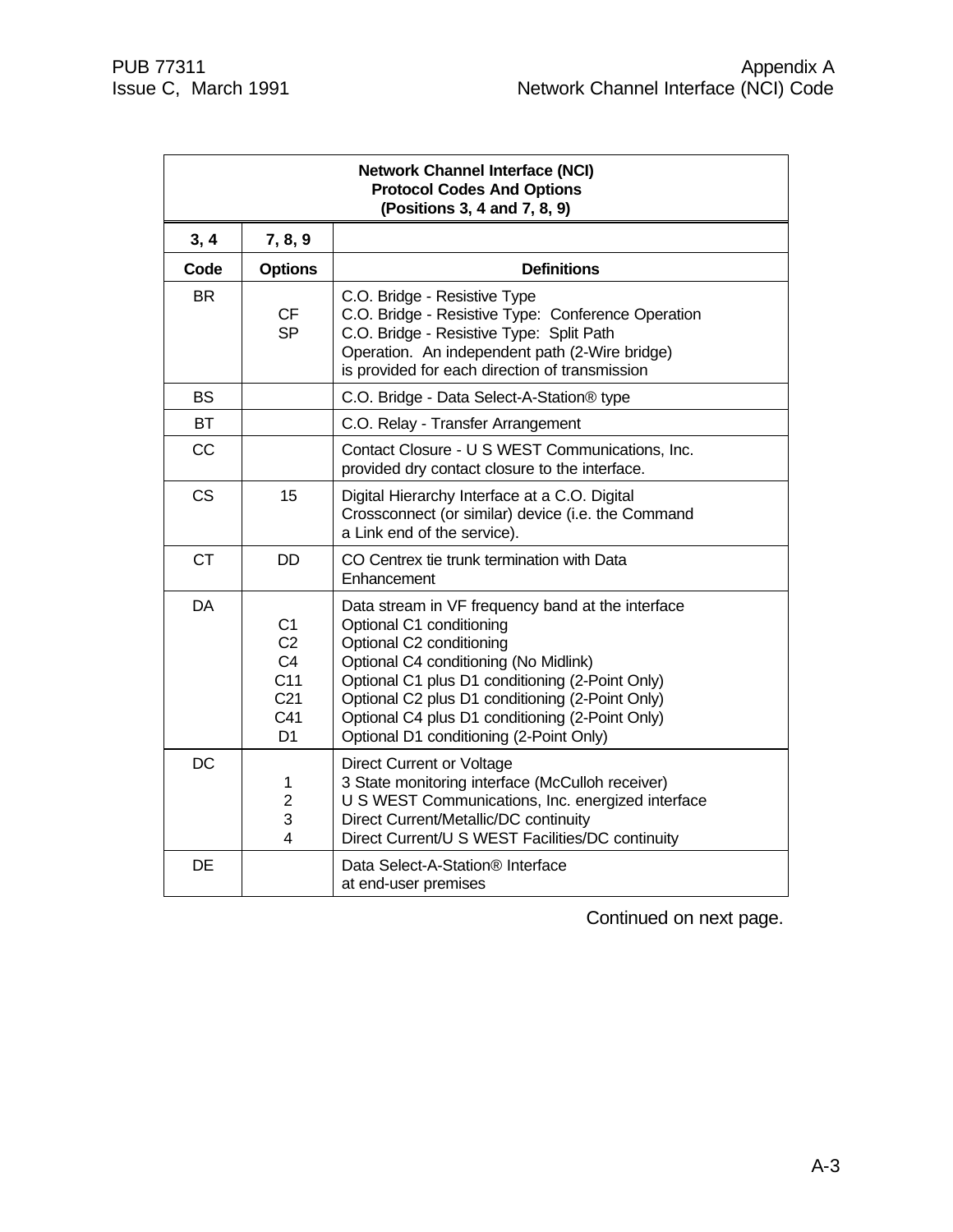| <b>Network Channel Interface (NCI)</b><br><b>Protocol Codes And Options</b><br>(Positions 3, 4 and 7, 8, 9) |                                                 |                                                                                                                                                                                                                                                                           |  |  |
|-------------------------------------------------------------------------------------------------------------|-------------------------------------------------|---------------------------------------------------------------------------------------------------------------------------------------------------------------------------------------------------------------------------------------------------------------------------|--|--|
| 3, 4                                                                                                        | 7, 8, 9                                         |                                                                                                                                                                                                                                                                           |  |  |
| Code                                                                                                        | <b>Options</b>                                  | <b>Definitions</b>                                                                                                                                                                                                                                                        |  |  |
| DS                                                                                                          | 15                                              | Digital Hierarchy Carrier Interface (DSX1)<br>1.544 Mb/s (DS1) with AMI line code and<br>Superframe (SF) Format                                                                                                                                                           |  |  |
|                                                                                                             | 15K                                             | 1.544 Mb/s (DS1) with AMI line code and Extended<br>Superframe (ESF) Format                                                                                                                                                                                               |  |  |
|                                                                                                             | 15M<br><b>15S</b>                               | DS1-to-Voice C.O. Multiplexer<br>1.544 Mb/s (DS1) using B8ZS line code and<br>Extended Superframe (ESF) Format                                                                                                                                                            |  |  |
|                                                                                                             | 15Z                                             | 1.544 Mb/s (DS1) using AMI line code and<br>Extended Superframe (ESF) Format with ZBTSI<br>Application                                                                                                                                                                    |  |  |
|                                                                                                             | 44<br>63                                        | 44.736 Mb/s (DS3)<br>6.312 Mb/s (DS2)                                                                                                                                                                                                                                     |  |  |
| <b>DS</b>                                                                                                   | EA<br>GO<br>GS<br>LO.<br><b>LS</b><br><b>NO</b> | E&M signaling DS1 rate<br>Ground-start loop signaling-open end, DS1 rate<br>Ground-start loop signaling-closed end, DS1 rate<br>Loop start-loop signaling-open end, DS1 rate<br>Loop start-loop signaling-closed end, DS1 rate<br>Transmission only-no signaling DS1 rate |  |  |
| <b>DU</b>                                                                                                   | B                                               | Digital End User Interface<br>1.544 Mb/s (DS1) with AMI line code and                                                                                                                                                                                                     |  |  |
|                                                                                                             | <b>BN</b>                                       | Superframe (SF) Format.<br>1.544 Mb/s (DS1) with AMI line code and<br>Superframe (SF) Format, with line power not                                                                                                                                                         |  |  |
|                                                                                                             | $\mathsf C$                                     | extended to the interface.<br>1.544 Mb/s (DS1) with AMI line code and<br>Extended Superframe (ESF) Format                                                                                                                                                                 |  |  |
|                                                                                                             | CN                                              | 1.544 Mb/s (DS1) with AMI line code and<br>Extended Superframe (ESF) Format, with line<br>power not extended to Network Interface (NI).                                                                                                                                   |  |  |
|                                                                                                             | S                                               | 1.544 Mb/s (DS1) using B8ZS line code and<br>Extended Superframe (ESF) Format.                                                                                                                                                                                            |  |  |
|                                                                                                             | SN                                              | 1.544 Mb/s (DS1) using B8ZS line code and<br>Extended Superframe (ESF) Format, with line<br>power not extended to Network Interface (NI).                                                                                                                                 |  |  |
|                                                                                                             | Z                                               | 1.544 Mb/s (DS1) using AMI line code and<br>Extended Superframe (ESF) Format with ZBTSI<br>application.                                                                                                                                                                   |  |  |
|                                                                                                             | ZN                                              | 1.544 Mb/s (DS1) using AMI line code and<br>Extended Superframe (ESF) Format with ZBTSI<br>application, and with line power not extended<br>to Network Interface (NI).                                                                                                    |  |  |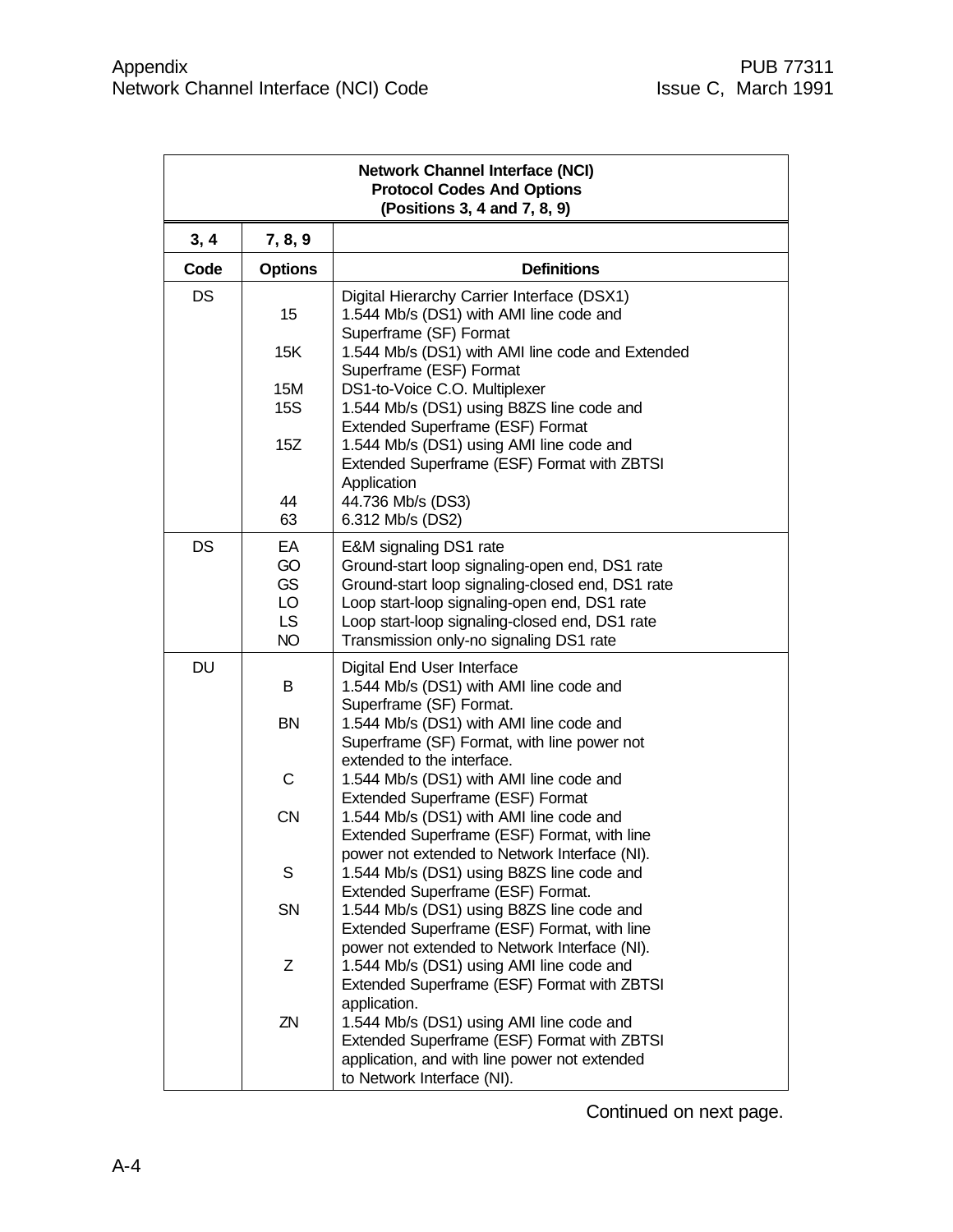| <b>Network Channel Interface (NCI)</b><br><b>Protocol Codes And Options</b><br>(Positions 3, 4 and 7, 8, 9) |                                    |                                                                                                                                                                                                       |  |  |  |  |  |  |
|-------------------------------------------------------------------------------------------------------------|------------------------------------|-------------------------------------------------------------------------------------------------------------------------------------------------------------------------------------------------------|--|--|--|--|--|--|
| 3, 4                                                                                                        | 7, 8, 9                            |                                                                                                                                                                                                       |  |  |  |  |  |  |
| Code                                                                                                        | <b>Options</b>                     | <b>Definitions</b>                                                                                                                                                                                    |  |  |  |  |  |  |
| EA                                                                                                          | Е<br><b>EDD</b><br>М<br>MDD        | Type I, E&M signaling<br>Ground on E-lead by customer to Originate<br>E-lead Originate + DD Data Enhancement<br>Battery on M-lead by customer to Originate<br>M-lead originate + DD Data Enhancement  |  |  |  |  |  |  |
| EB                                                                                                          | Е<br><b>EDD</b><br>м<br><b>MDD</b> | Type II, E&M signaling<br>Ground on E-lead by customer to Originate<br>E-lead Originate + DD Data Enhancement<br>Battery on M-lead by customer to Originate<br>M-lead Originate + DD Data Enhancement |  |  |  |  |  |  |
| GO                                                                                                          | DD.                                | Ground Start loop signaling (open end)<br>Optional DD Data Enhancement                                                                                                                                |  |  |  |  |  |  |
| <b>GS</b>                                                                                                   | <b>DD</b>                          | Ground Start loop signaling (closed end)<br>Optional DD Data Enhancement                                                                                                                              |  |  |  |  |  |  |
| IA.                                                                                                         |                                    | EIA interface RS-232 (25pin)                                                                                                                                                                          |  |  |  |  |  |  |
| LA                                                                                                          | DB                                 | Loop-start Signaling - Class A registered port<br>(open end)<br>Optional DB Data Enhancement                                                                                                          |  |  |  |  |  |  |
| LB                                                                                                          | DB                                 | Loop-start Signaling - Class B registered port<br>(open end)<br>Optional DB Data Enhancement                                                                                                          |  |  |  |  |  |  |
| LC                                                                                                          | DB                                 | Loop-start Signaling - Class C registered port<br>(open end)<br>Optional DB Data Enhancement                                                                                                          |  |  |  |  |  |  |
| <b>LG</b>                                                                                                   | DB                                 | Loop-start Signaling - Class A registered<br>port (open end) with repeated ringing.<br>Optional DB Data Enhancement.                                                                                  |  |  |  |  |  |  |
| LO                                                                                                          | DB                                 | Loop-start signaling (open end)<br>Optional DB Data Enhancement                                                                                                                                       |  |  |  |  |  |  |
| LR.                                                                                                         |                                    | Loop-start automatic ringdown signaling<br>(closed end)                                                                                                                                               |  |  |  |  |  |  |
| <b>LS</b>                                                                                                   | DB                                 | Loop-start signaling (closed end)<br>Optional DB Data Enhancement                                                                                                                                     |  |  |  |  |  |  |
| МT                                                                                                          |                                    | Metallic Facilities Direct Current (DC)                                                                                                                                                               |  |  |  |  |  |  |
| <b>NO</b>                                                                                                   |                                    | No Signaling - Transmission Only Interface                                                                                                                                                            |  |  |  |  |  |  |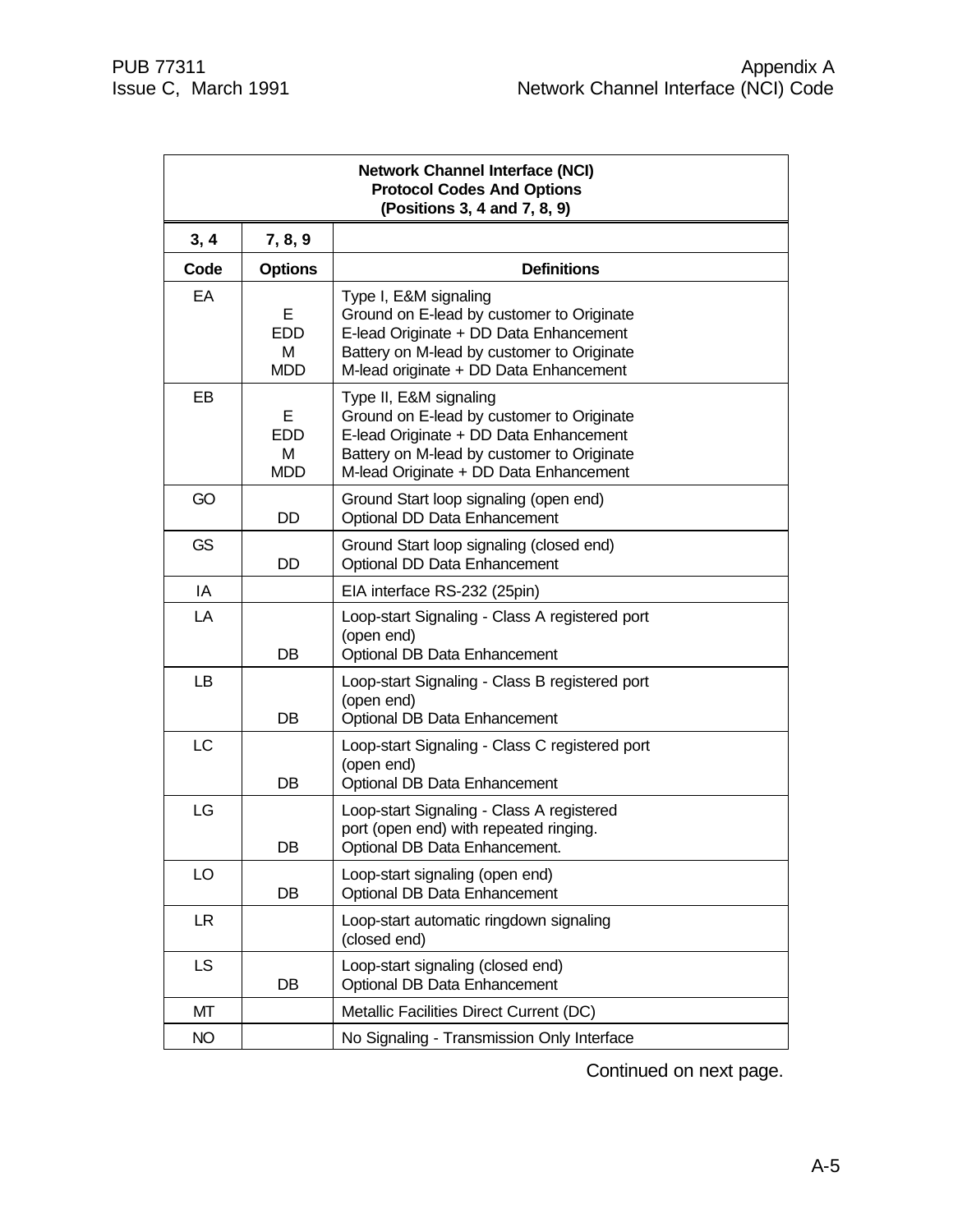| <b>Network Channel Interface (NCI)</b><br><b>Protocol Codes And Options</b><br>(Positions 3, 4 and 7, 8, 9) |                  |                                                                                                                                                                                                                           |  |  |  |  |  |  |
|-------------------------------------------------------------------------------------------------------------|------------------|---------------------------------------------------------------------------------------------------------------------------------------------------------------------------------------------------------------------------|--|--|--|--|--|--|
| 3, 4                                                                                                        | 7, 8, 9          |                                                                                                                                                                                                                           |  |  |  |  |  |  |
| Code                                                                                                        | <b>Options</b>   | <b>Definitions</b>                                                                                                                                                                                                        |  |  |  |  |  |  |
| PG                                                                                                          | 3<br>5<br>8<br>1 | Program transmission - no dc signaling<br>Nominal frequency from 200 Hz to 3,000 Hz<br>Nominal frequency from 100 Hz to 5,000 Hz<br>Nominal frequency from 50 Hz to 8,000 Hz<br>Nominal frequency from 50 Hz to 15,000 Hz |  |  |  |  |  |  |
| <b>RV</b>                                                                                                   | ∩<br>т           | Loop reverse battery supervision<br>Battery supplied by U S WEST Communications,<br>Inc. End-User originates<br>Battery supplied by customer, customer<br>terminates                                                      |  |  |  |  |  |  |
| TT                                                                                                          | 2<br>6           | Telegraph grade interface<br>20.0 Milliamperes interface<br>62.5 Milliamperes interface                                                                                                                                   |  |  |  |  |  |  |

# **A.4 Reference Impedance Code**

| Value (ohms) | Code           |  |  |
|--------------|----------------|--|--|
| 110          | 0              |  |  |
| 150          | 1              |  |  |
| 600          | 2              |  |  |
| 900          | 3              |  |  |
| 1200         | 4              |  |  |
| 135          | 5              |  |  |
| 75           | 6              |  |  |
| 124          | $\overline{7}$ |  |  |
| Variable     | 8              |  |  |
| 100          | 9              |  |  |
| Fiber        | F              |  |  |